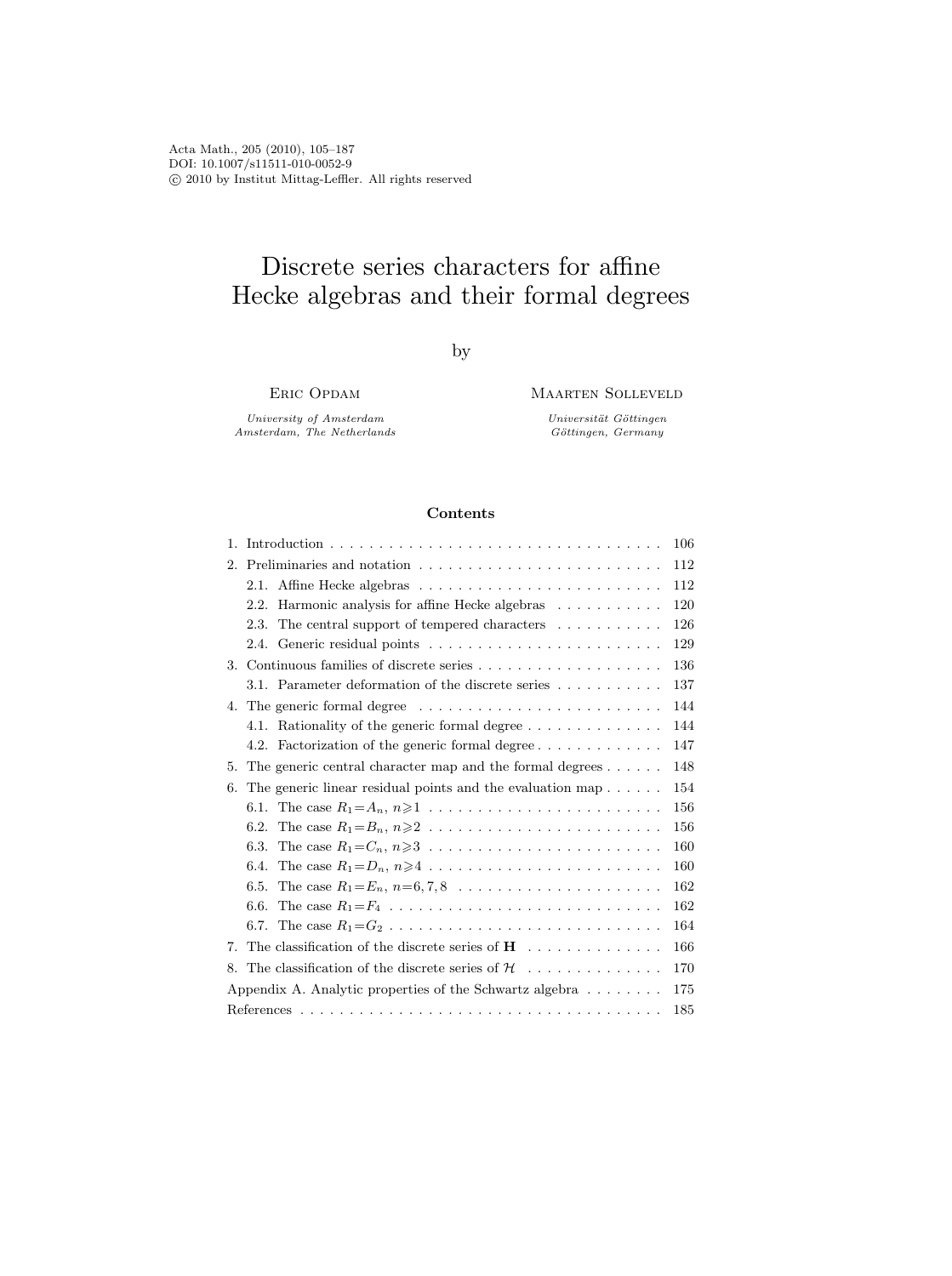#### 1. Introduction

Considering the role of affine Hecke algebras in representation theory [IM], [Bo], [BZ], [BM1], [BM2], [Mo1], [Mo2], [Lu3], [Re1], [BHK], [BK] or in the theory of integrable models [Ch], [HO1], [Mac], [EOS] it is natural to ask for the description of their (algebraic) representation theory and for the properties of their representations in relation to harmonic analysis (e.g. unitarity, temperedness, formal degrees). An analytic approach to such questions (based on the spectral theory of  $C^*$ -algebras) was first proposed by Matsumoto [Mat]. This approach to affine Hecke algebras gives rise to a program in the spirit of Harish-Chandra's work on the harmonic analysis on locally compact groups arising from reductive groups (for a concise account of Harish-Chandra's work in the  $p$ -adic case see [Wa]). The main challenges to surmount on this classical route designed to describe the tempered spectrum and the Plancherel isomorphism (the "philosophy of cusp forms") are related to understanding the basic building blocks, the so-called discrete series characters. The most fundamental problems are:

- (i) Classify the irreducible discrete series characters;
- (ii) Calculate their formal degrees.

In the present paper we will essentially $(1)$  solve both these problems for general abstract semisimple affine Hecke algebras with arbitrary positive parameters.

The study of harmonic analysis in this context requires the introduction of classical notions borrowed from Harish-Chandra's seminal work (e.g. the Schwartz completion, temperedness, parabolic induction) for abstract affine Hecke algebras. It was shown in [DO] that the above program can indeed be carried out. In view of [DO] (see also [Op2]), our solution of (i) can in fact be amplified to yield the classification of all irreducible tempered characters of the Hecke algebra. The explicit Plancherel isomorphism can be reconstructed by (ii) and [Op1, Theorem 4.43].

Let us describe the methods used in this paper. The new tool in this study of these questions for abstract affine Hecke algebras is derived from the presence of a space of continuous parameters with respect to which the harmonic analysis naturally deforms. Observe that this aspect is missing in the traditional context of the harmonic analysis on reductive groups. The main message of this paper is that parameter deformation is a powerful tool for solving the questions (i) and (ii), especially (but not exclusively) for non-simply laced root data. There are in fact two other pillars on which our method rests, based on results from [Op1] and [OS]. We will now give a more detailed account of these matters.

 $(1)$  Our solution of (i) does not cover the cases  $E_n$ ,  $n=6, 7, 8$ , hence in these cases we rely on [KL]. Our solution of (ii) is complete only up to the determination of a rational constant factor for each continuous family (in the sense to be explained below) of discrete series characters.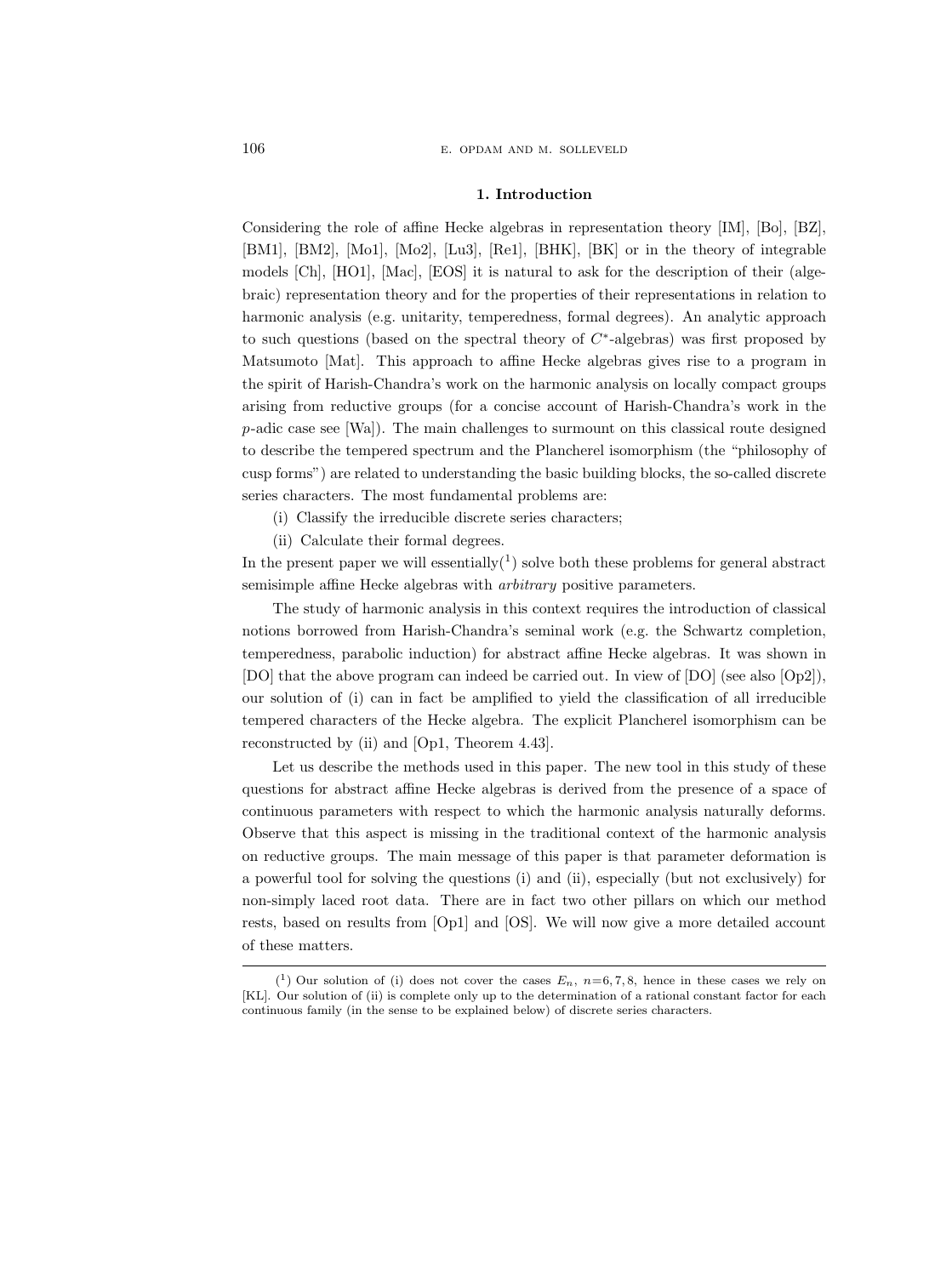An affine Hecke algebra  $\mathcal{H}=\mathcal{H}(\mathcal{R}, q)$  is defined in terms of a based root datum

$$
\mathcal{R} = (X, R_0, Y, R_0^{\vee}, F_0)
$$

and a parameter function  $q \in \mathcal{Q} = \mathcal{Q}(\mathcal{R})$ . By this we mean that q is a (positive) function on the set S of simple affine reflections in the affine Weyl group  $\mathbb{Z}R_0\rtimes W_0$ , such that  $q(s) = q(s')$  whenever s and s' are conjugate in the extended Weyl group  $W = X \rtimes W_0$ . The deformation method is based on regarding the affine Hecke algebras  $\mathcal{H}(\mathcal{R}, q)$  with fixed  $\mathcal R$  as a continuous field of algebras, depending on the parameter q. This enables us to transfer properties that hold for  $q \equiv 1$  or for *generic q* to *arbitrary* positive parameters.

We will prove that every irreducible discrete series character  $\delta_0$  of  $\mathcal{H}(\mathcal{R}, q_0)$  is the evaluation at  $q_0$  of a *unique* maximal continuous family  $q \mapsto \delta_q$  of discrete series characters of  $\mathcal{H}(\mathcal{R}, q)$  defined in a suitable open neighborhood of  $q_0$ . The continuity of the family means that the corresponding family of primitive central idempotents  $q \mapsto e_{\delta}(q) \in \mathcal{S}$  (the Schwartz completion of  $\mathcal{H}(\mathcal{R}, q)$ , a Fréchet algebra which is independent of q as a Fréchet space) is continuous in q with respect to the Fréchet topology of  $S$ . The maximal domain of definition of the family  $q \rightarrow \delta_q$  is described in terms of the zero locus of an explicit rational function on Q. This reduces the classification of the discrete series of  $\mathcal{H}(\mathcal{R}, q)$  for arbitrary (possibly special) positive parameters to that for generic positive parameters, a problem that is considerably easier than the general case.

Let us take the discussion one step further to see how this idea leads to a practical strategy for the classification of the discrete series characters. For this it is crucial to understand how the "central characters" behave under the unique continuous deformation  $q \mapsto \delta_q$  of an irreducible discrete series character  $\delta_0$ . Since it is known that the set of discrete series can be non-empty only if  $R_0$  spans  $X \otimes_{\mathbb{Z}} \mathbb{Q}$ , we assume this throughout the paper. To enable the use of analytic techniques we need an involution \* and a positive trace  $\tau$  on our affine Hecke algebras  $\mathcal{H}(\mathcal{R}, q)$ . A natural choice is available, provided that all parameters are positive (another assumption we make throughout this paper). Then  $\mathcal{H}(\mathcal{R}, q)$  is in fact a Hilbert algebra with tracial state  $\tau$ . The spectral decomposition of  $\tau$ defines a positive measure  $\mu_{\text{Pl}}$  (called the Plancherel measure) on the set of irreducible representations of  $\mathcal{H}(\mathcal{R}, q)$ , cf. [Op1] and [DO]. More or less by definition an irreducible representation  $\pi$  belongs to the discrete series if  $\mu_{\text{Pl}}(\{\pi\})>0$ . It is known that this condition is equivalent to the statement that  $\pi$  is an irreducible projective representation of  $\mathcal{S}(\mathcal{R}, q)$ , the Schwartz completion of  $\mathcal{H}(\mathcal{R}, q)$ . In particular  $\pi$  is an irreducible discrete series representation if and only if  $\pi$  is afforded by a primitive central idempotent  $e_{\pi} \in \mathcal{S}(\mathcal{R}, q)$  of finite rank. Thus the definition of continuity of a family of irreducible characters in the preceding paragraph makes sense for discrete series characters only. We denote the finite set of irreducible discrete series characters of  $\mathcal{H}(\mathcal{R}, q)$  by  $\Delta(\mathcal{R}, q)$ .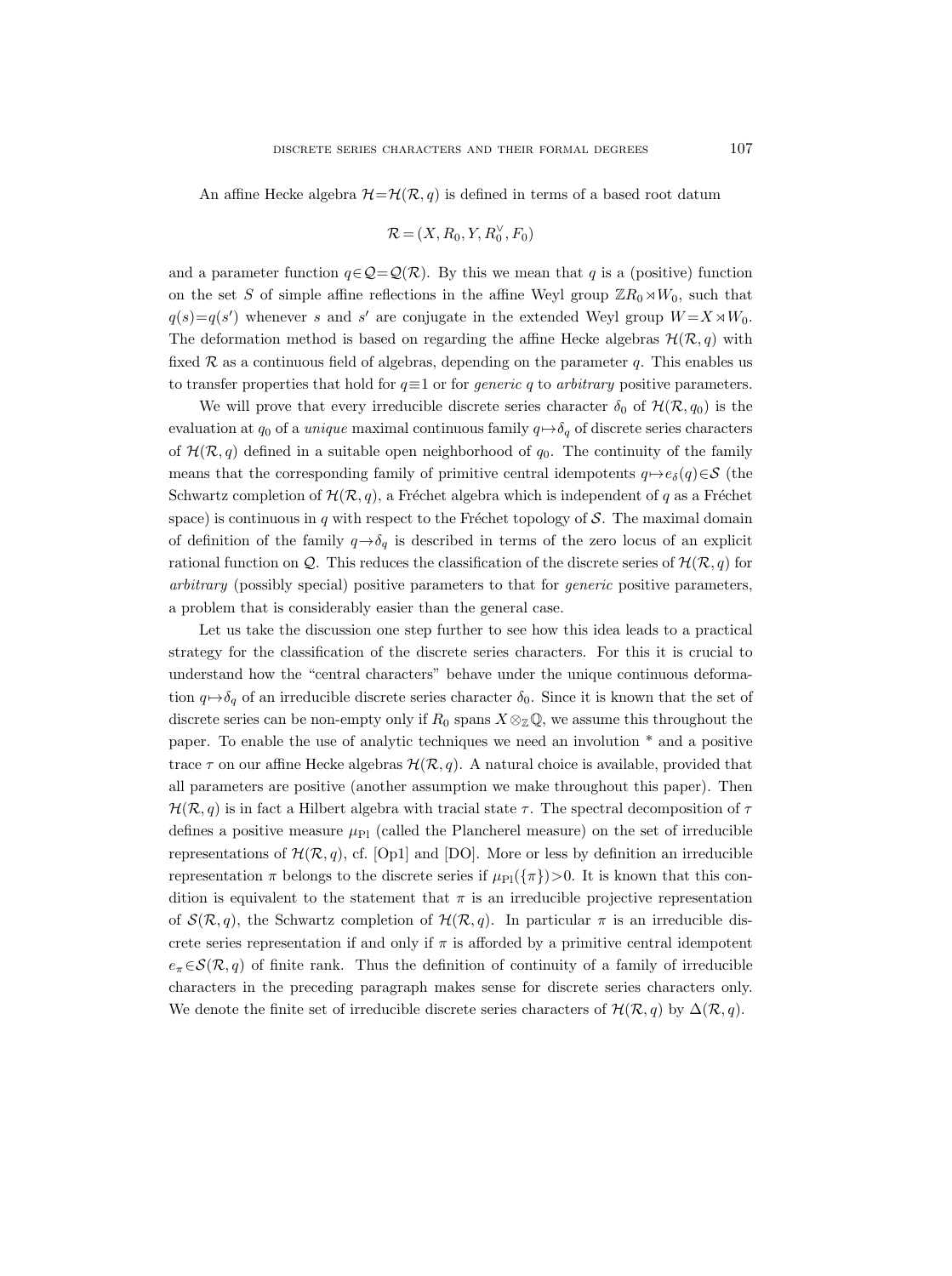A cornerstone in the spectral theory of the affine Hecke algebra is formed by Bernstein's classical construction of a large commutative subalgebra  $\mathcal{A}\subset\mathcal{H}(\mathcal{R}, q)$  isomorphic to the group algebra  $\mathbb{C}[X]$ . It follows from this construction that the center of  $\mathcal{H}(\mathcal{R}, q)$ equals  $\mathcal{A}^{W_0} \cong \mathbb{C}[X]^{W_0}$ . Therefore we have a central character map

$$
cc_q: Irr(\mathcal{H}(\mathcal{R}, q)) \longrightarrow W_0 \backslash T \tag{1}
$$

(where T is the complex torus  $Hom(X, \mathbb{C}^{\times})$ ) which is an invariant in the sense that this map is constant on equivalence classes of irreducible representations.

It was shown by "residue calculus" [Op1, Lemma 3.31] that a given orbit  $W_0 t \in W_0 \backslash T$ is the central character of a discrete series representation if and only if  $W_0 t$  is a  $W_0$ -orbit of so-called *residual points* of  $T$ . These residual points are defined in terms of the poles and zeros of an explicit rational differential form on  $T$  (see Definition 2.39), and they have been classified completely. They depend on a pair  $(\mathcal{R}, q)$  consisting of a (semisimple) root datum R and a parameter  $q \in \mathcal{Q}$ . In fact, given a semisimple root datum R, there exist finitely many  $Q$ -valued points r of T, called *generic residual points*, such that on a Zariski-open set of the parameter space Q the evaluation  $r(q) \in T$  is a residual point for  $(\mathcal{R}, q)$ . Moreover, for every  $q_0 \in \mathcal{Q}(\mathcal{R})$  and every residual point  $r_0$  of  $(\mathcal{R}, q_0)$  there exists at least one generic residual point r such that  $r_0=r(q_0)$ .

For fixed  $q_0 \in \mathcal{Q}$ , these techniques do in general not shine any further light on the cardinality of  $\Delta(\mathcal{R}, q_0)$ . The problem is a well-known difficulty in representation theory: the central character invariant  $cc_{q_0}(\delta_0)$  is not strong enough to separate the equivalence classes of irreducible (discrete series) representations. But this is precisely the point where the deformation method is helpful. The idea is that at generic parameters the separation of the irreducible discrete series characters by their central character is much better (almost perfect in fact, see below) than for special parameters. Therefore we can improve the quality of the central character invariant for  $\delta_0 \in \Delta(\mathcal{R}, q_0)$  by considering the family of central characters  $q \mapsto cc_q(\delta_q)$  of the unique continuous deformation  $q \mapsto \delta_q$  of  $\delta_0$ as described above. It turns out that this family of central characters is in fact a  $W_0$ -orbit  $W_0r$  of generic residual points. We call this the *generic central character*  $\text{gcc}(\delta_0)=W_0r$ of  $\delta_0$ .

Our proof of this fact requires various techniques. First of all the existence and uniqueness of the germ of continuous deformations of a discrete series character depends in an essential way on the continuous field of the pre-C<sup>\*</sup>-algebras  $\mathcal{S}(\mathcal{R}, q)$ , where q runs through Q and  $\mathcal{S}(\mathcal{R}, q)$  is the Schwartz completion of  $\mathcal{H}(\mathcal{R}, q)$  (see [DO]). Pick  $\delta_0 \in \Delta(\mathcal{R}, q_0)$  with central character  $cc_{q_0}(\delta_0) = W_0r_0 \in W_0 \setminus T$ . With analytic techniques we prove that there exists an open neighborhood  $U \times V \subset Q \times W_0 \setminus T$  of  $(q_0, W_0r_0)$  such that (see Lemma 3.2 and Theorems 3.3 and 3.4):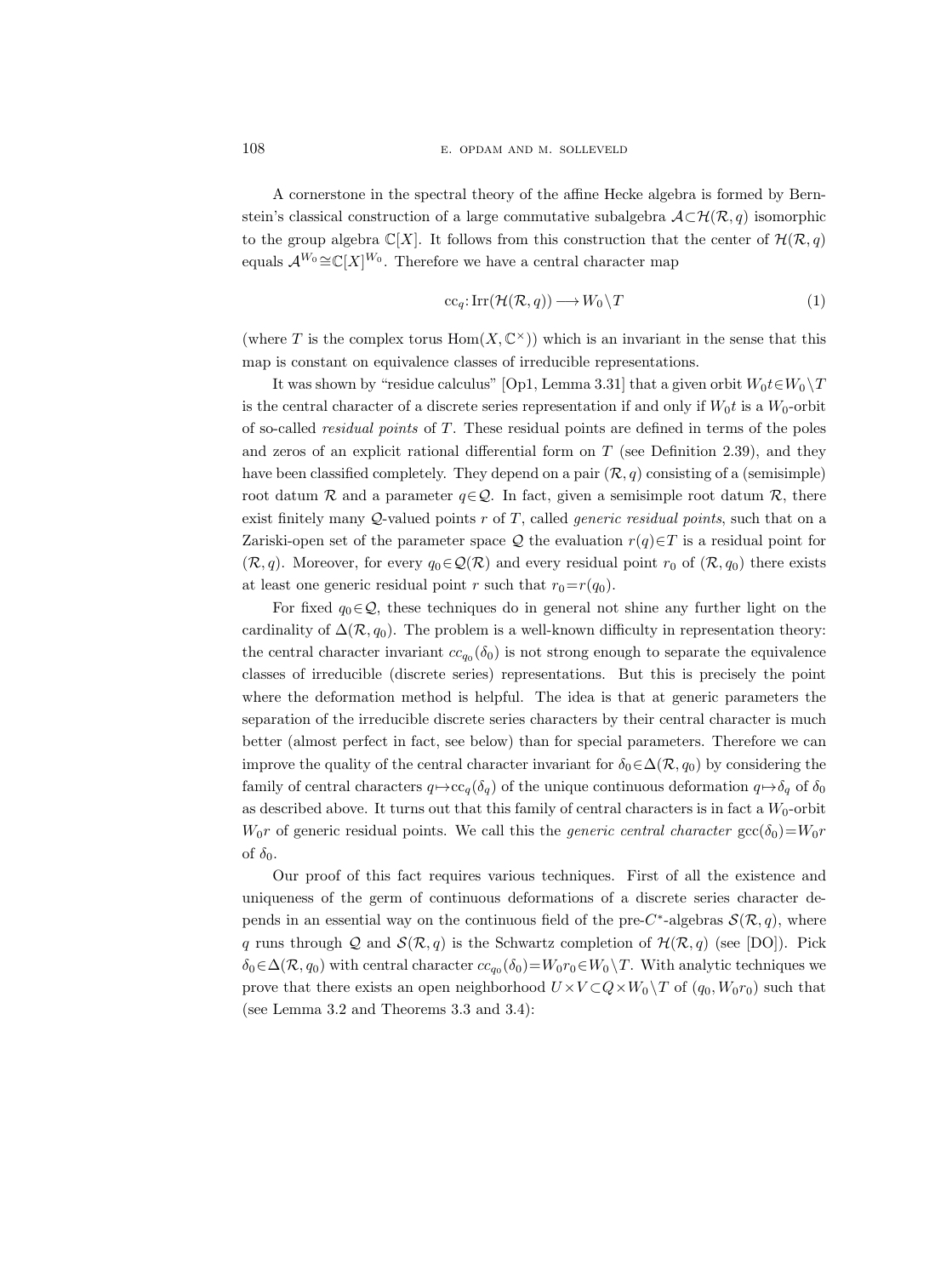- there exists a unique continuous family  $U\ni q\mapsto \delta_q\in\Delta(\mathcal{R}, q)$  with  $\delta_{q_0}=\delta_0;$
- the cardinality of  $\{\delta \in \Delta(\mathcal{R}, q): c c_q(\delta) \in V\}$  is independent of  $q \in U$ .

Next, we consider the formal degree  $\mu_{\text{Pl}}(\{\delta_q\})$  of  $\delta_q \in \Delta(\mathcal{R}, q)$ . In [OS] we proved an "index formula" for the formal degree, expressing  $\mu_{\text{Pl}}(\{\delta_q\})$  as an alternating sum of formal degrees of characters of certain finite-dimensional involutive subalgebras of  $\mathcal{H}(\mathcal{R}, q)$ . It follows that  $\mu_{\text{Pl}}({\delta_q})$  is a rational function of  $q \in U$ , with rational coefficients. On the other hand, using the residue calculus [Op1] we derive an explicit factorization

$$
\mu_{\rm Pl}(\{\delta_q\}) = d_\delta m_{W_0 r}(q), \quad q \in U,\tag{2}
$$

with  $d_{\delta} \in \mathbb{Q}^{\times}$  independent of q and  $m_{W_0r}(q)$  depending only on q and on the central character  $cc_q(\delta_q)=W_0r(q)$  (for the definition of m see (39)). Using the classification of generic residual points, this enables us to prove that  $q \mapsto cc_q(\delta_q)$  is not only continuous but in fact (in a neighborhood of  $q_0$ ) of the form  $q \mapsto W_0r(q)$  for a unique orbit of generic residual points  $\text{gcc}(\delta_0)=W_0r$ , the generic central character of  $\delta_0$  alluded to above. We can now write (2) in the form (see Theorem 5.12):

$$
\mu_{\rm Pl}(\{\delta_q\}) = d_\delta m_{\rm gcc(\delta)}(q), \quad q \in U,\tag{3}
$$

where  $m_{\text{gcc}(\delta)}$  is an explicit rational function with rational coefficients on  $\mathcal{Q}$ , which is regular on Q and whose zero locus is a finite union of hyperplanes in Q (viewed as a vector space).

The incidence space  $\mathcal{O}(\mathcal{R})$  consisting of pairs  $(W_0r, q)$ , with  $W_0r$  an orbit of generic residual points and  $q \in \mathcal{Q}$  such that  $r(q)$  is a residual point for  $(\mathcal{R}, q)$ , can alternatively be described as  $\mathcal{O}(\mathcal{R}) = \{(W_0r,q): m_{W_0r}(q) \neq 0\}$ . Thus  $\mathcal{O}(\mathcal{R})$  is a disjoint union of copies of certain convex open cones in Q. The above deformation arguments culminate in Theorem 5.7 stating that the map

$$
\begin{aligned} \text{GCC:} \prod_{q \in \mathcal{Q}(\mathcal{R})} \Delta(\mathcal{R}, q) &\longrightarrow \mathcal{O}(\mathcal{R}), \\ \Delta(\mathcal{R}, q) &\ni \delta \longmapsto (\text{gcc}(\delta), q), \end{aligned}
$$

gives  $\Delta(\mathcal{R})\!:=\!\coprod_{q\in\mathcal{Q}(\mathcal{R})}\Delta(\mathcal{R},q)$  the structure of a locally constant sheaf of finite sets on  $\mathcal{O}(\mathcal{R})$ . Since every component of  $\mathcal{O}(\mathcal{R})$  is contractible, this result reduces the classification of the set  $\Delta(\mathcal{R})$  to the computation of the multiplicities of the various components of  $\mathcal{O}(\mathcal{R})$  (i.e. the cardinalities of the fibers of the map GCC).

One more ingredient is of great technical importance. Lusztig [Lu2] proved fundamental reduction theorems which reduce the classification of irreducible representations of affine Hecke algebras effectively to the classification of irreducible representations of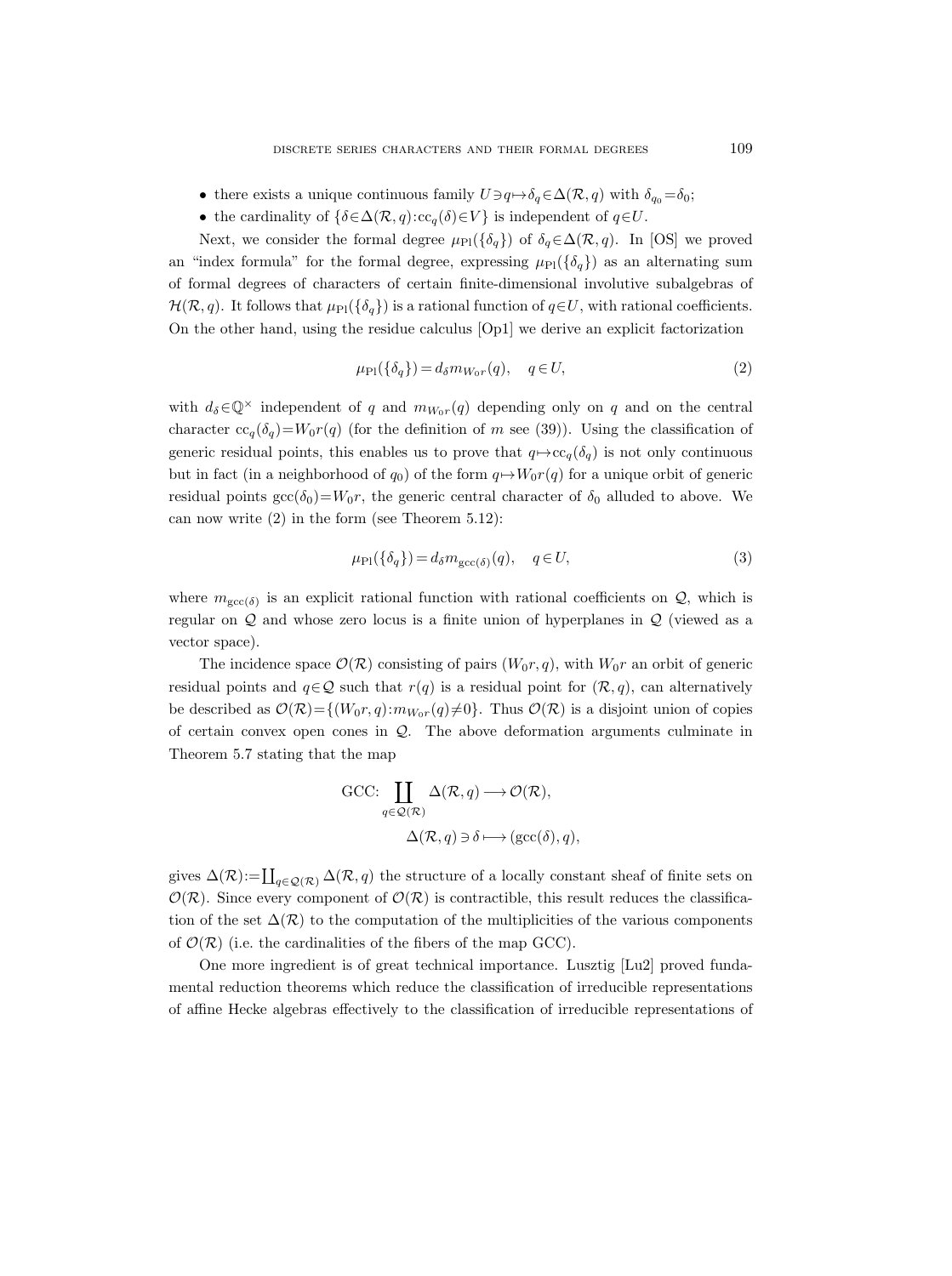degenerate affine Hecke algebras (extended by a group acting through diagram automorphisms, in general). In this paper we make frequent use of a version of these results adapted to suit the situation of arbitrary positive parameters (see Theorems 2.6 and 2.8). These reductions respect the notions of temperedness and discreteness of a representation. Using this type of results it suffices to compute the multiplicities of the positive components of  $\mathcal{O}(\mathcal{R})$  or equivalently, to compute the multiplicities of the corresponding components in the parameter space of a degenerate affine Hecke algebra (possibly extended by a group acting through diagram automorphisms).

The results are as follows. If  $R_0$  is simply laced, then the generic central character map itself does not contain new information compared to the ordinary central character. However, with a small enhancement, the generic central character map gives a complete invariant for the discrete series of  $D_n$  as well, using that the degenerate affine Hecke algebra of type  $D_n$  twisted by a diagram involution is a specialization of the degenerate affine Hecke algebra of type  $B_n$ . With this enhancement understood, we can state that the generic central character is a complete invariant for the irreducible discrete series characters of a degenerate affine Hecke algebra associated with a simple root system  $R_0$ , except when  $R_0$  is of type  $E_6$ ,  $E_7$ ,  $E_8$  or  $F_4$ . In the  $F_4$ -case with both parameters unequal to zero there exist precisely two irreducible discrete series characters which have the same generic central character.

Our solution to problem (i) is listed in §7 and §8. This covers essentially all cases except type  $E_n$ ,  $n=6, 7, 8$  (in which cases we rely on [KL] for the classification). In this classification, the irreducible discrete series characters are parametrized in terms of their generic central character. The solution to problem (ii) is given by the product formula (3) (see Theorem 5.12) which expresses the formal degree of  $\delta_q$  explicitly as a rational function with rational coefficients on the maximal domain  $U_{\delta} \subset \mathcal{Q}$  to which  $\delta_q$  extends as a continuous family of irreducible discrete series characters ( $U_{\delta}$  is the interior of an explicitly known convex polyhedral cone). At present we do not know how to compute the rational numbers  $d_{\delta}$  for each continuous family so our solution is incomplete at this point.

Let us compare our results with the existing literature. An important special case arises when the parameter function  $q$  is constant on  $S$ , which happens for example when the root system  $R_0$  is irreducible and simply laced. In this case all irreducible representations of  $\mathcal{H}(\mathcal{R}, q)$  (not only the discrete series) have been classified by Kazhdan and Lusztig [KL]. This classification is essentially independent of  $q \in \mathbb{C}^{\times}$ , except for a few "bad" roots of unity. This work of Kazhdan and Lusztig is of course much more than just a classification of irreducible characters, it actually gives a geometric construction of standard modules of the Hecke algebra for which one can deduce detailed information on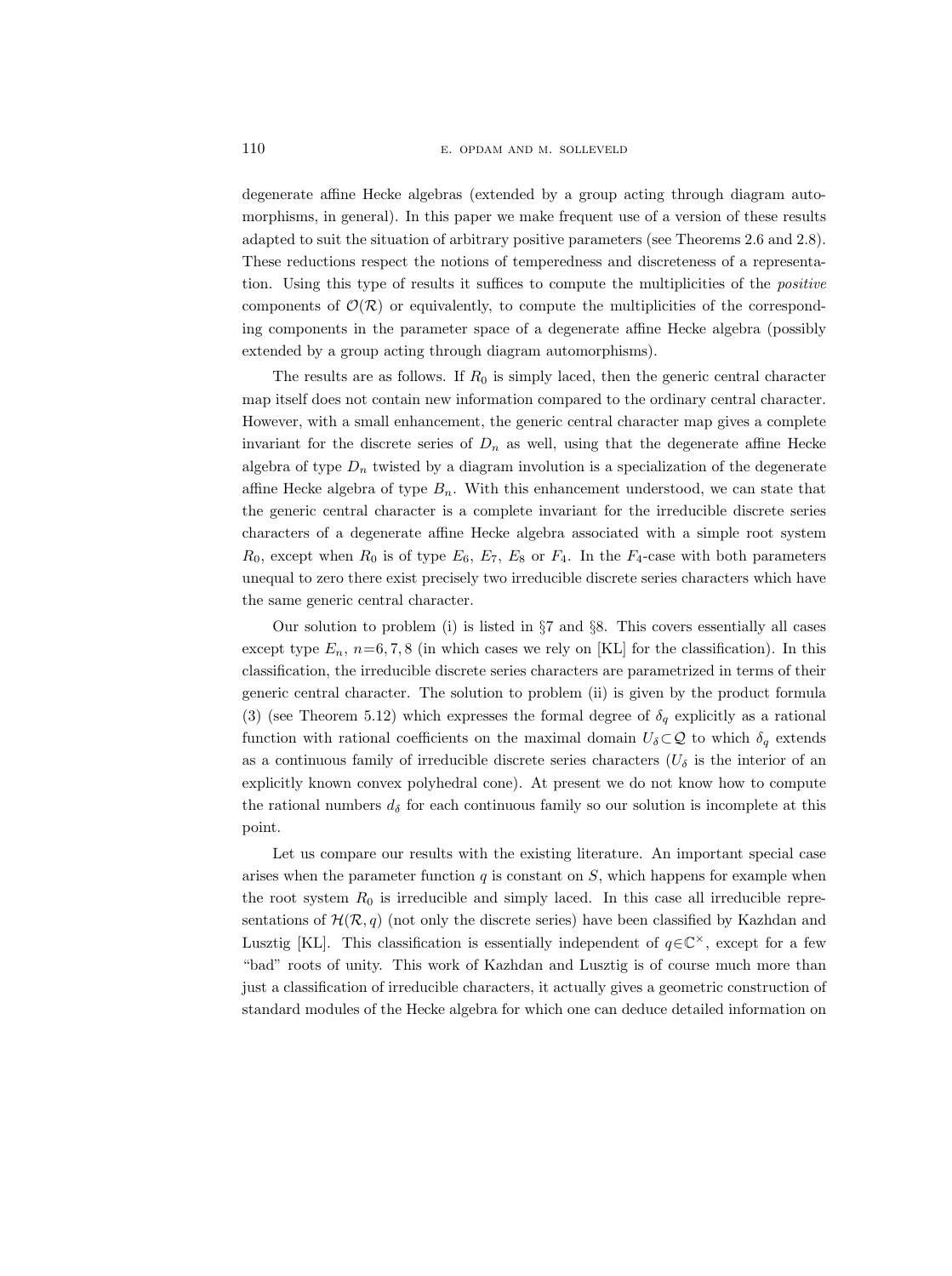the internal structure in geometric terms (e.g. Green functions). The Kazhdan–Lusztig parametrization yields the classification of the tempered and the discrete series characters too.

Next Lusztig [Lu4] has classified the irreducibles of "geometric" graded affine Hecke algebras (with certain unequal parameters) which arise from a cuspidal local system on a unipotent orbit of a Levi subgroup of a given almost simple simply connected complex group  $^L G$ . In [Lu5] these results were refined to include a classification of tempered and discrete series irreducible modules of the geometric graded Hecke algebras. In [Lu3] it is shown that such graded affine Hecke algebras arise as completions of "geometric" affine Hecke algebras (with certain unequal parameters) formally associated with the above geometric data. On the other hand, let  $k$  be a p-adic field and let  $G$  be the group of k-rational points of a split adjoint simple group **G** over k such that <sup>L</sup>G is the connected component of its Langlands dual group. In [Lu3] the explicit list of unipotent "arithmetic" affine Hecke algebras is given, i.e. affine Hecke algebras occurring as the Hecke algebra of a type (in the sense of  $[BK]$ ) for a  $G$ -inertial equivalence class of a unipotent supercuspidal pair  $(L, \sigma)$  (see also [Mo1] and [Mo2]). Remarkably, a case-bycase analysis in [Lu3] shows that the geometric affine Hecke algebras associated with  ${}^L G$ precisely match the unipotent arithmetic affine Hecke algebras arising from G. More generally, such results hold if G is only assumed to be split over an unramified extension of  $k$  [Lu3].

The geometric parameters in terms of which Lusztig [Lu4], [Lu5] classifies the irreducible (tempered, discrete series) modules over geometric graded affine Hecke algebras are rather complicated. Our present direct approach, based on deformations in the harmonic analysis of "arithmetic" affine Hecke algebras, gives different and in some sense complementary information (e.g. formal degrees). We refer to [Bl] for examples of affine Hecke algebras arising as Hecke algebras of more general types. We refer to [Lu6] for results and conjectures on the theory of Kazhdan–Lusztig bases of abstract Hecke algebras with unequal parameters.

The techniques in this paper do not give an explicit construction of the discrete series representations. In this direction it is interesting to mention Syu Kato's geometric construction [Ka] of algebraic families of representations of  $\mathcal{H}(C_n^{(1)}, q)$ . One would like to understand how Kato's geometric model relates to our continuous families of discrete series characters, which are constructed by analytic methods.

Acknowledgment. We thank Gert Heckman, N. Christopher Phillips and Mark Reeder for discussions and advice.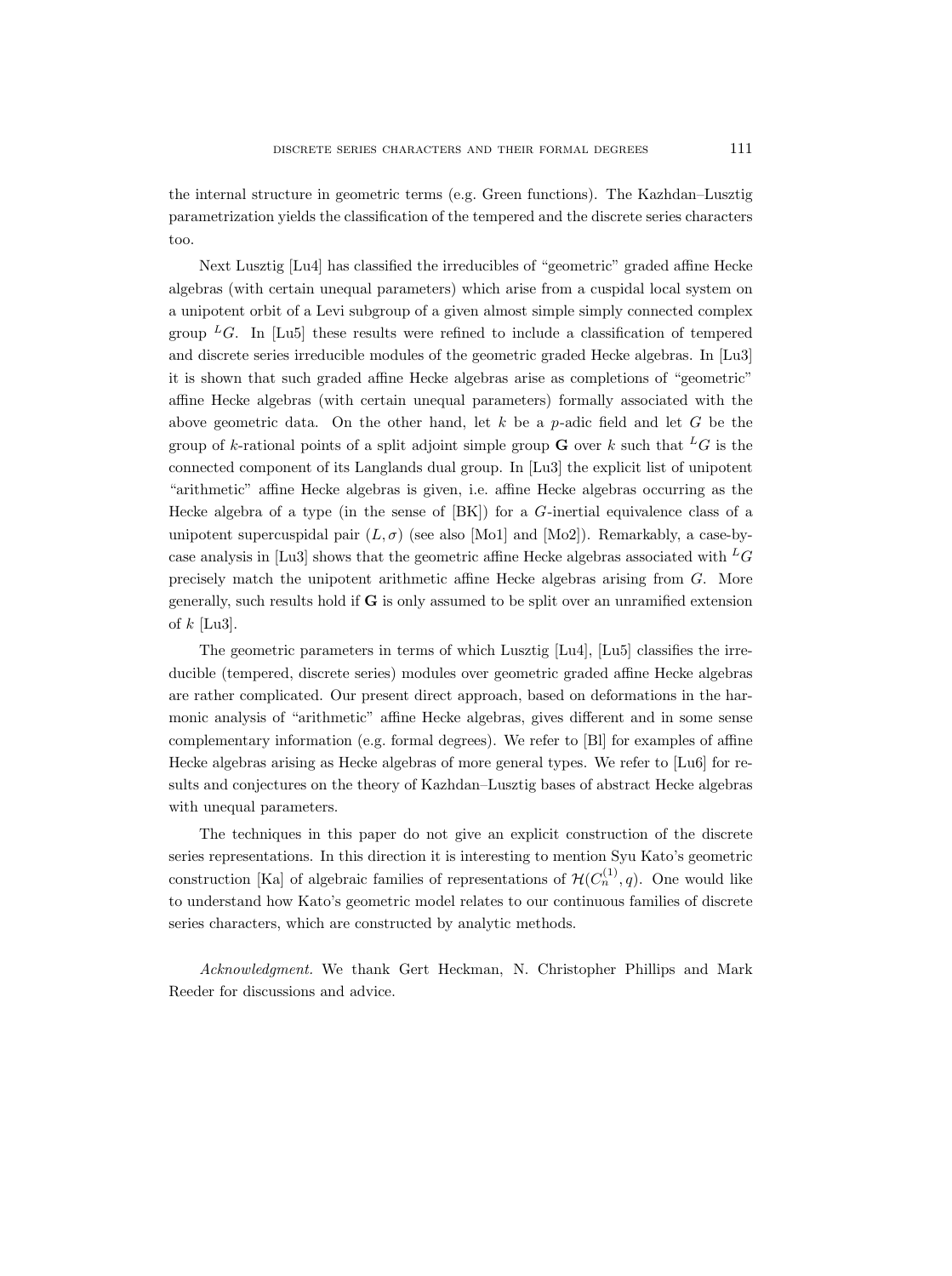#### 2. Preliminaries and notation

#### 2.1. Affine Hecke algebras

# 2.1.1. Root data and affine Weyl groups

Suppose we are given lattices X and Y in perfect duality  $\langle \cdot, \cdot \rangle: X \times Y \to \mathbb{Z}$ , and finite subsets  $R_0 \subset X$  and  $R_0^{\vee} \subset Y$  with a given a bijection  $\vee: R_0 \to R_0^{\vee}$ . Define endomorphisms  $r_{\alpha} \vee : X \to X$  by  $r_{\alpha} \vee (x) = x - x(\alpha^{\vee})\alpha$  and  $r_{\alpha} : Y \to Y$  by  $r_{\alpha}(y) = y - \alpha(y)\alpha^{\vee}$ . Then  $(R_0, X, R_0^{\vee}, Y)$  is called a *root datum* if

- (1) for all  $\alpha \in R_0$  we have  $\alpha(\alpha^{\vee})=2$ ;
- (2) for all  $\alpha \in R_0$  we have  $r_{\alpha} \vee (R_0) \subset R_0$  and  $r_{\alpha}(R_0^{\vee}) \subset R_0^{\vee}$ .

As is well known, it follows that  $R_0$  is a root system in the vector space spanned by the elements of  $R_0$ . A based root datum  $\mathcal{R} = (X, R_0, Y, R_0^{\vee}, F_0)$  consists of a root datum with a basis  $F_0 \subset R_0$  of simple roots.

The (extended) affine Weyl group of R is the group  $W = W_0 \ltimes X$  (where  $W_0 = W(R_0)$ ) is the Weyl group of  $R_0$ ); it naturally acts on X. We identify  $Y \times \mathbb{Z}$  with the set of affine linear,  $\mathbb{Z}$ -valued functions on  $X$  (in this context we usually denote an affine root  $a = (\alpha^{\vee}, n)$  additively as  $a = \alpha^{\vee} + n$ . Then the affine Weyl group W acts linearly on the set Y × Z via the action  $wf(x) := f(w^{-1}x)$ . The affine root system R associated with R is the W-invariant set  $R:=R_0^{\vee}\times\mathbb{Z}\subset Y\times\mathbb{Z}$ . The basis  $F_0$  of simple roots induces a decomposition  $R=R_+\cup R_-\,$  with  $R_+:=R_{0,+}^{\vee}\times{0}\cup R_0^{\vee}\times{\mathbb N}$  and  $R_-=-R_+$ . It is easy to see that  $R_+$  has a basis of affine roots F consisting of the set  $F_0^{\vee} \times \{0\}$  supplemented by the set of affine roots of the form  $a = (\alpha^{\vee}, 1)$ , where  $\alpha^{\vee} \in R_0^{\vee}$  runs over the set of minimal coroots. The set F is called the set of affine simple roots. Every W-orbit  $Wa \subset R$  with  $a \in R$  meets the set F of affine simple roots. We denote by  $\widetilde{F}$  the set of intersections of the  $W$ -orbits in  $R$  with  $F$ .

With an affine root  $a = (\alpha^{\vee}, n)$  we associate an affine reflection  $r_a: X \to X$  by  $r_a(x) =$  $x-a(x)\alpha$ . We have  $r_a\in W$  and  $wr_a w^{-1}=r_{wa}$ . Hence the subgroup  $W^a\subset W$  generated by the affine reflections  $r_a$  with  $a \in R$  is normal. The normal subgroup  $W^a$  has a Coxeter presentation  $(W^a, S)$  with respect to the set of Coxeter generators  $S = \{r_a : a \in F\}$ . We call S the set of affine simple reflections and we write  $S_0 = S \cap W_0$ . We call two elements s,  $t \in S$  equivalent if they are conjugate to each other inside W. We put  $\widetilde{S}$  for the set of equivalence classes in S. The set  $\widetilde{S}$  is in natural bijection with the set  $\widetilde{F}$ .

We define a length function  $l: W \to \mathbb{Z}_+$  by  $l(w) := |w^{-1}(R_-) \cap R_+|$ . The set

$$
\Omega:=\{w\in W:l(w)=0\}
$$

is a subgroup of W. Since  $W^a$  acts simply transitively on the set of positive systems of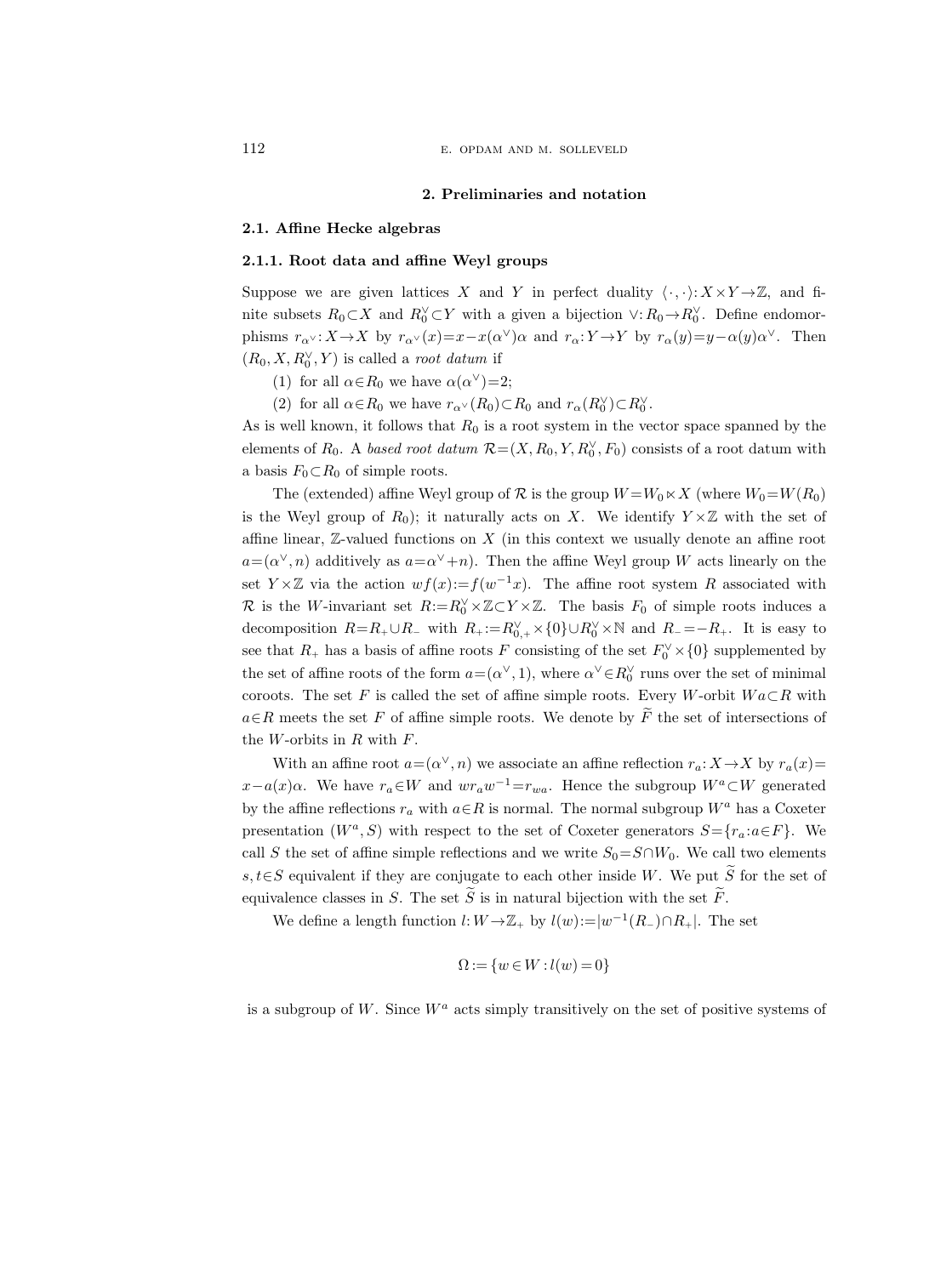affine roots it is clear that  $W = W^a \rtimes \Omega$ . Notice that if we put

$$
X^+ = \{ x \in X : x(\alpha^{\vee}) \geq 0 \text{ for all } \alpha \in F_0 \}
$$

and  $X^-$  =− $X^+$ , then the sublattice  $Z = X^+ \cap X^- \subset X$  is the center of W. It is clear that Z acts trivially on R and in particular, we have  $Z\subset\Omega$ . We have  $\Omega\cong W/W^a\cong X/Q(R_0)$ , where  $Q(R_0)$  denotes the root lattice of the root system  $R_0$ . It follows easily that  $\Omega/Z$ is finite. We call  $\mathcal R$  semisimple if  $Z=0$ . By the above  $\mathcal R$  is semisimple if and only if  $\Omega$  is finite.

#### 2.1.2. The generic affine Hecke algebra and its specializations

We introduce invertible, commuting indeterminates  $v([s])$ , where  $[s] \in \widetilde{S}$ . Let

$$
\Lambda = \mathbb{C}[v([s])^{\pm 1} : [s] \in \widetilde{S}].
$$

If  $s \in S$  then we define  $v(s) := v([s])$ . The following definition is in fact a theorem (this result goes back to Tits).

Definition 2.1. There exists a unique associative, unital  $\Lambda$ -algebra  $\mathcal{H}_{\Lambda}(\mathcal{R})$  which has a Λ-basis  $\{N_w\}_{w\in W}$  parametrized by  $w\in W$ , satisfying the relations

(1)  $N_w N_{w'} = N_{ww'}$  for all  $w, w' \in W$  such that  $l(ww') = l(w) + l(w')$ ;

(2)  $(N_s - v(s))(N_s + v(s)^{-1}) = 0$  for all  $s \in S$ .

The algebra  $\mathcal{H}_{\Lambda}=\mathcal{H}_{\Lambda}(\mathcal{R})$  is called the generic affine Hecke algebra with root datum  $\mathcal{R}$ .

We put  $\mathcal{Q}_c = \mathcal{Q}(\mathcal{R})_c$  for the complex torus of homomorphisms  $\Lambda \rightarrow \mathbb{C}$ . We equip the torus  $\mathcal{Q}_c$  with the analytic topology. Given a homomorphism  $q \in \mathcal{Q}_c$  we define a specialization (<sup>2</sup>)  $\mathcal{H}(\mathcal{R}, q)$  of the generic algebra by (with  $\mathbb{C}_q$  being the  $\Lambda$ -module defined by  $q$ )

$$
\mathcal{H}(\mathcal{R}, q) := \mathcal{H}_{\Lambda}(\mathcal{R}) \otimes_{\Lambda} \mathbb{C}_q \tag{4}
$$

Observe that the automorphism  $\phi_s: \Lambda \to \Lambda$  defined by

$$
\begin{cases} \phi_s(v(t)) = v(t), & \text{if } t \nsim w \ s, \\ \phi_s(v(s)) = -v(s), \end{cases}
$$

extends to an automorphism of  $\mathcal{H}_{\Lambda}$  by putting

$$
\begin{cases} \phi_s(N_t) = N_t, & \text{if } t \not\sim_W s, \\ \phi_s(N_s) = -N_s. \end{cases}
$$

<sup>(</sup> 2 ) This is not compatible with the conventions in [Op1], [Op2], [Op3] and [OS]! The parameter  $q \in \mathcal{Q}$  in the present paper would be called  $q^{1/2}$  in these earlier papers.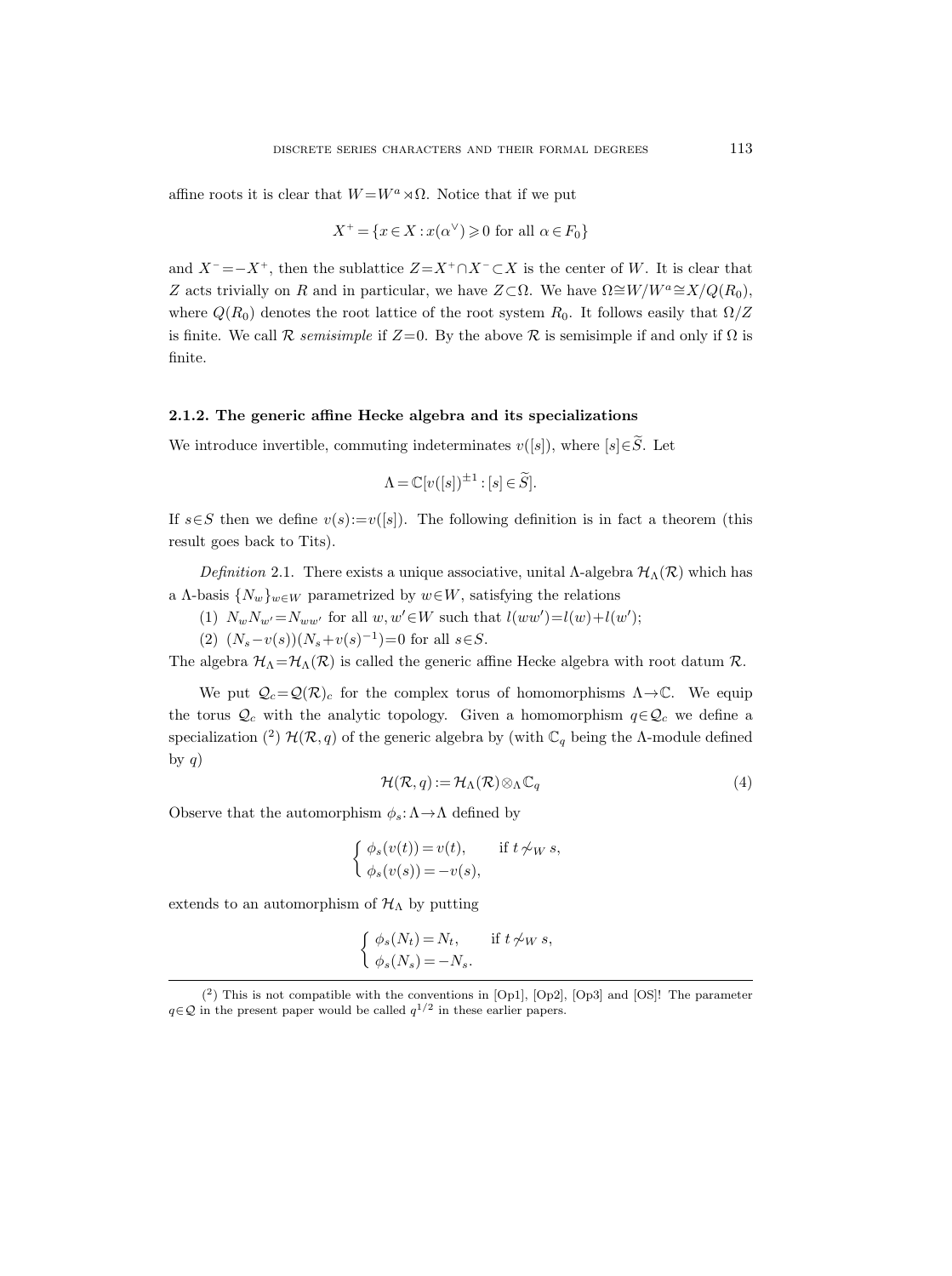Similarly we have automorphims  $\psi_s: \mathcal{H}_\Lambda \to \mathcal{H}_\Lambda$  given by

$$
\begin{cases} \psi_s(v(t)) = v(t), & \text{if } t \not\sim_W s, \\ \psi_s(v(s)) = v(s)^{-1}, & \end{cases} \quad \text{and} \quad \begin{cases} \psi_s(N_t) = N_t, & \text{if } t \not\sim_W s, \\ \psi_s(N_s) = -N_s. \end{cases}
$$

These automorphisms mutually commute and are involutive. Observe that  $\phi_s \psi_s$  respects the distinguished basis  $N_w$  of  $\mathcal{H}_\Lambda$ , and the automorphisms  $\phi_s$  and  $\psi_s$  individually respect the distinguished basis up to signs.

We write Q for the set of positive points of  $\mathcal{Q}_c$ , i.e. points  $q \in \mathcal{Q}_c$  such that  $q(v(s)) > 0$ for all  $s \in S$ . Then  $\mathcal{Q} \subset \mathcal{Q}_c$  is a real vector group.

There are alternative ways to specify points of  $Q$  which play a role in the spectral theory of affine Hecke algebras (in particular in relation to the Macdonald c-function [Mac]). In order to explain this we introduce the possibly non-reduced root system  $R_{\text{nr}} \subset X$  associated with R by

$$
R_{\rm nr} = R_0 \cup \{2\alpha : \alpha^{\vee} \in 2Y \cap R_0^{\vee}\}\tag{5}
$$

We let  $R_1 = \{\alpha \in R_{\rm nr} : 2\alpha \notin R_{\rm nr}\}$  be the set of non-multipliable roots in  $R_{\rm nr}$ . Then  $R_1 \subset X$ is also a reduced root system, and  $W_0 = W(R_0) = W(R_1)$ .

We define various functions with values in  $\Lambda$ . First we define a W-invariant function  $R\exists a\mapsto v_a\in\Lambda$  by requiring that

$$
v_{a+1} = v(s_a) \tag{6}
$$

for all simple affine roots  $a \in F$ . Notice that all generators  $v(s)$  of  $\Lambda$  are in the image of this function. Next we define a  $W_0$ -invariant function  $R_{nr}^{\vee} \ni \alpha^{\vee} \mapsto v_{\alpha^{\vee}} \in \Lambda$  as follows. If  $\alpha \in R_0$  we view  $\alpha^{\vee}$  as an element of R, so that  $v_{\alpha^{\vee}}$  has already been defined. If  $\alpha = 2\beta$ with  $\beta \in R_0$ , then we define

$$
v_{\alpha} \vee = v_{\beta} \vee /_2 := \frac{v_{\beta} \vee + 1}{v_{\beta} \vee} \tag{7}
$$

Finally there exists a unique length-multiplicative function  $W \ni w \mapsto v(w) \in \Lambda$  such that its restriction to S yields the original assignment  $S \ni s \mapsto v(s) \in \Lambda$  of generators of  $\Lambda$  to the W-orbits of simple reflections of W, and  $v(\omega)=1$  for all  $\omega \in \Omega$ . Here the notion lengthmultiplicative refers to the property  $v(w_1w_2)=v(w_1)v(w_2)$  if  $l(w_1w_2)=l(w_1)+l(w_2)$ . We remark that with this notation we have

$$
v(w) = \prod_{\alpha \in R_{nr,+} \cap w^{-1}R_{nr,-}} v_{\alpha} \tag{8}
$$

for all  $w \in W_0$ .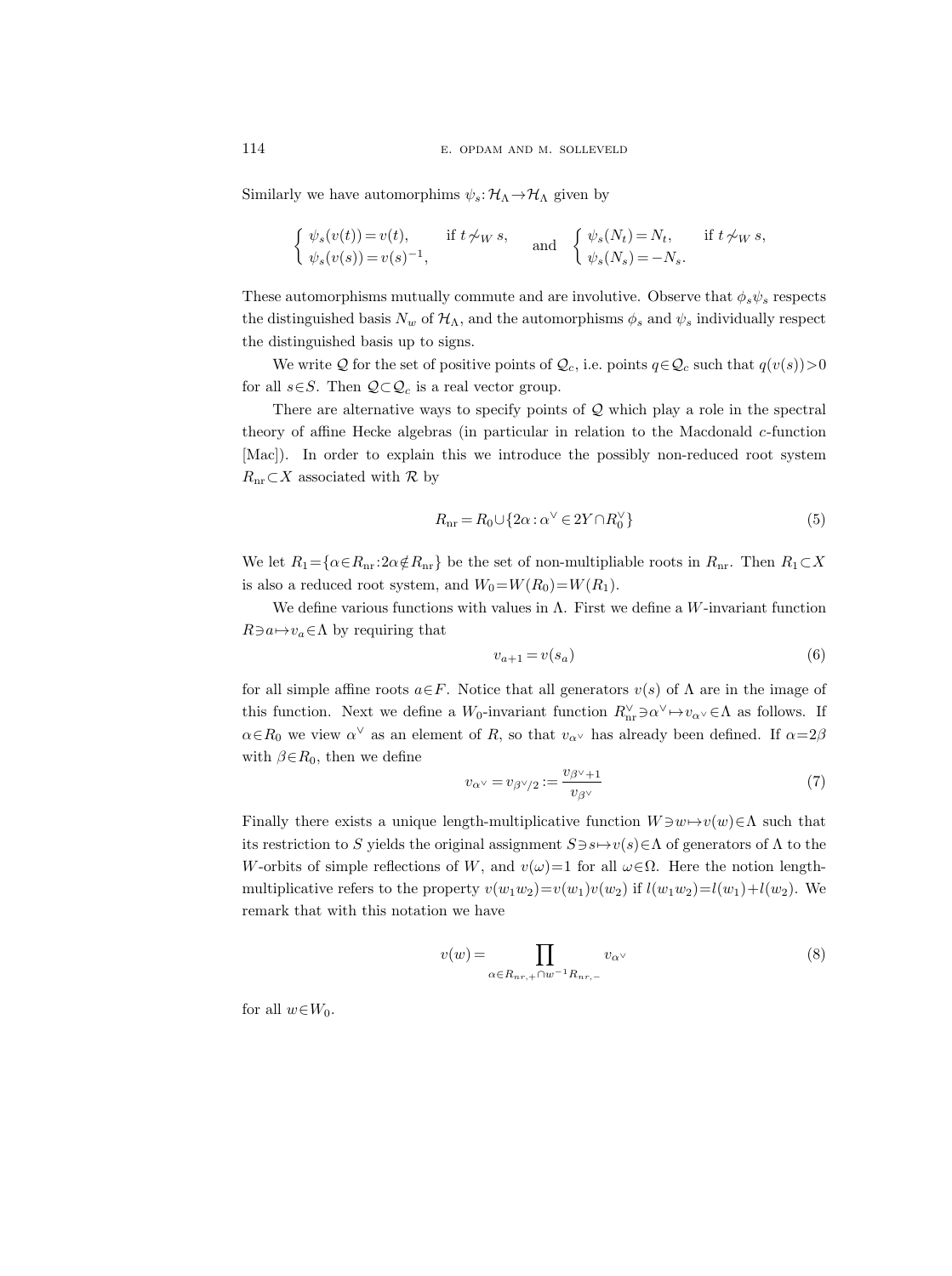A point  $q \in \mathcal{Q}$  determines a unique W-invariant function on R with values in  $\mathbb{R}_+$  by defining  $q_a:=q(v_a)$ . Conversely, such a positive W-invariant function on R determines a point  $q \in \mathcal{Q}$ . Likewise we define positive real numbers

$$
q_{\alpha^{\vee}} := q(v_{\alpha^{\vee}}) \tag{9}
$$

for  $\alpha \in R_{\rm nr}$ , and

$$
q(w) := q(v(w))\tag{10}
$$

for  $w \in W$ . In this way, the points  $q \in \mathcal{Q}$  are in natural bijection with the set of  $W_0$ invariant positive functions on  $R_{\text{nr}}^{\vee}$  and also with the set of positive length-multiplicative functions on W which restrict to 1 on  $\Omega$ .

Recall that if the finite root system  $R_1$  is irreducible, it can be extended in a unique way to an affine root system, which is called  $R_1^{(1)}$ .

Definition 2.2. If  $\mathcal R$  is simple and  $X=P(R_1)$  (the weight lattice of  $R_1$ ), then we call  $\mathcal{H}(\mathcal{R}, q)$  of type  $R_1^{(1)}$ . This includes the simple 3-parameter case  $C_n^{(1)}$  with  $R_0 = B_n$  and  $X=Q(R_0).$ 

#### 2.1.3. The Bernstein presentation and the center

The length function  $l: W \rightarrow \mathbb{Z}_{\geqslant 0}$  restricts to a homomorphism of monoids on  $X^+$ . Hence the map  $X^+$   $\rightarrow$   $\mathcal{H}_{\Lambda}^{\times}$  defined by  $x \mapsto N_x$  is a homomorphism of monoids too. It has a unique extension to a group homomorphism  $\theta: X \to \mathcal{H}_{\Lambda}^{\times}$  which we denote by  $x \mapsto \theta_x$ . We denote by  $A_\Lambda \subset \mathcal{H}_\Lambda$  the commutative subalgebra of  $\mathcal{H}_\Lambda$  generated by the elements  $\theta_x$  with  $x \in X$ . Similarly we have a commutative subalgebra  $\mathcal{A}\subset\mathcal{H}(\mathcal{R}, q)$ . Let  $\mathcal{H}_{\Lambda,0}=\mathcal{H}_{\Lambda}(W_0, S_0)$  be the Hecke subalgebra (of finite rank over the algebra  $\Lambda$ ) corresponding to the Coxeter system  $(W_0, S_0)$ . We have the following important result due to Bernstein–Zelevinski (unpublished) and Lusztig ([Lu2]).

THEOREM 2.3. The multiplication map defines an isomorphism of  $A_\Lambda$ - $H_{\Lambda,0}$ -modules  $A_\Lambda \otimes \mathcal{H}_{\Lambda,0} \to \mathcal{H}_{\Lambda}$  and an isomorphism of  $\mathcal{H}_{\Lambda,0}$ - $A_\Lambda$ -modules  $\mathcal{H}_{\Lambda,0} \otimes A_\Lambda \to \mathcal{H}_{\Lambda}$ . The algebra structure on  $\mathcal{H}_{\Lambda}$  is determined by the cross relation (with  $x \in X$ ,  $\alpha \in F_0$ ,  $s=r_{\alpha} \vee$ , and  $s' \in S$ being a simple reflection such that  $s' \sim_W r_{\alpha^{\vee}+1}$ :

$$
\theta_x N_s - N_s \theta_{s(x)} = ((v(s) - v(s)^{-1}) + (v(s') - v(s')^{-1})\theta_{-\alpha})\frac{\theta_x - \theta_{s(x)}}{1 - \theta_{-2\alpha}}.
$$
(11)

(Note that if  $s' \nless w s$  then  $\alpha^{\vee} \in 2R_0^{\vee}$ , which implies that  $x - s(x) \in 2\mathbb{Z}\alpha$  for all  $x \in X$ . This guarantees that the right-hand side of (11) is always an element of  $\mathcal{A}_{\Lambda}$ .)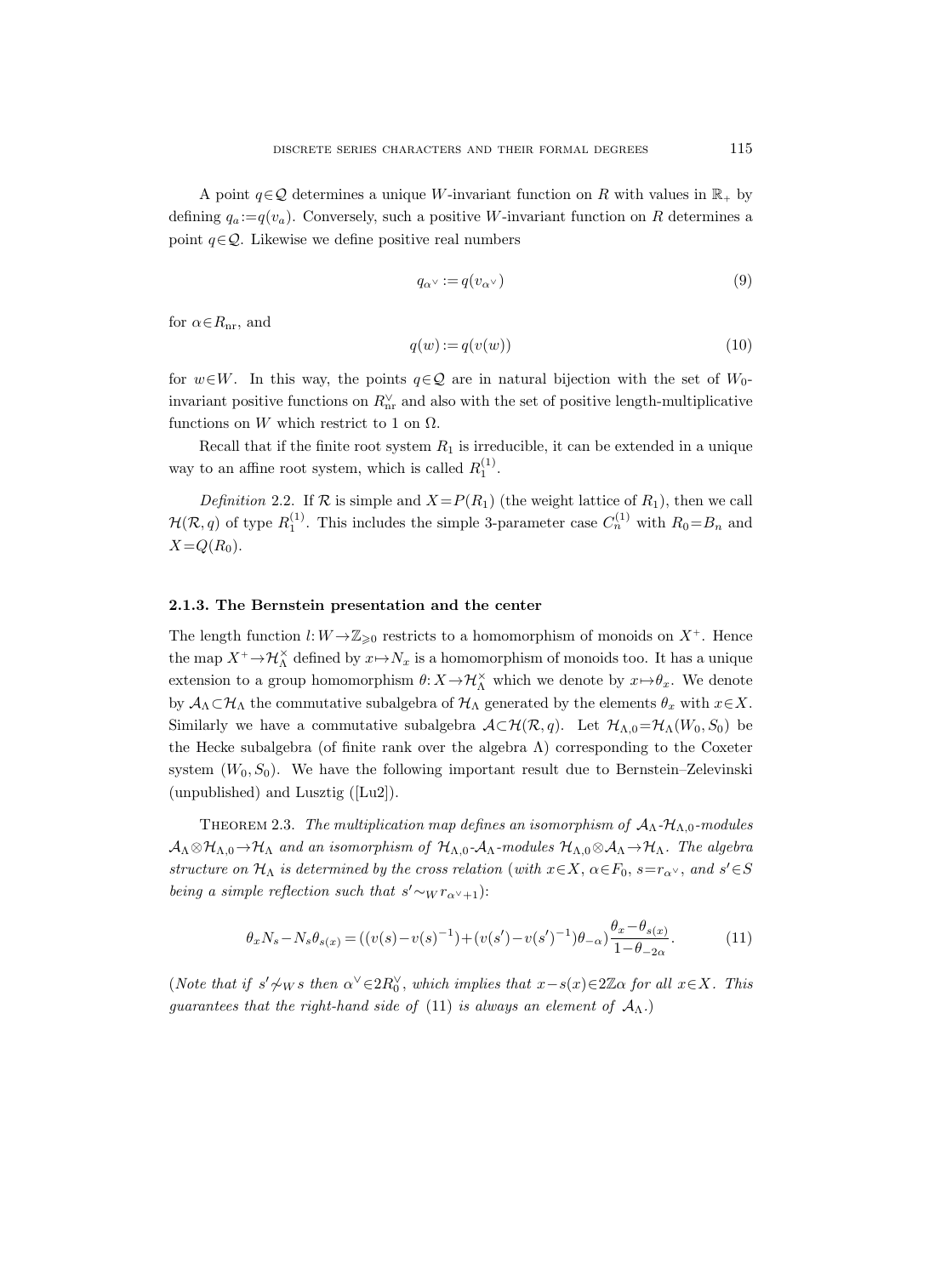COROLLARY 2.4. The center  $\mathcal{Z}_\Lambda$  of  $\mathcal{H}_\Lambda$  is the algebra  $\mathcal{Z}_\Lambda = \mathcal{A}_\Lambda^{W_0}$ . For any  $q \in \mathcal{Q}_c$ the center of  $\mathcal{H}(\mathcal{R}, q)$  is equal to the subalgebra  $\mathcal{Z} = \mathcal{A}^{W_0} \subset \mathcal{H}(\mathcal{R}, q)$ .

In particular  $\mathcal{H}_{\Lambda}$  is a finite-type algebra over its center  $\mathcal{Z}_{\Lambda}$ , and similarly  $\mathcal{H}(\mathcal{R}, q)$  is a finite-type algebra over its center  $Z$ . The simple modules over these algebras are finitedimensional complex vector spaces. The primitive ideal spectrum  $\mathcal{H}_{\Lambda}$  is a topological space which comes equipped with a finite continuous and closed map

$$
cc_{\Lambda} : \widehat{\mathcal{H}}_{\Lambda} \longrightarrow \widehat{\mathcal{Z}}_{\Lambda} = W_0 \backslash T \times \mathcal{Q}_c \tag{12}
$$

to the complex affine variety associated with the unital complex commutative algebra  $\mathcal{Z}_\Lambda$ . The map  $cc_\Lambda$  is called the central character map. Similarly, we have central character maps

$$
cc_q: \widehat{\mathcal{H}(\mathcal{R}, q)} \longrightarrow \widehat{\mathcal{Z}}
$$
\n(13)

for all  $q \in \mathcal{Q}_c$ .

We put  $T = \text{Hom}(X, \mathbb{C}^{\times})$ , the complex torus of characters of the lattice X equipped with the Zariski topology. This torus has a natural  $W_0$ -action. We have  $\hat{\mathcal{Z}}=W_0 \backslash T$  (the categorical quotient).

## 2.1.4. Two reduction theorems

The study of the simple modules over  $\mathcal{H}(\mathcal{R}, q)$  is simplified by two reduction theorems which are much in the spirit of Lusztig's reduction theorems in [Lu2]. The first of these theorems reduces to the case of simple modules whose central character is a  $W_0$ -orbit of characters of X which are positive on the sublattice of X spanned by  $R_1$  (see the explanation below). The second theorem reduces the study of simple modules of  $\mathcal{H}(\mathcal{R}, q)$ with a positive central character in the above sense to the study of simple modules of an associated degenerate affine Hecke algebra with real central character. These results will be useful for our study of the discrete series characters.

First of all a word about terminology. The complex torus  $T$  has a polar decomposition  $T=T_vT_u$  with  $T_v=\text{Hom}(X,\mathbb{R}_{>0})$  and  $T_u=\text{Hom}(X, S^1)$ . The polar decomposition is the exponentiated form of the decomposition of the tangent space  $V = \text{Hom}(X, \mathbb{C})$  of T at  $t=e$  as a direct sum  $V = V_r \oplus iV_r$  of real subspaces, where  $V_r = \text{Hom}(X, \mathbb{R})$  and i here is the imaginary unit. The vector group  $T_v$  is called the group of positive characters and the compact torus  $T_u$  is called the group of unitary characters. This polar decomposition is compatible with the action of  $W_0$  on T. We call the  $W_0$ -orbits of points in  $T_v$ "positive" and the  $W_0$ -orbits of points in  $T_u$  "unitary". In this sense can we speak of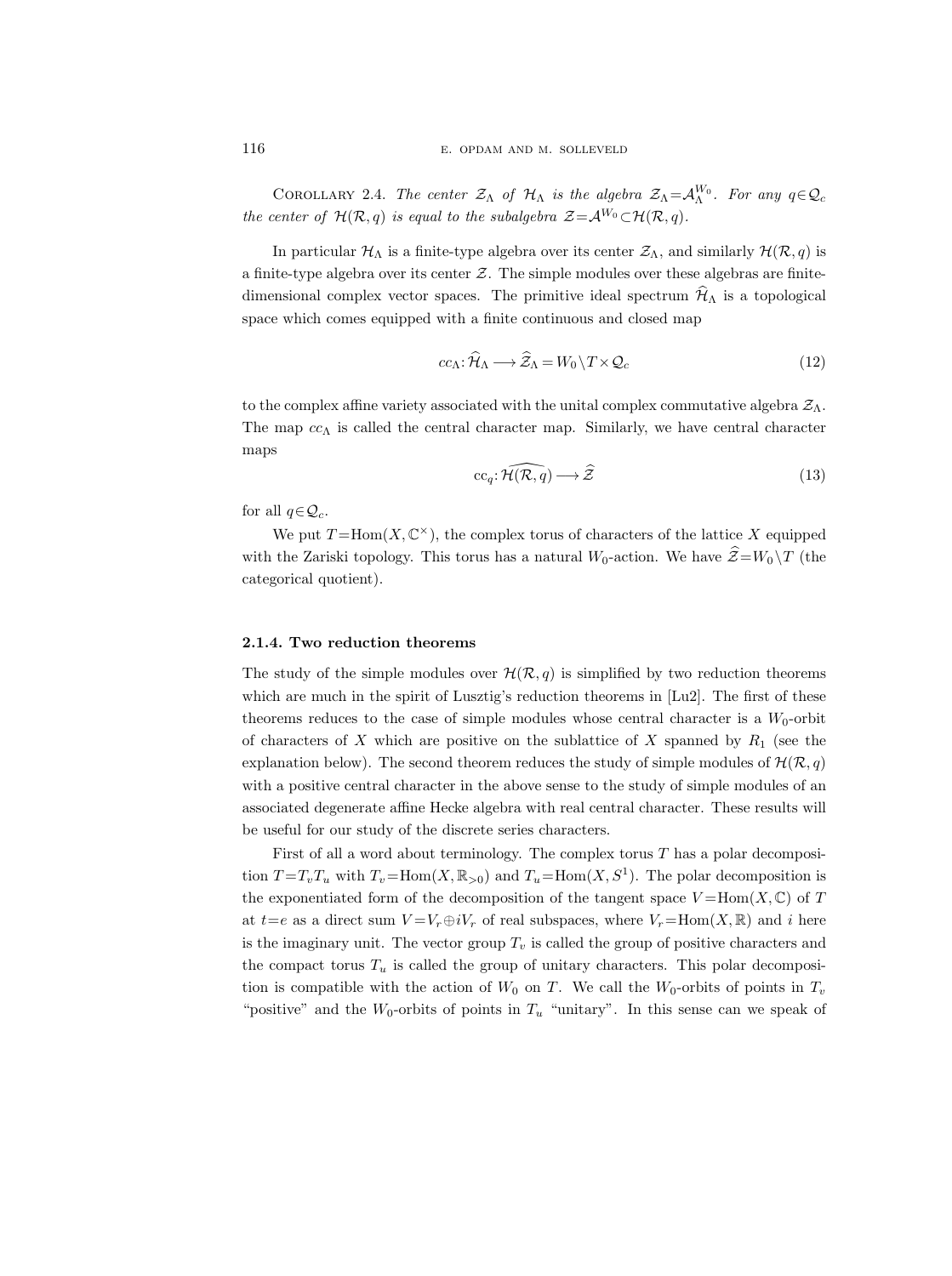the subcategory of finite-dimensional  $\mathcal{H}(\mathcal{R}, q)$ -modules with positive central character(<sup>3</sup>) which is a subcategory that plays an important special role.

Definition 2.5. Let R be a root datum and let  $q \in \mathcal{Q} = \mathcal{Q}(\mathcal{R})$ . For  $s \in T_u$  we define  $R_{s,0} = {\alpha \in R_0 : r_\alpha(s) = s}$ . Let  $R_{s,1} \subset R_1$  be the set of non-multipliable roots corresponding to  $R_{s,0}$ . One checks that

$$
R_{s,1} = \{ \beta \in R_1 : \beta(s) = 1 \}.
$$
\n(14)

Let  $R_{s,1,+} \subset R_{s,1}$  be the unique system of positive roots such that  $R_{s,1,+} \subset R_{1,+}$ , and let  $F_{s,1}$  be the corresponding basis of simple roots of  $R_{s,1}$ . Then the isotropy group  $W_s\subset W_0$ of s is of the form

$$
W_s = W(R_{s,1}) \rtimes \Gamma_s,\tag{15}
$$

where  $\Gamma_s = \{w \in W_s : w(R_{s,1,+}) = R_{s,1,+}\}$  is a group acting through diagram automorphisms on the based root system  $(R_{s,1}, F_{s,1}).$ 

We form a new root datum  $\mathcal{R}_s = (X, R_{s,0}, Y, R_{s,0}^{\vee}, F_{s,0})$  and observe that  $R_{nr,s} \subset R_{nr}$ . Hence we can define a surjective map  $\mathcal{Q}(\mathcal{R}) \to \mathcal{Q}(\mathcal{R}_s)$  (denoted by  $q \mapsto q_s$ ) by restriction of the corresponding parameter function on  $R_{\text{nr}}^{\vee}$  to  $R_{nr,s}^{\vee}$ .

Let  $t=c\epsilon\in T_vT_u$  be the polar decomposition of an element  $t\epsilon T$ . We define  $W_0(t)\subset$  $W_s$  for the subgroup defined by

$$
W_0(t) := \{ w \in W_s : wt \in W(R_{s,1})t \}.
$$
\n(16)

Observe that  $W_0(t)$  is the semidirect product  $W_0(t)=W(R_{s,1})\rtimes\Gamma(t)$ , where

$$
\Gamma(t) = \Gamma_s \cap W_0(t) \tag{17}
$$

Let  $M_{W_0t} \subset \mathcal{Z}$  denote the maximal ideal of A of elements vanishing at  $W_0t\subset T$ , and Let  $\overline{Z}$  be the  $M_{W_0t}$ -adic completion of  $Z$ . We define

$$
\bar{\mathcal{A}} = \mathcal{A} \otimes_{\mathcal{Z}} \bar{\mathcal{Z}}.\tag{18}
$$

By the Chinese remainder theorem we have

$$
\bar{\mathcal{A}} = \bigoplus_{t' \in W_0 t} \bar{\mathcal{A}}_{t'},\tag{19}
$$

 $(3)$  In several prior publications [HO1], [HO2], [Op1], [Op2], [Op3] the central characters in  $W_0 \backslash T_v$ were referred to as "real central characters", where "real" should be understood as "infinitesimally real". In the present paper however we change the terminology and speak of "positive central characters" instead.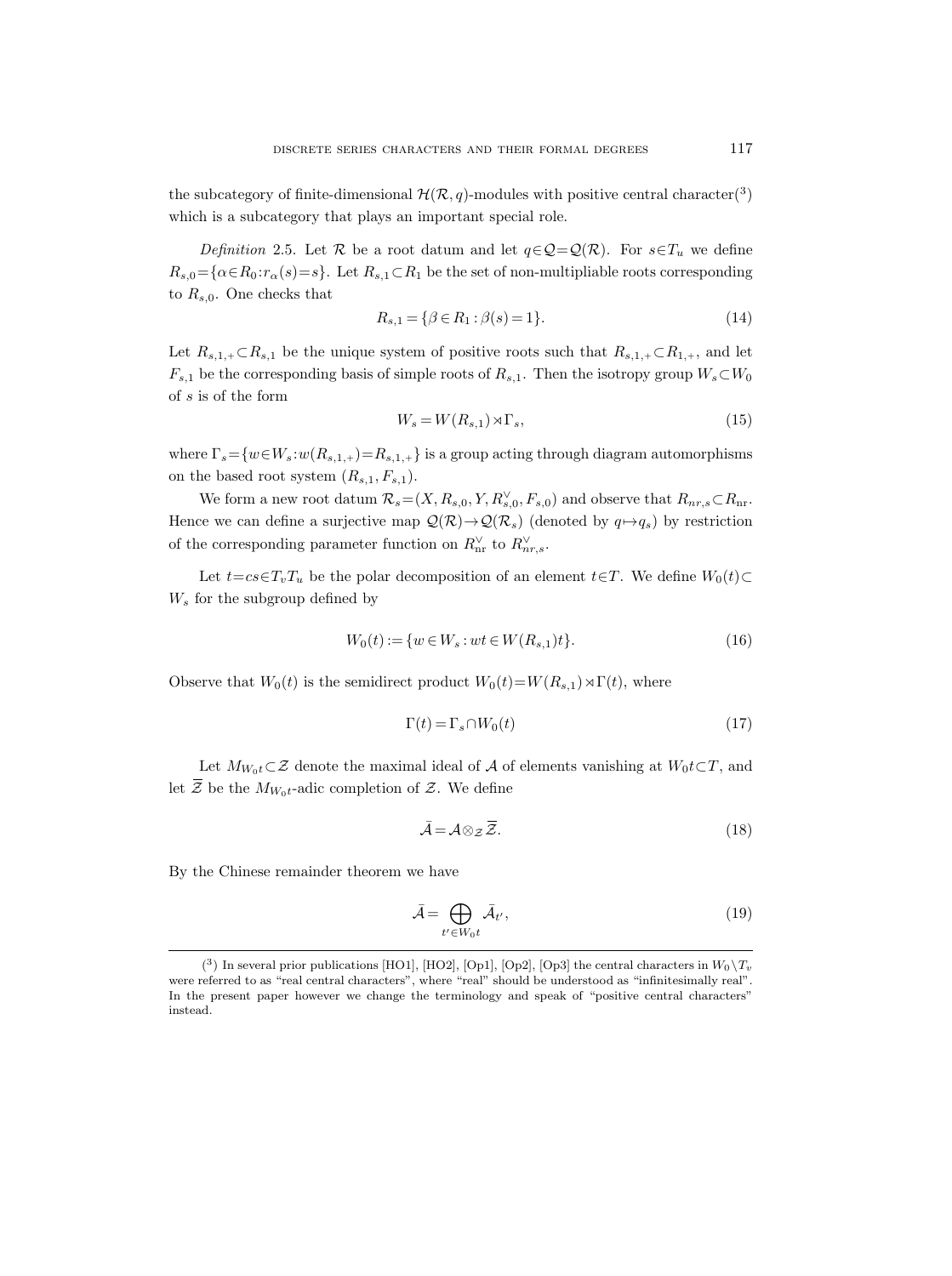where  $\bar{\mathcal{A}}_{t'}$  denotes the formal completion of  $\mathcal{A}$  at  $t' \in T$ . Let  $1_{t'}$  denote the unit of the summand  $\bar{\mathcal{A}}_{t'}$  in this direct sum decomposition. We consider the formal completion

$$
\overline{\mathcal{H}}(\mathcal{R}, q) = \mathcal{H}(\mathcal{R}, q) \otimes_{\mathcal{Z}} \overline{\mathcal{Z}}.
$$
 (20)

On the other hand, we consider the affine Hecke algebra  $\mathcal{H}(\mathcal{R}_s, q_s)$  and its commutative subalgebra  $A_s$  (as defined before when discussing the Bernstein basis) and center  $\mathcal{Z}_s=$  $\mathcal{A}_s^{W(R_{s,1})}$ . Let  $m_{W(R_{s,1})t}$  be the maximal ideal in  $\mathcal{Z}_s$  of elements vanishing at the orbit  $W(R_{s,1})t = sW(R_{s,1})c$ ; let  $\overline{Z}_s$  and  $\overline{\mathcal{H}}(\mathcal{R}_s, q_s)$  be the corresponding formal completions as before.

The group  $\Gamma(t)$  acts on  $\overline{\mathcal{H}}(\mathcal{R}_s, q_s)$  and on its center  $\overline{\mathcal{Z}}_s$ . We note that there exists a canonical isomorphism

$$
\overline{\mathcal{Z}} \longrightarrow \overline{\mathcal{Z}}_s^{\Gamma(t)}.\tag{21}
$$

As before we define a localization

$$
\overline{\mathcal{H}}(\mathcal{R}_s, q_s) = \mathcal{H}(\mathcal{R}_s, q_s) \otimes_{\mathcal{Z}_s} \overline{\mathcal{Z}}_s.
$$
\n(22)

Let  $e_t \in \overline{\mathcal{A}} \subset \overline{\mathcal{H}}(\mathcal{R}, q)$  be the idempotent defined by

$$
e_t = \sum_{t' \in W(R_{s,1})t} 1_{t'}.
$$
\n(23)

THEOREM 2.6. ("First reduction theorem"; see [Lu2, Theorem 8.6]) Let  $q \in \mathcal{Q}$  and let t=cs be the polar decomposition of an element  $t \in T$ . Let n be the cardinality of the orbit  $W_0$ t divided by the cardinality of the orbit  $W(R_{s,1})$ t. Using the notation introduced above, there exists an isomorphism of  $\overline{Z}$ -algebras

$$
(\overline{\mathcal{H}}(\mathcal{R}_s, q_s) \rtimes \Gamma(t))_{n \times n} \longrightarrow \overline{\mathcal{H}}(\mathcal{R}, q). \tag{24}
$$

Via this isomorphism the idempotent  $e_t \in \overline{\mathcal{H}}(\mathcal{R}, q)$  corresponds to the  $n \times n$ -matrix with 1 in the upper left corner and 0's elsewhere. Hence the  $\overline{Z}$ -algebras

$$
\overline{\mathcal{H}}(\mathcal{R}, q)
$$
 and  $\overline{\mathcal{H}}(\mathcal{R}_s, q_s) \rtimes \Gamma(t)$ 

are Morita equivalent. In particular the set of simple modules U of  $\mathcal{H}(\mathcal{R}, q)$  with central character W<sub>0</sub>t corresponds bijectively to the set of simple modules V of  $\mathcal{H}(\mathcal{R}_s, q_s) \rtimes \Gamma(t)$ with central character  $W_0(s)t=W(R_{s,1})t$ , where the bijection is given by  $U\rightarrow e_tU$ .

Proof. The proof is a straightforward translation of Lusztig's proof of [Lu2, Theorem 8.6. We replace the equivalence relation that Lusztig defines on the orbit  $W_0t$  by the equivalence relation induced by the action of  $W(R_{s,1})$  (i.e. the equivalence classes are the orbits of  $W(R_{s,1})$  in  $W_0t$ ; in other words, the role of the subgroup  $\mathcal{J}\langle v_0 \rangle \subset T$  in Lusztig's setup is now played by the vector subgroup  $T_v$ ). After this change the rest of  $\Box$ the proof is identical to Lusztig's proof.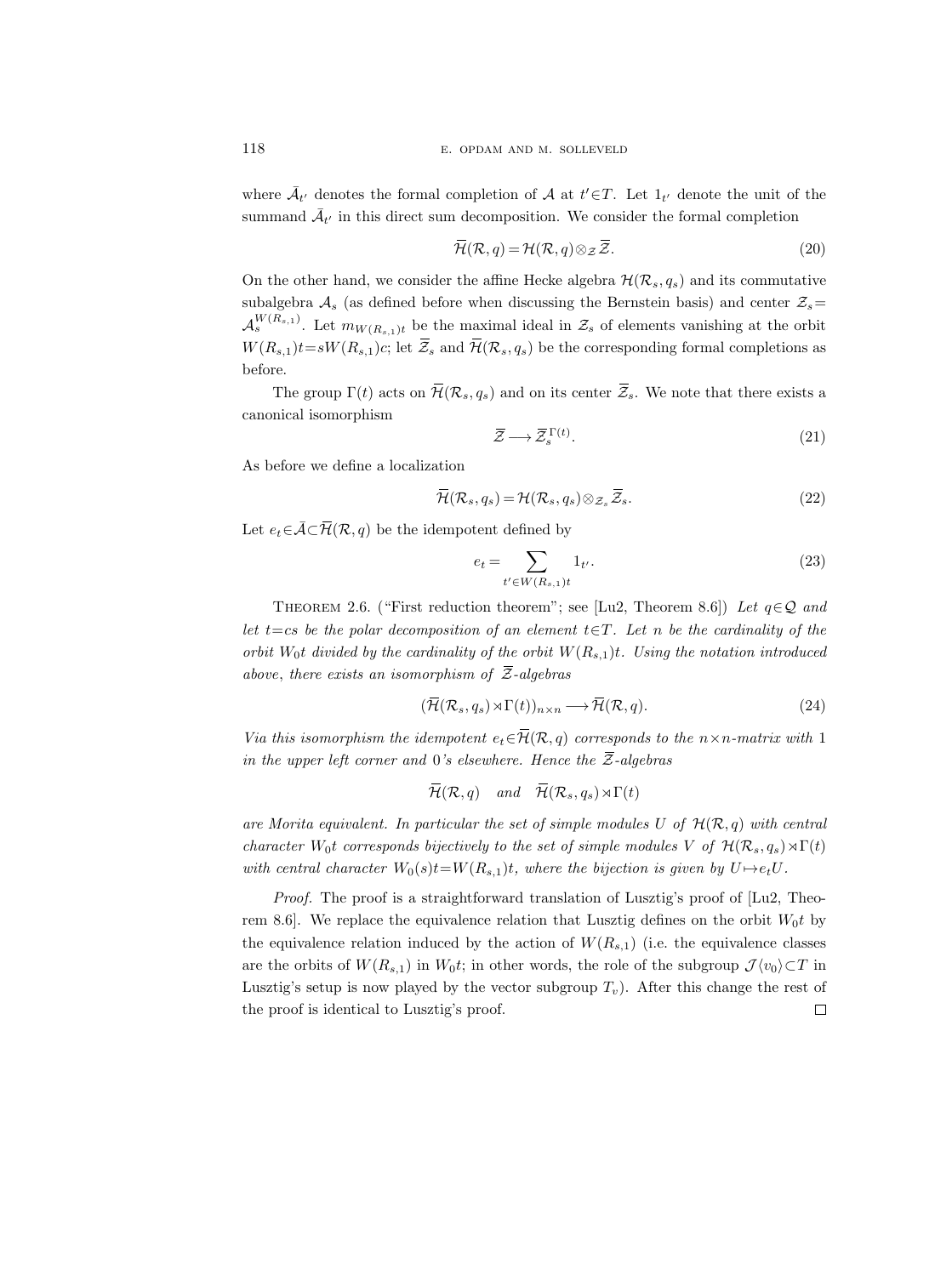The second reduction theorem gives a bijection between simple modules of affine Hecke algebras with central character  $W_0t$  satisfying  $\alpha(t) > 0$  for all  $\alpha \in R_1$  and simple modules of an associated degenerate affine Hecke algebra with a real central character. We first need to define the appropriate notion of the associate degenerate affine Hecke algebra.

Let  $\mathcal{R} = (X, R_0, Y, R_0^{\vee}, F_0)$  be a root datum, let  $q \in \mathcal{Q}$ , and let  $W_0 t \in W_0 \setminus T$  be a central character such that for all  $\alpha \in R_1$  we have  $\alpha(t) \in \mathbb{R}_{>0}$ . Then the polar decomposition of t has the form  $t=uc$  with  $u \in T_u$  being a  $W_0$ -invariant character of X and with  $c \in T_v$ being a positive character of X. Observe that  $\beta(u)=1$  if  $\beta \in R_0 \cap R_1$  and  $\beta(u)=\pm 1$  if  $\beta \in$  $R_0 \cap \frac{1}{2}R_1$ . We define a  $W_0$ -invariant real parameter function  $k_u: R_1 \to \mathbb{R}$  by the following prescription. If  $\alpha \in R_1$ , we put

$$
k_{u,\alpha} = \begin{cases} \log q_{\alpha}^2, & \text{if } \alpha \in R_0 \cap R_1, \\ \log q_{\alpha}^2 \vee q_{2\alpha}^4, & \text{if } \alpha = 2\beta, \text{ with } \beta \in R_0 \text{ and } \beta(u) = 1, \\ \log q_{\alpha}^2, & \text{if } \alpha = 2\beta, \text{ with } \beta \in R_0 \text{ and } \beta(u) = -1. \end{cases}
$$
(25)

Definition 2.7. We define the degenerate affine Hecke algebra  $\mathbf{H}(R_1, V, F_1, k)$  associated with the root system  $R_1\subset V^*$  where  $V=\mathbb{R}\otimes_{\mathbb{Z}} Y$  and the parameter function k as follows. We put  $P(V)$  for the polynomial algebra on the vector space V. The Weyl group  $W_0$  acts on  $P(V)$  and we denote the action by  $w \cdot f = f^w$ . Then  $\mathbf{H}(R_1, V, F_1, k)$  is simultaneously a left  $P(V)$ -module and a right  $\mathbb{C}[W_0]$ -module, and as such it has the structure  $\mathbf{H}(R_1, V, F_1, k) = P(V) \otimes \mathbb{C}[W_0]$ . We identify  $P(V) \otimes e \subset \mathbf{H}(R_1, V, F_1, k)$  with  $P(V)$ and  $1\otimes \mathbb{C}[W_0]\subset \mathbf{H}(R_1, V, F_1, k)$  with  $\mathbb{C}[W_0]$  so that we may write fw instead of  $f \otimes w$  if  $f\in P(V)$  and  $w\in W_0$ . The algebra structure of  $\mathbf{H}(R_1, V, F_1, k)$  is uniquely determined by the cross relation (with  $f\in P(V)$ ,  $\alpha \in F_1$  and  $s=s_\alpha \in S_1$ ):

$$
fs - sf^s = k_\alpha \frac{f - f^s}{\alpha}.\tag{26}
$$

It is easy to see that the center of  $\mathbf{H}(R_1, V, F_1, k)$  is equal to the algebra  $\mathbf{Z}=P(V)^{W_0}\subset$  $\mathbf{H}(R_1, V, F_1, k)$ . The vector space  $V_c = \mathbb{C} \otimes V$  can be identified with the Lie algebra of the complex torus T. Let  $\exp: V_c \to T$  be the corresponding exponential map. It is a  $W_0$ equivariant covering map which restricts to a group isomorphism  $V \rightarrow T_v$  of the real vector space V to the vector group  $T_v$ .

THEOREM 2.8. ("Second reduction theorem"; see [Lu2, Theorem 9.3]) Let  $\mathcal{R}$ =  $(X, R_0, Y, R_0^{\vee}, F_0)$  be a root datum with parameter function  $q \in \mathcal{Q} = \mathcal{Q}(\mathcal{R})$ . Let  $V_0 \subset V$ be the subspace spanned by  $R_0^{\vee}$ . Given  $t \in T$  such that  $\alpha(t) > 0$  for all  $\alpha \in R_1$ , we let  $\xi = \xi_t \in V_0$  be the unique element such that  $\alpha(t) = e^{\alpha(\xi)}$  for all  $\alpha \in R_1$ . It is easy to see that the map  $t \mapsto \xi = \xi_t$  is W<sub>0</sub>-equivariant; in particular the image of W<sub>0</sub>t is equal to W<sub>0</sub> $\xi$ .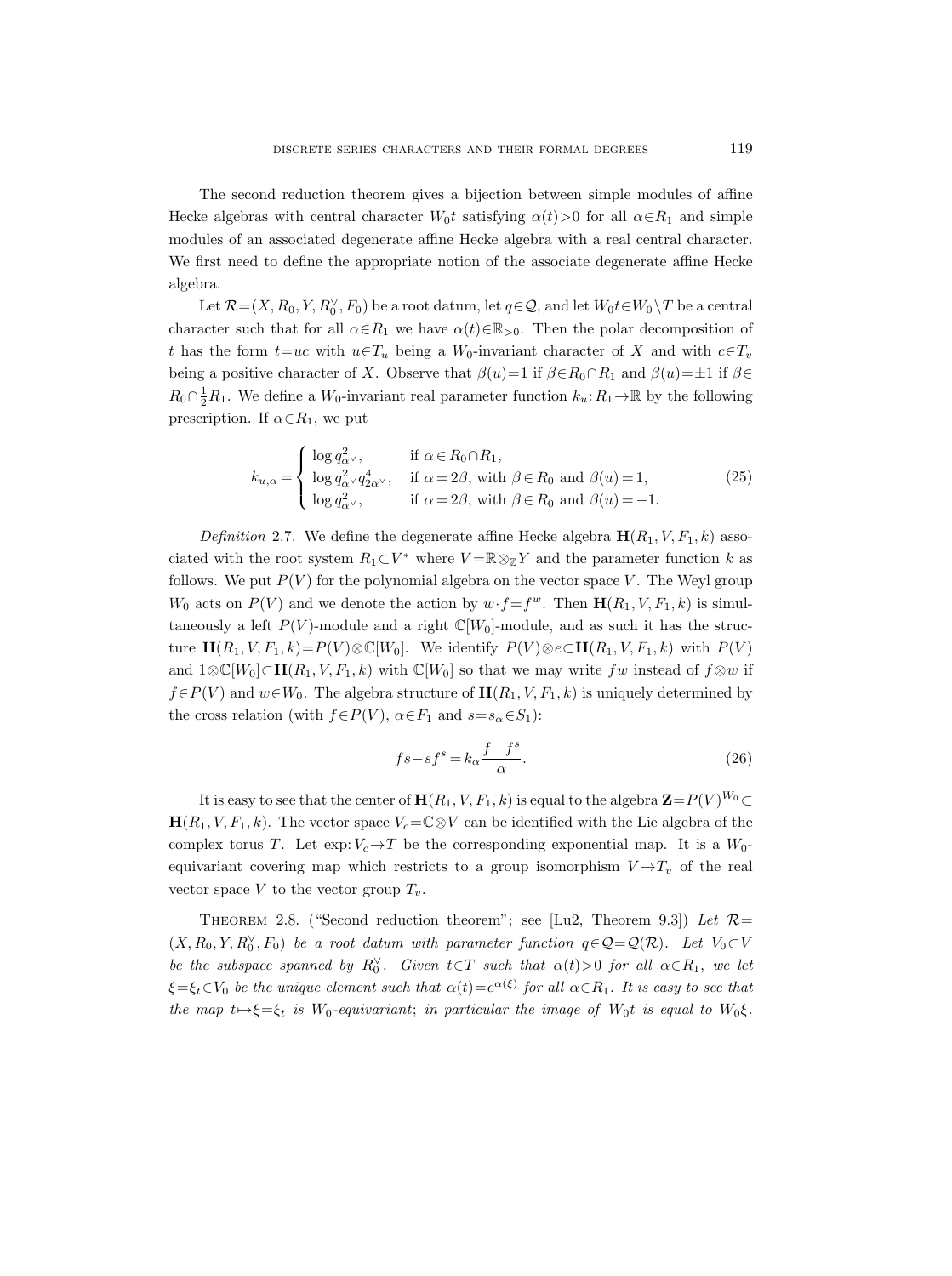Let t=uc be the polar decomposition of t. Then  $u \in T_u$  is  $W_0$ -invariant, and we define a  $W_0$ -invariant parameter function  $k_u$  on  $R_1$  by (25). Let  $\bar{Z}$  be the formal completion of the center Z of  $H(R_1, V, F_1, k_u)$  at the orbit  $W_0 \xi$ . Let  $P = P(V)$  and put  $\overline{P} = P \otimes_{\mathbf{Z}} \overline{Z}$  and  $\overline{\mathbf{H}}(R_1, V, F_1, k_u) = \mathbf{H}(R_1, V, F_1, k_u) \otimes_{\mathbf{Z}} \overline{\mathbf{Z}}$ . There exist natural compatible isomorphisms of algebras  $\overline{Z} \rightarrow \overline{Z}$ ,  $\overline{\mathcal{A}} \rightarrow \overline{P}$  and  $\overline{\mathcal{H}}(\mathcal{R}, q) \rightarrow \overline{\mathbf{H}}(R_1, V, F_1, k_u)$ .

*Proof.* This is a straightforward translation of the proof of [Lu2, Theorem 9.3].  $\Box$ 

COROLLARY 2.9. The set of simple modules of  $\mathcal{H}(\mathcal{R}, q)$  with central character  $W_0t$ (satisfying the above condition that  $\alpha(t) > 0$  for all  $\alpha \in R_1$ ) and the set of simple modules of  $H(R_1, V, F_1, k_u)$  with central character  $W_0\xi$  (as described in Theorem 2.8) are in natural bijection.

Combining the two reduction theorems we finally obtain the following result (see [Lu2, §10]).

COROLLARY 2.10. For all  $s \in T_u$  the center of  $\mathbf{H}(R_{s,1}, V, F_{s,1}, k_s) \rtimes \Gamma(t)$  is equal to  $\mathbf{Z}^{\Gamma(t)}$ . If  $t \in T$  is arbitrary with polar decomposition  $t = sc$ , then the set of simple modules of  $\mathcal{H}(\mathcal{R}, q)$  with central character  $W_0$ t is in natural bijection with the set of simple modules of  $\mathbf{H}(R_{s,1}, V, F_{s,1}, k_s) \rtimes \Gamma(t)$  with the real central character  $W_s \xi$ . Here  $\xi \in V$  is the unique vector in the real span of  $R_{s,1}^{\vee}$  such that  $\alpha(t)=e^{\alpha(\xi)}$  for all  $\alpha \in R_{s,1}$ ,  $k_s$  is the real parameter function on  $R_{s,1}$  associated with  $q_s$  described by (25), and  $\Gamma(t)$  is the group defined by (17).

# 2.2. Harmonic analysis for affine Hecke algebras

## 2.2.1. The Hilbert algebra structure of the Hecke algebra

Let R be a based root datum and  $q \in \mathcal{Q}$  be a *positive* parameter function for R. We turn  $\mathcal{H}=\mathcal{H}(\mathcal{R}, q)$  into a ∗-algebra using the conjugate linear anti-involution \*:  $\mathcal{H}\rightarrow\mathcal{H}$  defined by  $N_w^* = N_{w^{-1}}$ . We define a trace  $\tau: \mathcal{H} \to \mathbb{C}$  by  $\tau(N_w) = \delta_{w,e}$ . This defines a Hermitian form  $(x, y) := \tau(x^*y)$  with respect to which the basis  $N_w$  is orthonormal. In particular  $(\cdot, \cdot)$  is positive definite. In fact it is easy to show [Op1] that this Hermitian inner product defines the structure of a Hilbert algebra on  $\mathcal{H}$ . Let  $L^2(\mathcal{H})$  be the Hilbert space completion of  $\mathcal H$  and  $\lambda: \mathcal H \to B(L^2(\mathcal H))$  the left regular representation of  $\mathcal H$ . Let  $\mathfrak C:=C^*_r(\mathcal H)$  be the  $C^{*-}$ algebra completion of  $\lambda(\mathcal{H})$  inside  $B(L^2(\mathcal{H}))$ . It is called the (reduced) C<sup>\*</sup>-algebra of  $H$ . It is not hard to show that  $\mathfrak C$  is unital, separable and liminal, which implies that the spectrum  $\hat{\mathfrak{C}}$  of  $\mathfrak{C}$  is a compact  $T_1$  space with countable base which contains an open dense Hausdorff subset. The trace  $\tau$  extends to a finite tracial state  $\tau$  on  $\mathfrak{C}$ . In this situation (see [Op1, Theorem 2.25]) there exists a unique positive Borel measure  $\mu_{\text{Pl}}$  on  $\hat{\mathfrak{C}}$  such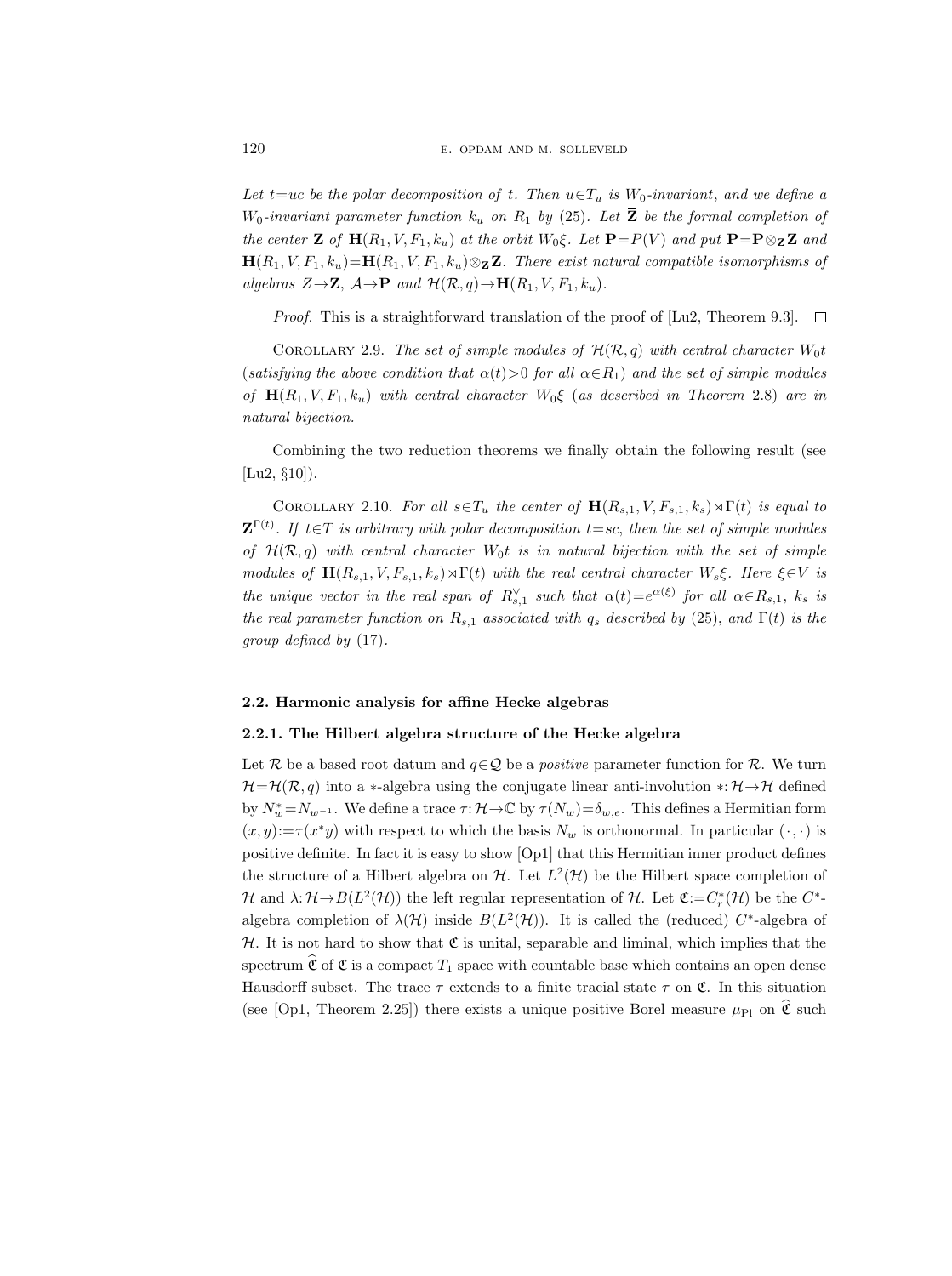that for all  $h \in \mathcal{H}$ ,

$$
\tau = \int_{\hat{\mathfrak{C}}} \chi_{\pi} \, d\mu_{\text{Pl}}(\pi). \tag{27}
$$

Since  $\tau$  is faithful, it follows that the support of  $\mu_{\text{Pl}}$  is equal to  $\hat{\mathfrak{C}}$ .

Definition 2.11. We call the measure  $\mu_{\text{Pl}}$  the Plancherel measure of  $\mathcal{H}$ .

Definition 2.12. An irreducible  $*$ -representation  $(V, \pi)$  of the involutive algebra  $\mathcal H$ is called a *discrete series representation* of H if  $(V, \pi)$  extends to a representation (also denoted  $(V, \pi)$  of C which is equivalent to a subrepresentation of the left regular representation of  $\mathfrak C$  on  $L^2(\mathcal H)$ . In this case the finite trace  $\chi_{\pi}$  defined by  $\chi_{\pi}(x)=\text{Tr}_V(\pi(x))$  is called an irreducible discrete series character.

We have seen that an irreducible representation  $(V, \pi)$  of H is finite-dimensional. In particular its character  $\chi_{\pi}$  is a well-defined linear functional on H. We call  $\chi_{\pi}$  and irreducible character of  $H$ . Clearly the character of a finite-dimensional representation of  $H$  only depends on the equivalence class of the underlying representation. The irreducible characters of a set of mutually inequivalent irreducible representations of  $H$ are linearly independent (see [Op1, Corollary 2.11]). Hence the equivalence class of a finite-dimensional semisimple representation is completely determined by its character.

Definition 2.13. We denote by  $\Delta(\mathcal{R}, q)$  the set of irreducible discrete series characters of  $\mathcal{H}(\mathcal{R}, q)$ . For each irreducible character  $\chi \in \Delta(\mathcal{R}, q)$  we choose and fix an irreducible discrete series representation  $(V, \delta)$  of H such that  $\chi = \chi_{\delta}$  (by abuse of language, we will often identify the set of irreducible discrete series characters and (the chosen set of representatives of) the set of equivalence classes of irreducible discrete series representations).

The following criterion for an irreducible representation  $(V, \pi)$  of H to belong to the discrete series follows from a general result of Dixmier (see [Op1]).

COROLLARY 2.14.  $(V, \pi)$  is a discrete series representation if and only if

$$
\mu_{\rm Pl}(\{\pi\})>0.
$$

Corollary 2.15. (See [Op1, Proposition 6.10]) There is a one-to-one correspondence between the set of irreducible discrete series characters  $\chi_{\delta}$  and the set of primitive central Hermitian idempotents  $e_{\delta} \in \mathfrak{C}$  of finite rank. The correspondence is such that  $\tau(e_{\delta}x)=\mu_{\rm Pl}(\{\delta\})\chi_{\delta}(x)$  for all  $x\in\mathcal{H}$ .

COROLLARY 2.16. (See [Op1, Proposition 6.10])  $(V, \pi)$  is a discrete series representation if and only if  $\{\pi\} \subset \hat{\mathfrak{C}}$  is a connected component of  $\hat{\mathfrak{C}}$ . In particular, the number of irreducible discrete series characters is finite.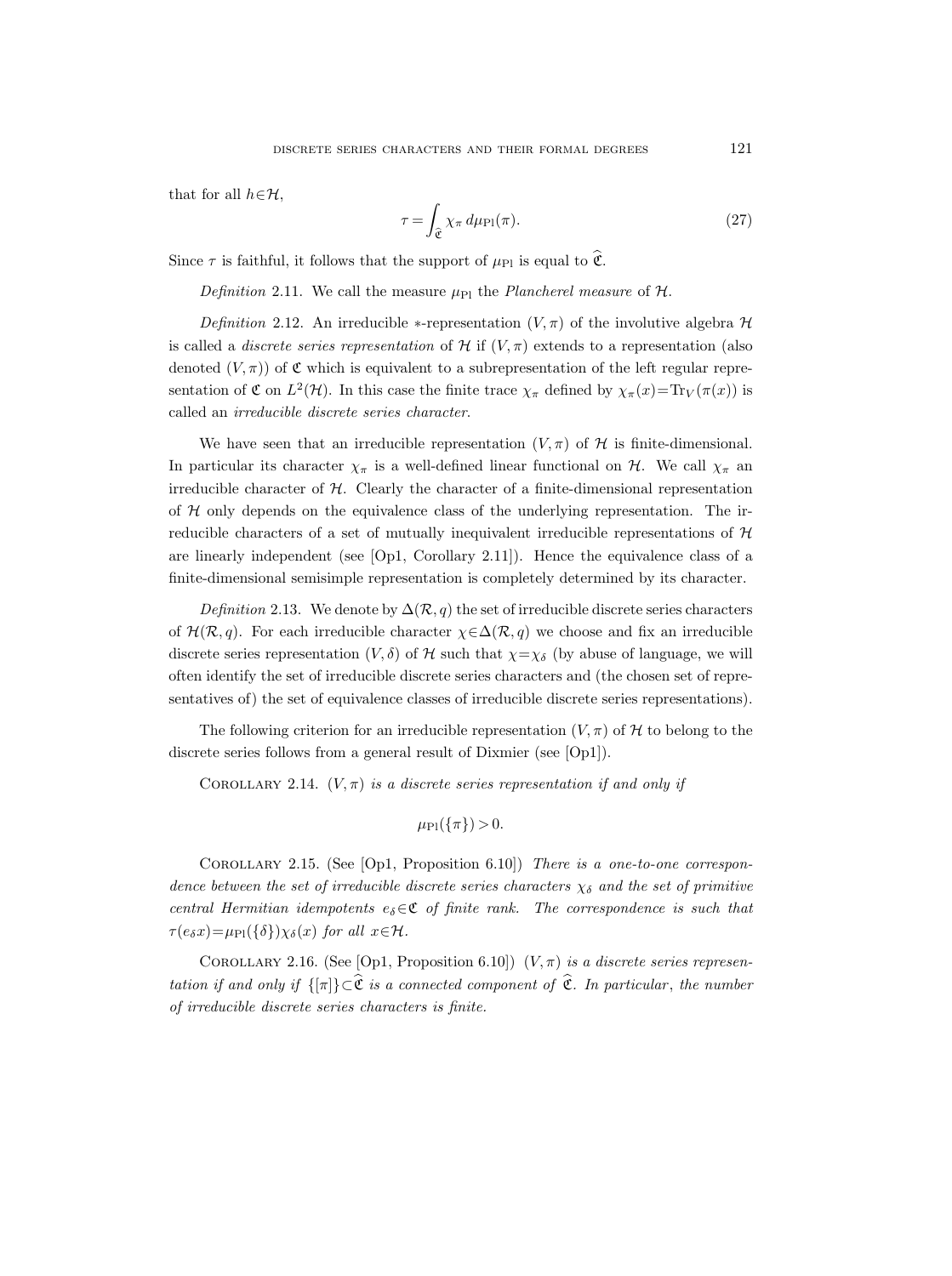#### 2.2.2. The Schwartz algebra

We define a nuclear Fréchet algebra  $S=S(\mathcal{R}, q)$  (the Schwartz algebra) which plays a pivotal role in the spectral theory of the trace  $\tau$  on  $\mathcal{H}$ .

Definition 2.17. We choose once and for all a  $W_0$ -invariant inner product  $\langle \cdot, \cdot \rangle$  on the vector space  $V^* := \mathbb{R} \otimes X$ , which takes integral values on  $X \times X$ .

Let  $V_0^*$  be the real vector space spanned by  $R_0$ . Its orthocomplement is the vector space  $V_Z^* = \mathbb{R} \otimes Z$  spanned by the center Z of W. Given  $\phi \in V^*$  we decompose  $\phi = \phi_0 + \phi_Z$ with respect to the orthogonal decomposition  $V^* = V_0^* \oplus V_Z^*$ .

Definition 2.18. We define a norm  $\mathcal{N}: W \to \mathbb{R}_+$  on W as follows: if  $w \in W$  we put

$$
\mathcal{N}(w) = l(w) + ||w(0)z||.
$$
\n(28)

Next we define seminorms  $p_n: \mathcal{H} \to \mathbb{R}_+$  on H by

$$
p_n(h) := \max_{w \in W} (1 + \mathcal{N}(w))^n |(N_w, h)|.
$$
 (29)

Definition 2.19. The Schwartz algebra S of H is the completion of H with respect to the system of seminorms  $p_n$  with  $n \in \mathbb{N}$ .

THEOREM 2.20. ([Op1], [So]; see Appendix A) The completion S is a Fréchet algebra which is continuously and densely embedded in  $\mathfrak{C}$ .

Remark 2.21. The Fréchet algebra  $S$  is independent of the choice made in Definition 2.17. S is also independent of  $q \in \mathcal{Q}$  as a Fréchet space.

Definition 2.22. A finite-dimensional representation of  $H$  is called tempered if it has a continuous extension to  $S$ .

The Fréchet algebra structure of S depends on  $q \in \mathcal{Q}$ . The basic Theorem 2.20 was first proven in  $[Op1]$  using some qualitative analysis on the spectrum of  $\mathfrak{C}$ ; the proof in [So] is more direct and uses an elementary but non-trivial result due to Lusztig [Lu1] on the multiplication table of H with respect to the basis  $N_w$ . The latter proof also reveals the following important fact with respect to the dependence of  $q \in \mathcal{Q}$ .

THEOREM 2.23. ([So]; see Appendix A) The dense subalgebra  $S \subset \mathfrak{C}$  is closed for holomorphic calculus (see also [DO, Corollary 5.9]). The holomorphic calculus is continuous on  $S \times Q$  in the following sense. Let  $U \subset \mathbb{C}$  be an open set. The set  $V_U \subset S \times Q$ defined by  $V_U = \{(x, q): S_p(x, q) \subset U\}$  is open. For any holomorphic function  $f: U \to \mathbb{C}$  the map  $V_U \ni (x, q) \mapsto f(x, q) \in S$  is continuous.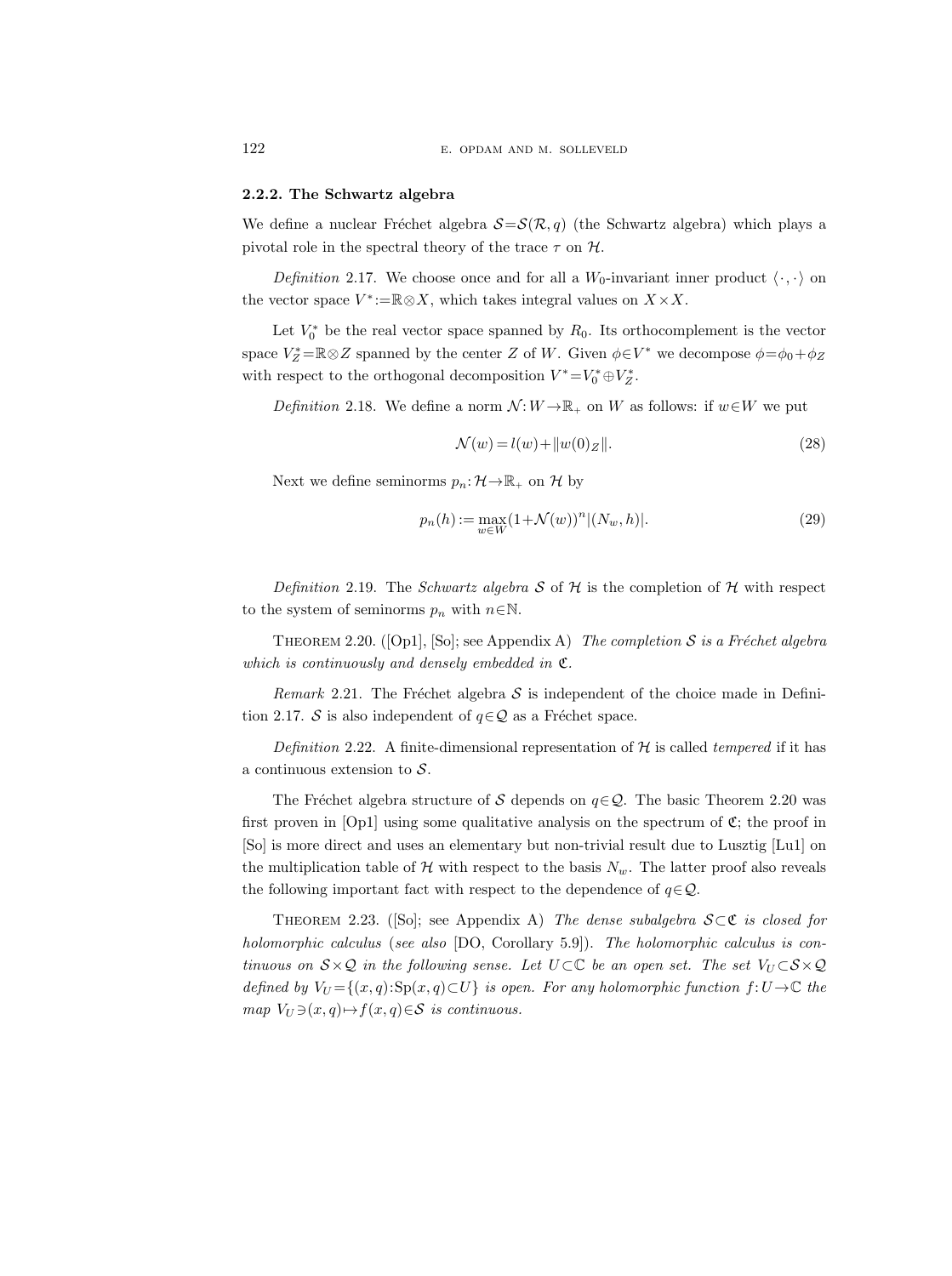The following result shows the fundamental role of S for the spectral theory of  $\tau$ .

THEOREM 2.24. ([DO, Corollary 4.4]) The support of  $\mu_{\rm Pl}$  consists precisely of the set of equivalence classes of irreducible tempered representations of H.

In particular the discrete series representations are tempered. There are various characterizations of tempered representations and of discrete series representations. Casselman's criterion is the following characterization.

THEOREM 2.25. (Casselman's criterion, see [Op1, Lemma 2.22]) Let  $(V, \delta)$  be an irreducible representation of H. The following are equivalent:

(1)  $(V, \delta)$  is a discrete series representation of H;

(2) All matrix coefficients of  $(V, \delta)$  belong to  $L^2(\mathcal{H})$ ;

(3) The character  $\chi_{\delta}$  of  $(V, \delta)$  belongs to  $L^2(\mathcal{H})$ ;

(4) All generalized  $\mathcal{A}\text{-weights } t \in T$  in V satisfy  $|x(t)| < 1$  for all  $x \in X^+ \setminus \{0\};$ 

(5) For every matrix coefficient m of  $\delta$  there exist constants  $C, \varepsilon > 0$  such that  $|m(N_w)| < Ce^{-\varepsilon \mathcal{N}(w)}$  for all  $w \in W$ ;

(6) The character  $\chi_{\delta}$  of  $(V, \delta)$  belongs to S.

COROLLARY 2.26. An irreducible representation  $(V, \delta)$  of H is an irreducible discrete series representation if and only if  $(V, \delta)$  is afforded by a central primitive idempotent  $e_{\delta} \in \mathcal{S}$  of  $\mathcal{S}$  (see Corollary 2.15).

COROLLARY 2.27. The set  $\Delta(\mathcal{R}, q)$  is non-empty only if  $\mathcal R$  is semisimple.

Casselman's criterion for discrete series in terms of the generalized A-weights can be transposed to define the notion of discrete series modules over a crossed product  $\mathbf{H}(R_1, V, F_1, k) \rtimes \Gamma$  of a degenerate affine Hecke algebra  $\mathbf{H}(R_1, V, F_1, k)$  with a real parameter function k and a finite group  $\Gamma$  acting by diagram automorphisms of  $(R_1, F_1)$ . (Thus, a simple module  $(U, \delta)$  is a discrete series representation if and only if the generalized P-weights in U are in the interior of the antidual cone ( $\subset V$ ) of the simplicial cone spanned by  $F_1$ .) It is clear that this definition is compatible with the bijections afforded by the two reduction theorems (Theorems 2.6 and 2.8). Hence we obtain the following consequence from Corollary 2.10.

COROLLARY 2.28. Let  $t \in T$  with polar decomposition  $t = sc$ . The set  $\Delta_{W_0 t}$  of equivalence classes of irreducible discrete series representations of  $\mathcal{H}(\mathcal{R}, q)$  with central character  $W_0$ t is in natural bijection with the set of equivalence classes of irreducible discrete series representations of  $\mathbf{H}(R_{s,1}, V, F_{s,1}, k_s) \rtimes \Gamma(t)$  with the real central character  $W_s \xi$ . Here  $\xi \in V$  is the unique vector in the real span of  $R_{s,1}^{\vee}$  such that  $\alpha(t) = e^{\alpha(\xi)}$  for all  $\alpha \in R_{s,1}$ ,  $k_s$  is the real parameter function on  $R_{s,1}$  described by (25), and  $\Gamma(t)$  is the group of diagram automorphisms of  $(R_{s,1}, F_{s,1})$  of  $(17)$ .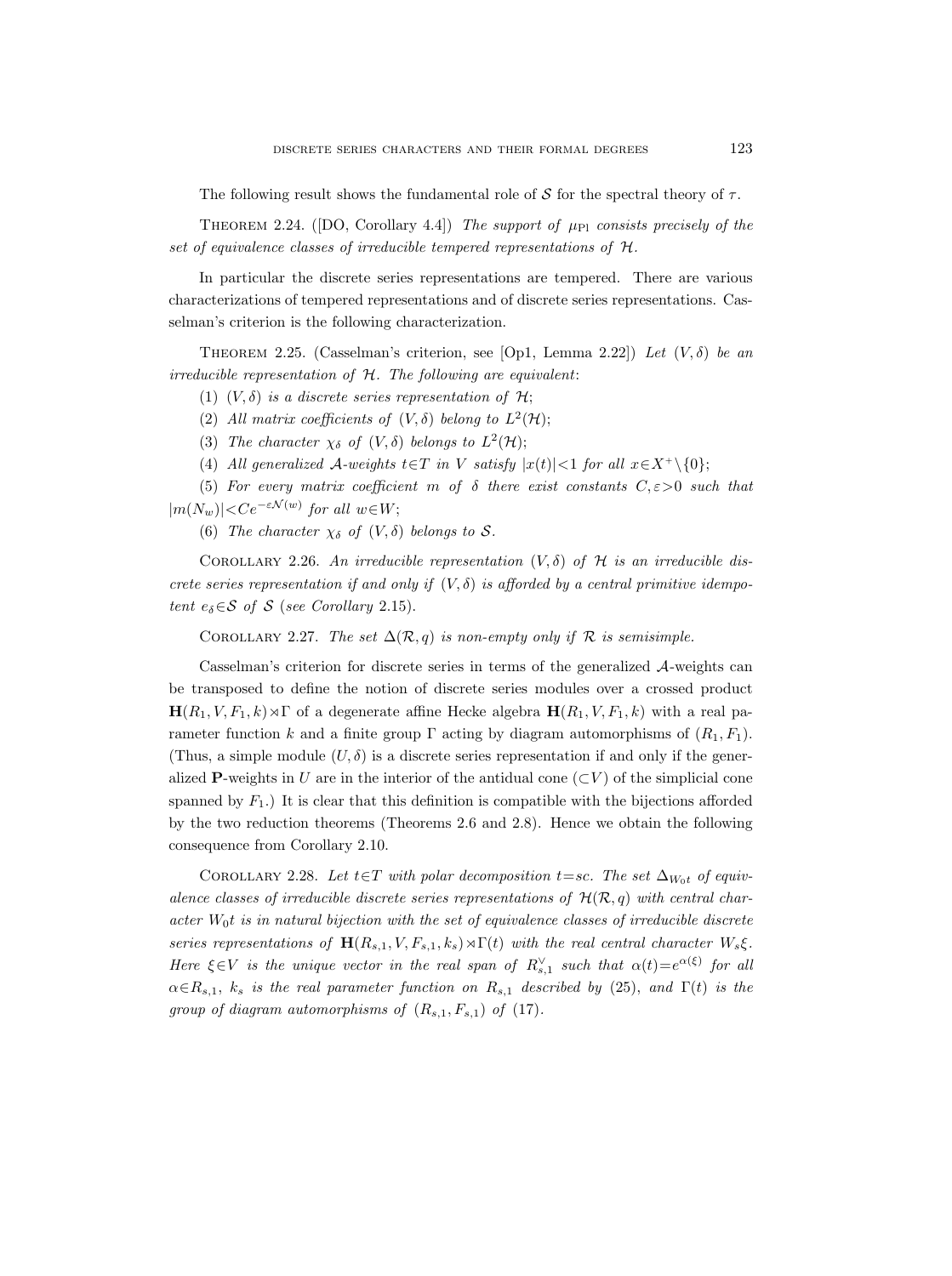COROLLARY 2.29. If  $\Delta_{W_0t} \neq \emptyset$  then the polar decomposition t=sc of t has the property that  $R_{s,1} \subset R_1$  is a root subsystem of maximal rank.

If  $s=u\in\mathcal{I}_u$  is  $W_0$ -invariant (i.e. if  $\alpha(u)=1$  for all  $\alpha\in\mathcal{R}_1$ ) then we obtain the following result from Corollary 2.28.

COROLLARY 2.30. Let  $u \in T_u$  be W<sub>0</sub>-invariant and let  $c \in T_v$ . There is a natural bijection between the set  $\Delta(\mathcal{R}, q)_{uW_0c}$  of irreducible discrete series characters of  $\mathcal{H}(\mathcal{R}, q)$ with central character of the form  $uW_0c\subset W_0\setminus T$  and the set of irreducible discrete series characters of  $\mathbf{H}(R_1, V, F_1, k_u)$  with the real infinitesimal central character  $W_0$  log c.

It is not hard to show that the central character of an irreducible discrete series character of  $\mathbf{H}(R_1, V, F_1, k_u)$  is real (see [Sl1, Lemma 1.3.4]). Hence the previous corollary in particular says the following.

COROLLARY 2.31. Let  $u \in T_u$  be W<sub>0</sub>-invariant. There is a natural bijection between the set  $\Delta^u(\mathcal{R}, q)$  of irreducible discrete series characters of  $\mathcal{H}(\mathcal{R}, q)$  with a central character of the form uW<sub>0</sub>c with  $c \in T_v$  on the one hand, and the set  $\Delta^{\mathbf{H}}(R_1, V, F_1, k)$  of irreducible discrete series characters of  $\mathbf{H}(R_1, V, F_1, k_u)$  on the other hand. In this bijection the correspondence of the central characters is as described above.

We can use Corollary 2.28 to reduce the general classification problem of the irreducible discrete series characters of  $\mathcal{H}(\mathcal{R}, q)$  for any semisimple root datum  $\mathcal R$  to the case of discrete series characters of a degenerate affine Hecke algebra as well, but we have to pay the price of having to deal with crossed products by certain groups of diagram automorphisms. In order to deal with the crossed products, one has to resort to Clifford theory (cf. [RR]).

Corollary 2.26 gives us yet another characterization of the irreducible discrete series representations.

THEOREM 2.32. Let  $(V, \delta)$  be a simple module over  $H$ . The following are equivalent:

- (1)  $(V, \delta)$  is a discrete series representation of H;
- (2)  $(V, \delta)$  extends to a projective *S*-module.

# 2.2.3. The Euler–Poincaré pairing and elliptic characters

We recall the main result of [OS].

THEOREM 2.33. The affine Hecke algebra  $\mathcal{H}=\mathcal{H}(\mathcal{R}, q)$  has global homological dimension equal to the rank of  $X$ . If  $U$  and  $V$  are finite-dimensional tempered  $H$ -modules, then for all i we have  $\mathrm{Ext}^i_{\mathcal{H}}(U,V) \cong \mathrm{Ext}^i_{\mathcal{S}}(U,V)$ .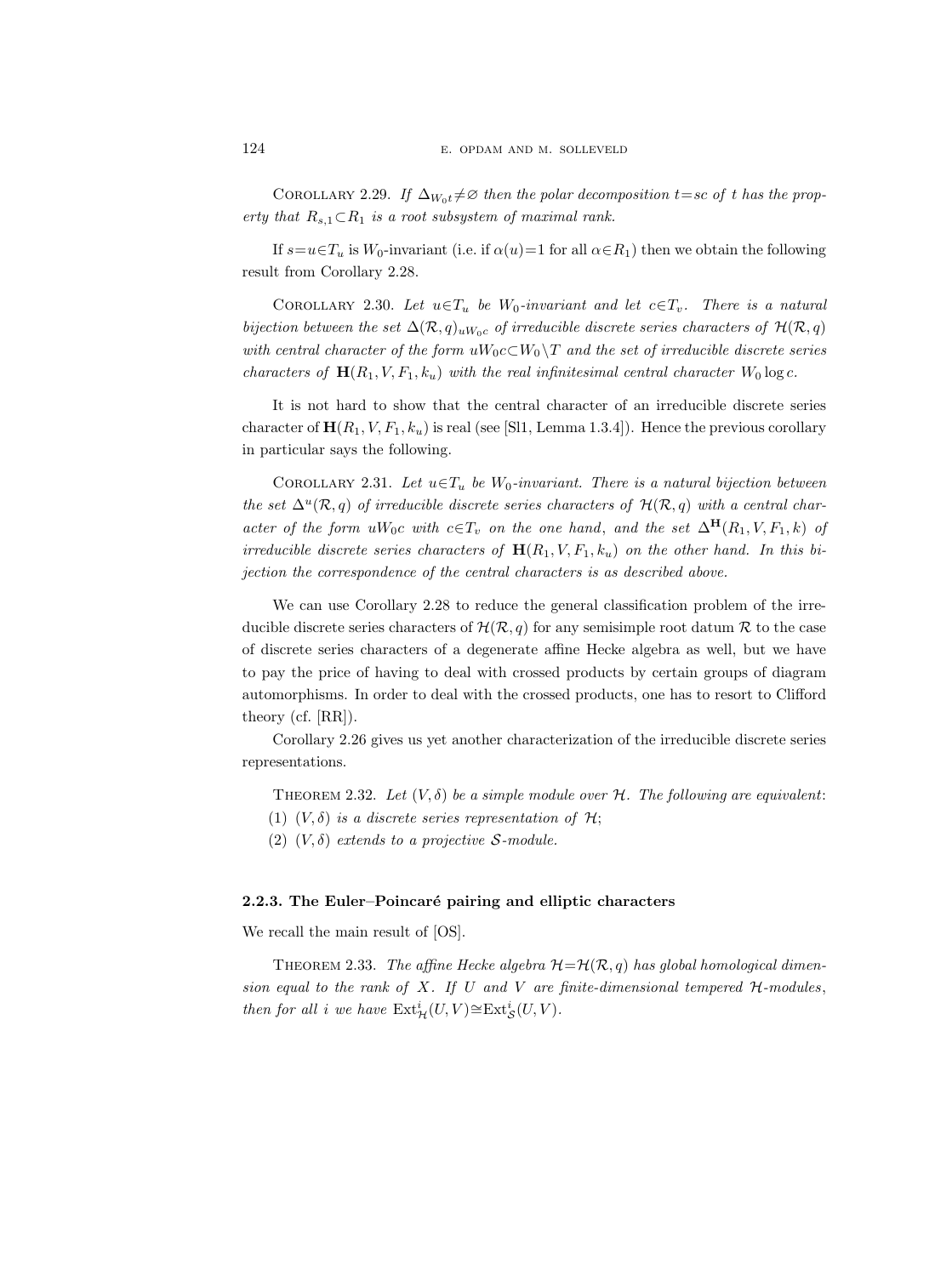Define the Euler–Poincaré pairing on the (complexified) Grothendieck group  $G(\mathcal{H})$ of finite-dimensional virtual characters by sesquilinear extension from the formula

$$
EP_{\mathcal{H}}(U,V) := \sum_{i=0}^{\infty} (-1)^i \dim(\operatorname{Ext}^i_{\mathcal{H}}(U,V)).
$$
\n(30)

It can be seen that this defines a Hermitian positive semidefinite pairing on  $G(\mathcal{H})$  ([OS, Theorem 3.5]). The above result combined with Theorem 2.32 implies the following result.

COROLLARY 2.34. The irreducible discrete series characters of  $H$  form an orthonormal set with respect to  $EP_{\mathcal{H}}$  and are orthogonal to all irreducible tempered characters that are not in the discrete series.

Another crucial result of [OS] says that  $EP_{\mathcal{H}}$  factors through the quotient  $Ell(\mathcal{H})$  of  $G(\mathcal{H})$  by the subspace spanned by all the properly induced finite-dimensional tempered characters. Then  $Ell(\mathcal{H})$  is a finite-dimensional  $\mathcal{Z}\text{-module}$ , equipped with a positive semidefinite Hermitian pairing  $EP_{\mathcal{H}}$  with respect to which elements with a disjoint support on  $W_0 \backslash T$  are orthogonal. Let  $Ell_{W_0t}(\mathcal{H})$  be the Z-submodule corresponding to  $W_0t$ .

There exists a scaling map  $\tilde{\sigma}_0$ :  $G(\mathcal{H}) \rightarrow G(W)$  (see [OS, Theorem 1.7]) which descends to a map

$$
\tilde{\sigma}_0\text{: Ell}(\mathcal{H})\longrightarrow \text{Ell}(W)=\text{Ell}(\mathbb{C}[W]).
$$

The finite-dimensional  $\mathcal{Z}\text{-module}$  Ell $(W)$  can be described completely explicitly in terms of the elliptic characters of the isotropy groups  $W_t$  (with  $t \in T$ ) for the action of  $W_0$  on T. The pairing  $EP_W$  on  $Ell(W)$  can be described in these terms as well, and it turns out that  $EP_W$  is positive definite on  $Ell(W)$  (for all these results, consult [OS, Chapter 3]). It turns out that  $Ell(W)$  is non-zero only if R is semisimple, and that the support of Ell $(W)$  as a Z-module is contained in the set of orbits  $W_0s$  such that  $R_{s,1}\subset R_1$  is of maximal rank. From [OS] we have the following result.

THEOREM 2.35. (1) The map  $\tilde{\sigma}_0: \text{Ell}(\mathcal{H}) \to \text{Ell}(W)$  is isometric with respect to  $\text{EP}_{\mathcal{H}}$ and  $EP_W$ .

(2) For all  $t \in T$  we have  $\tilde{\sigma}_0(\text{Ell}_{W_0t}(\mathcal{H})) \subset \text{Ell}_{W_0s}(W)$ , where  $t = sc$  with  $s \in T_u$  and  $c \in T_v$  is the polar decomposition of t.

Combined with Corollary 2.34 we obtain the following upper bounds for the number of discrete series characters.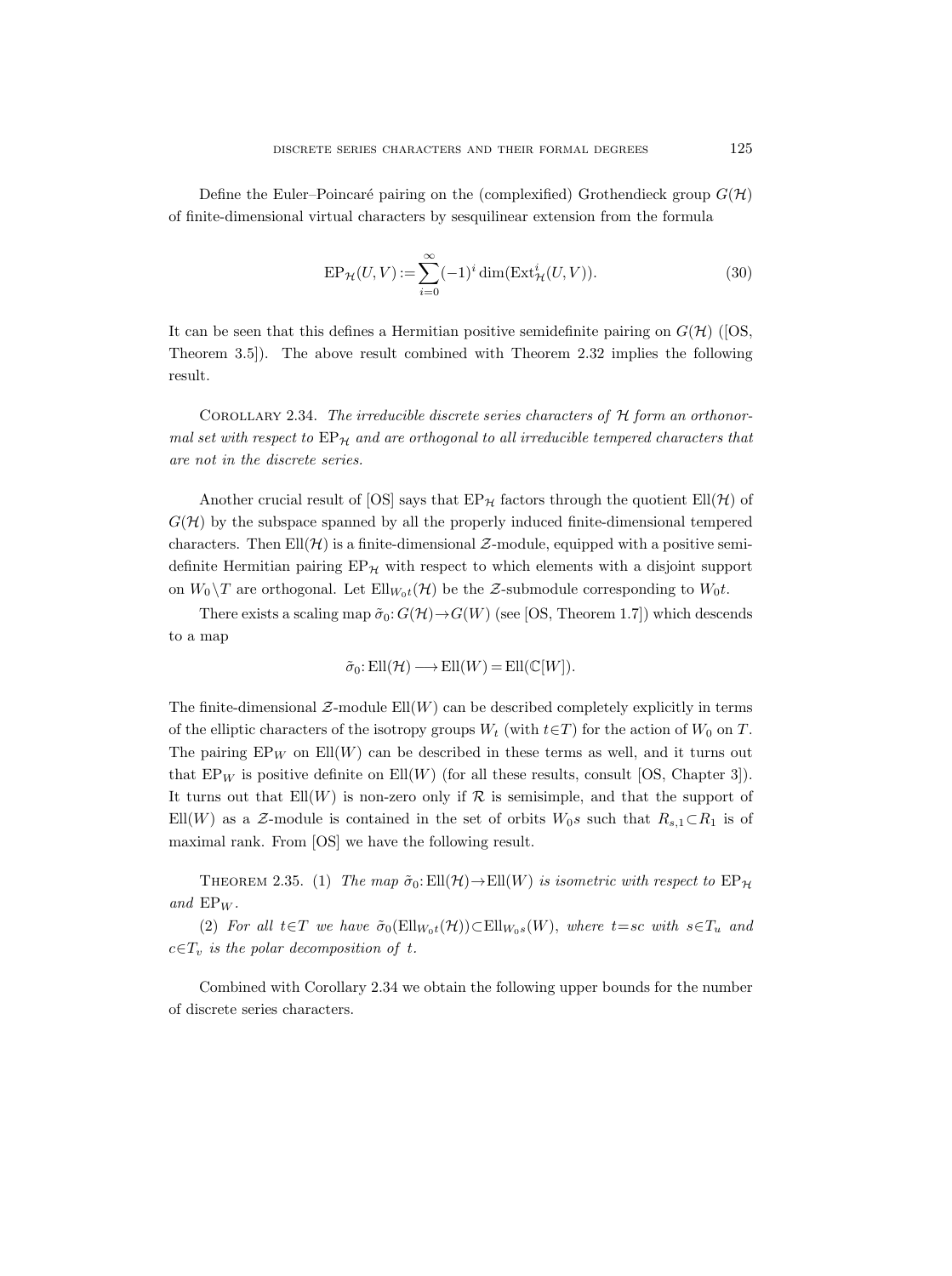COROLLARY 2.36. For  $s \in T_u$  let  $W_s$  denote the isotropy group of s in  $W_0$ . We call  $w \in W_s$  elliptic if s is an isolated fixed point of w. Let  $Ell(W_s)$  be the number of conjugacy classes of  $W_s$  consisting of elliptic elements of  $W_s$ . For  $s \in T_u$  we denote by  $\Delta^s(\mathcal{R}, q) \subset \Delta(\mathcal{R}, q)$  the subset consisting of the irreducible discrete series characters of  $\mathcal{H}(\mathcal{R}, q)$  whose central characters are  $W_0$ -orbits which are contained in the set  $W_0 s T_v$ .

Then  $|\Delta^s (\mathcal{R}, q)| \leqslant \text{Ell}(W_s).$ 

## 2.3. The central support of tempered characters

In this section deformations in the parameters  $q$  of the Hecke algebra play a fundamental role. Let us fix some notation and basic structures. Recall that we attach to a based root datum  $\mathcal{R} = (X, R_0, Y, R_0^{\vee}, F_0)$  in a canonical way a parameter space  $\mathcal{Q} = \mathcal{Q}(\mathcal{R})$ . This parameter space is itself a vector group, defined as the space of length multiplicative functions  $q: W \to \mathbb{R}_+$  with the additional requirement that  $q|_{\Omega} = 1$ .

The following proposition is useful in order to reduce statements about residual points to the case of simple root data.

PROPOSITION 2.37. Let  $\mathcal{R} = (X, R_0, Y, R_0^{\vee}, F_0)$  be a semisimple based root datum.

(i) Let  $R_0 = R_0^{(1)} \times ... \times R_0^{(m)}$  be the decomposition of  $R_0$  in irreducible components. We denote by  $X^{(i)}$  the projection of the lattice X onto  $\mathbb{R}R_0^{(i)}$ , and we define  $\mathcal{R}^{(i)}$  =  $(X^{(i)}, R_0^{(i)}, Y^{(i)}, (R_0^{(i)})^{\vee}, F_0^{(i)})$  and  $\mathcal{R}' = \mathcal{R}^{(1)} \times ... \times \mathcal{R}^{(m)}$ . Then the natural inclusion  $X \hookrightarrow$ X' defines an isogeny  $\psi: \mathcal{R} \rightarrow \mathcal{R}'$  and if  $\mathcal{Q}^{(i)}$  denotes be the parameter space of the root datum  $\mathcal{R}^{(i)}$ , then  $\psi$  yields a natural identification  $\mathcal{Q}(\mathcal{R}) = \mathcal{Q}(\mathcal{R}') = \mathcal{Q}^{(1)} \times ... \times \mathcal{Q}^{(m)}$ .

(ii) We replace X by the lattice  $X^{\max}=P(R_1)$ , the weight lattice of  $R_1$ , and denote the resulting root datum by  $\mathcal{R}^{\max}$ . Then  $\mathcal{R}^{\max}$  is a direct product of irreducible root data and there exists an isogeny  $\psi: \mathcal{R} \to \mathcal{R}^{max}$  which yields a natural identification  $\mathcal{Q}(\mathcal{R})=$  $\mathcal{Q}(\mathcal{R}^{\max}).$ 

*Proof.* A length multiplicative function  $q: W \to \mathbb{R}_+$  is determined by its restriction to the set of simple affine roots and this restriction is a function which is constant on the intersection of the W-orbits of affine roots intersected with the simple affine roots. Conversely every such function on the simple affine roots can be extended uniquely to a length multiplicative function on W. The group  $\Omega \simeq X/Q(R_0) \subset W$  of elements of length 0 acts on the set of simple affine roots by diagram automorphisms which preserve the components of the affine Dynkin diagram of the affine root system  $R^a = R_0^{\vee} \times \mathbb{Z}$ . The action of  $\Omega$  on the *i*th component factors through the action of  $\Omega^{(i)} = X^{(i)}/Q(R_0^{(i)})$ . This proves (i). We also see by this that length multiplicative function  $q \in \mathcal{Q}(\mathcal{R})$  extends uniquely to a length multiplicative function for  $W(\mathcal{R}^{\max})$ , since  $\alpha^{\vee} \notin 2Y$  for all  $\alpha \in R'_0$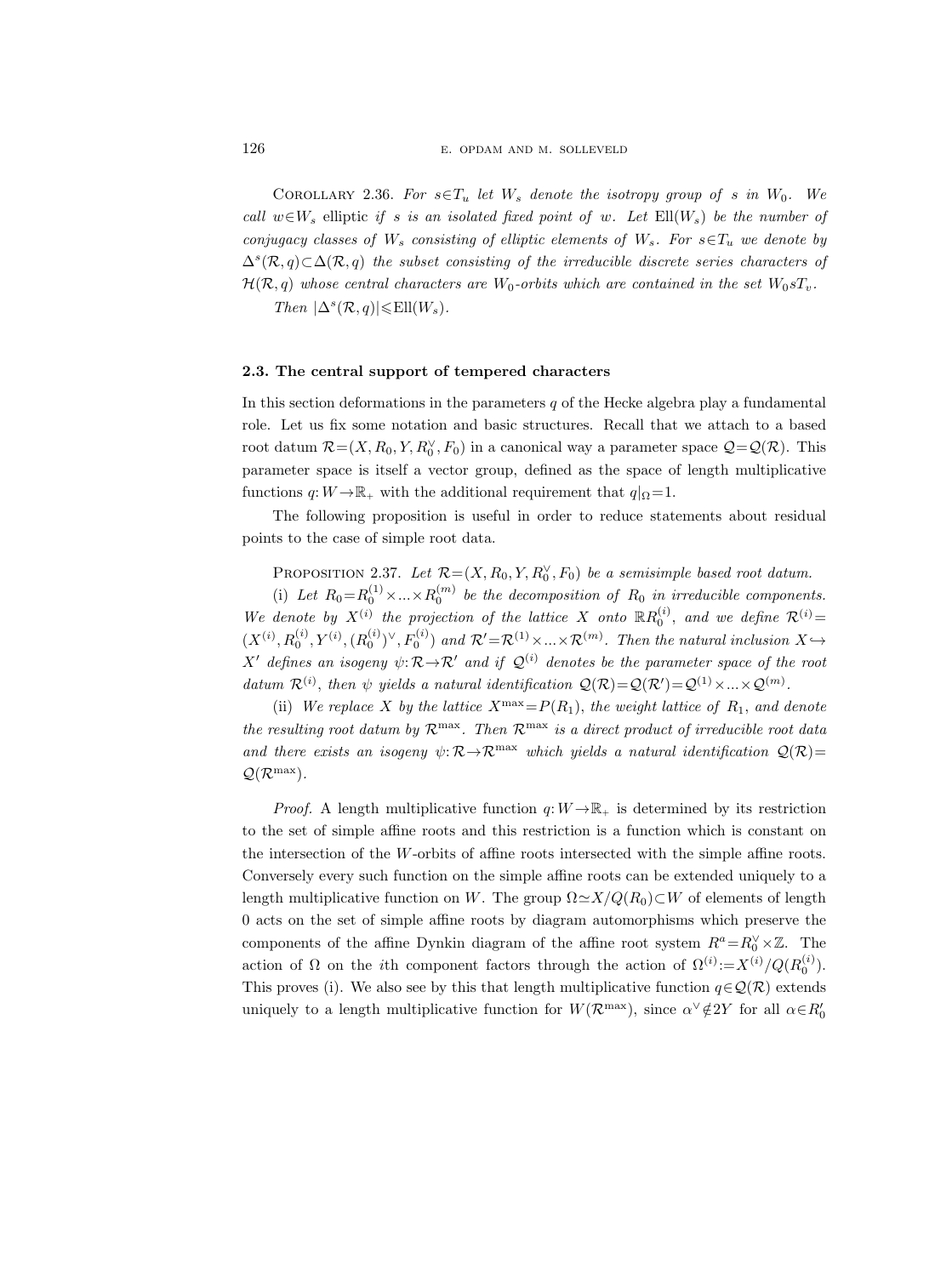with  $\mathcal{R}'$  being an indecomposable summand which is not isomorphic to an irreducible root datum of type  $C_n^{(1)}$ . This proves (ii).  $\Box$ 

Given a root datum R and a positive parameter function  $q \in \mathcal{Q}(\mathcal{R})$ , we define the Macdonald c-function of the pair  $(\mathcal{R}, q)$ . This is the rational function c on the torus  $T = \text{Hom}(X, \mathbb{C}^{\times})$  defined by

$$
c = \prod_{\alpha \in R_{1,+}} c_{\alpha},\tag{31}
$$

where  $c_{\alpha}$  is defined for  $\alpha \in R_1$  by

$$
c_{\alpha}(t,q) := \frac{(1 + q_{\alpha}^{-1}\alpha(t)^{-1/2})(1 - q_{\alpha}^{-1}q_{2\alpha}^{-2}\alpha(t)^{-1/2})}{1 - \alpha(t)^{-1}}.
$$
\n(32)

Observe that the function  $c_{\alpha}$  is rational in t despite the appearance of the square root  $\alpha(t)^{1/2}$ . Indeed, if  $\frac{1}{2}\alpha \notin X$  then we have  $q_{2\alpha} = 1$ , and the numerator simplifies to

$$
1\!-\!q_\alpha^{-2}\alpha(t)^{-1}.
$$

The *pole order* at  $t=r \in T$  of the rational function

$$
X\eta(t) := (c(t)c(t^{-1}))^{-1}
$$
\n(33)

is defined as follows. By definition  $\eta(t)$  is a product of rational functions of the form  $\eta_{\alpha} := (c_{\alpha}(t)c_{\alpha}(t^{-1}))^{-1}$ , where  $\alpha$  runs over the set  $R_{1,+}$ . Let  $\beta \in R_0$  be the unique root such that  $\alpha$  is a positive multiple of  $\beta$ . Then  $\eta_{\alpha}$  is the pull back via  $\beta$  of a rational function  $\varrho_\alpha$  on  $\mathbb{C}^\times$ ; we define the pole order of  $\eta_\alpha$  at r to be equal to minus the order of  $\varrho_\alpha$  at  $\beta(r) \in \mathbb{C}^\times$ . The pole order  $i_{\{r\}}$  of  $\eta$  at  $r \in T$  is defined as the sum of these pole orders.

THEOREM 2.38. ([Op3, Theorem 6.1]) For any point  $r \in T$ , the pole order  $i_{\{r\}}$  of  $\eta(t)$  at t=r is at most equal to the rank rk(R<sub>0</sub>) of R<sub>0</sub>.

Definition 2.39. We call  $r \in T$  a residual point of the pair  $(\mathcal{R}, q)$  if  $i_{\{r\}} = \text{rk}(X)$ . The set of  $(\mathcal{R}, q)$ -residual points is denoted by  $\text{Res}(\mathcal{R}, q)$ .

In particular the set Res $(\mathcal{R}, q)$  is non-empty only if  $\mathcal R$  is a semisimple root datum.

The next result is trivial but it explains in conjunction with Proposition 2.37 how residual points for  $R$  can be expressed in terms of residual points of the simple factors of  $\mathcal{R}^{\max}$ .

LEMMA 2.40. Let  $\mathcal{R} = (X, R_0, Y, R_0^{\vee})$  be a semisimple root datum.

(i) Suppose that  $R\rightarrow R'$  is an isogeny which yields an identification  $Q = Q'$  (e.g.  $\mathcal{R}'=\mathcal{R}^{\max}$  as in Proposition 2.37). For all  $q\in\mathcal{Q}$  we have  $r'\in Res(\mathcal{R}', q)$  if and only if  $r = r' \mid X \in \text{Res}(\mathcal{R}, q).$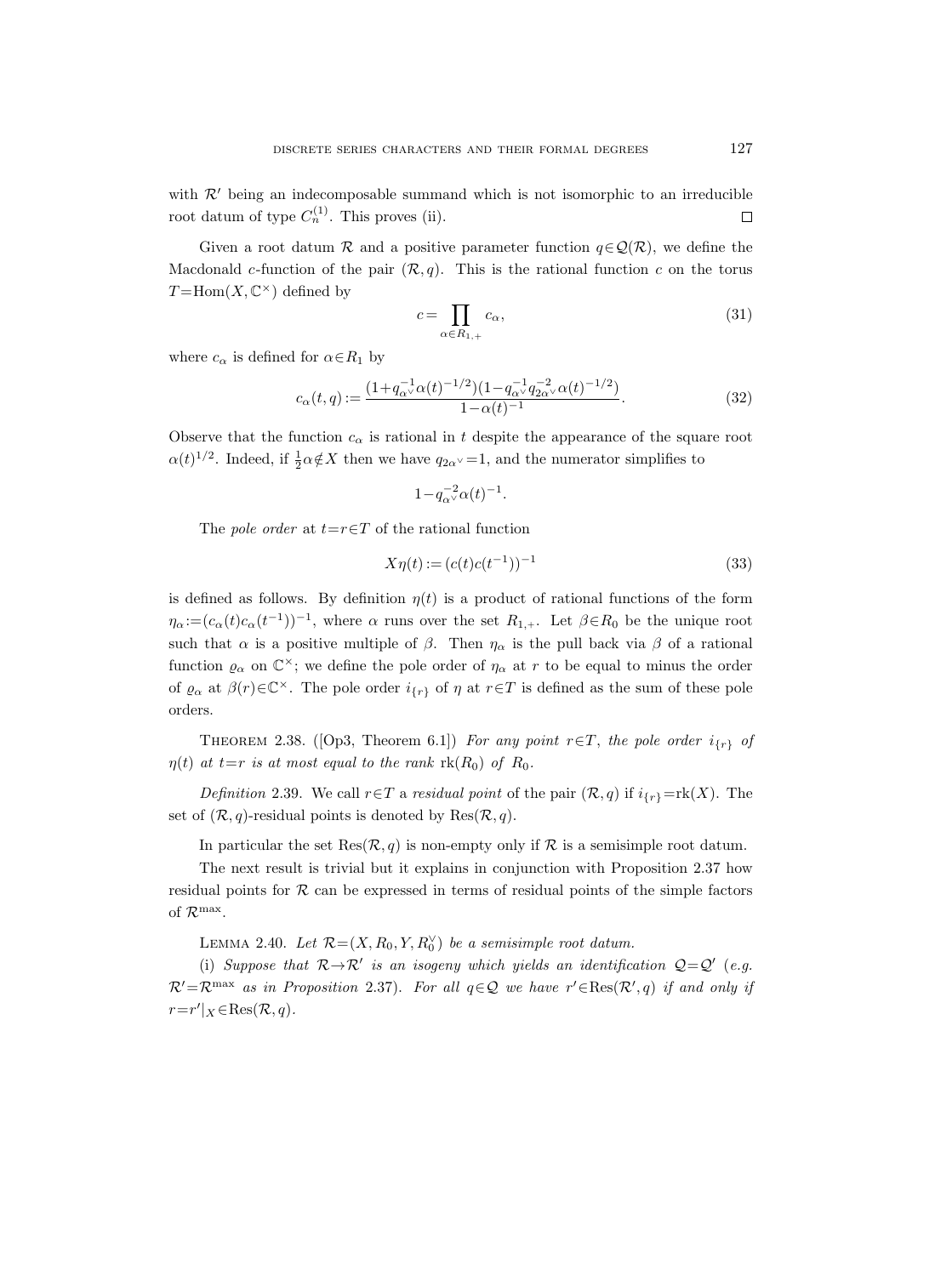(ii) Suppose that  $\mathcal{R} = \mathcal{R}^{(1)} \times ... \times \mathcal{R}^{(m)}$  is a direct product of simple factors (e.g. if  $\mathcal{R} = \mathcal{R}^{\max}$  as in Proposition 2.37). Let  $T = T^{(1)} \times ... \times T^{(m)}$  be the corresponding factorization of T and let  $\mathcal{Q}(\mathcal{R}) = \mathcal{Q}^{(1)} \times ... \times \mathcal{Q}^{(m)}$  be the corresponding factorization of  $\mathcal{Q}$ . For all  $q=(q^{(1)},...,q^{(m)})\in\mathcal{Q}$  we have a natural bijection

$$
Res(\mathcal{R}, q) \xrightarrow{\approx} Res(\mathcal{R}^{(1)}, q^{(1)}) \times ... \times Res(\mathcal{R}^{(m)}, q^{(m)})
$$
\n(34)

such that  $r \mapsto (r^{(1)}, ..., r^{(m)})$  if and only if  $r = r^{(1)} \dots r^{(m)}$  with  $r^{(i)} \in T^{(i)}$  for all  $i = 1, ..., m$ .

The following result is straightforward as well.

LEMMA 2.41. Let R be a semisimple root datum with root parameter function  $q \in \mathcal{Q}$ . Let  $r \in T$  with polar decomposition of the form  $r = sc$ . Let  $\mathcal{R}_s = (X, R_{s,0}, Y, R_{s,0}^{\vee})$  be the root datum with the root parameters  $q_s$  as in Definition 2.5. Then r is an  $(\mathcal{R}, q)$ -residual point if and only if r is an  $(\mathcal{R}_s, q_s)$ -residual point. In particular  $\mathcal{R}_s$  is semisimple in this case.

Let  $L\subset T$  be a coset of a subtorus  $T^L\subset T$ . We decompose the product (33) as follows

$$
\eta = \eta_L \eta^L,\tag{35}
$$

where  $\eta_L$  is the product of the factors  $c_{\alpha}$ , where  $\alpha \in R_{L,1} \subset R_1$ , the subset of  $R_1$  consisting of the roots that are constant on L, and  $\eta^L$  is the product over the remaining roots. We define the order  $i_L$  of  $\eta$  at L as the order of  $\eta_L$  at L, viewed as a point of the quotient torus  $T/T^L$ . Hence by Theorem 2.38 we have  $i_L \leqslant \text{rk}(R_L)$  for all cosets L, and we give the following definition.

Definition 2.42. We call a coset  $L\subset T$  a residual coset if  $i_L$ =codim(L) (in particular,  $L=T$  is residual). If we set  $L=rT^L$ , where  $r \in T_L$ , the subtorus such that  $Lie(T_L)$  is the orthogonal complement of  $\text{Lie}(T^L)$ , then L is residual if and only if r is a residual point for the restriction of  $\eta_L$  to  $T_L$ . We call r a center of L and we define the tempered part of L to be  $L^{\text{temp}} := rT_u^L$  (this is well defined).

Recall the following useful results for residual cosets.

PROPOSITION 2.43. ([Op3, Lemma 4.1]) Let L be a residual coset,  $L \neq T$ . Then there exists a residual coset  $M \supset L$  such that  $\dim M = \dim L + 1$ .

From this result one proves easily by induction on the rank of  $R_0$  (alternatively, it follows from Corollary 2.16 in view of Theorem 2.47) the following consequence.

Theorem 2.44. ([Op3, compare Theorem 1.1]) The set of residual points is finite. We will also need the following results.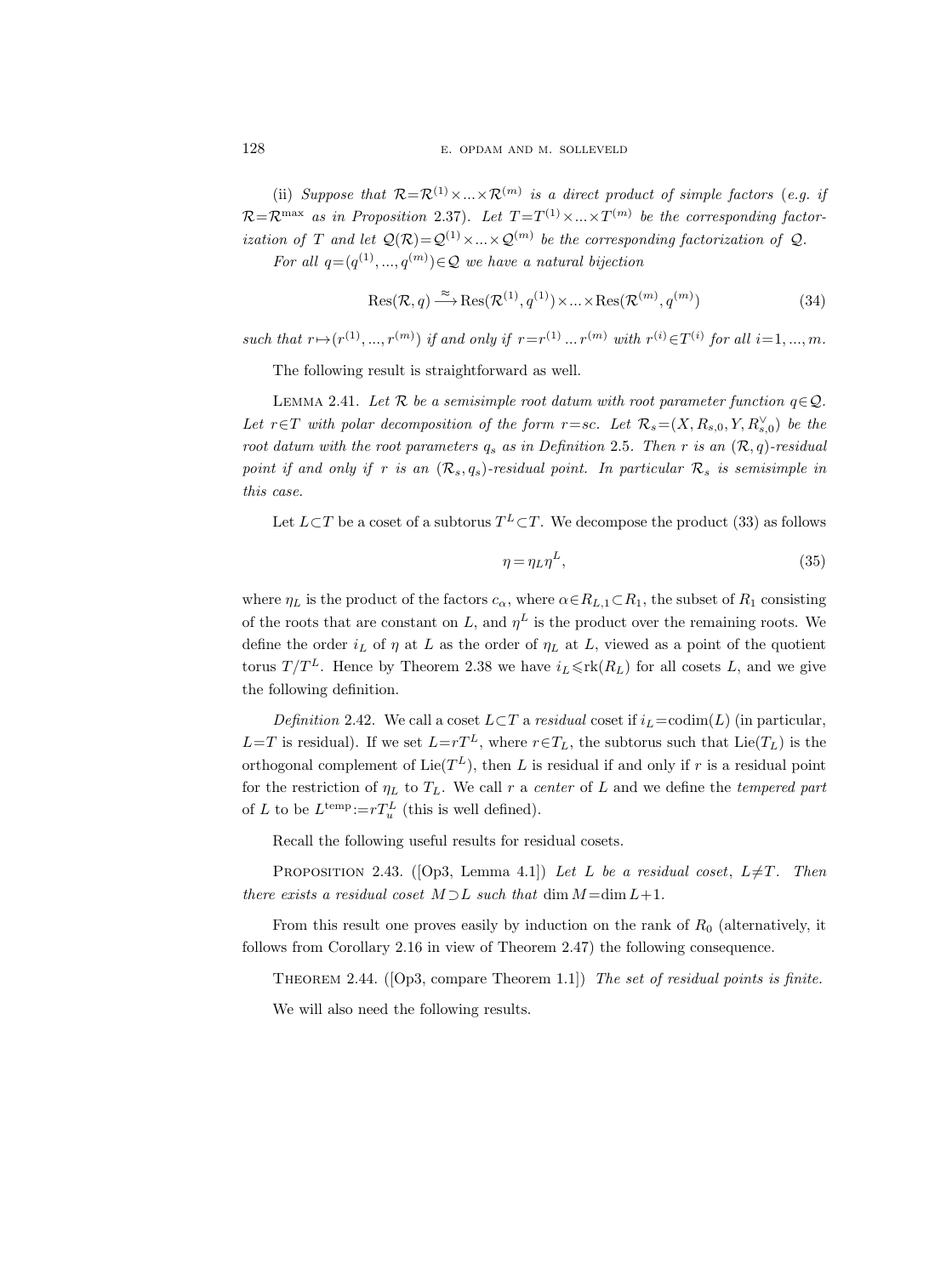THEOREM 2.45. ([Op3, Theorem 7.4]) Set  $t^* := \bar{t}^{-1}$ . Then  $W_0(L^{temp})^* = W_0 L^{temp}$ .

THEOREM 2.46. ([Op3, Theorem 6.1]) If L and M are residual cosets of T, with  $L \neq M$ , then  $L^{\text{temp}} \not\subset M^{\text{temp}}$ . Equivalently, the restriction of  $\eta^L$  to  $L^{\text{temp}}$  is smooth.

The relevance of the notion of residual cosets stems from the following result.

THEOREM 2.47. ([Op1, Theorem 3.29], [Op3, Theorem 6.1]) An orbit  $W_0r \in W_0 \backslash T$ is the central character of a discrete series character of  $\mathcal{H}(\mathcal{R}, q)$  if and only if r is a residual point, and  $W_0r$  is the central character of a tempered character of  $\mathcal{H}(\mathcal{R}, q)$  if and only if  $r \in S(q)$ , where

$$
S(q) = \bigcup_{L \text{ tempered}} L^{\text{temp}}.
$$
 (36)

Remark 2.48. As we have seen above,  $\text{Res}(\mathcal{R}, q) \neq \emptyset$  only if  $\mathcal R$  is semisimple. By Lemma 2.40 their classification reduces to the case of simple root data. The residual points for simple root data have been classified ([HO1, §4] and [Op1, Appendix A]), and various of the above properties of residual points and cosets were first proven by classification. In [Op3] most of these properties were proved conceptually (with the exception of [Op1, Theorem A.14 (iii) and Theorem A.18]). In this paper we will only use properties of residual points for which we know a classification-free proof unless stated otherwise.

## 2.4. Generic residual points

We will study the deformation of discrete series characters with respect to the parameter  $q \in \mathcal{Q}$ . We begin by studying the dependence of the central characters on  $\mathcal{Q}$ . We denote the set of all positive real parameter functions for R by  $Q = Q(R)$ . Recall the following terminology.

Remark 2.49. We choose a base  $q>1$  and define  $f_s \in \mathbb{R}$  such that  $q(s) = q^{f_s}$  for all  $s \in S^{\text{aff}}$ . We equip  $\mathcal Q$  in the obvious way with the structure of the vector group  $\mathbb R_+^N$ , where N denotes the number of W-conjugacy classes in  $S^{\text{aff}}$ . Given a base  $q>1$  we identify Q with the finite-dimensional real vector space of real functions  $s \mapsto f_s$  on  $S^{\text{aff}}$  which are constant on W-conjugacy classes. In this sense we speak of (linear) hyperplanes in  $\mathcal{Q}$ (this notion is independent of q). By a half line in  $\mathcal Q$  we mean a family of parameter functions  $q \in \mathcal{Q}$  in which the  $f_s \in \mathbb{R}$  are kept fixed and are not all equal to 0 and **q** is varying in  $\mathbb{R}_{>1}$ .

As was remarked in [Op2], it follows easily from [Op1, Theorem A.7] that the residual points arise in generic Q-families. Let us state and prove this result precisely.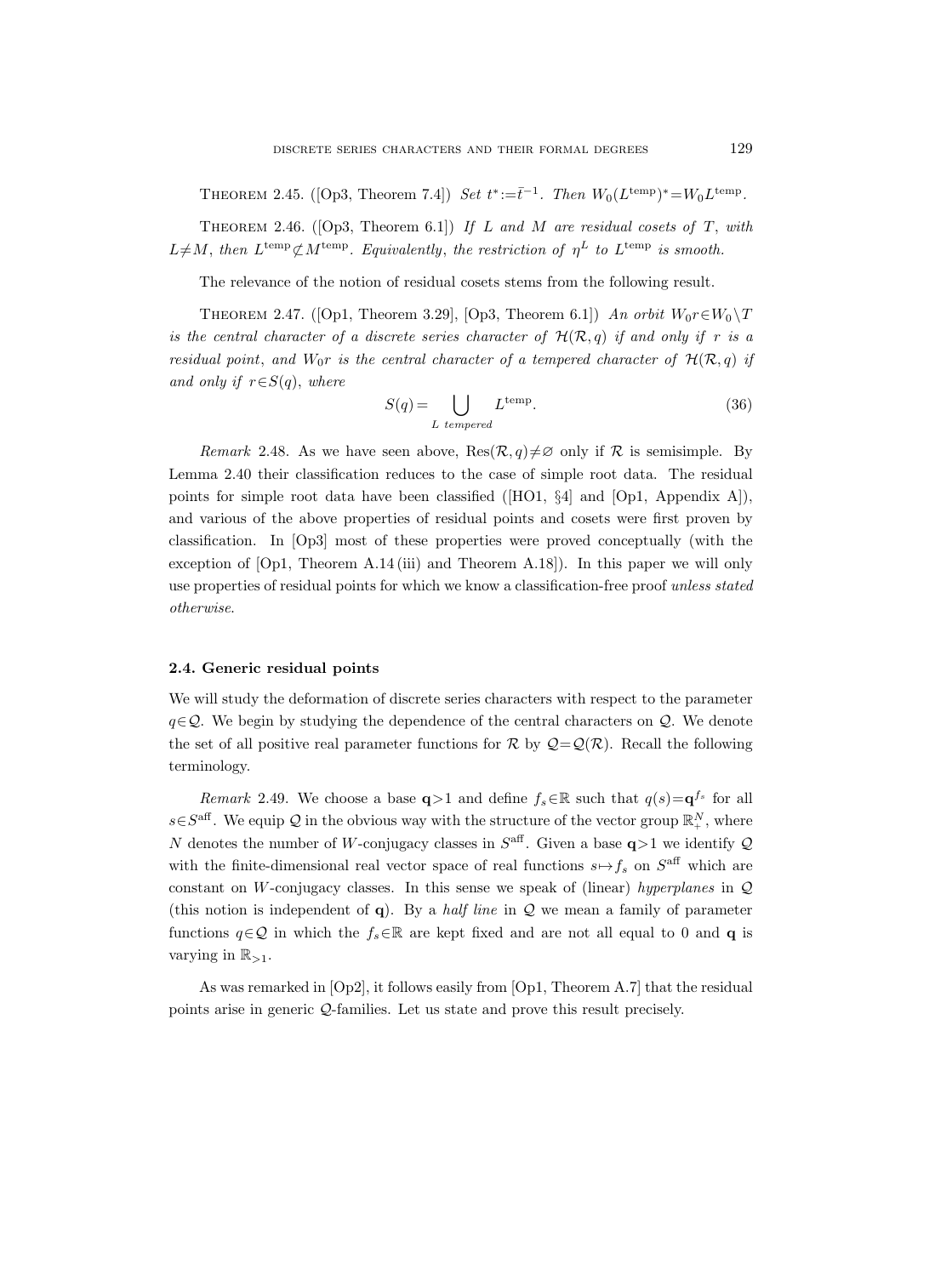Definition 2.50. A real-analytic function  $r: \mathcal{Q} \rightarrow T$  is called a *generic residual point* of R if there exists an open, dense subset  $U \subset Q$  such that the element  $r(q) \in \text{Res}(\mathcal{R}, q)$ for all  $q \in U$ . The set of generic residual points of R is denoted by Res $(\mathcal{R})$ .

Definition 2.51. Let  $r \in \text{Res}(\mathcal{R})$ . We call  $q \in \mathcal{Q}$  an r-regular (or  $W_0r$ -regular) parameter if  $r(q) \in \text{Res}(\mathcal{R}, q)$ . We denote by  $\mathcal{Q}_{W_0 r}^{\text{reg}} \subset \mathcal{Q}$  the subset of  $W_0 r$ -regular parameters.

It is clear that  $\mathcal{Q}_{W_0 r}^{\text{reg}} \subset \mathcal{Q}$  is the complement of a closed real-analytic subset (for a more precise statement, see Theorem 2.60). This implies the following basic finiteness result.

PROPOSITION 2.52. The set Res $(\mathcal{R})$  of generic residual points is finite and  $W_0$ invariant. This set is non-empty if and only if  $R$  is semisimple.

Proof. Suppose that there exist infinitely many distinct generic residual Q-families  $q \mapsto r(q)$ . Choose countably infinitely many distinct residual families  $r_1, r_2, \dots$ . By Baire's theorem we can choose  $q \in \mathcal{Q}$  such that the  $r_i(q)$  are all residual and mutually distinct. But by Theorem 2.44 there are at most finitely many residual points for  $q$ , a contradiction. Hence the set Res $(\mathcal{R})$  is finite. The  $W_0$ -invariance is clear. By Theorem 2.38 it follows that this set is empty if the rank of  $R_0$  is not equal to the rank of X.

For the converse, assume that  $R$  is semisimple and consider the 1-dimensional representation  $N_w \rightarrow q(w)$  of  $\mathcal{H}(\mathcal{R}, q)$ . By Theorem 2.25, this is a discrete series representation whenever  $|q(s)| < 1$  for all s∈S. So, by Theorem 2.47, its X-character  $r(q) \in T$  lies in Res $(\mathcal{R}, q)$  for all such q. Since the corresponding subset of Q is Zariski-dense and  $r: \mathcal{Q} \rightarrow T$  is algebraic, it is a generic residual point.  $\Box$ 

## 2.4.1. Results on the reduction to simple root systems

The following result is useful to reduce statements about generic residual points to the case of simple root data.

LEMMA 2.53. (i) Let  $R$  and  $R'$  be as in Lemma 2.40(i). The restriction map  $r' \mapsto r = r' |_{\mathcal{Q} \times X}$  is a surjection  $\text{Res}(\mathcal{R}') \to \text{Res}(\mathcal{R})$  with fibers of order  $|X':X|$ .

(ii) Let  $R$  be as in Lemma 2.40 (ii). Then we have a natural bijection

$$
\operatorname{Res}(\mathcal{R}) \xrightarrow{\approx} \operatorname{Res}(\mathcal{R}^{(1)}) \times \dots \times \operatorname{Res}(\mathcal{R}^{(m)})
$$
\n(37)

such that  $r \mapsto (r^{(1)}, ..., r^{(m)})$  if and only if  $r(q^{(1)}, ..., q^{(m)}) = r^{(1)}(q^{(1)}) ... r^{(m)}(q^{(m)})$  with  $r^{(i)}(q^{(i)}) \in T^{(i)}$  for all  $i=1, ..., m$  and all  $q = (q^{(1)}, ..., q^{(m)}) \in Q$ .

(iii) Let R be arbitrary semisimple and let  $Q = Q^{(1)} \times ... \times Q^{(m)}$  be the decomposition of  $Q = Q(R)$  as in Proposition 2.37 (i). Suppose that  $Q' \subset Q$  is a connected closed subgroup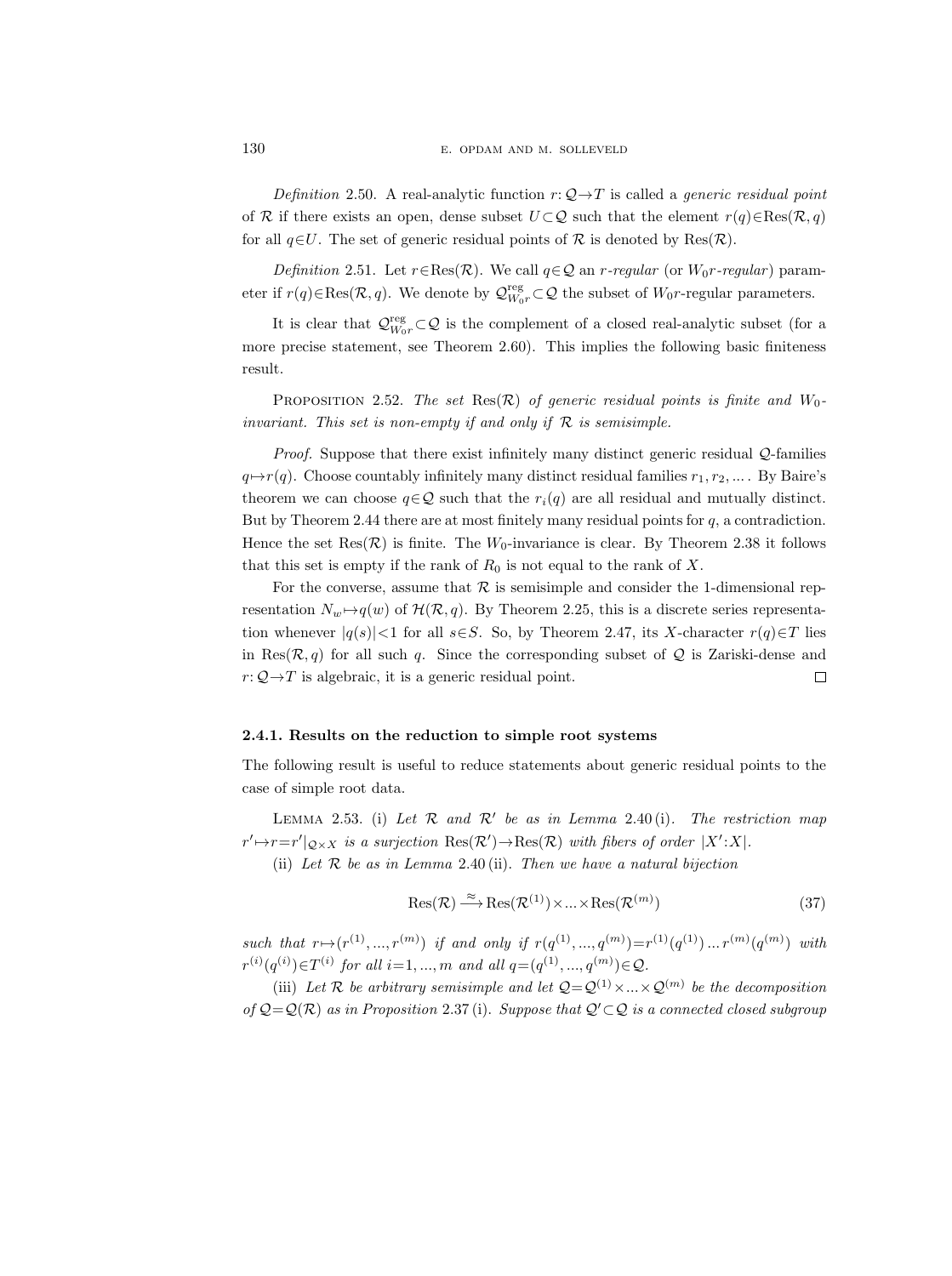of Q such that for each  $i=1,...,m$  the projection  $\pi_i: \mathcal{Q}' \to \mathcal{Q}^{(i)}$  is surjective. Let  $r': \mathcal{Q}' \to T$ be real-analytic with the property that  $r'(q') \in \text{Res}(\mathcal{R}, q')$  for almost all  $q' \in \mathcal{Q}'$ . Then there exists a unique  $r \in \text{Res}(\mathcal{R})$  such that  $r' = r|_{\mathcal{Q}}$ .

Proof. The first two assertions are clear so let us look at (iii). Let

$$
\tilde{r}' : \mathcal{Q}' \longrightarrow \text{Hom}(X^{\text{max}}, \mathbb{C}^{\times}) = T^{(1)} \times ... \times T^{(m)}
$$

be a lifting of r'. Choose homomorphisms  $\phi_i: \mathcal{Q}^{(i)} \to \mathcal{Q}'$  such that  $\pi_i \circ \phi_i = id_{\mathcal{Q}^{(i)}}$  for all i. Lemma 2.40 implies that the map  $\tilde{r}_i: \mathcal{Q}^{(i)} \to T^{(i)}$  defined by  $\tilde{r}^{(i)}(q^{(i)}) := (\tilde{r}'(\phi_i(q^{(i)})))^{(i)}$  is a generic residual point for  $\mathcal{R}^{(i)}$ . Let  $\tilde{r} \in \text{Res}(\mathcal{R})$  correspond to  $(\tilde{r}^{(1)}, ..., \tilde{r}^{(m)})$  (using the notation of (ii)). Then (i) implies that  $r = \tilde{r}|_{Q \times X}$  meets the requirement. If  $r_1$  also meets the requirement let  $\tilde{r}_1$  be the unique lifting of  $r_1$  to  $\text{Res}(\mathcal{R}^{\text{max}})$  such that  $\tilde{r}_1|_{\mathcal{Q}} = \tilde{r}'$ . Then it is clear that for all *i* we must have  $\tilde{r}_1^{(i)} = \tilde{r}^{(i)}$ . The uniqueness follows.  $\Box$ 

Recall the result of Lemma 2.41. We see that if  $r=sc$  is a residual point then  $s\in T_u$ belongs to the finite set of points with the property that  $\mathcal{R}_s$  is semisimple. In particular, if r:  $\mathcal{Q} \rightarrow T$  is a generic residual point then the unitary part s of r is independent of  $q \in \mathcal{Q}$ and  $\mathcal{R}_s$  is semisimple.

COROLLARY 2.54. Suppose that R is semisimple and  $s \in T_u$  is such that R<sub>s</sub> is semisimple. Let  $\phi_s \colon \mathcal{Q}(\mathcal{R}) \to \mathcal{Q}(\mathcal{R}_s)$  denote the homomorphism  $q \mapsto q_s$ .

(i) Let  $\text{Res}^s(\mathcal{R})$  denote the set of generic residual points r with unitary part s. There exists a natural bijection

$$
\Phi_s: \text{Res}^s(\mathcal{R}) \longrightarrow \text{Res}^s(\mathcal{R}_s),
$$

$$
r \longmapsto r \circ \phi_s.
$$

(ii) Using the notation of Definition 2.5, we have a natural bijection

$$
\Phi_{W_0s}^{W_0}: W_0 \setminus \text{Res}^{W_0s}(\mathcal{R}) \longrightarrow \Gamma_s \setminus (W(R_{s,1}) \setminus \text{Res}^s(\mathcal{R}_s)),
$$
  

$$
W_0r \longmapsto \Gamma_s W(R_{s,1})(r \circ \phi_s).
$$

Here  $W_0 \backslash \text{Res}^{W_0 s}(\mathcal{R})$  denotes the set of  $W_0$ -orbits of generic residual points whose unitary part is  $W_0s$ .

*Proof.* The image  $Q' = \phi(Q) \subset Q_s$  satisfies the condition as in Lemma 2.53 (iii). The result (i) then follows from Lemmas 2.41 and 2.53 (iii). The assertion (ii) follows from (i) and Definition 2.5.  $\Box$ 

The previous corollary reduces the classification of the set  $\text{Res}(\mathcal{R})$  to the classification of those elements  $r \in \text{Res}(\mathcal{R})$  which are of the form  $r=sc$ , where s is  $W_0$ -invariant. In this case we further reduce to the level of the degenerate Hecke algebra.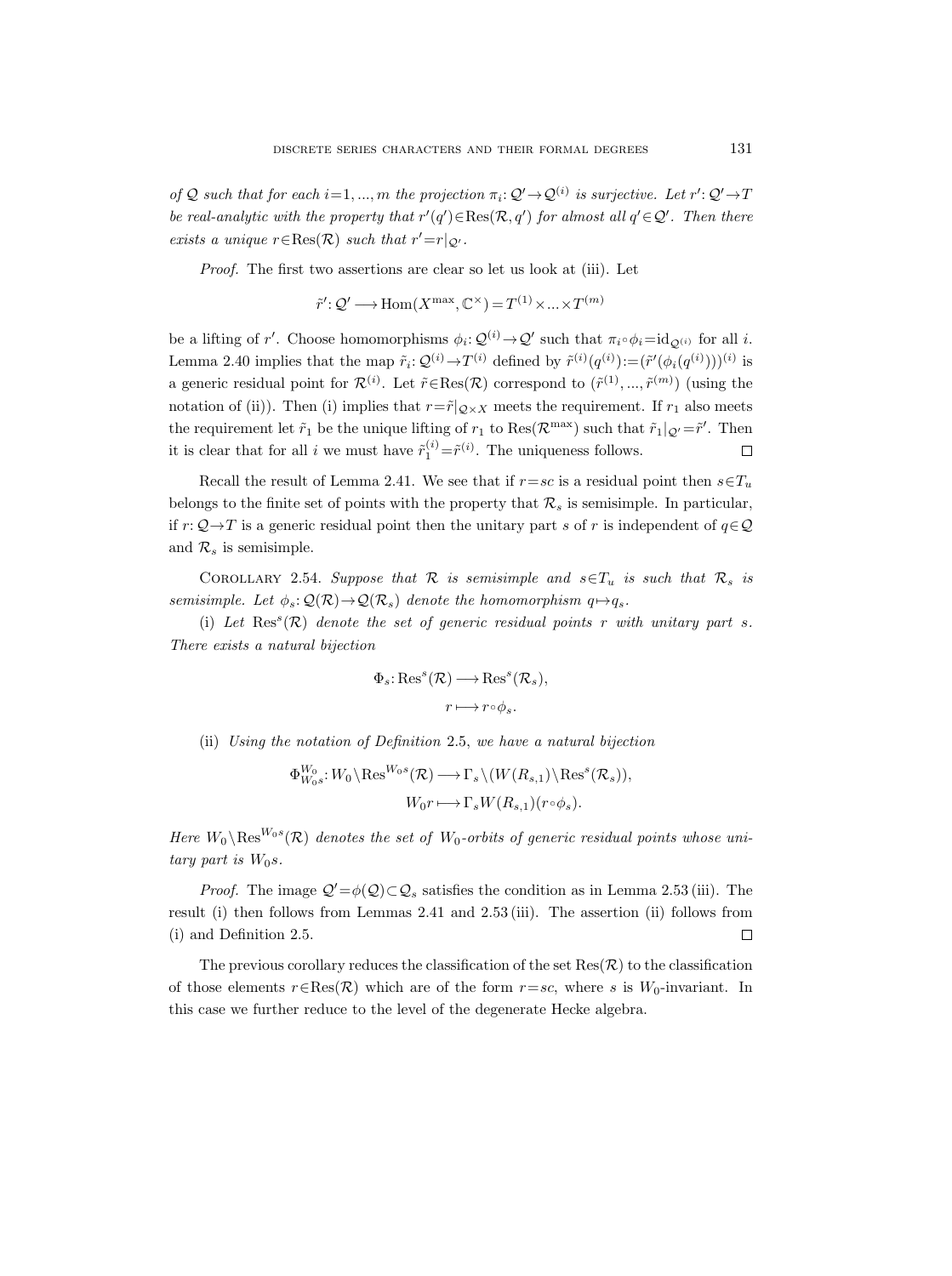Definition 2.55. Let  $R_1 \subset V^*$  be a semisimple, reduced root system and let K be the space of  $W_0$ -invariant real-valued functions on  $R_1$ . We denote by  $\text{Res}^{\text{lin}}(R_1)$  the set of linear maps  $\xi: \mathcal{K} \to V$  such that for almost all k the point  $\xi(k) \in V$  is  $(R_1, k)$ -residual in the sense of [HO1], i.e.

$$
|\{\alpha \in R_1 : \alpha(\xi(k)) = k_\alpha\}| = |\{\alpha \in R_1 : \alpha(\xi(k)) = 0\}| + \dim(V). \tag{38}
$$

We refer to this set as the set of generic linear residual points associated with the root system  $R_1$ .

PROPOSITION 2.56. Let R be semisimple and let  $s \in T_u$  be W<sub>0</sub>-invariant. Let K be the vector space of real W<sub>0</sub>-invariant functions on  $R_1$ , and given  $q \in \mathcal{Q}$  let  $k_s \in \mathcal{K}$  be the  $W_0$ -invariant function on  $R_1$  associated with q by the formulas of equation (25). Let  $r=sc$  be a generic R-residual point.

(i) There exists a unique generic linear residual point  $\xi \in \text{Res}^{\text{lin}}(R_1)$  such that

$$
\alpha(c(q)) = e^{\alpha(\xi(k_s))}
$$

for all  $\alpha \in R_1$  and all  $q \in \mathcal{Q}$  (where  $k_s$  is related to q as above). We express this relation between r and  $\xi$  by  $r = s \exp(\xi)$ .

(ii) This yields a W<sub>0</sub>-equivariant bijection between  $\text{Res}^{W_0 s}(\mathcal{R})$  and  $\text{Res}^{\text{lin}}(R_1)$ .

(iii) For all  $q \in \mathcal{Q}$  we have that  $r(q)$  is  $(\mathcal{R}, q)$ -residual if and only if  $\xi(k_s)$  is  $(R_1, k_s)$ residual (in the sense of [HO1]).

(iv) The generic linear residual points  $\xi$  are rational in the sense that  $\alpha(\xi(k))$  is a rational linear combination of the values  $k_{\beta}$  for all  $\alpha \in R_1$ .

*Proof.* The existence of  $\xi$  is a special case of [Op1, Theorem A.7], and the uniqueness is clear since  $R_1$  spans  $V^*$ . Similarly (ii) follows from [Op1, Theorem A.7]. The rationality of  $\xi$  follows from the fact that the set of roots contributing to the pole order of c at r span a sublattice of X of finite index as a consequence of Theorem 2.38.  $\Box$ 

The following reduction to simple root systems follows easily from the definitions:

PROPOSITION 2.57. Let  $R_1 = R_{1,1}, ..., R_{N,1}$  be the decomposition in simple root systems. Then  $K = K_1 \times ... \times K_N$  and  $\text{Res}^{\text{lin}}(R_1) = \text{Res}^{\text{lin}}(R_{1,1}) \times ... \times \text{Res}^{\text{lin}}(R_{N,1}).$ 

# 2.4.2. Rationality results for generic residual points

Nothing that follows in this paper depends on the results in this paragraph in any essential way, but these results simplify the notation and reveal certain basic facts. The proofs in this paragraph depend on the classification of positive generic residual points for irreducible root systems.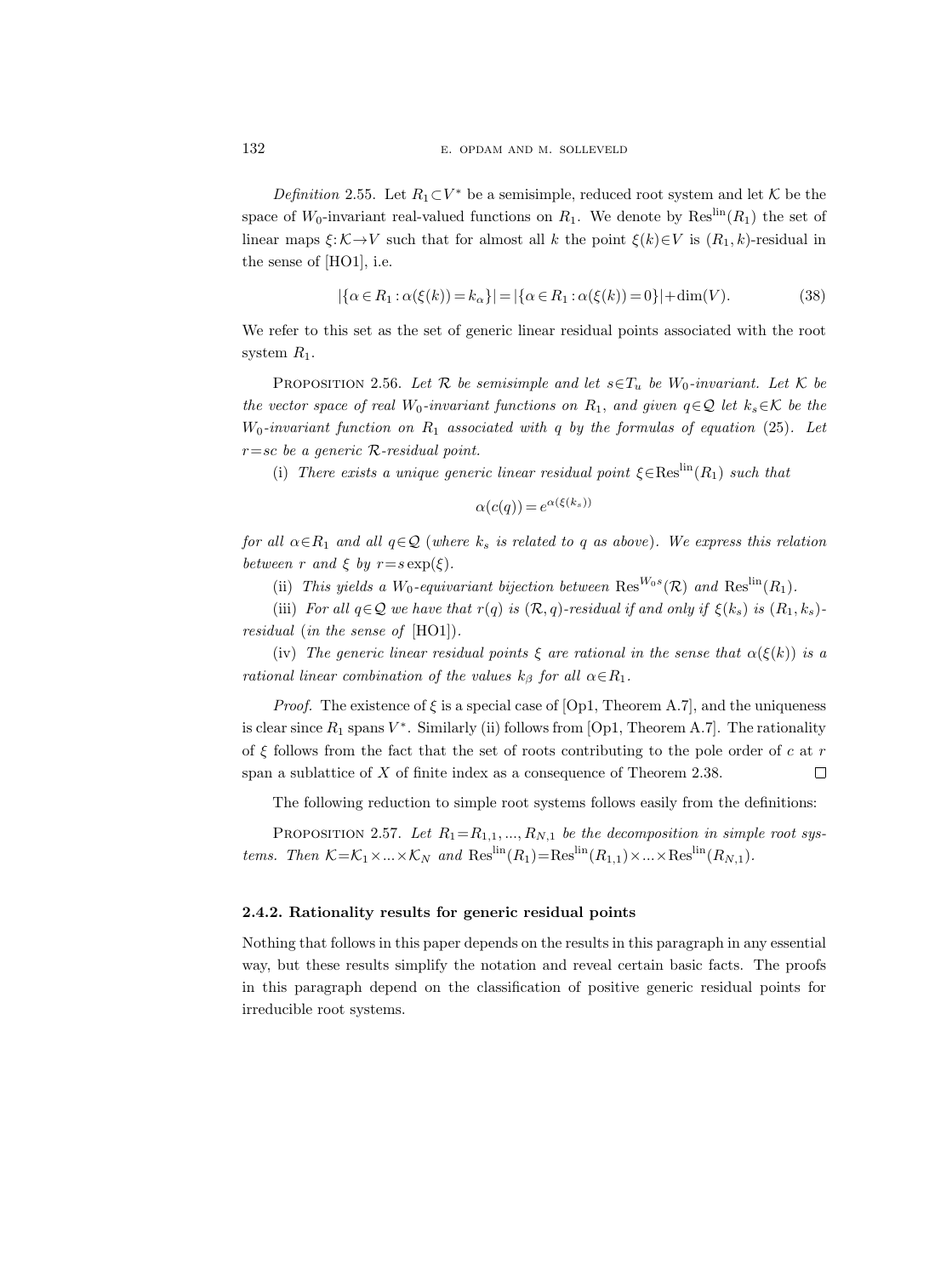THEOREM 2.58. Let R be a semisimple root datum, and let  $r: \mathcal{Q} \rightarrow T$  be a generic residual point of the form r=sc. For all  $x \in X$  the expression  $x(c) \in \Lambda$  is a monomial in the generators  $v(s)^{\pm 1}$  with  $s \in S$ . Here  $v(s)$  is viewed as a function on Q by  $(v(s))(q)$ :=  $q(v(s))$ . In other words, r is (the restriction to Q of) a  $Q_c$ -valued point of T.

*Proof.* Using Lemma 2.53 if suffices to show this for  $\mathcal{R} = (X, R_0, Y, R_0^{\vee}, F_0)$  with  $R_0$ irreducible and X being the weight lattice of  $R_1$ . By Corollary 2.54, it suffices to consider the case where  $s \in T$  is  $W_0$ -invariant. Then we are in the situation of Proposition 2.56. In terms of the rational linear function  $\xi: \mathcal{K} \to V$  of Proposition 2.56, the assertion amounts to showing that  $2\xi$  is integral, i.e.  $x(2\xi)$  is an integral linear combination of the functions  $k_{\beta}$  (with  $\beta \in R_1$ ) for all integral weights x. We call  $\xi$  a generic residual point for  $R_1$  (in the sense of [HO1]).

If  $R_1 = A_n$  it is easy to see that  $2\xi$  is integral (even for even n).

If  $R_1 = B_n$  it suffices to remark that the integrality of  $\xi$  with respect to the root lattice follows from the description of the residual points as in [HO1, §4] (see also §6).

The generic residual points for  $R_1$  of type  $C_n$  are in bijection with those of type  $B_n$  as follows. Let  $k_1$  denote the parameter of the  $C_n$  roots of the form  $\pm e_i \pm e_j$  and  $k_2$ the parameter of the  $C_n$  roots  $\pm 2e_i$ . If  $\xi'$  is a generic  $B_n$ -residual point then  $\xi(k_1, k_2)$ =  $\xi'(k_1, \frac{1}{2}k_2)$  is a generic  $C_n$  residual point. This sets up a bijective correspondence between the generic residual points of  $B_n$  and of  $C_n$ . Hence if  $\xi$  is residual for  $C_n$  then  $2\xi$  is integral with respect to the root lattice of  $B_n$ , which is equal to the weight lattice of  $C_n$ .

If  $R_1$  is of type  $D_n$  or  $E_n$  we use that  $\xi$  is integral with respect to the root lattice [Op1, Corollary B2]. In order to check the integrality of 2ξ with respect to the weight lattice one needs to check in addition the integrality of  $x(2\xi)$  with respect to the minuscule fundamental weights. This is an easy verification using the explicit descriptions of the Bala–Carter diagrams of the distinguished parabolic subgroups in [Ca, §5.9] (see [Op1, Appendix B] for the explanation of the relation between residual points and Bala–Carter diagrams for the simply laced types) and Table 1 in [Hu, Chapter III, §13.2] expressing the fundamental weights in the simple roots. For  $R_1 = D_n$  there are three minuscule fundamental weights to check, and for  $R_1 = E_6$  there are two of these. For  $E_7$  and  $E_8$  the integrality of  $\xi$  with respect to the root lattice suffices since the index of the root lattice in the weight lattice is at most 2.

For  $F_4$  and  $G_2$  the root lattice is equal to the weight lattice. In these cases the result follows simply from the tables in [HO1, §4].  $\Box$ 

We introduce the following notation.

Definition 2.59. Let  $r=sc\in Res(R)$ . Recall that for all  $\alpha \in R_1$ ,  $\alpha(r)=\alpha(s)\alpha(c)$  with  $\alpha(s)$  being a root of unity and  $\alpha(c)$  being a monomial in the variables  $v_{\beta^{\vee}}^{\pm 1}$  (with  $\beta^{\vee} \in R_{\text{nr}}$ )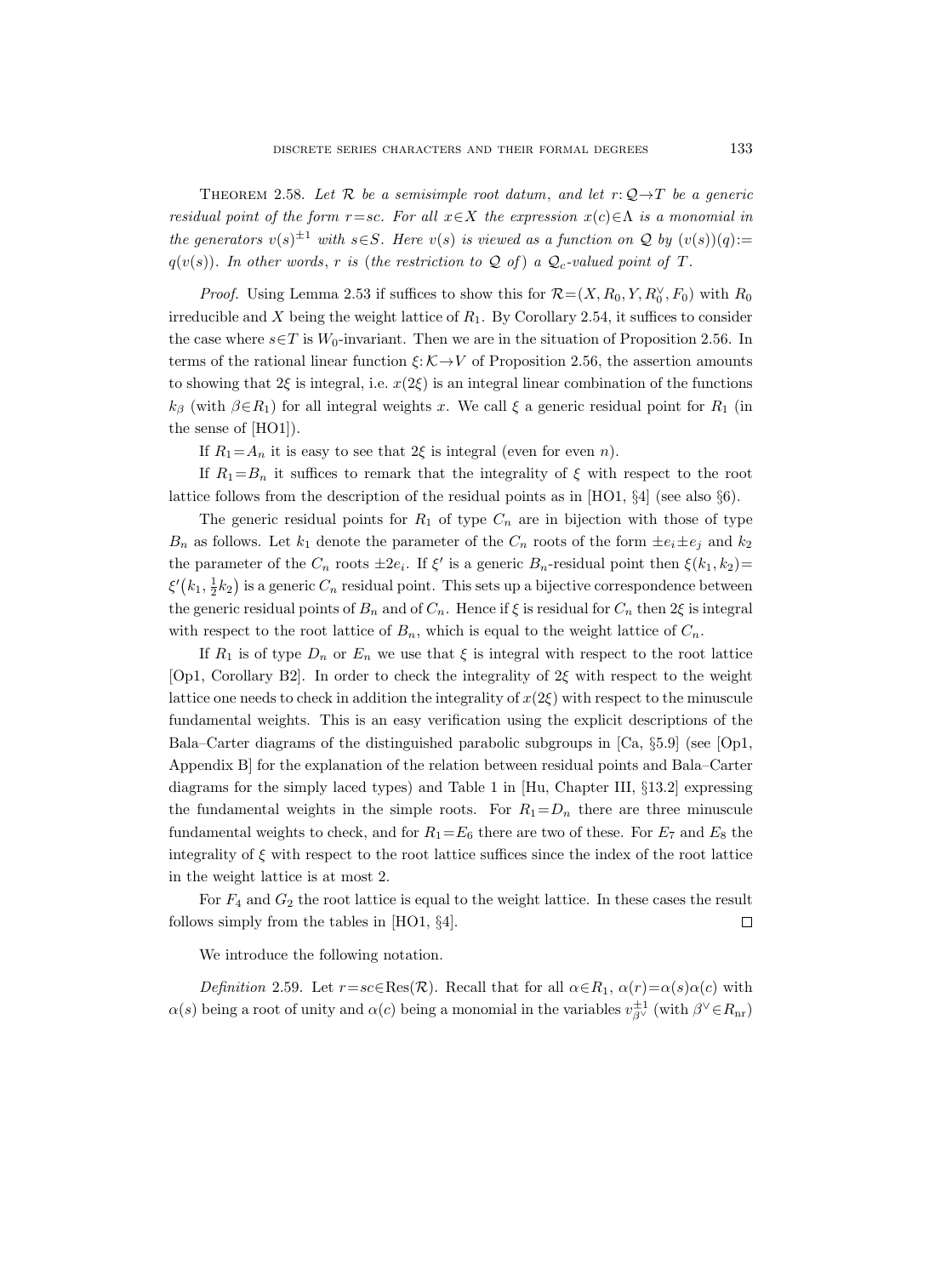as described above. We define

$$
R_{r,1}^{p,-} = \{ \alpha \in R_0 \cap R_1 : v_{\alpha}^2 \vee \alpha(r) - 1 = 0 \} \cup \{ 2\beta \in R_1 \setminus R_0 : v_{\beta \vee 2} v_{\beta \vee}^2 \beta(r) - 1 = 0 \},
$$
  
\n
$$
R_{r,1}^{p,+} = \{ 2\beta \in R_1 \setminus R_0 : v_{\beta \vee 2} \beta(r) + 1 = 0 \},
$$
  
\n
$$
R_{r,1}^z = \{ \alpha \in R_1 : \alpha(r) - 1 = 0 \},
$$

and we define an element  $m_{W_0r} \in K(\Lambda)$  in the quotient field  $K(\Lambda)$  of  $\Lambda$  by (with  $w_0 \in W_0$ being the longest element)

$$
m_{W_0r} := \frac{v(w_0)^{-2} \prod_{\alpha \in R_1 \setminus R_{r,1}^z} (\alpha(r)^{-1} - 1)}{\prod_{\alpha \in R_1 \setminus R_{r,1}^{p,+}} (v_{\alpha^{\vee}}^{-1} \alpha(r)^{-1/2} + 1) \prod_{\alpha \in R_1 \setminus R_{r,1}^{p,-}} (v_{\alpha^{\vee}}^{-1} v_{2\alpha^{\vee}}^{-2} \alpha(r)^{-1/2} - 1)}.
$$
(39)

As before, if  $\alpha \in R_0 \cap R_1$  then  $v_{2\alpha} = 1$  and the corresponding terms in the denominator simplify to  $v_{\alpha}^{-2} \alpha(r)^{-1} - 1$ . Therefore, the expression is rational in the values  $\alpha(r)$  with  $\alpha \in R_0$ . Observe that the above definition of  $m_{W_0r}$  is indeed independent of the choice of r in the  $W_0$ -orbit  $W_0r$ , justifying the notation  $m_{W_0r}$ .

THEOREM 2.60. Let r be a generic residual point. We view the generators  $v(s)$  of  $\Lambda$ as functions on  $\mathcal Q$  via  $v(s)(q) := q(v(s))$  as before. The function  $m_{W_0r}$  is real-analytic on Q. The set of r-regular points  $Q_{W_0r}^{\text{reg}} := \{q \in \mathcal{Q}: r(q) \in \text{Res}(\mathcal{R}, q)\}\;$  of  $\mathcal Q$  is the complement of the zero locus  $\mathcal{Q}_{W_0r}^{\text{sing}}$  of  $m_{W_0r}$  in  $\mathcal{Q}$ . In particular, this set is the complement of a union of finitely many (rational) hyperplanes in Q.

*Proof.* Since  $r(q)$  is generically residual it is clear that  $|R_{r,1}^{p,+} \cup R_{r,1}^{p,-}| - |R_{r,1}^{z}| = \text{rk}(X)$ . By Theorem 2.38, it is therefore clear that for all  $q \in \mathcal{Q}$  the number of factors that are zero at q in the numerator of  $m_{W_0r}$  has to be at least equal to the number of factors that are zero at q in the denominator. This implies that  $m_{W_0r}$  is real-analytic on  $\mathcal{Q}$ , and that the zero locus of  $m_{W_0r}$  in  $\mathcal Q$  is precisely the set of q such that  $r(q)$  is not residual. □

*Definition* 2.61. Let  $q \in \mathcal{Q}$ . We define  $\text{Res}_{q}(\mathcal{R}) = \{r \in \text{Res}(\mathcal{R}) : r(q) \in \text{Res}(\mathcal{R}, q)\}.$  Thus  $Res_q(\mathcal{R})$  is the set of generic residual points whose specialization at q is residual.

Let  $r=sc\in\operatorname{Res}(\mathcal{R})$ . By Lemma 2.41, the evaluations  $x(s)$  with  $x\in X$  are roots of unity. Let  $K\square\mathbb{Q}$  be the Galois extension of  $\mathbb{Q}$  generated by the values  $x(s)$  with  $x \in$ X. Theorem 2.58 implies that for all  $x \in X$  we have  $x(\tilde{r}) \in K[v(s)^{\pm 1} : s \in S]$ , the ring of Laurent polynomials in the variables  $v(s)^{\pm 1}$  (with  $s \in S$ ) with coefficients in K. Let  $\sigma \in \text{Gal}(K/\mathbb{Q})$ . By the above, there is a canonical action  $r \mapsto \sigma(r)$  of Gal( $K/\mathbb{Q}$ ) on Res( $\mathcal{R}$ ) characterized by  $x(\sigma(r)) = \sigma(x(\tilde{r}))$  for all  $x \in X$ , where  $\sigma$  on the right-hand side is acting on the coefficients of  $x(\tilde{r}) \in \Lambda$  (these are indeed elements of  $\Lambda$  with algebraic coefficients, by Lemma 2.41 and Theorem 2.58).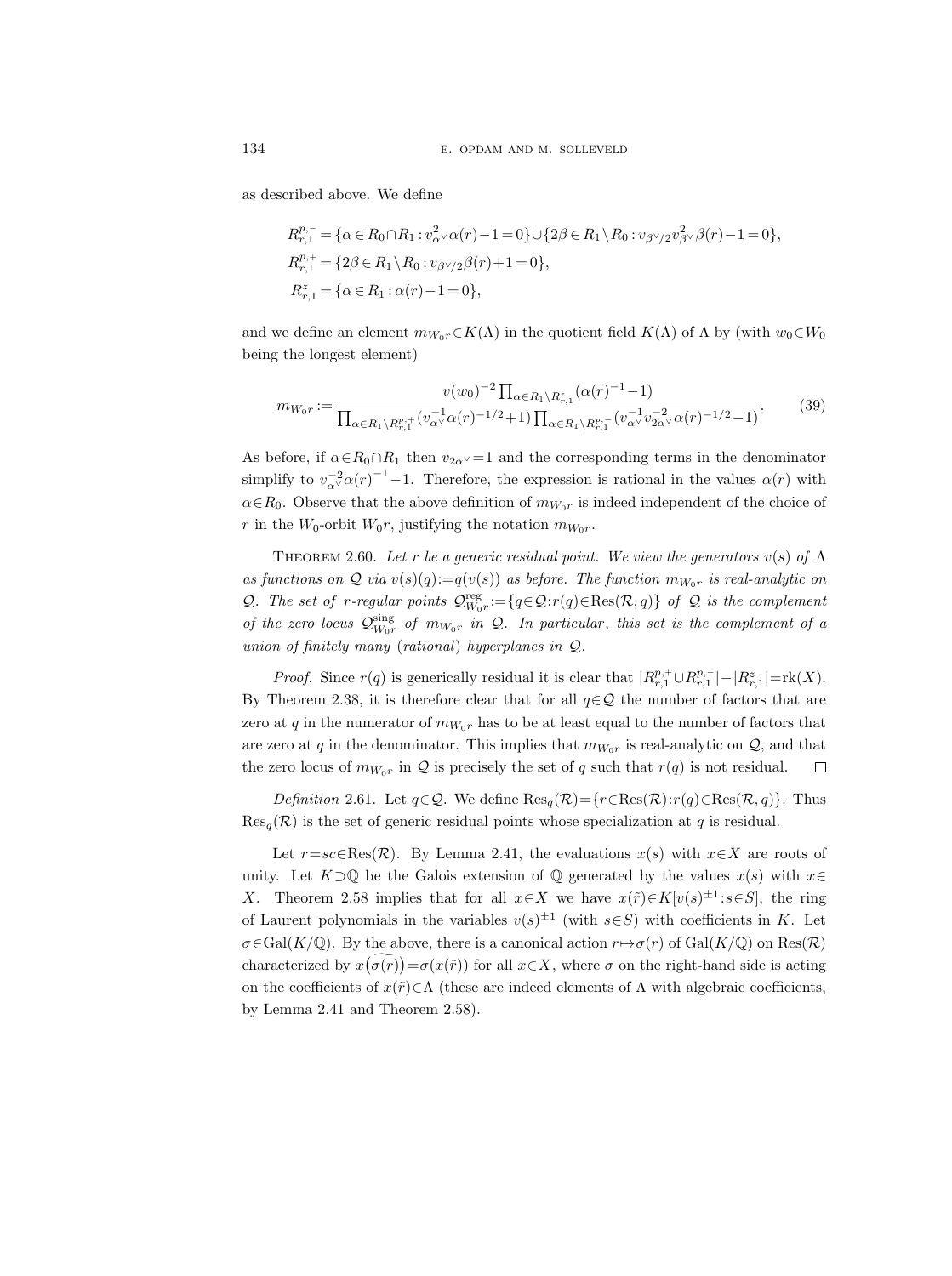PROPOSITION 2.62. Let  $R$  be a semisimple root datum.

(i) Let  $r \in \text{Res}(\mathcal{R})$  and  $\sigma \in \text{Gal}(K/\mathbb{Q})$ . Then  $\sigma(r)|_{Q(R_0)} \in W_0r|_{Q(R_0)}$ , where  $Q(R_0) \subset$ X denotes the root lattice of  $R_0$ .

(ii) For all  $r \in \text{Res}(\mathcal{R})$  we have  $m_{W_0r} \in K(\Lambda_{\mathbb{Z}})$ , the quotient field of the subring  $\Lambda_{\mathbb{Z}}:=$  $\mathbb{Z}[v([s])^{\pm 1} \colon [s] \in \widetilde{S}] \subset \Lambda \text{ of } \Lambda.$ 

(iii) In the situation of Lemma 2.53 (i), we have  $m_{W_0r} = m_{W_0r'}$ , and in the situation of Lemma 2.53 (ii), we have  $m_{W_0r}(q) = m_{W_0^{(1)}r^{(1)}}(q^{(1)}) \dots m_{W_0^{(k)}r^{(k)}}(q^{(k)})$ .

Proof. The first assertion follows from the proof of [Op1, Proposition 3.27]. Then (ii) follows from (i) by the fact that  $m_{W_0r}$  only depends on the restriction of r to  $Q(R_0)$ and the fact that the assignment  $r \mapsto m_{W_0r}$  is  $W_0$ -invariant. The assertions of (iii) are trivial.  $\Box$ 

#### 2.4.3. Deformation of residual points in the parameter  $q$

The following result is very important: it says that all residual points are obtained from specialization of the generic residual points.

PROPOSITION 2.63. Let  $R$  be a semisimple based root datum. The evaluation map  $ev_q: Res_q(\mathcal{R}) \to Res(\mathcal{R}, q)$  given by  $ev_q(r)=r(q)$  is surjective for all  $q \in \mathcal{Q}$ .

*Proof.* We prove this fact by induction on the rank of  $R_0$ . If the rank of  $R_0$  is 1, the assertion can be verified by an easy inspection. Assume that the result holds for all maximal proper parabolic subsystems of  $R_0$ . Let  $r_0 \in T$  be a residual point for the parameter value  $q_0 \in \mathcal{Q}$ . By Proposition 2.43, we know that there exists a residual line  $L_0 = r_{L,0} T^L$ , where  $r_{L,0} \in T_L$  is a residual point for a proper maximal parabolic subsystem  $R_L\subset R_0$  with the property that  $r_0\in L_0$ . By the induction hypothesis,  $L_0=L(q_0)$  for a generic family of residual lines  $L(q)=r_L(q)T^L$  (in other words, the  $\mathcal{R}_L$ -residual point  $r_{L,0}$  is the specialization  $r_{L,0}=r_L(q_0)$  at  $q_0$  of a generic  $\mathcal{R}_L$  residual point  $r_L$ ). By Theorem 2.38 and Definition 2.42, it follows easily that for each fixed  $q \in \mathcal{Q}$  such that  $r_L(q)$  is residual, the rational function  $\eta^L$  (see (35)) on  $L(q)$  has poles of order at most 1 on  $L(q)$ , and  $x \in L(q)$  is  $(\mathcal{R}, q)$ -residual if and only if x is a pole of  $\eta^L(\cdot, q)$ . In particular  $r_0$  is a simple pole of  $\eta^L(\cdot, q_0)$ . Considering the form of the factors in the denominator of  $\eta^L$ , this implies easily that  $r_0$  is the specialization at  $q=q_0$  of at least one Q-family of the form  $q \mapsto r(q) \in L(q)$  such that  $r(q)$  is residual for all q in an open neighborhood of  $\Box$  $q_0$ . Hence  $r \in \text{Res}_q(\mathcal{R})$  and  $\text{ev}_{q_0}(r) = r(q_0) = r_0$  as desired.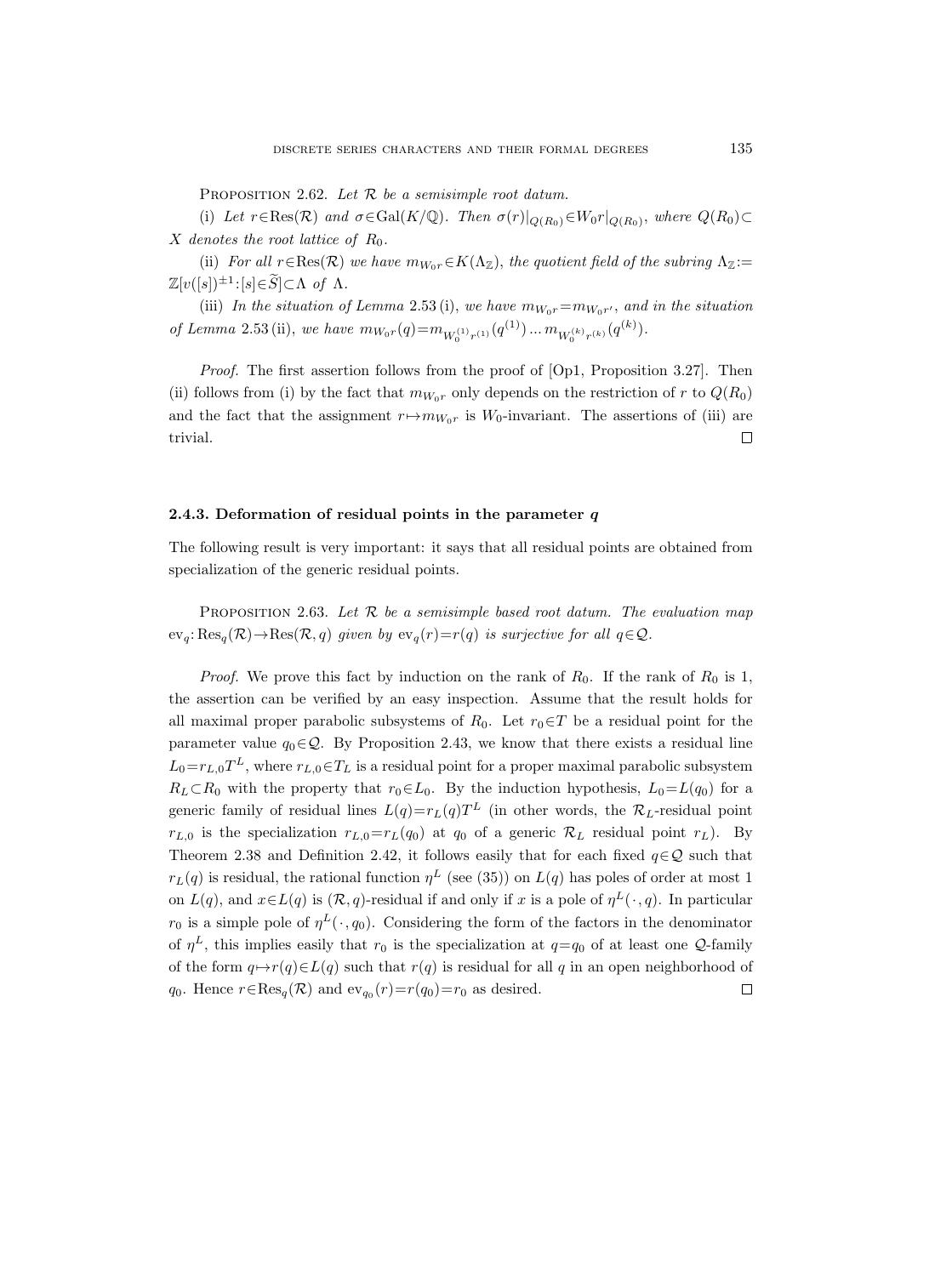Definition 2.64. Let R be a semisimple root datum and let  $r \in \text{Res}(\mathcal{R})$ . We say that  $q \in \mathcal{Q}_{W_0r}^{\text{reg}}$  is an *r-generic* (or  $W_0r$ -generic) parameter if for all  $r' \in \text{Res}(\mathcal{R})$  the equality  $W_0r'(q) = W_0r(q)$  implies that  $r' \in W_0r$ . The set of r-generic parameters is denoted by  $\mathcal{Q}_{W_0 r}^{\text{gen}}$ . We define the set  $\mathcal{Q}^{\text{gen}}$  of *generic* parameters by  $\mathcal{Q}^{\text{gen}} = \bigcap_{r \in \text{Res}(\mathcal{R})} \mathcal{Q}_{W_0 r}^{\text{gen}}$ .

PROPOSITION 2.65. Let  $\mathcal R$  be a semisimple root datum. For all  $r \in \text{Res}(\mathcal R)$  the set  $\mathcal{Q}_{W_0r}^{\text{gen}}$  is the complement of a finite collection of rational hyperplanes in  $\mathcal{Q}$ .

Proof. This follows easily from Corollary 2.54 and Proposition 2.56.

 $\Box$ 

The proof of the following important proposition depends on the classification of residual points.

PROPOSITION 2.66. Recall that the central support of the set of tempered irreducible characters of  $\mathcal{H}(\mathcal{R}, q)$  is given by the union  $S(q) = \bigcup_L L^{\text{temp}}$  (union over the set of  $(\mathcal{R}, q)$ ) residual cosets  $L\subset T$ ) (see Theorem 2.47). Let  $S_i(q) = \bigcup_L L^{\text{temp}} \subset S(q)$  denote the subset of  $S(q)$ , where the union is taken only over the residual cosets of dimension at least i. The sets  $\bigcup_{q\in\mathcal{Q}}(q, S_i(q))\subset\mathcal{Q}\times T$  are closed for all i.

*Proof.* In view of Definition 2.42, it is clear that it suffices to show that if  $r \in \text{Res}(\mathcal{R})$ and  $q_0 \in \mathcal{Q}_{W_0 r}^{\text{sing}}$ , then there exists a residual coset L such that  $r(q_0) \in L^{\text{temp}}$ . By [Op1, Theorem A.7, this reduces to the statement that if  $c$  is a positive generic residual point, then  $c(q_0)$  coincides with the center of a positive residual coset. Since the collection of centers of *positive* residual cosets does not depend on the choice of the lattice  $X$ , we may replace X by  $X^{\max}$  (as in Proposition 2.37). Since  $\mathcal{R}^{\max}$  is a direct sum of irreducible summands, this shows that it suffices to prove the statement for a root datum  $R$  with  $R_0$  irreducible.

In the case when  $R_0$  is simply laced, this follows from the remark that  $\mathcal{Q}_{W_0r}^{\text{sing}} = \{q_0=1\}$ for all  $r \in \text{Res}(\mathcal{R})$ . By Lemma 2.41, we have  $r(1) = e$ , which is the center of  $T^{\text{temp}} = T_u$ . If  $R_0$  is of type  $B_n$  or  $C_n$ , then this is [Sl2, Proposition 4.15]. For type  $G_2$  and  $F_4$ , it can be read off from the tables [HO1, Tables 4.10 and 4.15].  $\Box$ 

#### 3. Continuous families of discrete series

In this section we show that every discrete series character of  $\mathcal{H}=\mathcal{H}(\mathcal{R}, q)$  is the specialization of a unique maximal "continuous parameter family" of discrete series characters. Using this fact and our results on  $EP_{\mathcal{H}}$ , the discrete series can be parametrized explicitly for all irreducible root data  $R$  which are not simply laced. An important ingredient is the fact that the central characters of the irreducible discrete series characters are precisely the  $W_0$ -orbits of residual points.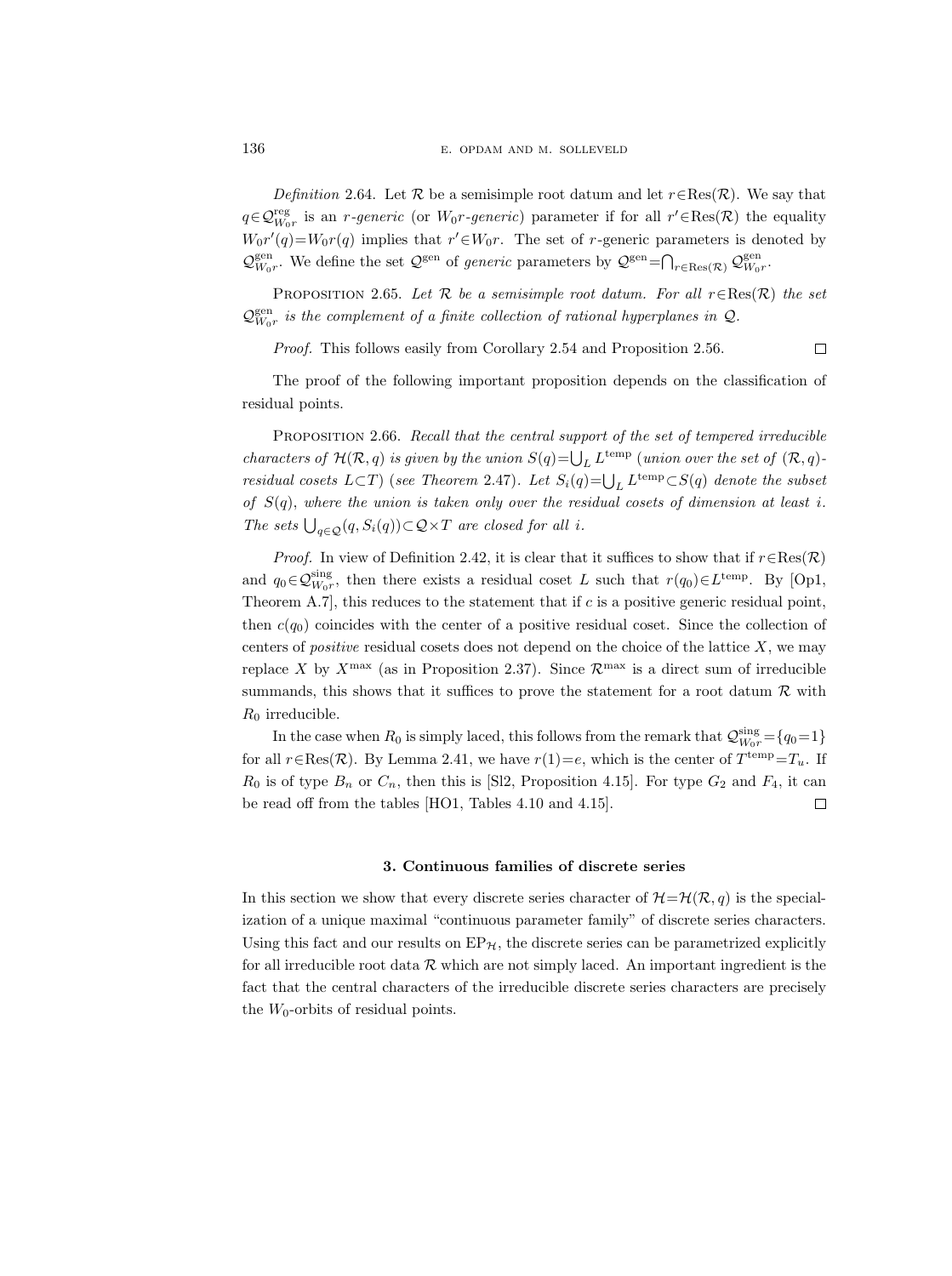Another main result in this section states that the formal degree of a continuous family of irreducible discrete series characters is a rational function on  $\mathcal Q$  with rational coefficients. This function has a product expansion in terms of the central character of the family, and an alternating sum expansion in terms of the branching multiplicities of the discrete series representation to finite-dimensional Hecke subalgebras.

#### 3.1. Parameter deformation of the discrete series

In this subsection we show that each irreducible discrete series character is a specialization in the parameter  $q$  of a unique continuous  $Q$ -family of irreducible discrete series characters.

It is useful to remark that such deformations are well understood for scaling deformations of the parameters along half lines. What we are about to discuss in this subsection is what happens for general deformations. Therefore this yields no extra information whatsoever for the simply laced cases. On the other hand, for the non-simply laced root systems, the method turns out to be sufficient in most cases to distinguish the irreducible discrete series characters with the same central character form each other, and parametrize them by continuous Q-families of discrete series characters.

Definition 3.1. Let R be a semisimple root datum,  $q_0 \in \mathcal{Q}$ , and let  $r_0 \in T$  be an  $(\mathcal{R}, q_0)$ -residual point. We denote by  $\mathcal{P}(r_0) = \{W_0r \in W_0 \setminus \text{Res}(\mathcal{R}): W_0r(q_0) = W_0r_0\}$  the finite set of  $W_0$ -orbits of generic residual points which coalesce at  $W_0r_0$  for the parameter value  $q=q_0$ .

For  $t \in T$  let  $\Delta_{W_0t}(\mathcal{R}, q_0) \subset \Delta(\mathcal{R}, q_0)$  be the collection of irreducible discrete series characters with central character  $W_0t$ .

LEMMA 3.2. Let  $r_0 = s_0 c_0$  be an  $(\mathcal{R}, q_0)$ -residual point, and let  $0 < \varepsilon < \frac{1}{3}$ . There exists an open neighborhood  $U \subset Q$  of  $q_0$  and a Hermitian element  $z \in \mathbb{C}[T]^{W_0}$  such that

- (i) z is positive on  $S(q)$  for all  $q \in \mathcal{Q}$ ;
- (ii)  $z(t) < \varepsilon$  for all  $q \in U$  and  $t \in S(q) \setminus \{W_0 r(q) : r \in \mathcal{P}(r_0)\};$
- (iii) There exists  $M \geq 1$  such that  $1-\varepsilon < z(W_0r(q)) < M$  for all  $q \in U$  and  $r \in \mathcal{P}(r_0)$ .

*Proof.* According to [Op1, Lemma 3.5], for any  $\delta > 0$  there exist elements  $a \in \mathbb{C}[T]^{W_0}$ such that  $a(W_0r_0)=1$  and such that the uniform norm of a on an  $(\mathcal{R}, q_0)$ -residual coset  $S_c(q_0)$  is smaller than  $\delta$  for all centers c such that  $W_0c\neq W_0c_0$ . By Theorem 2.46, we know that  $r_0$  is disjoint from the union of the tempered residual cosets of dimension at least 1 (in particular,  $c_0 \neq e$ ). Hence we can multiply a by further factors in order to make sure that a is equal to zero on all tempered residual cosets contained in  $S_{c_0}(q_0)$ other than  $r_0$ . By taking  $\delta$  small enough, we can arrange that the uniform norm of a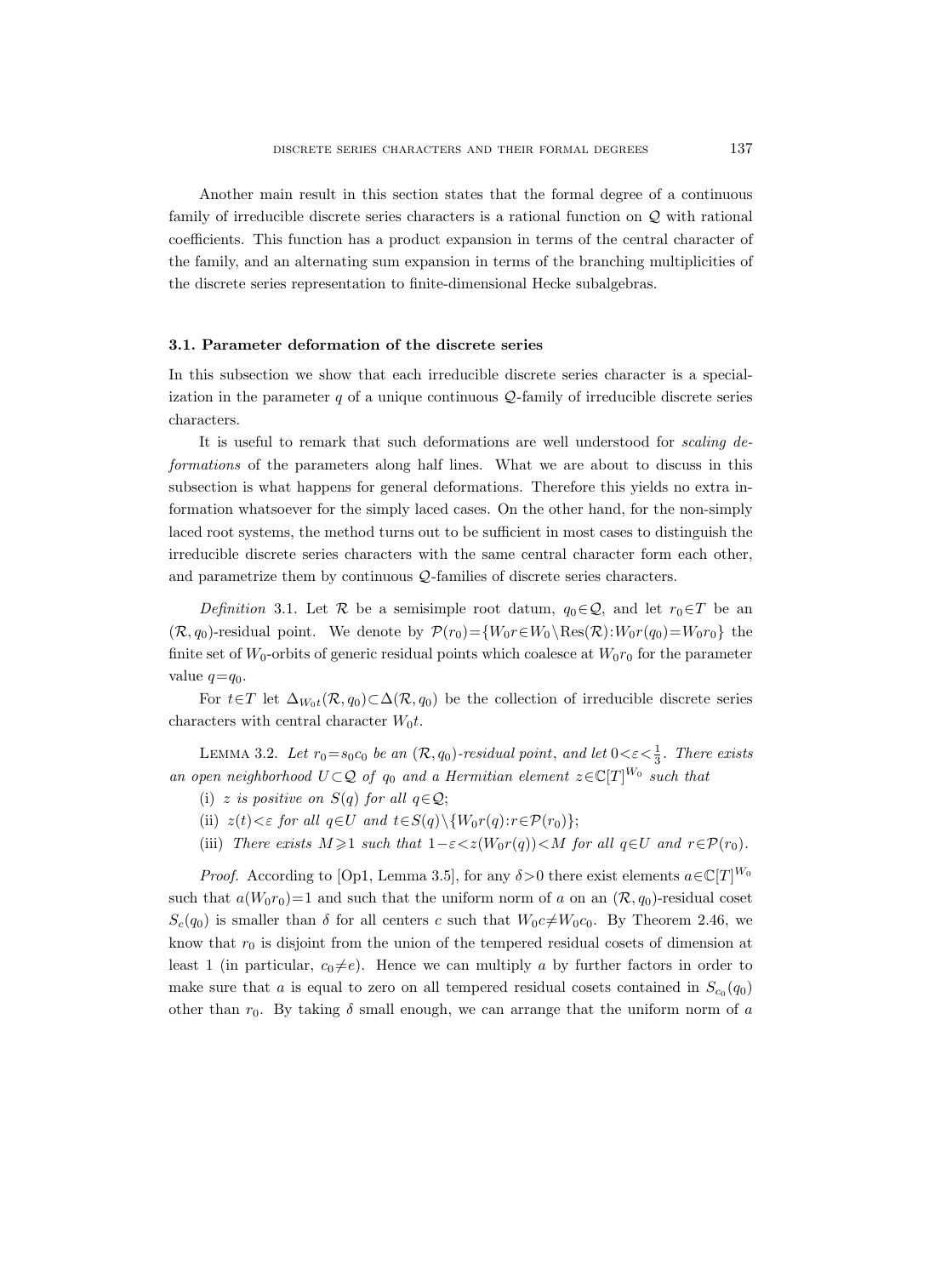on all components of  $S(q_0)$ , other than the points of  $W_0r_0$ , is smaller than  $\varepsilon$ . Define  $z \in \mathbb{C}[T]^{W_0}$  by  $z(t) := a(t)\overline{a(\overline{t}^{-1})}$ . Using Theorem 2.45, we see that  $z(r_0)=1$  and that z is non-negative on  $S(q)$  (for all  $q \in \mathcal{Q}$ ). This proves (i).

Define two open subsets  $V_+ := \{t \in T : |z(t)| > 1 - \varepsilon\}$  and  $V_- := \{t \in T : |z(t)| < \varepsilon\}$  of T. By Proposition 2.66, we see that for all  $q \in \mathcal{Q}$  the support  $S(q)$  is the following union of compact subsets:

$$
S(q) = \bigcup_{P} \bigcup_{r \in \text{Res}(\mathcal{R}_P)} W_0 r(q) T_u^P.
$$
 (40)

Put  $W_0 r(q) T_u^P = S(P, r, q)$ . By the above it is clear that  $S(P, r, q_0) \subset V_+$  if and only if  $R_P = R_0$  and  $W_0 r \in \mathcal{P}(r_0)$ . On the other hand,  $S(P, r, q_0) \subset V_-\$  if and only if  $R_P = R_0$  and  $W_0 r \notin \mathcal{P}(R_0)$  or if  $R_P \neq R_0$ . By the compactness of the sets  $T_u^P$  and the continuity of the generic residual cosets  $r \in \text{Res}(\mathcal{R}_{\mathcal{P}})$  (viewed as functions on  $\mathcal{Q}$ ), it is clear that there exists an open neighborhood U of  $q_0$  such that for all  $q \in U$  and for all pairs  $(P, r)$  we have that  $S(P, r, q) \subset V_-\$  if and only if  $S(P, r, q_0)$  and  $S(P, r, q) \in V_+$  if and only if  $S(P, r, q_0) \in V_+$ . Hence for all  $q \in U$  we have

$$
S(q) = (S(q) \cap V_+) \cup (S(q) \cap V_-) \tag{41}
$$

and  $S(q) \cap V_+ = \mathcal{P}(r_0)(q)$ . From this we easily deduce (ii) and (iii).

 $\Box$ 

Let  $L^2(W)$  denote the abstract Hilbert space with Hilbert basis  $(\tilde{N}_w)_{w \in W}$  indexed by the elements of W. We identify  $L^2(W)$  with the Hilbert completion  $L^2(\mathcal{H}(\mathcal{R}, q))$ (for any fixed  $q \in \mathcal{Q}$ ) by identifying  $N_w \in L^2(W)$  with the basis element  $N_w \in \mathcal{H}(\mathcal{R}, q)$ . In this way  $L^2(W)$  comes equipped with the structure of a module over the  $C^*$ -algebra completion of the pre-C<sup>\*</sup>-algebra  $\mathcal{H}(\mathcal{R}, q)$ . By abuse of notation, we will denote the basis elements  $\tilde{N}_w$  of the module  $L^2(W)$  simply by  $N_w$ . Similarly we use the notation  $\mathcal{S}(W)$ for the abstract Fréchet space of functions on  $W$  which are of rapid decay with respect to the norm function N on W. For each fixed  $q \in \mathcal{Q}$  we identify  $\mathcal{S}(W)$  with the Fréchet algebra completion  $\mathcal{S}(\mathcal{R}, q)$  of  $\mathcal{H}(\mathcal{R}, q)$ .

Given  $q \in \mathcal{Q}$  and  $z \in \mathbb{C}[T]^{W_0}$ , let  $z_q \in \mathcal{H}(\mathcal{R}, q)$  denote the element z viewed as an element of  $\mathcal{H}(\mathcal{R}, q)$  via the isomorphism defined by the Bernstein basis of the center  $\mathcal{Z}(q)$ of  $\mathcal{H}(\mathcal{R}, q)$  with  $\mathbb{C}[T]^{W_0}$ . The above lemma implies that  $z_q \in \mathcal{H}(\mathcal{R}, q)$  is a positive central element such that if  $q \in U$  its spectrum on  $L^2(\mathcal{H}(\mathcal{R}, q))$  is contained in  $[0, \varepsilon) \cup (1-\varepsilon, M]$ .

THEOREM 3.3. Let  $U, M > 0$  and  $\varepsilon > 0$  be as in the previous lemma. Let  $e_q :=$  $p_{>1-\varepsilon}(z_q) \in \mathcal{S}(\mathcal{R}, q)$  denote the element of  $\mathcal{S}(\mathcal{R}, q)$  obtained by holomorphic calculus applied to  $z_q \in \mathcal{H}(\mathcal{R}, q)$  with respect to a function  $p_{>1-\varepsilon}$  on the spectrum that is equal to 0 in an open neighborhood of  $[0, \varepsilon]$  and is equal to 1 on an open neighborhood of  $[1-\varepsilon, M]$ .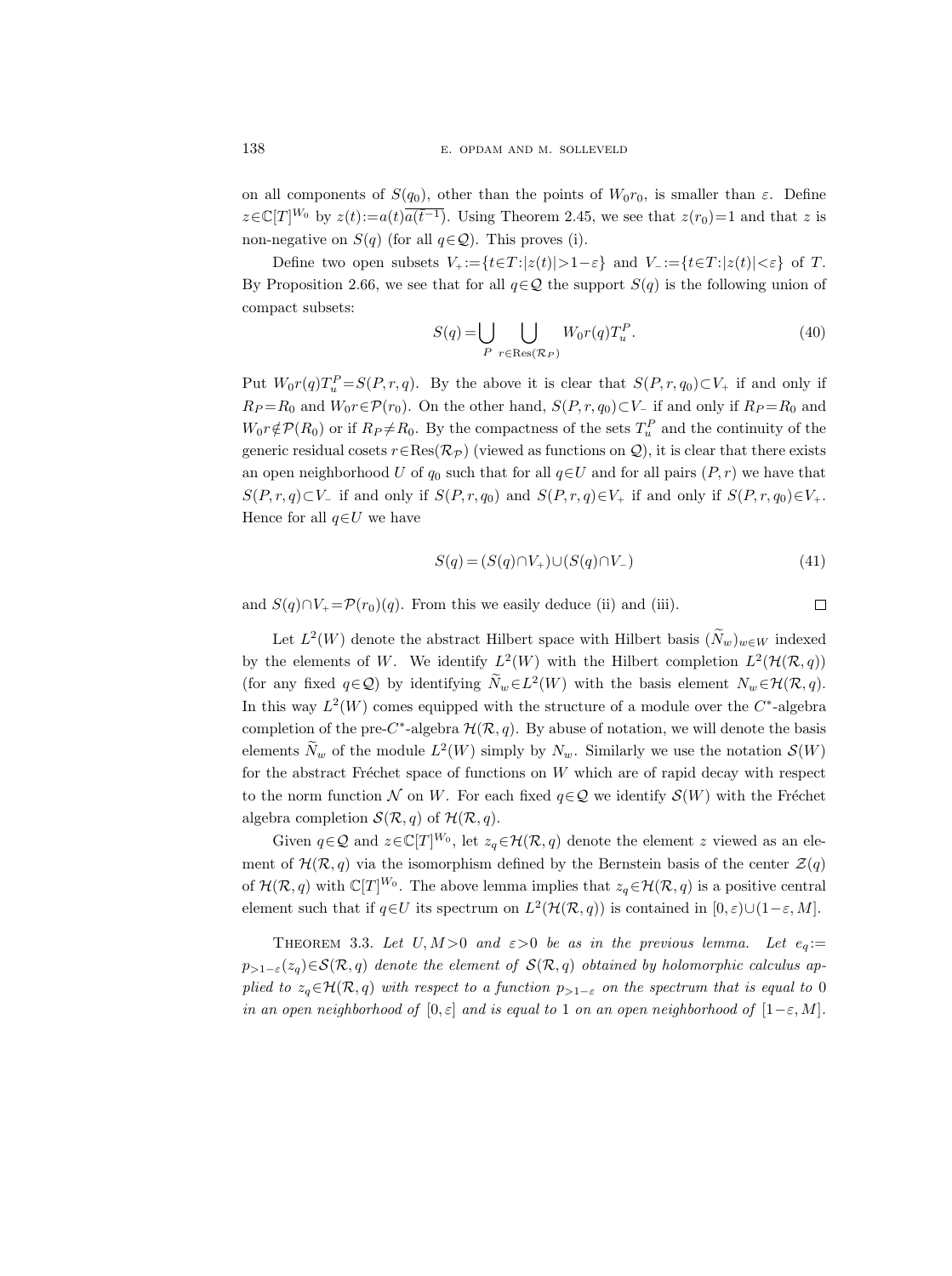- (i) For all  $q \in U$ ,  $e_q \in \mathcal{S}(\mathcal{R}, q)$  is a self-adjoint, central idempotent.
- (ii) For all  $q \in U$  we have an orthogonal decomposition

$$
e_q = \sum_{W_0 r \in \mathcal{P}(r_0)} \sum_{\delta(q) \in \Delta_{W_0 r(q)}(\mathcal{R}, q)} e_{\delta(q), q}, \tag{42}
$$

where  $e_{\delta(q),q}$  is the primitive central idempotent of  $\mathcal{S}(\mathcal{R}, q)$  corresponding to the irreducible discrete series character  $\delta(q) \in \Delta_{W_0r(q)}(\mathcal{R}, q)$  (the set of irreducible discrete series characters of  $\mathcal{H}(\mathcal{R}, q_0)$  with central character  $W_0r_0$ .

(iii) For all  $q \in U$  the two-sided ideal  $\mathcal{I}_q := e_q \mathcal{S}(\mathcal{R}, q) \subset \mathcal{S}(\mathcal{R}, q)$  is a finite-dimensional, semisimple, involutive subalgebra of  $\mathcal{S}(\mathcal{R}, q)$ .

(iv) The family  $q \mapsto e_q \in \mathcal{S}(\mathcal{R}, q) \simeq \mathcal{S}(W)$  is continuous with respect to the parameter  $q\in U$ .

(v) The dimension dim<sub>C</sub>( $\mathcal{I}_q$ ) is independent of  $q \in U$ .

(vi) The isomorphism class of  $\mathcal{I}_q$  viewed as a (finite-dimensional)  $C^*$ -algebra is independent of  $q \in U$ .

*Proof.* By the previous lemma, it is clear that  $p_{>1-\varepsilon}$  is holomorphic on the spectrum of  $z_q$ , hence we may apply holomorphic functional calculus. Thus (i) follows from the fact that  $S$  is closed for holomorphic functional calculus, see Theorem 2.23, and the basic properties of the holomorphic functional calculus. The assertion (ii) follows from the previous lemma and the definition of the idempotent  $e_q$ . The finite-dimensionality of  $\mathcal{I}_q$  follows simply from (ii). Clearly  $\mathcal{I}_q$  is an involutive algebra because  $e_q$  is central and self-adjoint. Thus the trace  $\tau$  and the anti-involution  $*$  give rise to a positive definite Hermitian inner product on  $\mathcal{I}_q$  with the property that  $(ab, c) = (b, a^*c)$ . Hence  $\mathcal{I}_q$ is a semisimple subalgebra, proving (iii). It is easy to see that  $U \ni q \mapsto z_q \in \mathcal{S}(W)$  is a continuous family (by expressing z in the  $N_w$  basis of  $\mathcal{H}(\mathcal{R}, q)$ ). Hence (iv) follows from the continuity of the holomorphic functional calculus, see Theorem 2.23. For  $(v)$  we first remark that it is clear that for all  $q \in U$  the projection  $\lambda(e_q) \in \mathfrak{B}(L^2(\mathcal{H}(\mathcal{R}, q)))$  (where  $\lambda$ denotes the left regular representation) is of finite rank (since only finitely many central characters support the image of  $e_q$  by construction). On the other hand, it is clear from Theorem 2.23 and [So, Proposition 5.6] that this family of projections is norm continuous in  $\mathfrak{B}(L^2(\mathcal{H}(\mathcal{R}, q)))$ , implying in particular that the rank is constant in the family. Finally observe that  $\mathcal{I}_q = \lambda(e_q)(L^2(\mathcal{H}(\mathcal{R}, q)))$ . In order to prove (vi), we use the notion of approximate matrix units in a  $C^*$ -algebra [BKR, Definition 2.2]. Let  $m_{j,k}^{(i)}(q_0)$  be a basis of matrix units of  $\mathcal{I}_{q_0}$ . Given an element  $q \in U$  we define  $\widetilde{m}_{j,k}^{(i)}(q) = e_q \cdot m_{j,k}^{(i)}(q_0)$ , where in the right-hand side we view  $m_{j,k}^{(i)}(q_0)$  as an element of  $\mathcal{S}(\mathcal{R}, q)$  via the canonical isomorphism  $\mathcal{S}(W) \simeq \mathcal{S}(\mathcal{R}, q)$ . Let  $\varepsilon' > 0$ . By (iv), (v) and [So, Proposition 5.6] we obtain that there exists an open neighborhood  $q_0 \in U_{\varepsilon'} \subset U$  of  $q_0$  such that for all  $q \in U_{\varepsilon'}$  the elements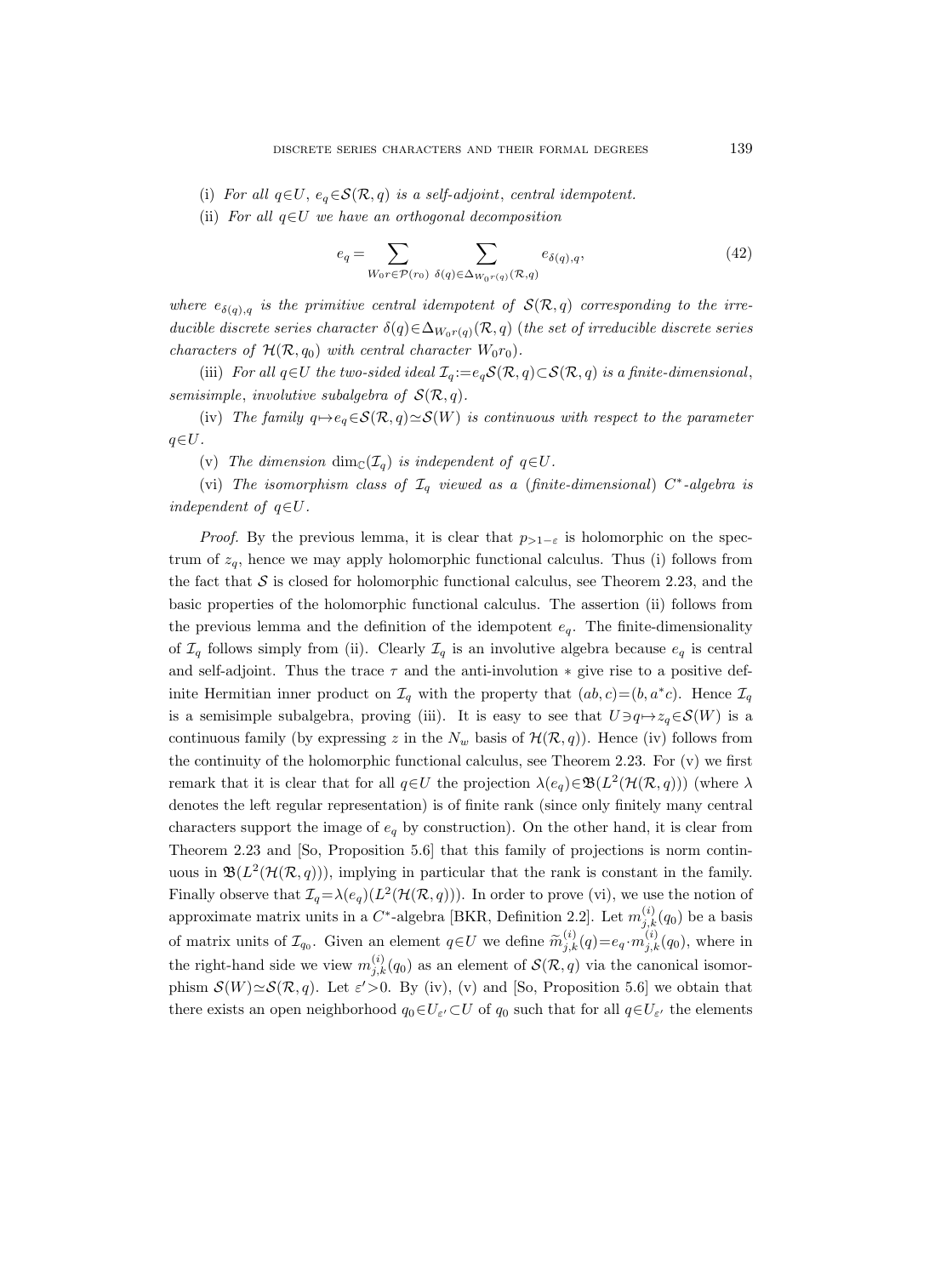$\widetilde{m}_{j,k}^{(i)}(q)$  form a basis of  $\varepsilon'$ -approximate matrix units of  $\mathcal{I}_q$ . This means that for all i, j, k, l, m, n and for all  $q \in U_{\varepsilon}$ , we have

$$
\|\widetilde{m}_{j,k}^{(i)}(q)\widetilde{m}_{m,n}^{(l)}(q) - \delta_{i,l}\delta_{k,m}\widetilde{m}_{j,n}^{(i)}(q)\| < \varepsilon' \tag{43}
$$

and

$$
\|\widetilde{m}_{j,k}^{(i)} - (\widetilde{m}_{k,j}^{(i)})^*\| < \varepsilon' \tag{44}
$$

(where the norm refers to the  $C^*$ -algebra norm). Now [BKR, Lemma 2.3] implies that for  $\varepsilon' > 0$  sufficiently small there exists a basis of matrix units  $m_{j,k}^{(i)}(q)$  of  $\mathcal{I}_q$  with the property that for all  $i, j$  and  $k$ ,

$$
\|\widetilde{m}_{j,k}^{(i)}(q) - m_{j,k}^{(i)}(q)\| < \varepsilon'.\tag{45}
$$

In particular it follows that  $\mathcal{I}_q$  for  $q \in U_{\varepsilon'}$  is isomorphic to  $\mathcal{I}_{q_0}$  as a finite-dimensional  $C^*$ algebra. Using a suitable open covering of U, this result extends easily to  $q \in U$ , proving  $(vi)$ .  $\Box$ 

THEOREM 3.4. Keep the notation as in Theorem 3.3. Let  $r_0 \in \text{Res}(\mathcal{R}, q_0)$ .

(i) There exists an open neighborhood U of  $q_0$  such that for each  $\delta_0 \in \Delta_{W_0r_0}(\mathcal{R}, q_0)$ there exists a unique family of primitive central idempotents  $U \ni q \mapsto e_{\delta(q),q} \in \mathcal{S}(\mathcal{R}, q)$ =  $\mathcal{S}(W)$  with the following properties:

(a)  $\delta(q_0) = \delta_0;$ 

(b) The function  $U \ni q \mapsto \lambda(e_{\delta(q),q}, q) \in \mathcal{B}(L^2(W))$  is continuous;

(c) For all  $q \in U$ , the value  $e_{\delta(q),q} \in \mathcal{I}_q$  of this function is a primitive central idempotent;

(d) The degree of the irreducible character  $\delta(q)$  of  $\mathcal{I}_q$  afforded by  $e_{\delta(q),q}$  is independent of q;

(e) For all  $q \in U$  the set  $\{e_{\delta(q),q}\}_{\delta(q_0)\in \Delta_{W_0r_0}(\mathcal{R},q_0)}$  is the complete set of mutually inequivalent primitive central idempotents of  $\mathcal{I}_q$ .

(ii) The continuous families of primitive central idempotents  $U \ni q \mapsto e_{\delta(q),q}$  (with  $\delta(q_0) \in \Delta_{W_0r_0}(\mathcal{R}, q_0)$ ) define, for all  $q \in U$ , a canonical bijection  $\delta(q_0) \mapsto \delta(q)$  between the set  $\Delta_{W_0r_0}(\mathcal{R},q_0)$  and the union

$$
\bigcup_{W_0 r \in \mathcal{P}(r_0)} \Delta_{W_0 r(q)}(\mathcal{R}, q). \tag{46}
$$

*Proof.* Using the notation of the previous theorem, we define for all  $q \in U_{\varepsilon}$  and for all  $i$ ,

$$
e^{(i)}(q) := \sum_{j} m_{j,j}^{(i)}(q). \tag{47}
$$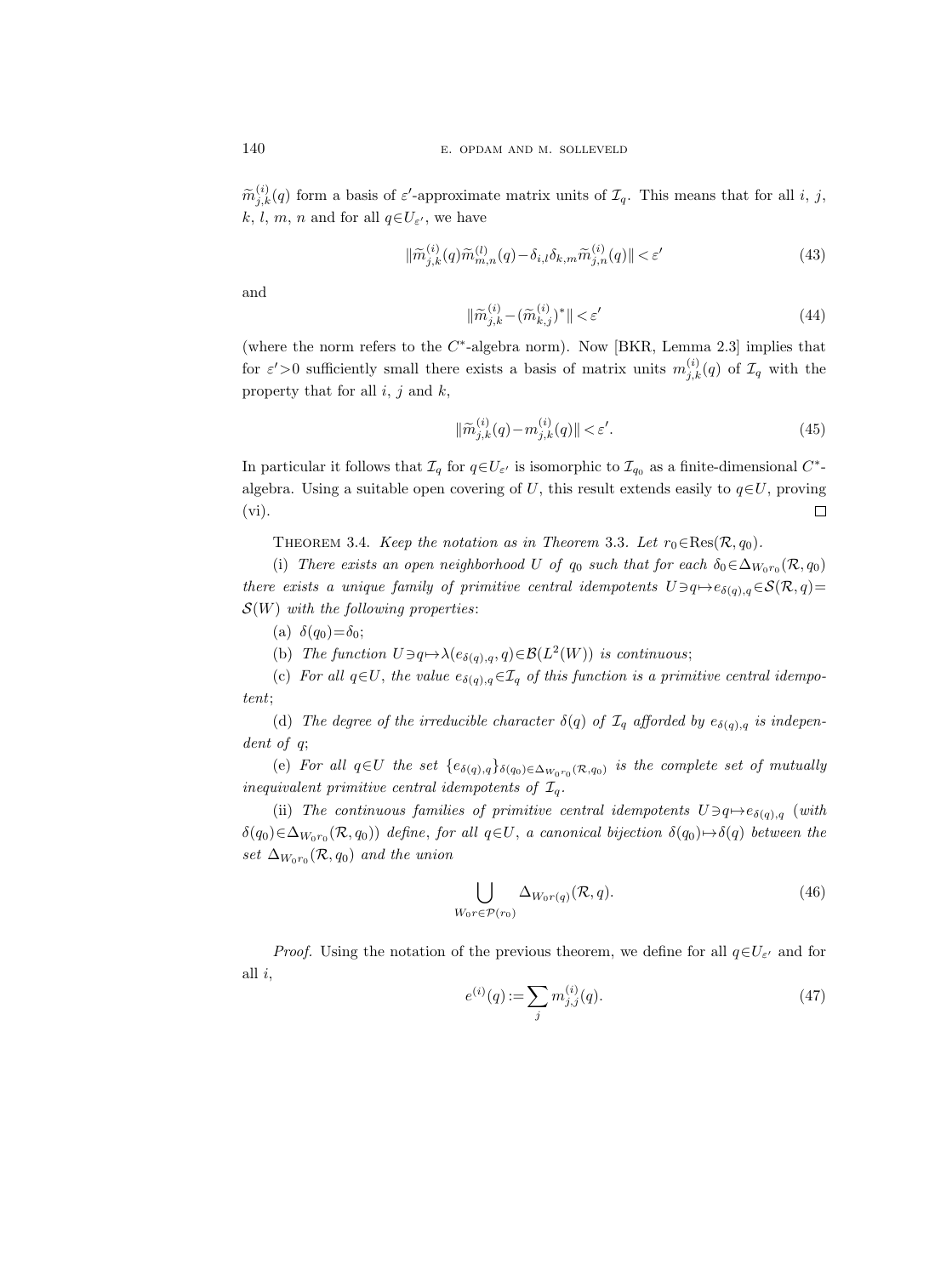This is a primitive central idempotent in  $\mathcal{I}_q$  which is independent of the choices of the matrix units  $m_{j,k}^{(i)}(q)$ . Indeed, another choice of the matrix units would lead to a central primitive idempotent norm close to  $e^{(i)}(q)$ . This implies unitary equivalence in the  $C^*$ algebra  $\mathcal{I}_q$  of these idempotents, but since these idempotents are also central, unitary equivalence means actual equality. It follows from this argument that the family of central primitive idempotents  $U_{\varepsilon} \to q \mapsto e^{(i)}(q)$  is continuous at  $q_0$  in the following sense: The family of bounded operators  $U_{\varepsilon'} \ni q \mapsto \lambda(e^{(i)}(q), q)$  on  $L^2(\mathcal{H}(\mathcal{R}, q)) = L^2(W)$  is continuous at  $q_0$ . Using the independence of the central primitive idempotents for the choice of the matrix units, we may repeat this arguments for any  $q \in U_{\varepsilon'}$  to prove that the families  $U_{\varepsilon'}\ni q\mapsto e^{(i)}(q)$  are continuous on  $U_{\varepsilon'}$ . If we put  $U:=U_{\varepsilon'}$  it is now straightforward to prove the listed properties of (a)–(e) for the constructed continuous families  $e^{(i)}$  of primitive idempotents. Finally the uniqueness follows again from the above rigidity argument for central primitive idempotents, in combination with the continuity, proving (i).

In view of Theorem 3.3 (ii), this sets up, for each value of  $q \in U$ , a bijection between the set of continuous (in the above sense) families of primitive central idempotents  $e^{(i)}$ and the set of irreducible discrete series characters  $\delta(q) \in \Delta_{W_0r(q)}(\mathcal{R}, q)$ , where  $W_0r$  runs over the set  $W_0r \in \mathcal{P}(r_0)$ . This proves (ii).  $\Box$ 

The above notion of continuity of a  $q$ -family of irreducible discrete series characters is special for discrete series characters.

Definition 3.5. Let  $q_0 \in \mathcal{Q}$  and let  $\delta_0 \in \Delta(\mathcal{R}, q_0)$ . For  $q \in U$  (as above) we denote by  $\delta(q)$  the equivalence class of irreducible discrete series representations afforded by  $e_{\delta(q),q}$ . For any open set  $U \subset \mathcal{Q}$  we refer to such a family  $\delta: q \mapsto \delta(q)$  of equivalence classes of representations afforded by a continuous family of central primitive idempotents in  $\mathcal S$ (in the above sense, thus in the operator norm of  $\mathcal{B}(L^2(W))$ ) as a "continuous family of irreducible discrete series characters on  $U$ ". We denote the set of such continuous families by  $\Delta(\mathcal{R}, U)$ .

There is also a weaker notion of continuity for a  $q$ -family of characters which is applicable to more general characters.

Definition 3.6. Let  $U \ni q \mapsto \pi(q)$  be a family of equivalence classes of irreducible representations  $\pi(q)$  of  $\mathcal{Q}(\mathcal{R}, q)$ . We say that  $q \mapsto \pi(q)$  is a weakly continuous family of irreducible characters of  $\mathcal{H}(\mathcal{R})$  if  $U \ni q \mapsto \chi_{\pi(q)}(N_w)$  is a continuous function for all  $w \in W$ .

We denote by  $\Delta^{wk}(\mathcal{R}, U)$  be the set of weakly continuous families  $U \ni q \mapsto \delta(q)$  of irreducible discrete series characters (i.e. weakly continuous families  $q \exists U \mapsto \delta(q)$  such that for all  $q \in U$  we have  $\chi_{\delta(q)} \in \Delta(\mathcal{R}, q)$ .

Continuity of a family of discrete series characters implies weak continuity: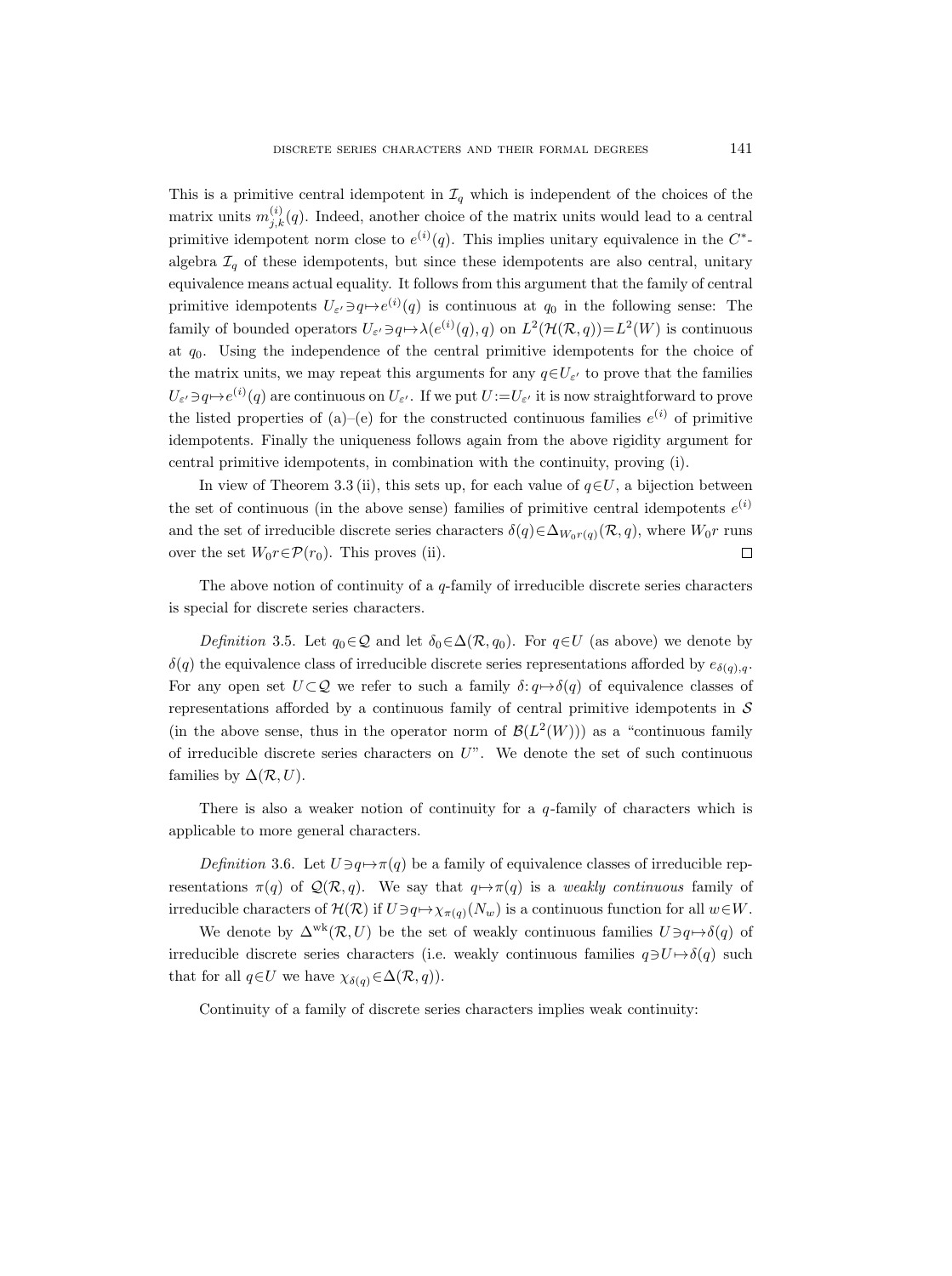PROPOSITION 3.7. Let  $U \subset Q$  and let  $\delta \in \Delta(\mathcal{R}, U)$ . Then the family  $q \mapsto \delta(q)$  is also weakly continuous.

*Proof.* Indeed, by the Plancherel formula for  $\mathcal{H}(\mathcal{R}, q)$  we have

$$
\tau(e_{\delta(q),q}) = \deg(\delta(q))\mu_{\rm Pl}(\delta(q)),\tag{48}
$$

and hence this function is positive, and continuous by Theorem 3.4 (i) (b). Hence the basic formula

$$
\chi_{\delta(q)}(N_w) = \deg(\delta(q)) \frac{\tau(e_{\delta(q),q} N_w)}{\tau(e_{\delta(q),q})}
$$
\n(49)

combined with Theorem 3.4 (i) (b) and (d), implies the desired continuity.  $\Box$ 

PROPOSITION 3.8. Let  $\delta \in \Delta^{wk}(\mathcal{R}, U)$ . We define the generic central character map  $cc(\delta, \cdot): U \to W_0 \backslash T$  by  $cc(\delta, q) = cc(\delta(q)).$  Then  $cc(\delta)$  is continuous and for all  $q \in U$  we have  $\operatorname{cc}(\delta, q) \in \operatorname{Res}(\mathcal{R}, q)$ .

Proof. This is a trivial consequence of Theorem 2.47 and Proposition 3.7.  $\Box$ 

In fact it is true that  $cc(\delta) \in W_0 \setminus \text{Res}(\mathcal{R})$ , but this is not obvious at this point. This result will be shown in Theorem 5.3.

Actually weak continuity and continuity are equivalent for families of discrete series characters. We have the following result.

THEOREM 3.9. Let  $\Delta(\mathcal{R})$  and  $\Delta^{wk}(\mathcal{R})$  be the sheaves on Q defined by the presheaves  $U \mapsto \Delta(\mathcal{R}, U)$  and  $U \mapsto \Delta^{wk}(\mathcal{R}, U)$ , respectively.

(i) The natural sheaf map  $\Delta(\mathcal{R}) \to \Delta^{wk}(\mathcal{R})$  is an isomorphism.

(ii) Let  $\Delta_N(\mathcal{R})$  denote the sheaf of non-negative integral linear combinations of  $\Delta(\mathcal{R})$ , and let  $\Delta_\mathbb{N}^{\text{wk}}(\mathcal{R})$  denote the sheaf of weakly continuous families of (not necessarily irreducible) discrete series characters. The natural map  $\Delta_N(\mathcal{R}) \to \Delta_N^{wk}(\mathcal{R})$  is an isomorphism.

Proof. It is clear that all presheaves involved are sheaves of sets.

Let us prove (i). Given  $\delta \in \Delta^{wk}(\mathcal{R}, U)$  we need to show that  $\delta$  is continuous in the strong sense. Let  $q_0 \in U$ , and let  $W_0r_0$  be the central character of  $\delta(q_0)$ . By Theorem 3.4(ii), there exists a neighborhood  $V \subset Q$  of  $q_0$  such that for any  $\sigma \in \Delta_{W_0r_0}(\mathcal{R}, q_0)$ there exists  $\tilde{\sigma} \in \Delta(\mathcal{R}, V)$  such that  $\sigma = \tilde{\sigma}_{q_0} := \text{ev}_{q_0}(\tilde{\sigma})$  (the evaluation of the strongly continuous family  $\tilde{\sigma}$  at  $q_0 \in V$ ). Moreover, Theorem 3.4 (ii) asserts that for all  $q \in V$  the irreducible discrete series characters  $\tilde{\sigma}_q$  (with  $\sigma \in \Delta(\mathcal{R}, q_0)$ ) are mutually distinct and range over the set of all irreducible discrete series characters of  $\mathcal{H}(\mathcal{R}, q)$  whose central character is of the form  $W_0r(q)$  for some generic  $W_0r\in\mathcal{P}(r_0)$ . Now consider  $\delta \in \Delta^{wk}(\mathcal{R}, U)$ .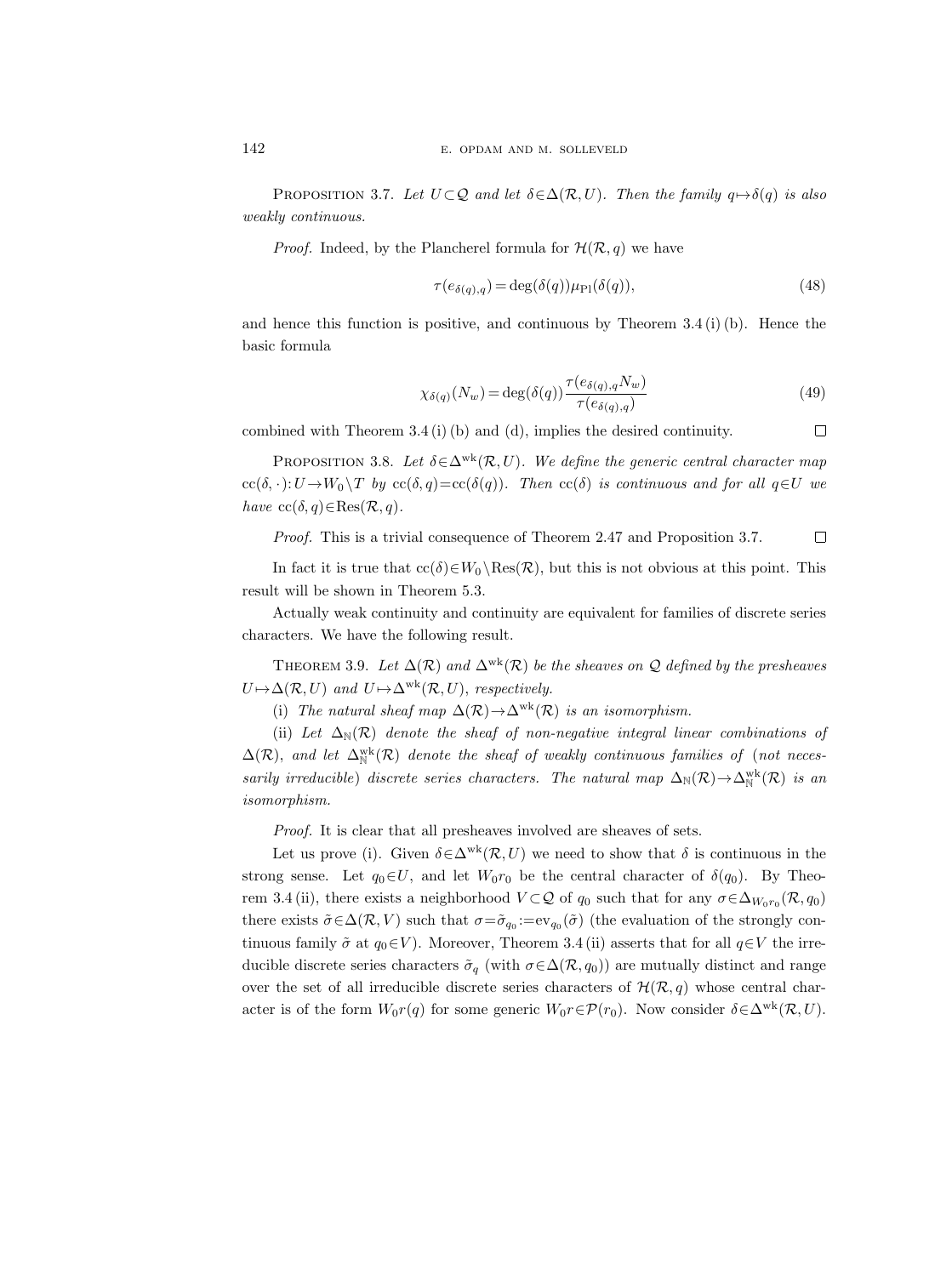By Proposition 3.8, it is clear that for all  $q \in V$  the central character  $cc(\delta(q))$  is of the form  $W_0r'(q)$  for some  $W_0r' \in \mathcal{P}(r_0)$ . The linear independence of irreducible characters, the finiteness of  $\Delta_{W_0r_0}(\mathcal{R}, q_0)$  and Proposition 3.7 imply that there exists a finite set  $A\subset W$  and a neighborhood  $V' \ni q_0$  such that for all fixed  $q\in V'$  the finite set of vectors  $\Sigma(q) := \{ \xi_{\sigma}^{A}(q) \in \mathbb{C}^{A} : \sigma \in \Delta_{W_0 r_0}(\mathcal{R}, q_0) \}$  with  $\xi_{\sigma}^{A}(q) := (\chi_{\tilde{\sigma}_q}(N_w))_{w \in A}$  is linearly independent. In particular the irreducible characters  $\tilde{\sigma}_q$  are separated by the vector  $\xi^A_{\sigma}(q)$ of their values on  $N_w$  with  $w \in A$ . Obviously the maps  $\xi^A_{\sigma}: U \to \mathbb{C}^A$  are continuous. By the weak continuity of  $\delta$ , it follows similarly that the map  $\xi_{\delta}^{A}: U \to \mathbb{C}^{A}$  is continuous and by the above, for all  $q \in V$  we have  $\xi_{\delta}^{A}(q) \in \Sigma(q)$ . This implies that there exists a unique  $\sigma \in \Delta_{W_0r_0}(\mathcal{R}, q_0)$  such that  $\delta|_{V'} = \tilde{\sigma}|_{V'}$ , proving that  $\delta$  is strongly continuous at  $q_0$ . Since  $q_0 \in U$  was arbitrary, the result follows.

Let us now prove (ii). Let  $\delta \in \Delta_N^{\text{wk}}(\mathcal{R}, U)$ . We need to show that  $\delta$  is continuous in a strong sense. Let  $q_0 \in U$ , and let  $W_0r_i$  (where  $i=1,...,k$ ) be the set of central characters of the irreducible constituents of  $\delta(q_0)$ . We have  $\delta|_{U^{\text{gen}}} = \sum_{W_0r} \delta_{W_0r}|_{U^{\text{gen}}}$  (where  $W_0r$ runs over the set  $W_0 \setminus \text{Res}(\mathcal{R})$  of orbits of generic residual points), where  $U^{\text{gen}} := \mathcal{Q}^{\text{gen}} \cap U$ and where  $U^{\text{gen}} \ni q \mapsto \delta_{W_0r}(q)$  is a weakly continuous family of discrete series characters such that for all  $q \in U^{\text{gen}}$ ,  $\operatorname{cc}(\delta_{W_0r}(q))=W_0r(q)$ . Recall that  $\mathcal{Q}^{\text{gen}}$  is the complement of finitely many rational hyperplanes in Q.

We claim that for every connected component  $U' \subset U^{\text{gen}}$  which contains  $q_0$  in its boundary, we have  $\delta_{W_0r}|_{U'}\neq 0$  only if  $W_0r \in \bigcup_i \mathcal{P}(r_i)$ . Indeed, there exists a  $z\in\mathcal{Z}$  such that  $z(W_0r_i)=0$  for  $i=1,\dots,k$  but with  $z(W_0r(q_0))=1$  for all orbits of generic residual points  $W_0r$  such that  $W_0r(q_0)\notin \{W_0r_1,\ldots,W_0r_k\}$ . Observe that for all  $r \in \text{Res}(\mathcal{R})$  the value  $\deg(\delta_{W_0r}|_{U'})\in\mathbb{Z}_+$  is independent of  $q\in U'$ , since the family  $\delta_{W_0r}|_{U'}$  is weakly continuous. By the weak continuity of  $\delta$  on U, we see that  $U \ni q \mapsto \chi_q := \chi_{\delta(q)}(z)$  must be continuous at  $q_0$ ; however, by definition of z, it follows on the one hand that  $\chi_{q_0}=0$ , while on the other hand the limit for  $q \mapsto q_0$  from U' yields

$$
\sum_{V_0 r \notin \bigcup_i \mathcal{P}(r_i)} \deg(\delta_{W_0 r}|_{U'}).
$$

 $\overline{V}$ 

The claim follows.

We now prove in a similar fashion to the proof in (i) that if  $W_0r \in \bigcup_i \mathcal{P}(r_i)$  and if  $U' \subset U^{\text{gen}}$  is a connected component which contains  $q_0$  in its boundary then  $\delta_{W_0r}|_{U'}$  is strongly continuous and in fact extends uniquely to a neighborhood  $U''$  of  $q_0$  in a strongly continuous sense. This finishes the proof.  $\Box$ 

Remark 3.10. We identify the sheaves  $\Delta(\mathcal{R})$ ,  $\Delta^{wk}(\mathcal{R})$ ,  $\Delta_N(\mathcal{R})$  and  $\Delta_N^{wk}(\mathcal{R})$  on  $\mathcal{Q}$ with their étale spaces. These sheaves are Hausdorff spaces. As sets we have

$$
\Delta(\mathcal{R}) = \coprod_{q \in \mathcal{Q}} \Delta(\mathcal{R}, q). \tag{50}
$$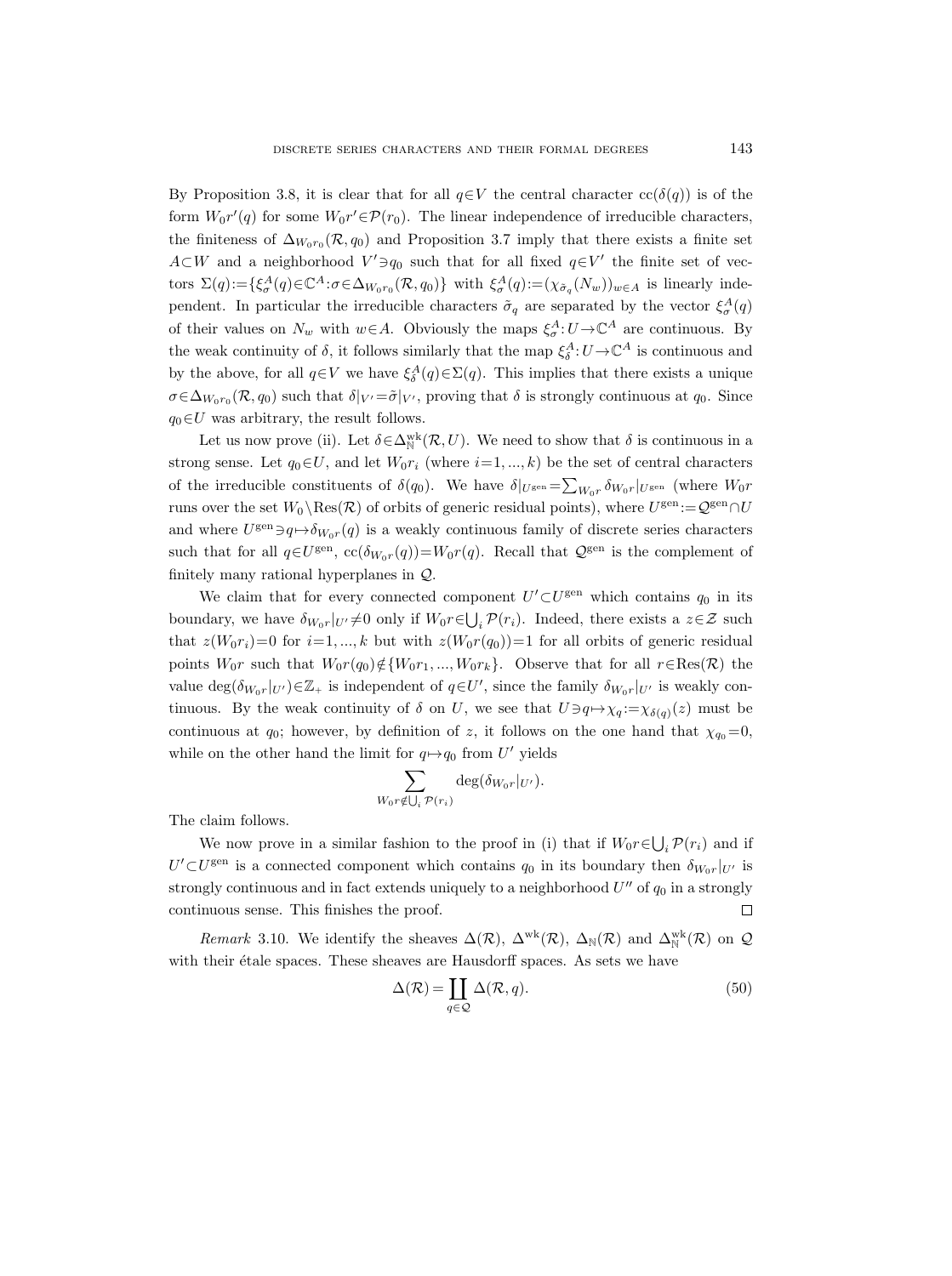*Proof.* By Theorem 3.9, it suffices to show this for  $\Delta(\mathcal{R})$ . In this case the result follows simply from Theorem 3.4 (ii).  $\Box$ 

PROPOSITION 3.11. A continuous family of irreducible discrete series characters  $U \ni q \mapsto \delta(q)$  is compatible with the scaling maps  $\tilde{\sigma}_{\varepsilon}$  (with  $\varepsilon > 0$ ) of [OS, Theorem 1.7] in the sense that  $\tilde{\sigma}_{\varepsilon}(\delta(q)) = \delta(q^{\varepsilon}).$ 

*Proof.* We may assume that  $U \subset \mathcal{Q}$  is an open ball centered around  $q_0 \in \mathcal{Q}$  such that  $ev_{q_0}: \Delta(\mathcal{R}, U) \to \Delta(\mathcal{R}, q_0)$  is an isomorphism. Let  $\mathcal{L} \subset \mathcal{Q}$  be the half line generated by  $q_0$ . Let  $\delta \in \Delta(\mathcal{R}, q_0)$  and  $\tilde{\delta} \in \Delta(\mathcal{R}, U)$  be such that  $ev_{q_0}(\tilde{\delta}) = \delta$ . Consider the continuous family δ<sup>(1)</sup> defined by restricting the section  $\tilde{\delta}$  to  $\mathcal{L} \cap U$ , and the continuous family δ<sup>(2)</sup> defined by scaling  $\mathcal{L} \cap U \ni q_0^{\varepsilon} \mapsto \tilde{\sigma}_{\varepsilon}(\delta)$ . It follows from the analyticity ([OS, Theorem 1.7(1)]) that  $\delta^{(2)} \in \Delta^{wk}(\mathcal{R}, \mathcal{L} \cap U)$ . The result  $\delta^{(1)} = \delta^{(2)}$  follows from Theorem 3.9.  $\Box$ 

COROLLARY 3.12. We can extend any continuous family of irreducible discrete series characters  $\delta \in \Delta(\mathcal{R}, U)$  in a unique way to  $\tilde{\delta} \in \Delta(\mathcal{R}, \tilde{U})$ , where  $\tilde{U} = \bigcup_{\varepsilon > 0} U^{\varepsilon}$  is the open cone in Q generated by U.

*Proof.* Let  $\mathcal{L}\subset \tilde{U}$  be a half line. By the above proposition and the properties of the scaling maps (namely, for  $\varepsilon > 0$  these maps induce bijections of the sets of equivalence classes of irreducible discrete series characters), we see that the restriction  $\Delta_{\mathcal{L}}(\mathcal{R})$  of  $\Delta(\mathcal{R})$  to  $\mathcal L$  is a constant sheaf. The result follows easily from this remark.  $\Box$ 

#### 4. The generic formal degree

Let  $U \subset \mathcal{Q}$  be a connected open cone, and let  $\delta \in \Delta^{wk}(\mathcal{R}, U)$ . In this subsection we prove the rationality of the formal degree  $U \ni q \mapsto \mu_{\text{Pl}}(\delta(q))$ , i.e. we prove that this function is the restriction to U of a rational function of the root parameters  $q_{\alpha}$  with rational coefficients, i.e. of an element of  $K(\Lambda_{\mathbb{Z}})$ . We refer to this rational function as the *generic* formal degree of the family  $\delta$ . We combine the rationality of the generic formal degree with the product formula [Op3, Theorem 4.10] for the formal degree of  $\delta(q)$  valid for q varying in a half line in  $Q$ . We then obtain the factorization of the generic formal degree as an element of  $K(\Lambda)$ .

#### 4.1. Rationality of the generic formal degree

Let R be a semisimple root datum and let  $\Omega\subset W$  be the finite subgroup of length-zero elements. If f is a facet of the fundamental alcove C, then we denote by  $W_f \subset W^a$ the finite subgroup generated by the simple affine reflections  $s \in S$  that fix f, and by  $\Omega_f \subset \Omega$  the (setwise) stabilizer of f in  $\Omega$ . Let  $\langle f \rangle \subset E$  be the affine subspace spanned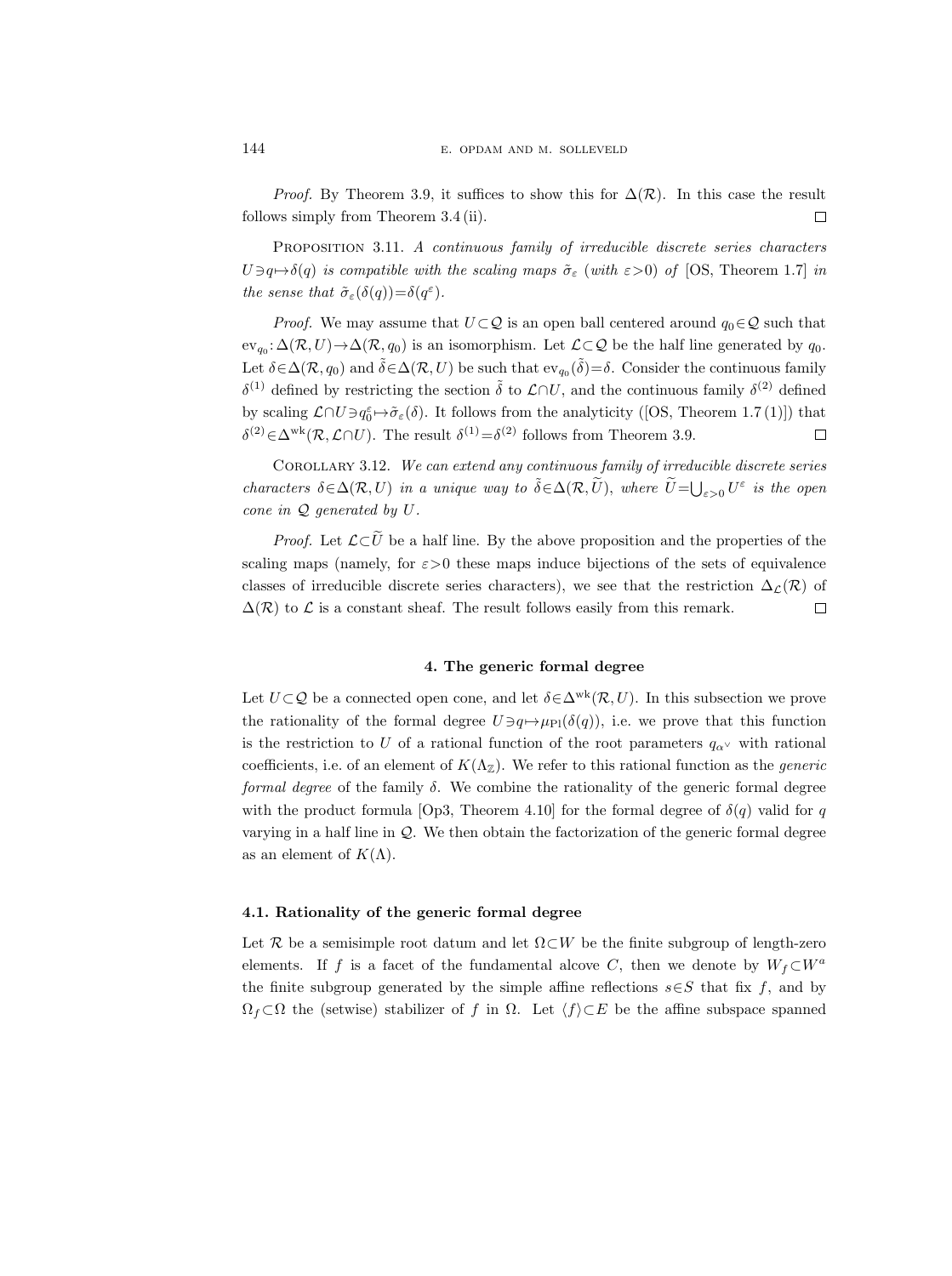by f, and let  $E/\langle f \rangle$  be the linear space formed by the cosets  $e-\langle f \rangle$  (with  $e\in E$ ) of the linear subspace associated with  $\langle f \rangle$ . Let  $\varepsilon_f$  be the determinant character of the linear action of  $\Omega_f$  on  $E/\langle f \rangle$ . The involutive subalgebras  $\mathcal{H}(\mathcal{R}, f, q) = \mathcal{H}(W_f, q) \rtimes \Omega_f \subset \mathcal{H}(\mathcal{R}, q)$ are finite-dimensional (since  $W_f \rtimes \Omega_f$  is finite) and semisimple by [OS, Lemma 1.4].

Let F be an algebraic closure of  $K(\Lambda_{\mathbb{Z}})$  and let  $I\subset F$  be the integral closure of  $\Lambda_{\mathbb{Z}}$ . We choose an extension to I of the homomorphism  $q: \Lambda_{\mathbb{Z}} \to \mathbb{C}$ . Consider the semisimple Falgebra  $\mathcal{H}_F(\mathcal{R},f) = \mathcal{H}_F(W_f) \rtimes \Omega_f$ . Let  $\chi^F$  be the character of a simple  $\mathcal{H}_F(\mathcal{R},f)$ -module. According to a well-known argument of Steinberg (see e.g. [Ca, Proposition 10.11.4]), one has  $\chi^F(N_w) \in I$  for all  $w \in W_f \rtimes \Omega_f$ . Furthermore the C-linear map  $\chi: \mathcal{H}(\mathcal{R}, f, q) \to \mathbb{C}$ defined by  $\chi(N_w) = q(\chi^F(N_w))$  is the character of a simple  $\mathcal{H}(\mathcal{R}, f, q)$ -module, and this provides a bijection between  $\mathcal{H}_F(\widehat{\mathcal{R}, f})$  and  $\mathcal{H}(\widehat{\mathcal{R}, f}, q)$  (cf. loc. cit.).

LEMMA 4.1. Let  $d_{\chi} \in F$  be the formal degree of  $\chi^F$  with respect to the trace form  $\tau$ restricted to the algebra  $\mathcal{H}_F(\mathcal{R}, f)$ . Then  $d_\chi \in K(\Lambda_\mathbb{Z})$  and  $d_\chi$  is regular on  $\mathcal{Q}$ .

*Proof.* For all  $q \in \mathcal{Q}$  the trace form  $\tau$  of the algebra  $\mathcal{H}(\mathcal{R}, f, q)$  has a non-zero discriminant, proving that  $\mathcal{H}(\mathcal{R}, f, q)$  (and a fortiori  $\mathcal{H}_F(\mathcal{R}, f)$ ) is a symmetric (and thus semisimple) algebra. Let  $(V, \sigma^F)$  be a matrix representation of  $\mathcal{H}_F(\mathcal{R}, f)$  whose character equals  $\chi^F$ . We write  $d_{\sigma} := d_{\chi}$  for its formal degree (with respect to  $\tau$ ).

The orthogonality of characters of a symmetric algebra implies that

$$
d_{\sigma} = \frac{1}{S_{\sigma}},\tag{51}
$$

where  $S_{\sigma}$  is the Schur element of  $\sigma^{F}$ , given by

$$
\dim_F(V)S_{\sigma} = \sum_{w \times \omega \in W_f \rtimes \Omega_f} \chi^F(N_{w \times \omega}) \chi^F(N_{(w \times \omega)^{-1}}). \tag{52}
$$

By a well-known result (see e.g. the argument in [Ge, Proposition 4.6], which applies to our situation as well as one easily checks) one also has the following formula for the Schur element:

$$
\dim_F(V)S_{\sigma}(q)\mathrm{id}_V = \sum_{w \times \omega \in W_f \rtimes \Omega_f} \sigma^F(N_{w \times \omega}N_{(w \times \omega)^{-1}}). \tag{53}
$$

But clearly (loc. cit.)

$$
\sum_{w \times \omega \in W_f \rtimes \Omega_f} \sigma^F(N_{w \times \omega} N_{(w \times \omega)^{-1}}) = |\Omega_f| \sum_{w \in W_f} \sigma^F(N_w N_{w^{-1}}). \tag{54}
$$

This last equality implies that if  $(\sigma_1^F, V_1)$  is any simple submodule of the restriction of  $\sigma^F$  to  $\mathcal{H}_F(W_f)$ , then

$$
\dim_F(V)S_{\sigma} = |\Omega_f| \dim_F(V_1) S_{\sigma_1}.
$$
\n(55)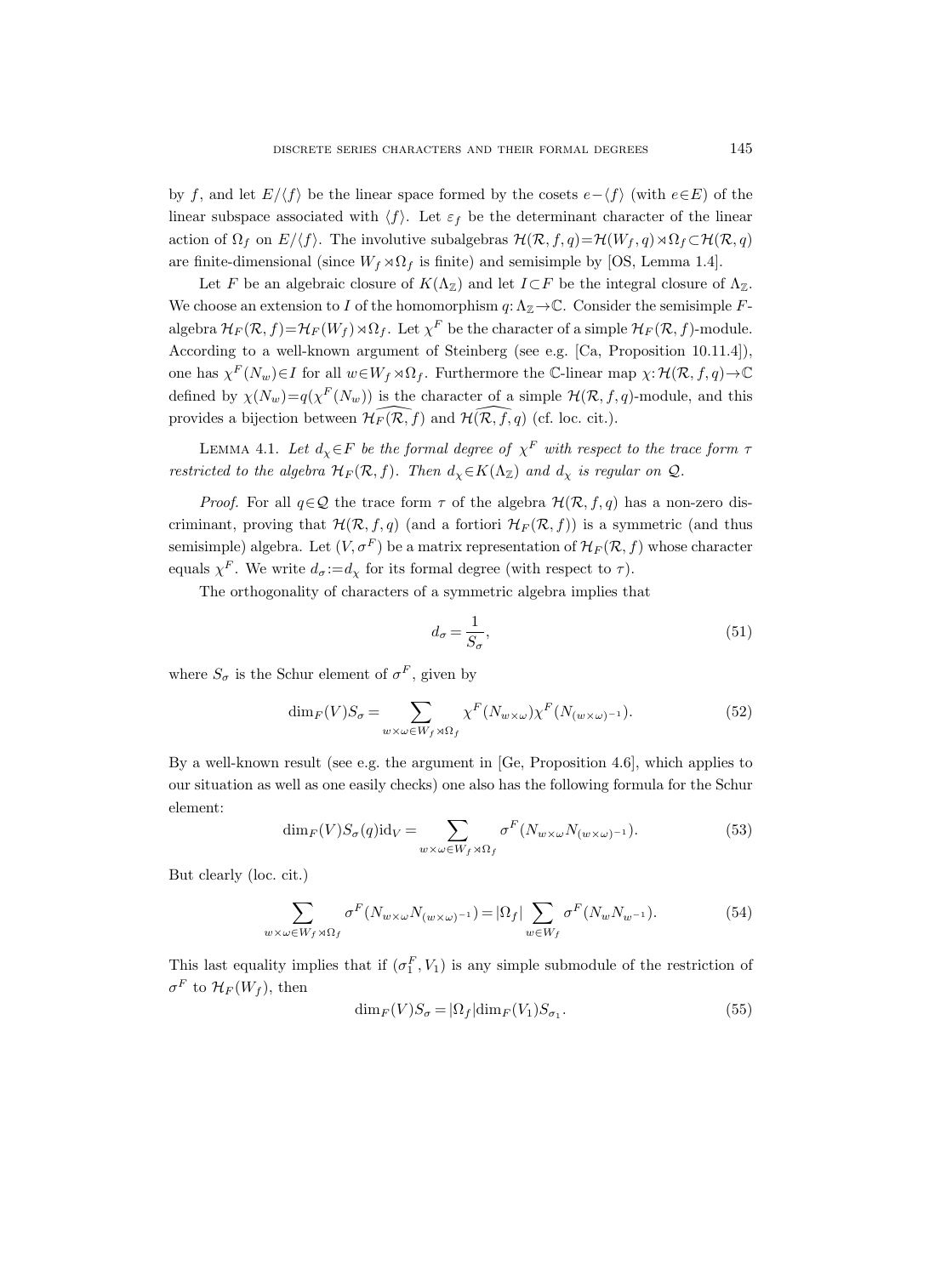The right-hand side of this equation is known to be in  $K(\Lambda_{\mathbb{Z}})$  (see [Ca, §13.5]), proving the desired result. The last assertion follows from the well-known fact that the Schur element of  $S_{\sigma}$  is non-zero at q if and only if  $\sigma^{F}$  corresponds to a projective irreducible representation of the specialized algebra  $\mathcal{H}(W_f, q)$ . Since  $\mathcal{H}(W_f, q)$  is semisimple for  $q \in \mathcal{Q}$ this holds true for all  $\sigma$ .  $\Box$ 

Let  $\delta \in \Delta^{wk}(\mathcal{R}, U)$ . Following [SS] and [Re1], we define for  $q \in U$  the index function  $f_{\delta,q} \in \mathcal{H}(\mathcal{R}, q)$  by

$$
f_{\delta,q} = \sum_{f} (-1)^{\dim(f)} \sum_{\sigma \in \mathcal{H}(\overline{\mathcal{R},f,q})} \deg(\sigma)^{-1} [\delta_q |_{\mathcal{H}(\mathcal{R},f,q)} \otimes \varepsilon_f : \sigma] e_{\sigma}, \tag{56}
$$

where f runs over a complete set of representatives of the  $\Omega$ -orbits of faces of the fundamental alcove C, and where  $e_{\sigma} \in \mathcal{H}(\mathcal{R}, f, q)$  denotes the primitive central idempotent in the finite-dimensional complex semisimple algebra  $\mathcal{H}(\mathcal{R}, f, q)$  affording  $\sigma$ . The importance of the element  $f_{\delta,q} \in \mathcal{H}(\mathcal{R}, q)$  is that it links character theory with the elliptic pairing. Indeed, following [SS] and [Re1], one shows, using the Euler–Poincaré principle and Frobenius reciprocity, that for all representations  $\pi$  of finite length of  $\mathcal{H}(\mathcal{R}, q)$ , one has (see [OS, Proposition 3.6])

$$
\chi_{\pi}(f_{\delta,q}) = \mathbf{E} \mathbf{P}_{\mathcal{H}}(\delta(q), \pi). \tag{57}
$$

Definition 4.2. The multiplicities  $[\delta(q)|_{\mathcal{H}(\mathcal{R},f,q)} \otimes \varepsilon_f : \sigma]$  are independent of  $q \in U_\delta$  by Proposition 3.7. We denote these multiplicities by  $[\delta_f \otimes \varepsilon_f : \sigma] \in \mathbb{Z}_{\geq 0}$ .

THEOREM 4.3. Let  $U \subset Q$  be a connected open cone and let  $\delta \in \Delta^{wk}(\mathcal{R}, U)$ . We have the following index formula for the formal degree  $\mu_{\text{Pl}}(\{\delta(q)\})$  (with  $q \in U$ ):

$$
\mu_{\text{PI}}(\{\delta(q)\}) = \tau(f_{\delta,q}) = \sum_{f} (-1)^{\dim(f)} \sum_{\sigma \in \mathcal{H}(\overline{\mathcal{R},f},q)} [\delta_f \otimes \varepsilon_f : \sigma] d_{\sigma}(q). \tag{58}
$$

Here f runs over a complete set of representatives of the  $\Omega$ -orbits of faces of C, and  $d_{\sigma}(q)$  denotes the formal degree of  $\sigma$  in the finite-dimensional Hilbert algebra  $\mathcal{H}(\mathcal{R}, f, q)$  $(as in Lemma 4.1).$ 

*Proof.* We apply the Plancherel formula (27) to  $f_{\delta,q}$ . In view of (57) and Corollary 2.34, we see that  $\mu_{\text{Pl}}(\{\delta(q)\})=\tau(f_{\delta,q})$ . Now use (56) and Definition 4.2.  $\Box$ 

COROLLARY 4.4. Let  $U \subset Q$  be a connected open cone and let  $\delta \in \Delta^{wk}(\mathcal{R}, U)$ . The formal degree  $U \ni q \mapsto \mu_{\text{Pl}}(\{\delta(q)\})$  is the restriction to U of a rational function in the parameters  $q_{\alpha\alpha}$  (with  $\alpha \in R_{\rm nr}$ ) with rational coefficients (or in other words, an element of  $K(\Lambda_{\mathbb{Z}})$  in the notation of Proposition 2.62(ii)). This rational function is regular on Q and positive on U.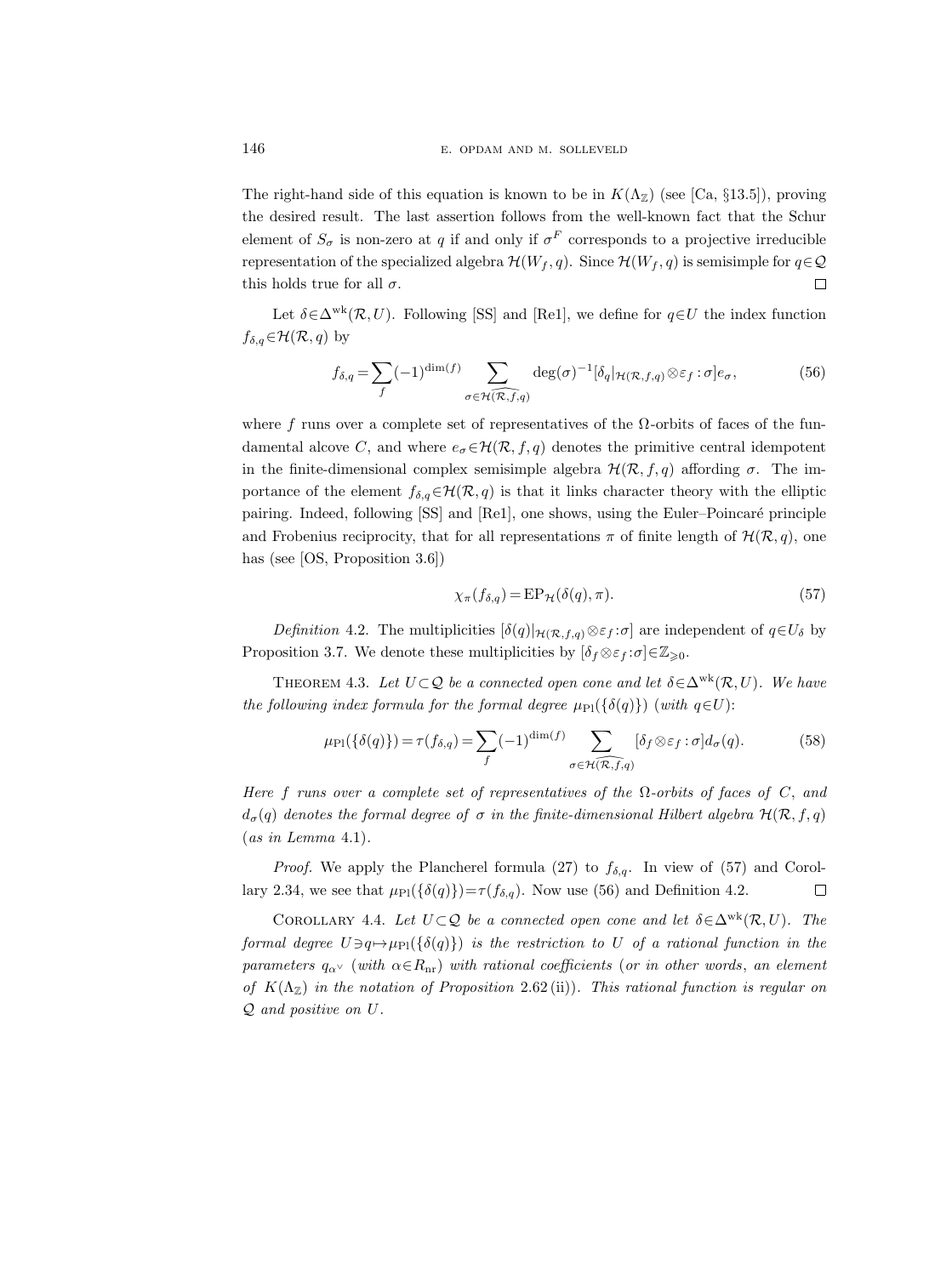Proof. Consider the index formula as given in Theorem 4.3. The result now follows from Lemma 4.1 (the positivity on  $U$  is obvious).  $\Box$ 

### 4.2. Factorization of the generic formal degree

LEMMA 4.5. Let  $\delta \in \Delta^{wk}(\mathcal{R}, U)$  be a weakly continuous family of irreducible discrete series characters on a convex open cone  $U \subset \mathcal{Q}$ . The map  $cc(\delta(\cdot)) : U \to W_0 \setminus T$  is continuous. There exist finitely many mutually disjoint, non-empty connected open subcones  $U_i \subset U$  such that  $\bigcup_i U_i \subset U$  is dense, and such that for each i there exists an orbit  $W_0r_i$ of generic residual cosets such that  $\overline{U}_i \cap U \subset \mathcal{Q}_{W_0r_i}^{\text{gen}}$  and  $\text{cc}(\delta)|_{U_i} = W_0r_i|_{U_i}$ . In particular  $cc(\delta)$  is continuous and piecewise analytic.

*Proof.* The continuity of  $cc(\delta)$  on U follows from Proposition 3.8. Let  $U_i$  run over the finite set of connected components of  $U\cap Q^{\text{gen}}$ . Then the restriction of  $cc(\delta)$  to  $U_i$ must coincide with the restriction of a unique orbit of generic residual points, by the continuity of  $cc(\delta)$  and the definition of  $\mathcal{Q}^{\text{gen}}$ . By continuity, for all  $q \in \overline{U}_i \cap U$  the orbit  $W_0r_i(q)$  carries discrete series representations. Hence  $r_i(q)$  is residual, or equivalently  $q \in \mathcal{Q}_{W_0 r_i}^{\text{reg}}$ .  $\Box$ 

THEOREM 4.6. Let  $\delta \in \Delta^{wk}(\mathcal{R}, U)$  be a weakly continuous family of irreducible discrete series characters on a convex open cone  $U \subset Q$ . Let r be a generic residual point such that there exists a non-empty connected open subcone  $U_i \subset U$  such that  $\operatorname{cc}(\delta)|_{U_i} =$  $W_0r|_{U_i}$  (see Lemma 4.5). There exists a constant  $d\in\mathbb{Q}^\times$  (depending on  $\delta$  and  $W_0r$ ) such that we have the following equality in  $K(\Lambda_{\mathbb{Z}})$ :

$$
\mu_{\rm Pl}(\{\delta\}) = dm_{W_0 r}.\tag{59}
$$

Here  $m_{W_0r} \in K(\Lambda_{\mathbb{Z}})$  (see Proposition 2.62 (ii)) is the function defined in (39).

*Proof.* We fix  $f_s \in \mathbb{R}$  and denote the corresponding half line in Q by  $\mathcal{L} \subset \mathcal{Q}$  (see Remark 2.49). Notice that either  $\mathcal{L} \cap U_i = \varnothing$  or  $\mathcal{L} \subset U_i$ ; assume that  $\mathcal{L}$  is such that we are in the latter situation. By [Op1, Corollary 3.32 and Theorem 5.6], we have

$$
\mu_{\rm Pl}(\{\delta(q)\}) = d(q)m_{W_0r}(q) \tag{60}
$$

for all  $q \in U_i$ , where  $d(q) \in \mathbb{R}^\times$  has the property that for all  $\varepsilon \in \mathbb{R}_+$ ,

$$
d(q^{\varepsilon}) = d(q),\tag{61}
$$

where  $q^{\varepsilon}$  is defined by  $q^{\varepsilon}(s) = q(s)^{\varepsilon}$  for all affine simple reflections s. By Theorem 2.60, Corollary 4.4 and (60), we see that d is itself a rational function which is regular on  $U_i$ .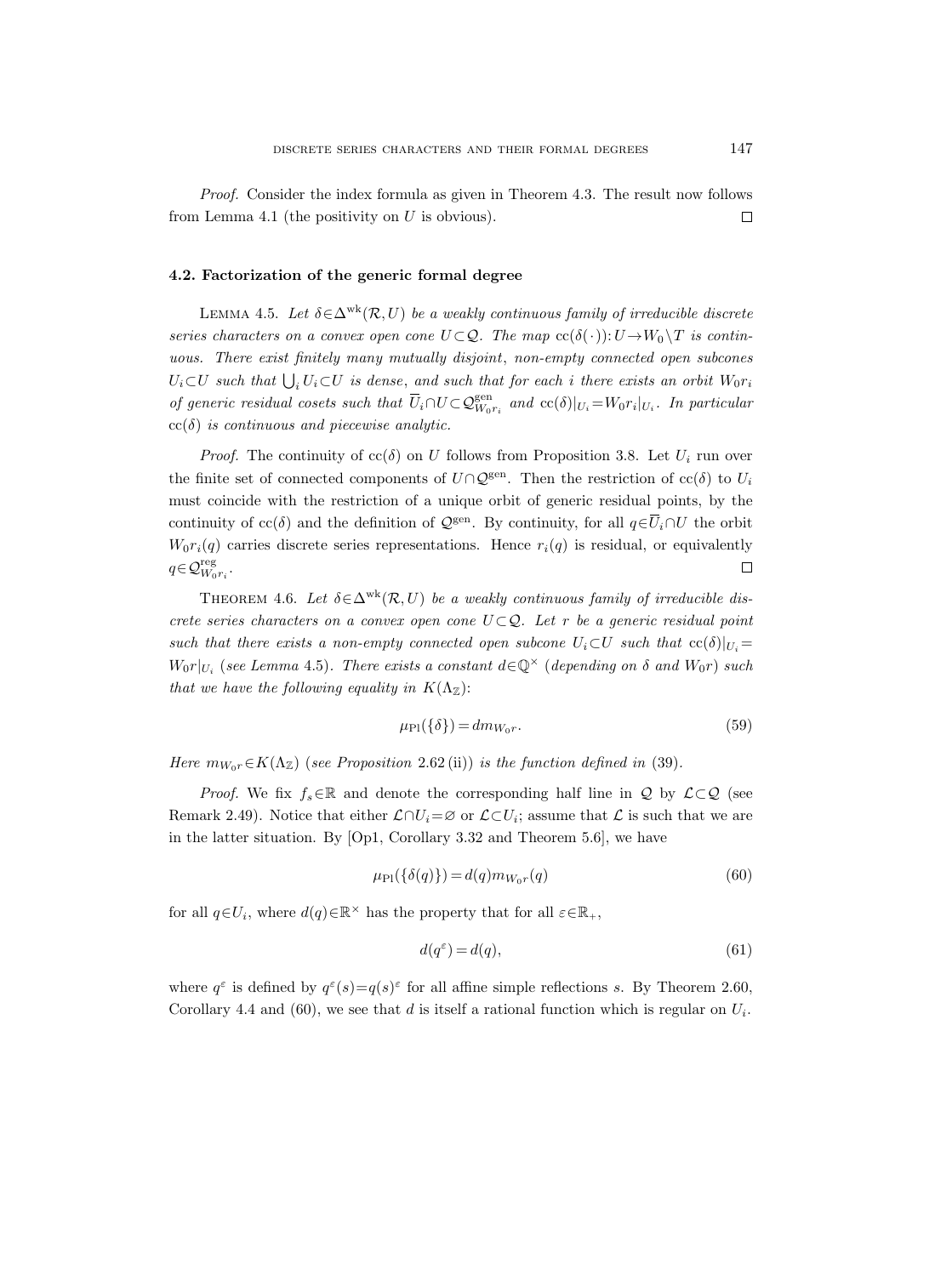Recall that we view  $q>1$  as coordinate on L. The expressions  $\alpha(r(q))=\alpha(s)\alpha(c(q))$ and  $q_{\alpha}$  (with  $\alpha \in R_{\text{nr}}$  and  $q \in \mathcal{L}$ ) are thus viewed as functions of  $q > 1$ . By the form of the right-hand side of  $(60)$  as given in  $(58)$ , and in view of Corollary 4.4, we see that there exists a unique real number  $f$  such that

$$
\lim_{\mathbf{q}\to\infty} \mathbf{q}^f \mu_{\text{Pl}}(\{\delta\})(\mathbf{q}) = a_{\mathcal{L}} \in \mathbb{Q}^{\times}.
$$
 (62)

On the other hand, by (61) the rational function d has a constant value,  $d_{\mathcal{L}}$  say, on  $\mathcal{L}$ . Hence (60) implies, in view of (39) and Proposition 2.62 (ii), that  $d_{\mathcal{L}}b_{\mathcal{L}}=a_{\mathcal{L}}$ , where

$$
\lim_{\mathbf{q}\to\infty} \mathbf{q}^f m_{W_0 r}(\mathbf{q}) = b_{\mathcal{L}} \in \mathbb{Q}^{\times}.
$$
\n(63)

Since  $d(q)$  is continuous as a function of  $q \in U_i$ , this implies that  $d_{\mathcal{L}} \in \mathbb{Q}$  is independent of  $\mathcal{L} \subset U_i$  and thus that  $d(q) = d$  is independent of  $q \subset U_i$ . Since  $U_i$  is an open set, the equality (59) of rational functions which we have now proved on  $U_i$  extends to  $\mathcal{Q}$  (recall that both sides are regular on Q).  $\Box$ 

COROLLARY 4.7. Let  $\delta \in \Delta^{wk}(\mathcal{R}, U)$  be weakly continuous on a convex open cone U. Let  $W_0r_i$  and  $W_0r_j$  be orbits of generic residual points associated with  $\delta$  as in Lemma 4.5. There exists a constant  $d \in \mathbb{Q}^{\times}$  such that  $m_{W_0r_i} = dm_{W_0r_j}$ .

#### 5. The generic central character map and the formal degrees

The following result depends on the classification of residual points.

LEMMA 5.1. Let  $\mathcal{R} = (X, R_0, Y, R_0^{\vee})$  be a simple root datum such that  $R_0$  is not simply laced, and let  $r, r' \in \text{Res}(\mathcal{R})$  be generic residual points with equal unitary part s, which is  $W_0$ -invariant. If there exists a constant  $d\in\mathbb{C}^\times$  such that  $m_{W_0r} = dm_{W_0r'}$ , then  $W_0 r = W_0 r'$ .

*Proof.* Using Lemma 2.53 and Proposition 2.62 (iii), we reduce to the case where  $\mathcal{R}$ is irreducible,  $X = P(R_1)$ , and r and r' are generic residual points with equal  $W_0$ -invariant unitary part  $s \in T_u$ . Let us write  $r = sc$  and  $r' = sc'$ . In the  $C_n^{(1)}$  case, we have  $s = (1, ..., 1)$  or  $s=(-1, ..., -1)$ . We use Proposition 2.56. In the first case we find that c and c' extend to positive generic residual points for the root datum  $\mathcal{R}'$  defined by  $R'_0 = B_n$  and  $X' = P(R_0)$ , with the parameters  $\tilde{q}$  defined by  $\tilde{q}_{e_i\pm e_i}=q_{e_i\pm e_j}$  and  $\tilde{q}_{2e_i}=q_{2e_i}^{1/2}q_{2e_i+1}^{1/2}$ . In the second case c and c' are positive generic residual points for  $\mathcal{R}'$  with the parameter  $\tilde{q}$  defined by  $\tilde{q}_{e_i\pm e_i}=q_{e_i\pm e_j}$  and  $\tilde{q}_{2e_i}=q_{2e_i+1}^{-1/2}q_{2e_i+1}^{1/2}$ . In the first case we substitute  $q_{2e_i}=q_{2e_i+1}$ , and in the second case we substitute  $q_{2e_i}=q_{2e_i+1}^{-1}$ ; with this substitution we have in either case

$$
m_{W_0r}^{\mathcal{R}}(q) = m_{W_0c}^{\mathcal{R}'}(\tilde{q}) \quad \text{and} \quad m_{W_0r'}^{\mathcal{R}}(q) = m_{W_0c'}^{\mathcal{R}'}(\tilde{q}).\tag{64}
$$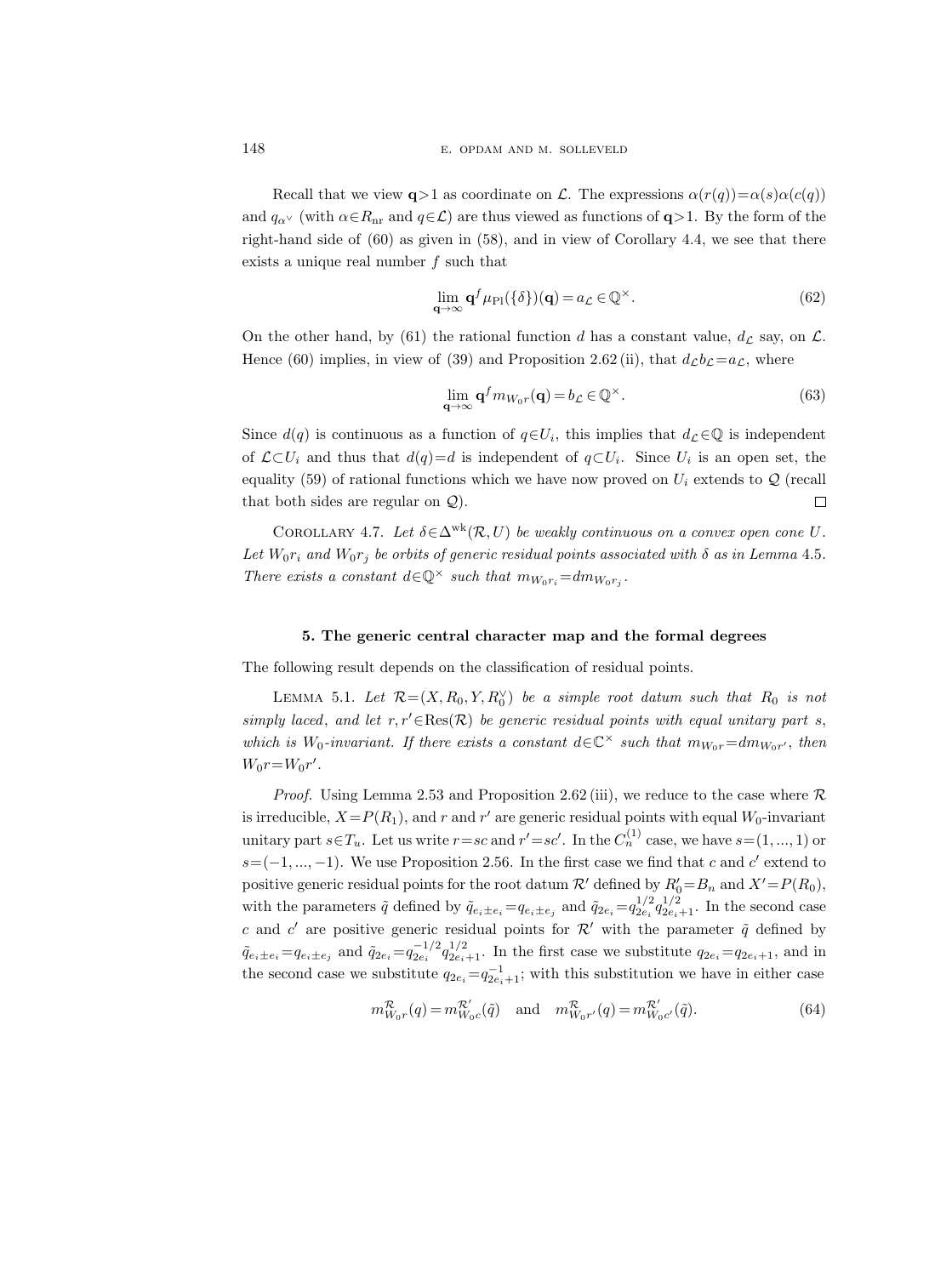Therefore it suffices to prove the assertion for irreducible root data R such that  $R_0$  is not simply laced and  $X = P(R_0)$ , where  $W_0r$  and  $W_0r'$  are orbits of generic residual points with the same  $W_0$ -invariant unitary part s. We may now replace s by 1 without loss of generality. Hence we may and will assume that  $W_0r$  and  $W_0r'$  are orbits of positive residual points. We again use Proposition 2.56 to compare such points with the classification in [HO1, §4].

In the cases  $G_2$  and  $F_4$  the  $W_0$ -orbit  $W_0r$  of a generic positive residual points  $W_0r$ is distinguished by the set  $\mathcal{Q}_{W_0r}^{\text{reg}}$  as can be seen from Tables 2 and 4. Since this set is the complement of the zero set of  $m_{W_0r}$  (by Theorem 2.60) the desired conclusion follows.

Next consider the cases  $B_n$  and  $C_n$ . Let f be a rational function in  $q_1$  and  $q_2$  of the form

$$
f(q) = q_1^{N_1} q_2^{N_2} \prod_i \prod_{j \ge 0} (q_1^i q_2^j - 1)^{n_{i,j}} \tag{65}
$$

(with  $n_{i,j} \in \mathbb{Z}$ ). Then the exponents  $n_{i,j} \in \mathbb{Z}$  are determined by f. Let  $q_1$  denote the parameter of the roots  $\pm e_i \pm e_j$  and  $q_2$  the parameter of  $\alpha^{\vee}$  for  $\alpha = e_i$  (if  $R_0$  has type  $B_n$ ) or  $\alpha=2e_i$  (if  $R_0$  has type  $C_n$ ). The functions  $m_{W_0r}$  are all of the above form where the exponent of  $q_2$  is 0, 2 or 4. The  $W_0$ -orbits of generic positive residual points are parametrized by partitions of n (see [HO1, §4] and [Op3, Theorem A.7]). Let  $\lambda \vdash n$  and let  $W_0r_\lambda$  be the corresponding  $W_0$ -orbit of residual points. Let us use the notation  $m_{W_0r}$  $m_\lambda$  if  $W_0r = W_0r_\lambda$ . In the case  $B_n$ , the factors of  $m_\lambda$  of the form  $q_1^{2i}q_2^2 - 1$  have multiplicity  $n_{2i,2}$  equal to twice the number of boxes  $b \in \lambda$  such that  $c(b)=i$  (where  $c(b)$  denotes the content of b). Hence  $m_{\lambda}$  determines for each i the number of boxes in  $\lambda$  with content i. Clearly this determines  $\lambda$ . If  $R_0$  is of type  $C_n$  we use the correspondence between  $B_n$  and  $C_n$  positive generic residual points as explained in the proof of Theorem 2.58. It follows that the factors of  $m_{\lambda}$  of type  $q_1^{4i}q_2^2-1$  have multiplicity  $n_{4i,2}$  equal to twice the number of boxes b of  $\lambda$  with  $c(b)=i$ , and again we conclude that  $\lambda$  is determined by  $m_{\lambda}$ .  $\Box$ 

COROLLARY 5.2. Let R be semisimple and let  $q_0 \in \mathcal{Q} = \mathcal{Q}(\mathcal{R})$ . Let  $\delta_0 \in \Delta(\mathcal{R}, q_0)$  be such that  $cc(\delta_0) = W_0r_0$  for an  $r_0 \in \text{Res}^s(\mathcal{R}, q_0)$  with  $s \in T_u$  which is  $W_0$ -invariant. Then there exists a unique orbit  $W_0r \in W_0 \setminus \text{Res}(\mathcal{R})$  of generic residual points which has the following property: there exists an open neighborhood  $U \subset Q$  of  $q_0$  and a continuous family of discrete series characters  $U \ni q \mapsto \delta(q) \in \Delta_{W_0r(q)}(\mathcal{R}, q)$  such that  $cc(\delta(q))=W_0r(q)$  for all  $q \in U$ .

*Proof.* The uniqueness of such an orbit  $W_0r$  of generic residual points is clear from the fact that a generic residual point is real-analytic on  $\mathcal{Q}$ . Hence  $W_0r$  is determined by its restriction to U.

For existence we first choose a lift  $\tilde{r}_0 \in \text{Res}(\mathcal{R}^{\text{max}}, q_0)$  of  $r_0$  and a  $\pi_0 \in \Delta_{W_0 \tilde{r}_0}(\mathcal{R}, q_0)$ with the property that  $\delta_0$  is a component of the restriction of  $\pi_0$  to  $\mathcal{Q}(\mathcal{R}, q_0)$ . According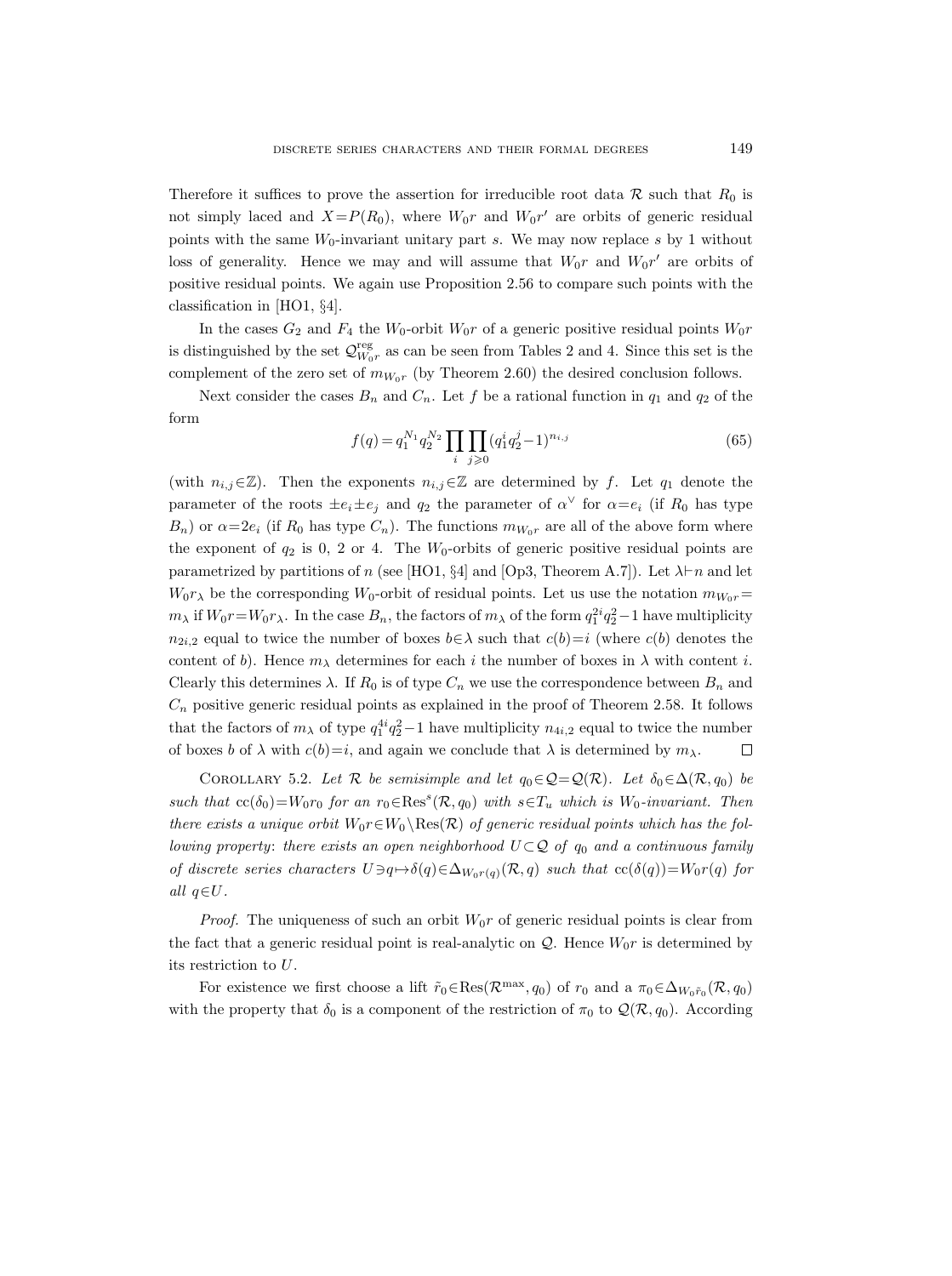to Theorem 3.4, there exists an open neighborhood  $U \subset \mathcal{Q}$  such that  $\pi_0$  extends to a continuous family  $\pi$  of irreducible discrete series characters of  $\mathcal{H}(\mathcal{R}^{\max})$ . It is obvious that  $\pi = \pi^{(1)} \otimes ... \otimes \pi^{(m)}$ , with  $\pi^{(i)}$  being a continuous family of irreducible discrete series characters of  $\mathcal{H}(\mathcal{R}^{(i)})$  defined on  $U^{(i)}$  (where  $\mathcal{R}^{(i)}$ , with  $i=1,...,m$ , runs through the simple factors of  $\mathcal{R}^{\max}$  as in Proposition 2.37).

For each *i* there exists a generic residual point  $\tilde{r}^{(i)} \in \text{Res}(\mathcal{R}^{(i)})$  such that  $\text{cc}(\pi^{(i)})$  $W(R_0^{(i)})\tilde{r}^{(i)}$  on  $U^{(i)}$ . Indeed, if  $\mathcal{R}^{(i)}$  is simply laced then this is trivial by the scaling isomorphisms [OS, Theorem 1.7(1) and (5)]. So let us assume that  $\mathcal{R}^{(i)}$  is not simply laced. Then the assertion follows from Theorem 4.6 and Lemmas 4.5 and 5.1 applied to

$$
\pi_0^{(i)} \in \Delta_{W(R_0^{(i)})\tilde{r}_0^{(i)}}(\mathcal{R}^{(i)}, q_0^{(i)}).
$$
\n(66)

Let  $r \in \text{Res}(\mathcal{R})$  be the generic residual point that corresponds to  $(\tilde{r}^{(1)},...,\tilde{r}^{(m)})$  by restriction as in Lemma 2.53 (i).

If we restrict the continuous family  $\pi$  from  $\mathcal{H}(\mathcal{R}^{\max})$  to  $\mathcal{H}(\mathcal{R})$ , we obtain a continuous family of discrete series characters, i.e. a section  $\pi|_{\mathcal{H}(\mathcal{R})} \in \Delta_N(\mathcal{R}, U)$ . Observe that all irreducible components of  $\pi(q)|_{\mathcal{H}(\mathcal{R},q)}$  have the same central character. Using the linear independence of irreducible characters and Theorem 3.4 (ii), we see that  $\pi|_{\mathcal{H}(\mathcal{R})}$  contains the continuous extension  $\delta$  of  $\delta_0$  to U with multiplicity at least 1. In particular we see that the composition of  $cc(\pi): U \to W_0 \backslash T^{\max}$  with the natural projection  $W_0 \backslash T^{\max} \to W_0 \backslash T$ is the central character  $cc(\delta)$  of the family  $\delta$  on U. We conclude that  $cc(\delta)$  is given on U by  $W_0r|_U$ , where  $r \in \text{Res}(\mathcal{R})$  was constructed above. This finishes the proof.  $\Box$ 

Now we come to the main result of this section. It generalizes Corollary 5.2 to general irreducible discrete series characters.

THEOREM 5.3. Let  $\delta_0 \in \Delta(\mathcal{R}, q_0)$ . Let  $U \subset \mathcal{Q}$  be a (connected) open neighborhood of  $q_0$  such that there exists a  $\delta \in \Delta(\mathcal{R}, U)$  with  $\delta(q_0) = \delta_0$  (see Theorem 3.4). There exists a unique orbit  $W_0r \in W_0 \backslash \text{Res}_{a}(\mathcal{R})$  such that  $cc(\delta(\cdot))=W_0r|_U$ .

Proof. We first show that the notion of weak continuity of a family of characters (see Definition 3.6) is to some extent compatible with the reduction results Theorem 2.6 and Corollary 2.28.

Let  $cc(\delta(q))=W_0t(q)$ , where  $U\ni q\mapsto t(q)\in T$  is continuous. Write s for the unitary part of  $t(q)$  (which is independent of q). Let  $\psi_s: \mathcal{Q} \to \mathcal{Q}_s = \mathcal{Q}(\mathcal{R}_s)$  be the homomorphism given by  $q \mapsto q_s$ .

We denote by  $\pi_0 \in \Delta_N(\mathcal{R}_s, \psi_s(q_0))$  the restriction of the irreducible discrete series module of  $\mathcal{H}(\mathcal{R}_s, \psi_s(q_0)) \rtimes \Gamma(t(q_0))$  to  $\mathcal{H}(\mathcal{R}_s, \psi_s(q_0))$ . By Theorems 3.4 and 3.9, there exists a (connected) open neighborhood  $U_s \subset \mathcal{Q}_s$  of  $\psi_s(q_0)$  and a family

$$
\pi \in \Delta_{\mathbb{N}}(\mathcal{R}_s, U_s) \tag{67}
$$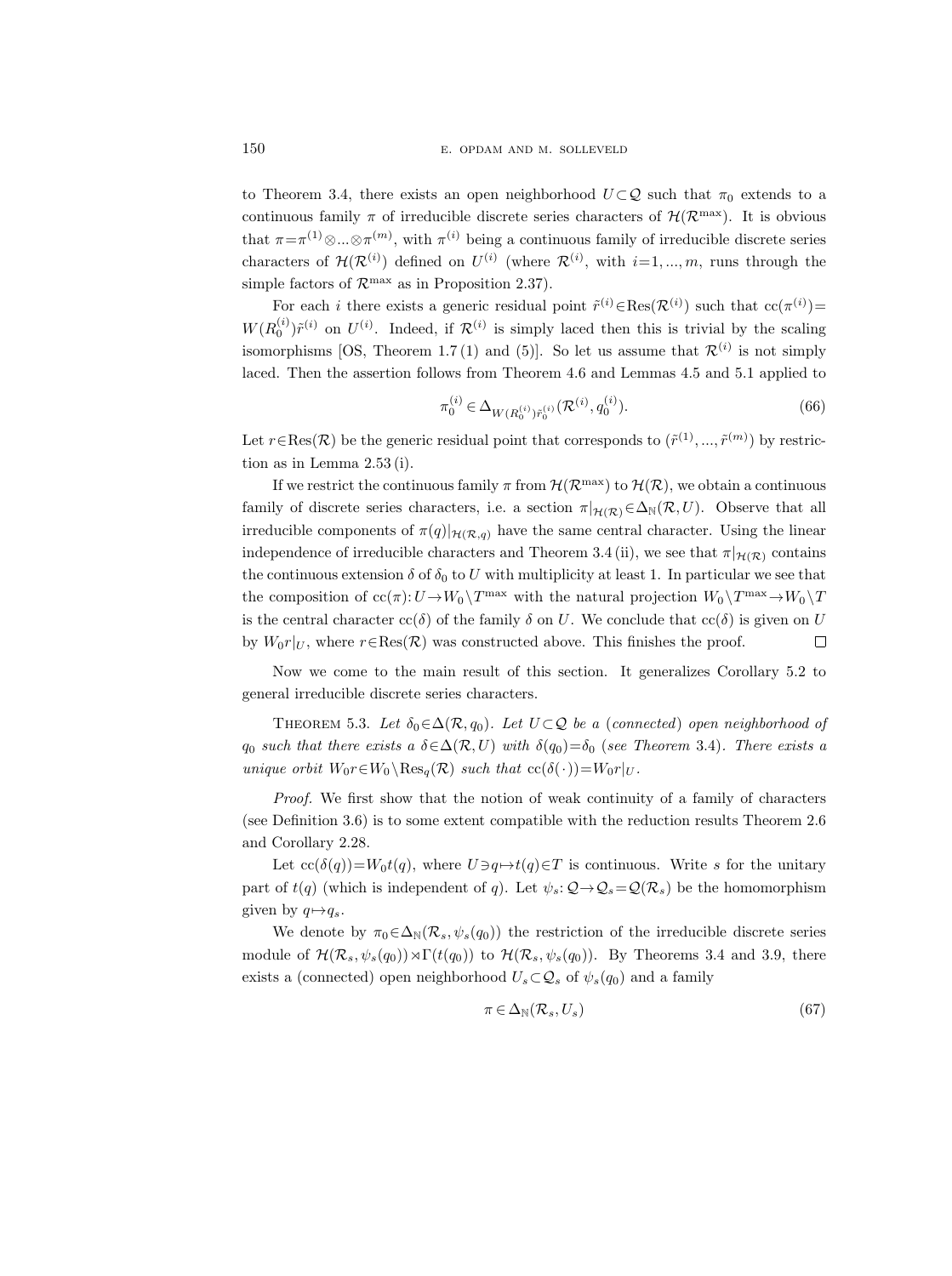such that  $\pi(\psi(q_0))=\pi_0$ . We may and will shrink U in such a way that  $\psi_s(U)\subset U_s$ .

Let  $N_w^s \in \mathcal{H}(\mathcal{R}_s, q_s)$  for  $w \in W(\mathcal{R}_s)$  denote the standard basis for the affine Hecke algebra  $\mathcal{H}(\mathcal{R}_s, q_s)$ . Recall from Lusztig's construction (in the variation Theorem 2.6) that  $\mathcal{H}(\mathcal{R}_s, q_s)$  is embedded as a subalgebra of the formal completion  $\overline{\mathcal{H}}(\mathcal{R}, q)$  (as defined by (20)) via the map  $N_w^s \mapsto e_{t(q)}N_w$ , where  $w \in W(\mathcal{R}_s)$  and where  $e_{t(q)} \in \overline{\mathcal{H}}(\mathcal{R}, q)$  denotes the idempotent as in Theorem 2.6.

Let  $\delta_t(q)$  be the irreducible discrete series representation of  $\overline{\mathcal{H}}(\mathcal{R}_s, q_s) \rtimes \Gamma(t(q))$  corresponding to  $\delta(q)$  according to Theorem 2.6. This implies in particular that

$$
\chi_{\delta_t(q)}(N_w^s) = \chi_{\delta(q)}(e_{t(q)}N_w)
$$
\n(68)

for all  $w\in W(\mathcal{R}_s)$ .

We claim that

$$
\chi_{\pi(q_s)}(N_w^s) = \chi_{\delta_t(q)}(N_w^s) \tag{69}
$$

for all  $q\in U$  and  $w\in W(\mathcal{R}_s)$ . By Theorems 3.4 and 3.9, it suffices to show that for all  $w\in W$  the right-hand side of (68) is continuous as a function of  $q\in U$ .

By the continuity of  $U \ni q \mapsto cc(\delta(q))$ , it is easy to see that one can construct, for each N ∈N, a continuous family  $U \ni q \mapsto a_{t,q} \in \mathcal{A} = \mathbb{C}[T]$  (i.e. a q-family of Laurent polynomials on T whose coefficients depend continuously on q) such that for all  $q \in U$  and  $t' \in W(R_{s,1})t(q)$  one has  $a_{t,q} \in 1+m_t^N$ , while for all  $t' \in W_0t(q) \setminus W(R_{s,1})t(q)$  one has  $a_{t,q} \in$  $m_{t'}^N$ . If N is sufficiently large, this implies easily that for all  $q \in U$  and for any  $w \in W(\mathcal{R}_s)$ one has

$$
\chi_{\delta(q)}(e_{t(q)}N_w) = \chi_{\delta(q)}(a_{t,q}N_w),\tag{70}
$$

which is indeed continuous in  $q \in U$  as was required, thus proving (69).

According to Corollary 5.2, we find that  $cc(\pi_{\lambda}) \in W(R_{s,1}) \backslash \text{Res}^s(\mathcal{R}_s)$  for any irreducible component  $\pi_{\lambda}$  of  $\pi$ . By relation (69) and application of Corollary 2.54, it follows that for any component  $\pi_{\lambda}$  of  $\pi$ ,

$$
cc(\delta) = (\Phi_{W_0}^{W_0})^{-1}(\Gamma_s(cc(\pi_{\lambda}))).
$$
\n(71)

This finishes the proof.

In view of Theorem 2.58, this means that the central character of  $\delta \in \Delta (\mathcal{R}, U)$  actually extends to a  $\mathcal{Q}_c$ -valued point of  $W_0 \backslash T$ .

Definition 5.4. (Generic central character for discrete series) Let  $q \in \mathcal{Q}$ . Theorem 5.3 yields a map  $\operatorname{gcc}_q: \Delta(\mathcal{R}, q) \to W_0 \backslash \operatorname{Res}_q(\mathcal{R})$  which extends to a continuous map (in the sense of Remark 3.10) gcc:  $\Delta(\mathcal{R}) \to W_0 \backslash \text{Res}(\mathcal{R})$ . We call gcc<sub>q</sub> and gcc the *generic central* character maps.

 $\Box$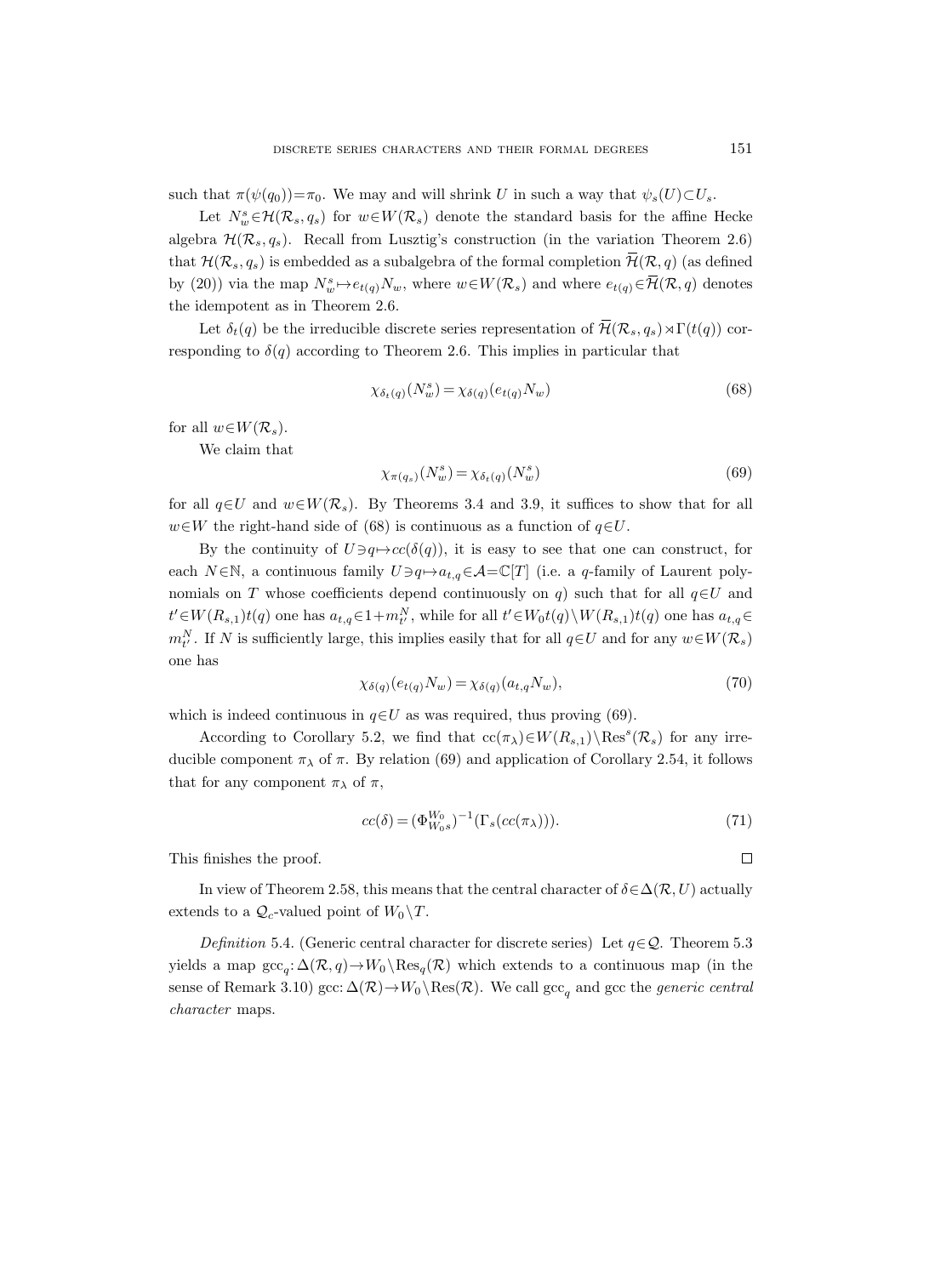152 E. OPDAM AND M. SOLLEVELD

Definition 5.5. Consider the topological space  $\mathcal{O}(\mathcal{R})$  given by

$$
\mathcal{O}(\mathcal{R}) = \{ (W_0 r, q) \in W_0 \setminus \text{Res}(\mathcal{R}) \times \mathcal{Q} : q \in \mathcal{Q}_{W_0 r}^{\text{reg}} \}. \tag{72}
$$

The finite map  $\pi_2: \mathcal{O}(\mathcal{R}) \to \mathcal{Q}$  is a local homeomorphism and the projection

$$
\pi_1: \mathcal{O}(\mathcal{R}) \longrightarrow W_0 \backslash \text{Res}(\mathcal{R})
$$
\n<sup>(73)</sup>

on the first factor defines, for all  $q \in \mathcal{Q}$ , a bijection between the fiber  $\mathcal{O}(\mathcal{R})_q$  of  $\pi_2$  at  $q \in \mathcal{Q}$ and the set  $W_0 \backslash \text{Res}_q(\mathcal{R})$ . We define the following evaluation map:

ev: 
$$
\mathcal{O}(\mathcal{R}) \longrightarrow W_0 \backslash T \times \mathcal{Q},
$$
  
\n $(W_0 r, q) \longmapsto (W_0 r(q), q).$ 

The generic central character map of Definition 5.4 can be characterized as follows.

PROPOSITION 5.6. We define GCC=gcc  $\times \pi: \Delta(\mathcal{R}) \to \mathcal{O}(\mathcal{R})$ , where  $\pi: \Delta(\mathcal{R}) \to \mathcal{Q}$  is the canonical map. Then GCC is the unique continuous map such that the following diagram commutes:



Proof. This is a reformulation of Theorem 5.3.

We are now in the position to formulate the first main result of this paper.

THEOREM 5.7. The map GCC=gcc  $\times \pi: \Delta(\mathcal{R}) \to \mathcal{O}(\mathcal{R})$  is a surjective local homeomorphism and gives  $\Delta(\mathcal{R})$  the structure of a locally constant sheaf on  $\mathcal{O}(\mathcal{R})$ .

Proof. Clearly GCC is a local homeomorphism. Using Definition 5.4 and Proposition 5.6 we can reformulate Theorem 3.4 (ii) by stating that for any  $W_0r \in W_0 \setminus \text{Res}(\mathcal{R})$ and any connected component  $U \subset \mathcal{Q}_{W_0r}^{\text{reg}}$ , the inverse image  $\Delta_C(\mathcal{R}) = \text{GCC}^{-1}(C) \subset \Delta(\mathcal{R})$ of  $C = \{W_0r\} \times U \subset \mathcal{O}(\mathcal{R})$  is a locally constant sheaf on C. In particular the cardinality of the fibers of  $\text{GCC} \mid_{\Delta_C(\mathcal{R})}$  is constant. Hence the surjectivity of GCC follows from  $\Box$ Theorem 2.47 by considering a generic parameter  $q \in U$ .

COROLLARY 5.8. Let  $W_0r \in W_0$  Res $(\mathcal{R})$  and let  $U \subset \mathcal{Q}_{W_0r}^{\text{reg}}$  be a connected component as in the proof of Theorem 5.7. The restriction  $\Delta_C(\mathcal{R})$  of  $\Delta(\mathcal{R})$  to the connected component  $C = \{W_0r\} \times U \subset \mathcal{O}(\mathcal{R})$  of  $\mathcal{O}(\mathcal{R})$  is a constant sheaf.

*Proof.* Since U is the interior of a convex polyhedral cone by Theorem 2.60, this follows trivially from Theorem 5.7. $\Box$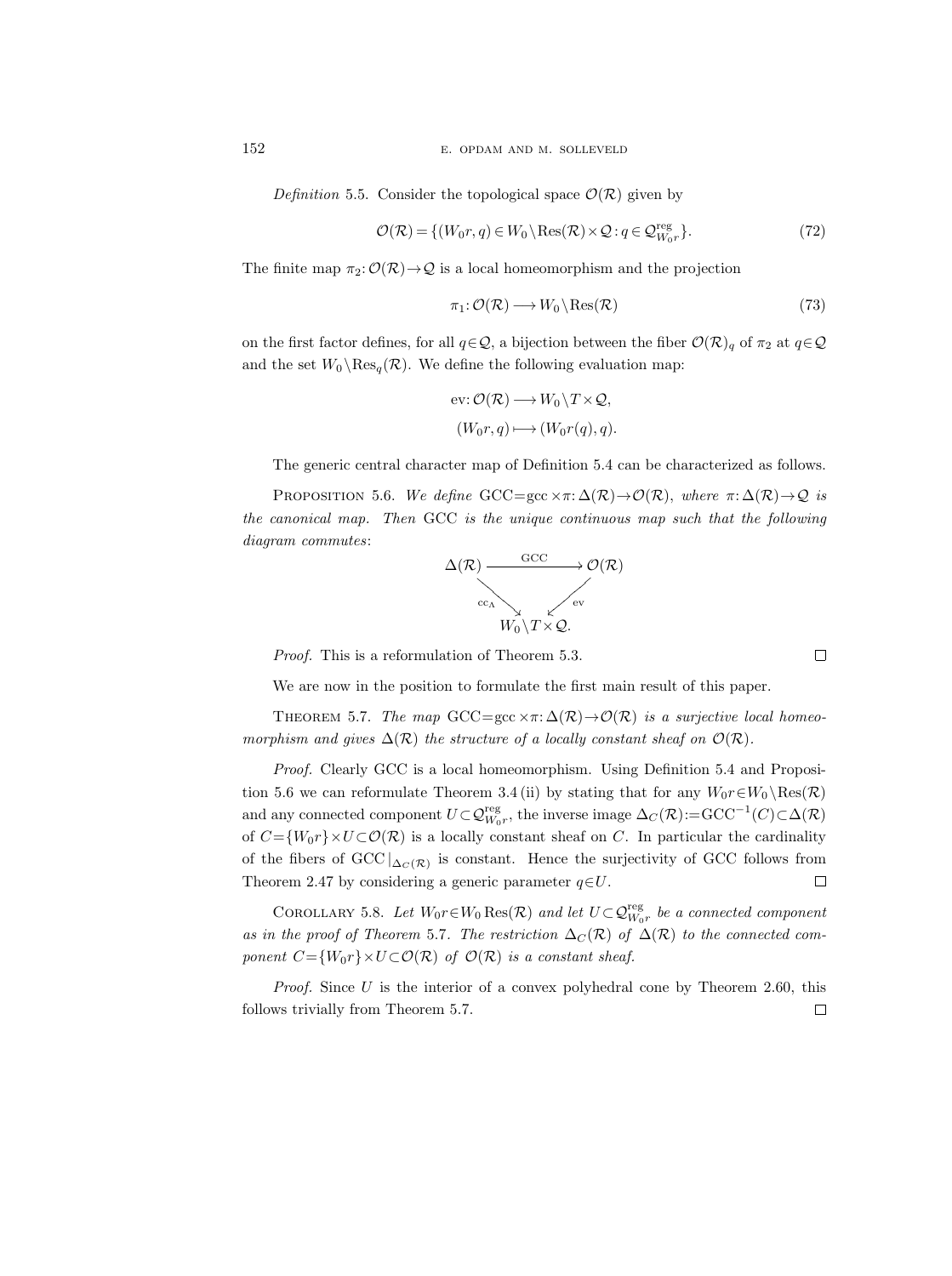COROLLARY 5.9. For all  $q \in \mathcal{Q}$  the map  $\operatorname{gcc}_q: \Delta(\mathcal{R}, q) \to W_0 \backslash \operatorname{Res}_q(\mathcal{R})$  is surjective.

Proof. This follows immediately from the surjectivity of GCC.

In particular, if  $\delta_0 \in \Delta(\mathcal{R}, q_0)$ , with  $\operatorname{gcc}_q(\delta_0) = W_0 r \in \operatorname{Res}_{q_0}(\mathcal{R})$ , is an irreducible discrete series character and  $U \subset \mathcal{Q}_{W_0r}^{\text{reg}}$  denotes the component of  $q_0$ , then there exists a unique continuous family  $\delta \in \Delta(\mathcal{R}, U)$  such that  $ev_{q_0}(\delta) = \delta_0$ . Observe that the open cone  $U \subset \mathcal{Q}$  is the maximal set to which  $\delta$  can be continued as a discrete series character (since the central character  $W_0r(q)$  will cease to be residual at every boundary point of U). Hence the open cone U is determined by  $\delta$ .

Definition 5.10. We denote this open cone by  $U_{\delta}$ , and we call a continuous family of irreducible discrete series characters  $\delta$  which is extended to its maximal domain of definition  $U_{\delta} \ni q \mapsto \delta(q)$  a generic irreducible discrete series character. We denote by  $\Delta^{\text{gen}}(\mathcal{R})$ the finite set of generic irreducible discrete series characters.

COROLLARY 5.11. For each component  $C = \{W_0r\} \times U$  of  $\mathcal{O}(\mathcal{R})$ , we define a multiplicity  $M_C \in \mathbb{Z}_{\geqslant 0}$  of C by  $M_C := |\{\delta \in \Delta^{\rm gen}(\mathcal{R}) : {\rm GCC}(\delta) = C\}|$ . Then  $M_C > 0$  for all components  $C = \{W_0r\} \times U$ . For all  $q \in U$  one has  $M_C = |\Delta_{W_0r}(\mathcal{R}, q)|$ , and for all  $q \in \mathcal{Q}$  one has (with  $\chi_U$  denoting the characteristic function of U)

$$
|\Delta(\mathcal{R}, q)| = \sum_{W_0 r \in W_0 \backslash \text{Res}(\mathcal{R})} \sum_{U \in \mathcal{C}_{W_0 r}} \chi_U(q) M_{\{W_0 r\} \times U}.
$$
 (74)

We reformulate Theorem 4.6 using our results on the generic central character. This is the second main theorem of this paper.

THEOREM 5.12. Let  $\delta \in \Delta^{\text{gen}}(\mathcal{R})$ . There exists a rational constant  $d_{\delta} \in \mathbb{Q}^{\times}$  such that for all  $q \in U_{\delta}$  we have

$$
\mu_{\rm Pl}(\{\delta(q)\}) = d_{\delta} m_{\rm gcc(\delta)}(q). \tag{75}
$$

Here  $m_{\text{gcc}(\delta)} \in K(\Lambda_{\mathbb{Z}})$  is explicitly given by (39).

Remark 5.13. This result proves in particular Conjecture 2.27 in [Op1], and it shows that the constants defined therein for special values of the parameters can be determined from the rational constants  $d_{\delta}$  defined for the irreducible generic discrete series characters. Indeed, any irreducible discrete series character  $\delta_0 \in \Delta(\mathcal{R}, q_0)$  determines a unique  $\delta \in$  $\Delta^{\text{gen}}(\mathcal{R})$  such that  $\delta_0=\delta(q_0)$ . The constant defined in [Op1, Conjecture 2.27] is equal to  $d_{\delta}$  multiplied by a rational number depending on  $q_0$  which can be easily expressed in terms of the sets  $R_{r,1}^{p,+}, R_{r,1}^{p,-}$  and  $R_{r,1}^z$  of roots whose associated factor in  $m_{W_0r}$  becomes zero at  $q_0$ .

 $\Box$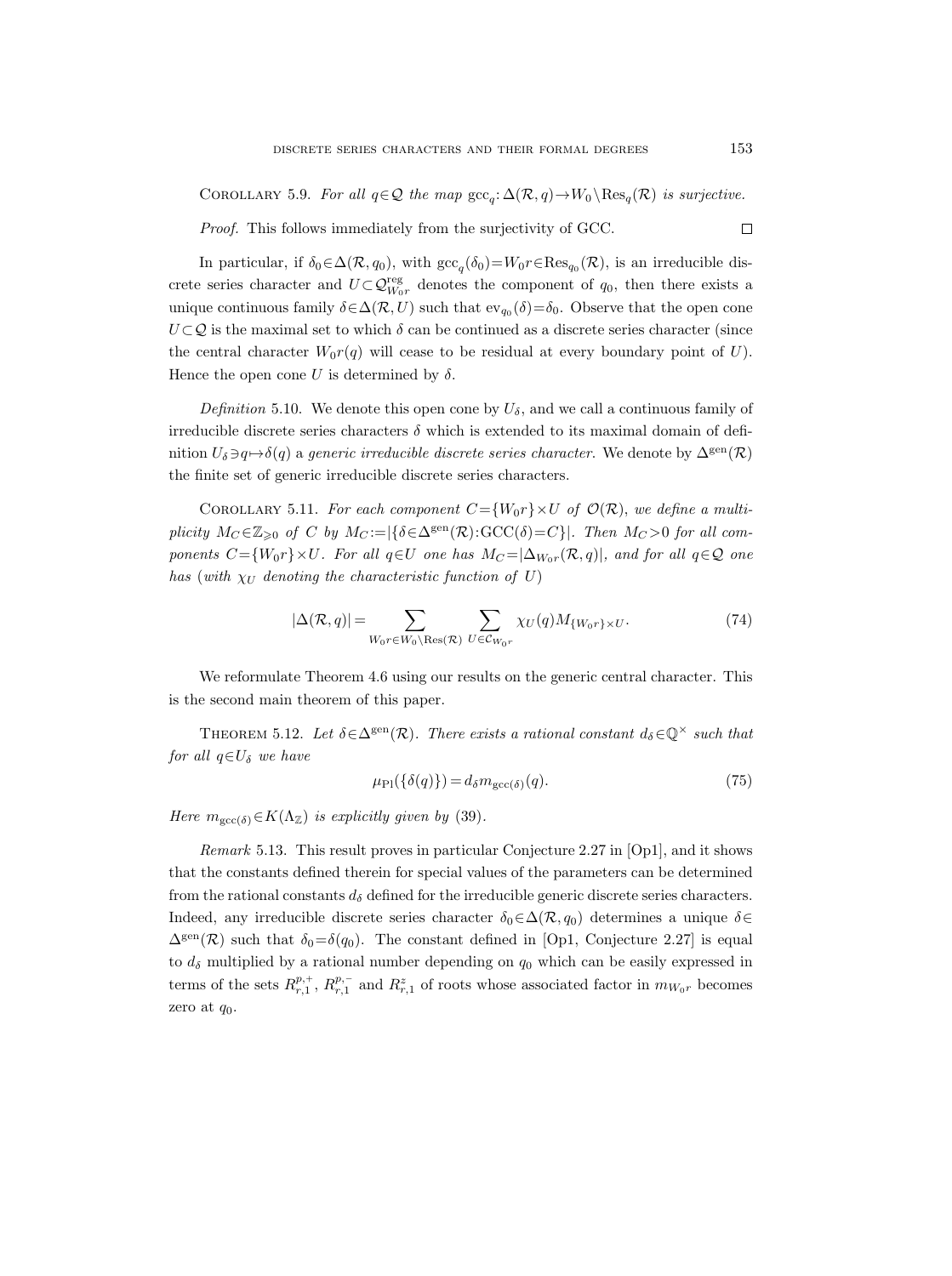154 E. OPDAM AND M. SOLLEVELD

### 6. The generic linear residual points and the evaluation map

In this section we summarize, following [HO1] and [Sl2], the classification of the  $W_0$ -orbits of the generic linear residual points for all irreducible root systems  $R_1$  and we describe the evaluation map at a given parameter  $k \in \mathcal{K} = \mathcal{K}(R_1)$  of the parameter space associated with  $R_1$ .

For each generic linear residual point  $\xi$  of  $R_1$  we will describe the open dense set  $\mathcal{K}^{\text{reg}}_{\xi}$  of parameters k such that  $ev_k(\xi) = \xi(k)$  is still residual. In addition, we will describe the set  $W_0 \backslash \text{Res}^{\text{lin}}(R_1, V, k)$  of residual orbits for each  $k \in \mathcal{K}$ . To do this, it is convenient to use the notion of  $k$ -weighted distinguished Dynkin diagrams with respect to a given basis  $F_1 = {\alpha_1, ..., \alpha_n}$  of simple roots of  $R_1$ .

Definition 6.1. For  $k \in \mathcal{K}$  we define the set  $\text{Dyn}^{\text{dist}}(R_1, V, F_1, k)$  of distinguished kweighted Dynkin diagrams for  $(R_1, V, F_1, k)$  as the set of  $F_1$ -dominant linear  $(R_1, k)$ residual points. There is a canonical bijection

$$
W_0 \setminus \text{Res}^{\text{lin}}(R_1, V, k) \xrightarrow{\simeq} \text{Dyn}^{\text{dist}}(R_1, V, F_1, k) \tag{76}
$$

by which we will identify these two sets. We will represent  $D \in \mathrm{Dyn}^{\mathrm{dist}}(R_1, V, F_1, k)$  by the Dynkin diagram of  $F_1$  in which the vertex corresponding to  $\alpha_i \in F_1$  is labelled by the weight  $\alpha_i(D) > 0$  (or simply by the list of values  $(\alpha_1(D), ..., \alpha_n(D))$ ).

Given  $k \in \mathcal{K}$ , let  $W_0 \backslash \text{Res}_k^{\text{lin}}(R_1)$  be the set of orbits of generic linear residual points W<sub>0</sub> $\xi$  such that  $k \in \mathcal{K}_{\xi}^{\text{reg}}$ . We will also describe in this section the fibers of the evaluation map

$$
ev_k: W_0 \backslash \text{Res}_k^{\text{lin}}(R_1) \longrightarrow \text{Dyn}^{\text{dist}}(R_1, V, F_1, k),
$$
  

$$
W_0 \xi \longmapsto D = \xi(k)_+,
$$
 (77)

where  $\xi(k)_{+} \in W_0 \xi(k)$  is the unique  $F_1$ -dominant element in the orbit  $W_0 \xi(k)$ .

If  $D \in \text{Dyn}^{\text{dist}}(R_1, V, F_1, k)$  and  $\lambda > 0$ , then  $\lambda D \in \text{Dyn}^{\text{dist}}(R_1, V, F_1, \lambda k)$  and  $-w_0(D)$ = D (using  $[Op1, Theorem A.14 (i)]$ ). This gives canonical identifications

$$
Dyndist(R1, V, F1, \lambda k) = |\lambda| Dyndist(R1, V, F1, k)
$$
\n(78)

for all  $\lambda \in \mathbb{R}^{\times}$ . Since the generic linear residual points depend linearly on k, this remark implies that we only need to describe the set  $\text{Dyn}^{\text{dist}}(R_1, V, F_1, k)$  and the fibers of  $\tilde{\text{ev}}_k$ on all lines in the parameter space.

If  $k_{\alpha}=2$  for all  $\alpha \in R_1$ , then the set  $\text{Dyn}^{\text{dist}}(R_1, V, F_1, k)$  is the usual set of distinguished Dynkin diagrams, corresponding to the set of distinguished unipotent orbits of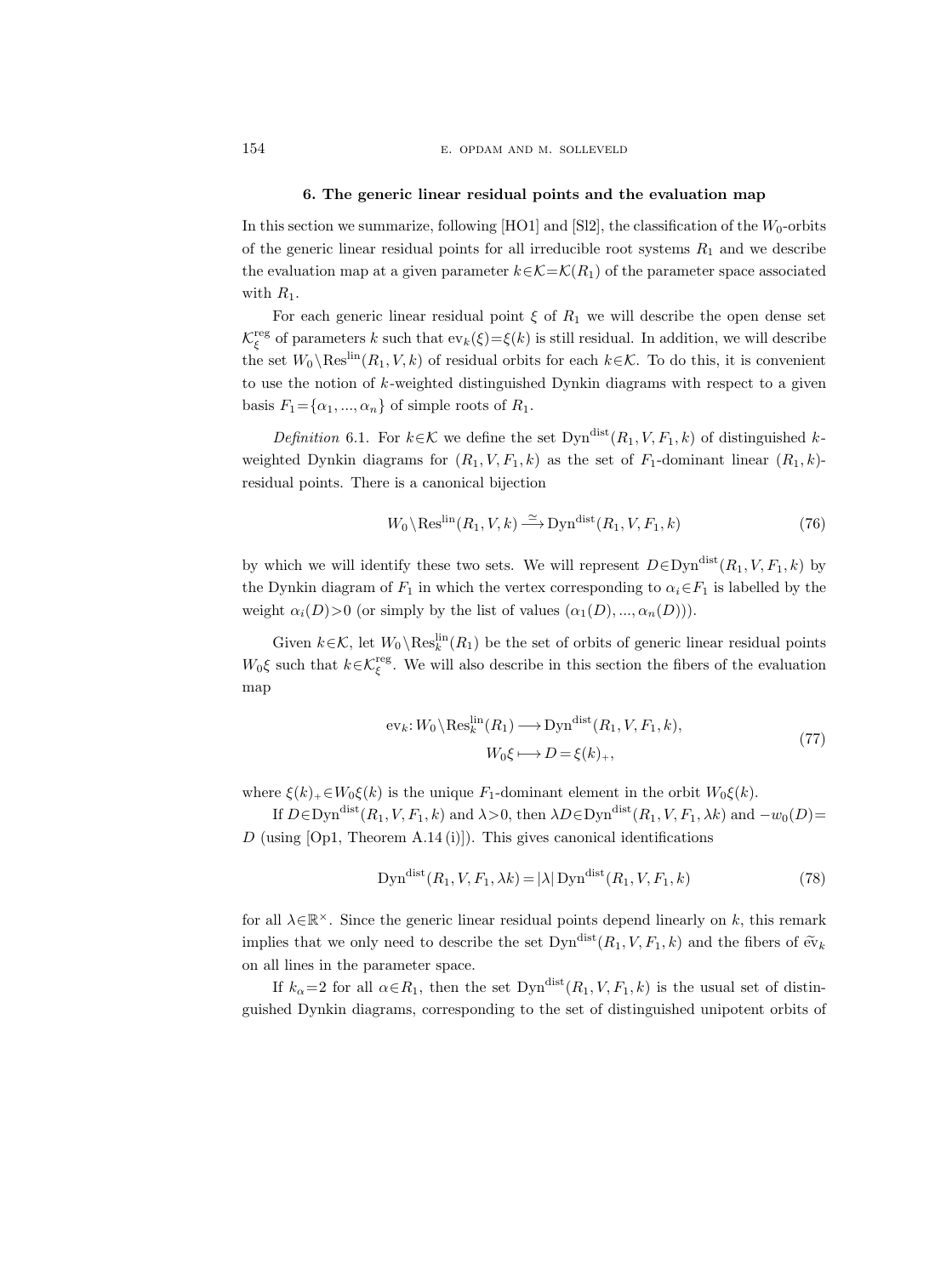$\mathfrak{g}_{\mathbb{C}}(R_1)$  via the Bala–Carter theorem. For classical root systems it is known how to generalize combinatorially the set of (distinguished) unipotent classes and the Bala–Carter bijection to the set of k-weighted Dynkin diagrams [Sl2]. As this is a very useful description, we will give these generalized Bala–Carter maps as well.

Let  $\Delta^{\mathbf{H}}(R_1, V, F_1, k)$  be the collection of irreducible discrete series characters of  $H(R_1, V, F_1, k)$ . Consider the "degenerate" generic central character map gcc<sup>H</sup>, which is the map

$$
\text{gcc}^{\mathbf{H}} \colon \Delta^{\mathbf{H}}(R_1, V, F_1, k) \longrightarrow W_0 \backslash \text{Res}_k^{\text{lin}}(R_1)
$$
\n<sup>(79)</sup>

corresponding to the restriction of gcc to the set  $\Delta^s(\mathcal{R}, q)$  (with  $s \in T_u$  being a  $W_0$ invariant element) via the canonical bijections of Corollary 2.31 and Proposition 2.56. In the next section we will prove that for all irreducible non-simply laced root systems the map gcc<sup>H</sup> maps the subset  $\Delta^{\text{H}}_{W_0D}(R_1, V, F_1, k) \subset \Delta^{\text{H}}(R_1, V, F_1, k)$  of elements with central character  $W_0D$  bijectively onto the fiber  $ev_k^{-1}(D)$ , where  $ev_k$  is the evaluation map of (77) for  $R_1$ , with one remarkable exception: in the case  $F_4$  it turns out that one has to count every occurrence of the unique singular generic linear residual orbit " $f_8$ " with multiplicity 2. In other words, in the notation of Corollary 5.11, the multiplicities  $M_{W_0r\times U}$  are always 1 for orbits  $W_0r$  of positive generic residual point, except for the unique singular one (called  $f_8$ ) of  $F_4$ , in which case the multiplicity is always 2 (these results will be shown in the next section).

It is interesting in addition that this bijection also holds for type  $D_n$  after we make a small adaptation in order to see type  $D_n$  as a specialization of type  $B_n$ . The proofs of these facts do not depend on the classical Kazhdan–Lusztig classification. The only point where one needs to resort to non-trivial computations is in the verification of the fact that the multiplicity of  $f_8$  is always 2. This follows from results by Reeder [Re1]. Since our parametrization clearly also holds for type  $A_n$ , it follows that the deformation method gives the classification of the discrete series in all cases except for types  $E_6$ ,  $E_7$ and  $E_8$  (in which cases the Kazdan–Lusztig classification is available of course).

In the "classical situation", when  $k_{\alpha}=2$  for all  $\alpha \in R_1$ , one associates a set of Springer representations  $\Sigma_{u(D)}$  of  $W_0$  to the distinguished unipotent orbit  $u=u(D)$  of  $G^{\rm ad}_{\mathbb{C}}(R_1)$ associated with D. The Kazhdan–Lusztig parametrization says that the set

$$
\Delta_{W_0D}^{\mathbf{H}}(R_1, V, F_1, k_\alpha = x)
$$

(equal parameters with  $x>0$ ) is in canonical bijection with the set  $\Sigma_{u(D)}$ .

For classical root systems, [Sl2] explained how to generalize combinatorially the set of "k-unipotent" elements  $u(D)$  associated with  $D \in \text{Dyn}^{\text{dist}}(R_1, V, F_1, k)$  and the set of corresponding "k-Springer representations"  $\Sigma_{u(D)}(k)$  of  $W_0$ . This makes it possible to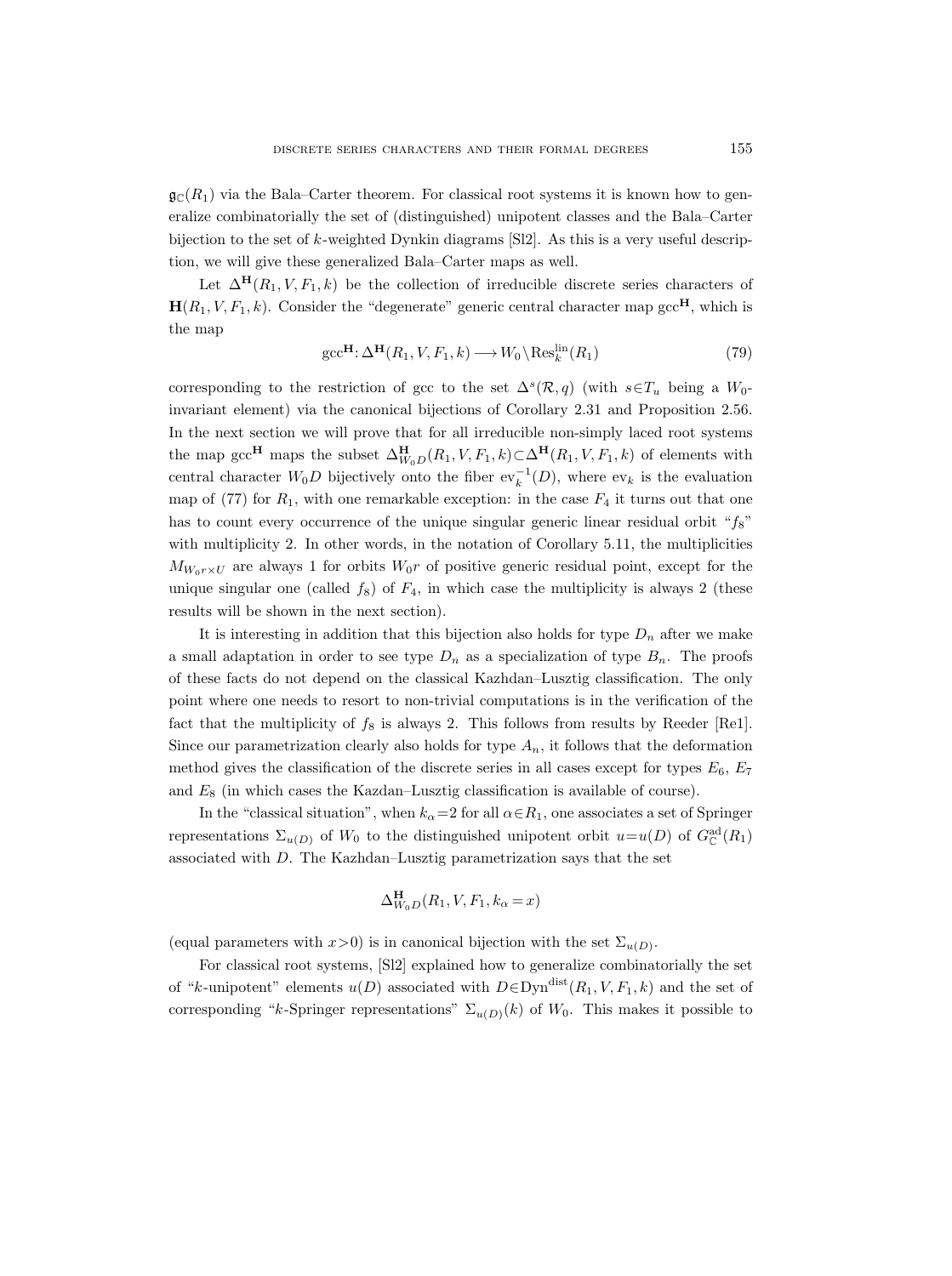recast the above parametrizations in the form of a generalized Kazhdan–Lusztig correspondence between the set  $\Delta_{W_0D}^{\mathbf{H}}(R_1, V, F_1, k_\alpha=x)$  and the sets of k-Springer representations  $\Sigma_{u(D)}(k)$  on a combinatorial level for arbitrary k. Our result thus establishes this aspect of the conjectures by Slooten [Sl2].

We will include the generalized Kazhdan–Lusztig parameters for the classical root systems, and describe their relation with the alternative parametrization (79).

### 6.1. The case  $R_1 = A_n, n \geq 1$

In this case K≅R. Choose the basis of simple roots  $F_1 = \{e_1 - e_2, ..., e_{n-1} - e_n\}$  for  $R_1$ , and define  $\xi: \mathcal{K} \to V$  by the equations  $\alpha(\xi(k))=k$  for all  $\alpha \in F_1$ . Then  $W_0 \setminus \text{Res}^{\text{lin}}(R_1) = \{W_0 \xi\}.$ The set  $\mathcal{K}_{\xi}^{\text{reg}}$  is equal to  $\mathcal{K}\setminus\{0\}$ . For all  $k \in \mathcal{K}_{\xi}^{\text{reg}}$  we have  $\text{Dyn}^{\text{dist}}(R_1, V, F_1, k) = \{D(k)\}$ with  $D(k) = (|k|, ..., |k|)$ . We have  $ev_k^{-1}(D(k)) = \{W_0 \xi\}.$ 

### 6.2. The case  $R_1 = B_n$ ,  $n \geq 2$

The results in this subsection are due to Slooten [Sl2]. Put

$$
R_1 = \{ \pm e_i \pm e_j : 1 \leq i \neq j \leq n \} \cup \{ \pm e_i : 1 \leq i \leq n \}.
$$

Choose as a basis  $F_1 = \{e_1 - e_2, ..., e_{n-1} - e_n, e_n\}$ . We put  $k(e_i \pm e_j) = k_1 \in \mathbb{R}$  and  $k(e_i) =$  $k_2 \in \mathbb{R}$  and in this way make the identification  $\mathcal{K} = \mathbb{R}^2$ . If  $k_1 \neq 0$  then we define  $m \in \mathbb{R}$  by  $m = k_2/k_1$ .

We first describe the generic linear residual points. Given a partition  $\lambda \in \mathcal{P}(n)$  (i.e. a partition  $\lambda \vdash n$ ), we define a K-valued point  $\xi_{\lambda}$  as follows. Given a box b of  $\lambda$ , let  $i(b)$ be its row number and  $j(b)$  its column number. We define the content  $c(b)$  of the box b by  $c(b)=j(b)-i(b)$ . We call the tableau of shape  $\lambda$  in which the boxes  $b \in \lambda$  are filled with the expression  $c(b)k_1+k_2$  the *generic k-shifted tableau* of  $\lambda$ , denoted by  $T(\lambda, k)$ . We order the boxes of  $T(\lambda, k)$  in the standard way by reading the tableau from left to right and from top to bottom. Then we define  $\xi_{\lambda}$  as the K-valued point of V such that the *i*th coordinate  $e_i(\xi)$  is equal to the filling  $c(b_i)k_1+k_2$  of the *i*th box of  $T(\lambda, k)$ .

THEOREM 6.2. We have a bijection

$$
\Lambda: \mathcal{P}(n) \longrightarrow W_0 \backslash \text{Res}^{\text{lin}}(R_1),
$$

$$
\lambda \longmapsto W_0 \xi_\lambda.
$$

The set  $\mathcal{K}^{\text{reg}}_{\lambda}$  of regular parameters for  $\xi_{\lambda}$  is of the form

$$
\mathcal{K}_{\lambda}^{\text{reg}} = \mathcal{K} \setminus \bigcup_{m \in M_{\lambda}^{\text{sing}}} L_m,
$$
\n(80)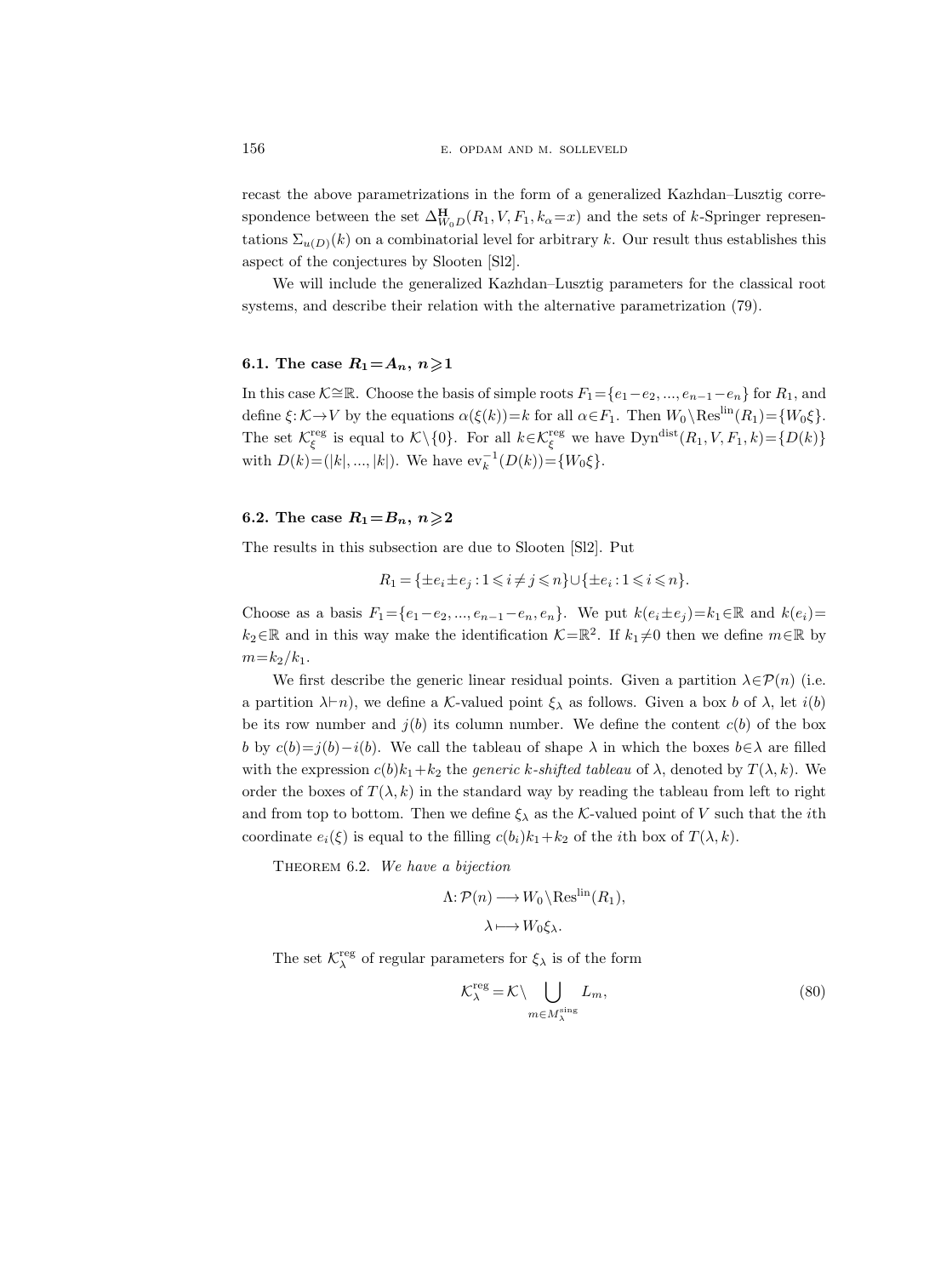where  $L_m = \{(k_1, k_2): k_2 = mk_1\} \subset \mathcal{K}$  and where  $M_\lambda^{\text{sing}}$  is a set of half-integral ratios  $m \in \frac{1}{2}\mathbb{Z}$ which are called singular with respect to  $\lambda$  and which will be described in Proposition 6.4 below. We first define for  $m \in \frac{1}{2}\mathbb{Z}$  the m-shifted content tableau  $T_m(\lambda)$  of  $\lambda$  as follows. The tableau  $T_m(\lambda)$  has shape  $\lambda$  and the box b of  $T_m(\lambda)$  is filled with the value  $|c(b)+m|$ (i.e. the absolute value of the filling of the same box in  $T(\lambda,(1,m))$ ). The following notion plays an important role.

Definition 6.3. Let  $\lambda \vdash n$  and  $m \in \frac{1}{2}\mathbb{Z}$ . The list of extremities of  $T_m(\lambda)$  is the weakly increasing list consisting of the following numbers. If  $m \in \mathbb{Z}$  (resp.  $m \in \mathbb{Z} + \frac{1}{2}$ ) then the extremities are the fillings of the boxes of  $T_m(\lambda)$  at the end of a row of  $T_m(\lambda)$  which are on or above the 0 diagonal (resp. the upper  $\frac{1}{2}$  diagonal) and the boxes at the bottom of a column of  $T_m(\lambda)$  which are on or below the 0 diagonal (resp. the lower  $\frac{1}{2}$  diagonal). Here we agree to count 0 twice if 0 is both at the end of a row and of a column.

PROPOSITION 6.4. We have  $m \in M_{\lambda}^{\text{reg}}$  (the complement of  $M_{\lambda}^{\text{sing}}$ , i.e. the values  $m \in \mathbb{R}$  such that  $\xi_{\lambda}(k_1,mk_1)$  is residual if  $k_1\neq 0$ ) if and only if  $m \notin \frac{1}{2}\mathbb{Z}$ , or  $m \in \frac{1}{2}\mathbb{Z}$  and the extremities of  $T_m(\lambda)$  are all distinct. If  $m<1-n$  or  $m>n-1$  then m is regular with respect to any partition  $\lambda \vdash n$ .

Let  $\mathcal{K}^{\text{reg}}$  be the intersection of sets  $\mathcal{K}^{\text{reg}}_{\xi} = \mathcal{K}^{\text{reg}}_{W_0\xi}$ , where  $\xi$  runs over  $\text{Res}^{\text{lin}}(R_1, V, k)$ . Corollary 6.5. We have

$$
\mathcal{K}^{\text{reg}} = \mathcal{K} \setminus \bigcup_{m} L_m,\tag{81}
$$

where m runs over the half-integral values satisfying  $1-n \leq m \leq n-1$ . In particular, if  $k \notin L_m$  for all half-integral m satisfying  $1-n \leq m \leq n-1$ , the evaluation map

$$
ev_k: W_0 \setminus \text{Res}^{\text{lin}}(R_1) \longrightarrow \text{Dyn}^{\text{dist}}(R_1, V, F_1, k)
$$
\n(82)

is bijective.

Let  $m \in \frac{1}{2}\mathbb{Z}$  and  $\lambda \vdash n$ . Suppose that  $m \notin M_\lambda^{\text{sing}}$  (in other words

$$
\xi_{\lambda}(k_1,mk_1) \in \text{Res}^{\text{lin}}(R_1, V, F_1, (k_1,mk_1))
$$

if  $k_1 \neq 0$ ). Since  $W_0$  contains sign changes and permutations, the corresponding element  $D(k) \in \text{Dyn}^{\text{dist}}(R_1, V, F_1, (k_1, mk_1))$  has coordinates which are all of the form  $p|k_1|$  with  $p\geqslant 0$  and  $p\in m+\mathbb{Z}$ . Conversely, any point  $D(k)\in \text{Dyn}^{\text{dist}}(R_1, V, F_1, k)$  is of this form. In order to see this, we recall the following result (see [HO1] and [Sl2]).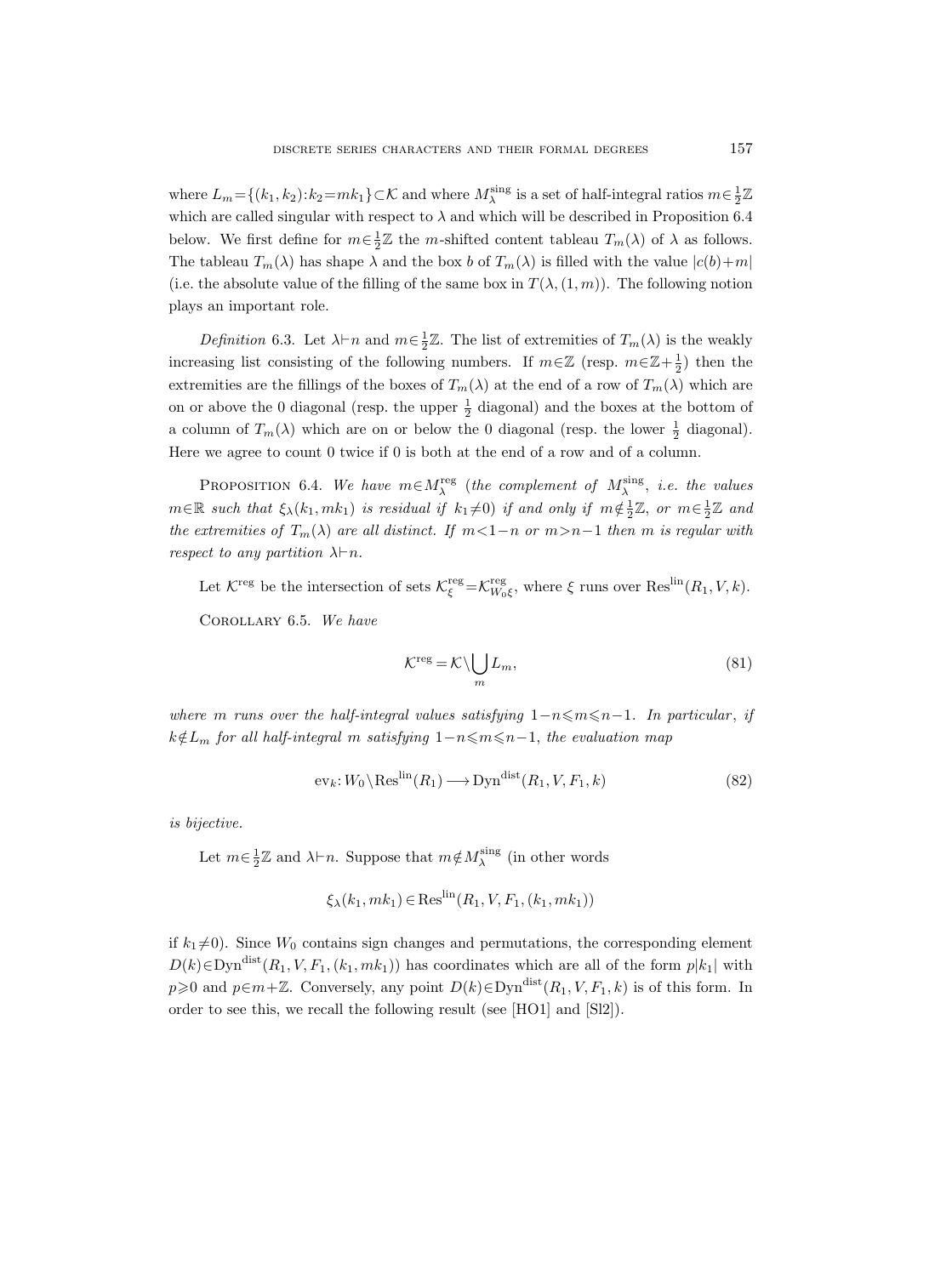PROPOSITION 6.6. Let  $m \in \frac{1}{2}\mathbb{Z}$  and let  $k = (k_1, mk_1)$  with  $k_1 \neq 0$ . Let  $D \in \mathbb{R}^n$  be dominant with respect  $F_1$ . Then  $D \in \text{Dyn}^{\text{dist}}(R_1, V, F_1, k)$  only if all coordinates of D are of the form  $p|k_1|$  with  $p\geqslant 0$ . So let us suppose that all coordinates of D are of the above mentioned form. Let  $\mu_p = \mu_p(D)$  denote the multiplicity of  $p|k_1|$  as a coordinate of D. We distinguish the following cases:

(1) If  $m=0$  then  $D \in \text{Dyn}^{\text{dist}}(R_1, V, F_1, k)$  if and only if (i)  $\mu_r=1$  if r is maximal such that  $\mu_r \neq 0$ , (ii)  $\mu_p \in {\mu_{p+1}, \mu_{p+1}+1}$  for all  $p > 0$  and (iii)  $\mu_0 = \left\lfloor \frac{1}{2}(\mu_1 + 1) \right\rfloor$ .

(2) If  $m \in \mathbb{Z} \setminus \{0\}$  then  $D \in \text{Dyn}^{\text{dist}}(R_1, V, F_1, k)$  if and only if (i)  $\mu_r = 1$  if r is maximal such that  $\mu_r \neq 0$ , (ii)  $\mu_p \in {\mu_{p+1}, \mu_{p+1}+1}$  for all  $p \geq |m|$ , (iii)  $\mu_p \in {\mu_{p+1}-1, \mu_{p+1}}$ for  $1 \leq p \leq |m|-1$  and finally (iv)  $\mu_0 = \left\lfloor \frac{1}{2}\mu_1 \right\rfloor$ .

(3) If  $m \in \mathbb{Z} + \frac{1}{2}$  then  $D \in \text{Dyn}^{\text{dist}}(R_1, V, F_1, k)$  if and only if (i)  $\mu_r = 1$  if r is maximal such that  $\mu_r \neq 0$ , (ii)  $\mu_p \in {\mu_{p+1}, \mu_{p+1}+1}$  for all  $p \geq |m|$  and (iii)  $\mu_p \in {\mu_{p+1}-1, \mu_{p+1}}$  for  $\frac{1}{2} \leqslant p \leqslant |m|-1$ .

Definition 6.7. We keep the notation as given in Proposition 6.6. Assume that  $D \in \text{Dyn}^{\text{dist}}(R_1, V, F_1, k)$ . We call  $p \in m + \mathbb{Z}$  a jump of D if  $p \ge |m|$  and  $\mu_p = \mu_{p+1} + 1$ , or if  $0 < p < |m|$  and  $\mu_p = \mu_{p+1}$ . Finally we add 0 (if  $m \in \mathbb{Z}$ ) or  $-\frac{1}{2}$  (if  $m \in \mathbb{Z} + \frac{1}{2}$ ) to the list of jumps of D in order to ensure that the number of jumps of D is equal to  $\lfloor |m|\rceil+2\nu$  for some  $\nu \in \mathbb{Z}_{\geqslant 0}$  (this is always possible, see [Sl2]).

*Remark* 6.8. It is a simple matter to reconstruct  $D$  from its list of jumps by computing the multiplicities  $m_p$  of the entries of the form  $p|k_1|$ , starting from the top  $m_r=1$ .

This gives rise to a different classification of the set of  $k$ -weighted distinguished Dynkin diagrams  $Dyn^{\text{dist}}(R_1, V, F_1, k)$  by the introduction of a combinatorial analogue  $\mathcal{U}_m(n)$  of the corresponding set of "distinguished m-unipotent classes":

Definition 6.9. If  $m \in \mathbb{Z}$ , we define

$$
\mathcal{U}_m^{\text{dist}}(n) = \{u \vdash 2n + m^2 : l(u) \ge |m| \text{ and } u \text{ has odd, distinct parts}\},\tag{83}
$$

and if  $m \in \mathbb{Z} + \frac{1}{2}$  we define

$$
\mathcal{U}_m^{\text{dist}}(n) = \{ u \vdash 2n + m^2 - \frac{1}{4} : l(u) \ge |m| \} \text{ and } u \text{ has even, distinct parts} \}. \tag{84}
$$

PROPOSITION 6.10. Let  $m \in \frac{1}{2}\mathbb{Z}$  and  $u \in \mathcal{U}_m^{\text{dist}}(n)$ . Let  $k = (k_1, mk_1) \in L_m$  with  $k_1 \neq 0$ . If  $m \in \mathbb{Z} + \frac{1}{2}$  we add 0 as a part of u if necessary to assure that the number of parts of u is equal to  $\lfloor |m|\rfloor + 2\nu$  for some  $\nu \in \mathbb{Z}_{\geq 0}$ . The list  $j=j(u)$  consisting of the numbers  $\frac{1}{2}(u_i-1)$ , where  $u_i$  runs over the parts of u (ordered in ascending order), is the list of jumps of a unique distinguished k-weighted Dynkin diagram  $D \in \text{Dyn}^{\text{dist}}(R_1, V, F_1, k)$ (where  $D$  is of the form as described in Proposition 6.6). This sets up a bijection

$$
f_k^{\text{BC}}: \mathcal{U}_m^{\text{dist}}(n) \longrightarrow \text{Dyn}^{\text{dist}}(R_1, V, F_1, k). \tag{85}
$$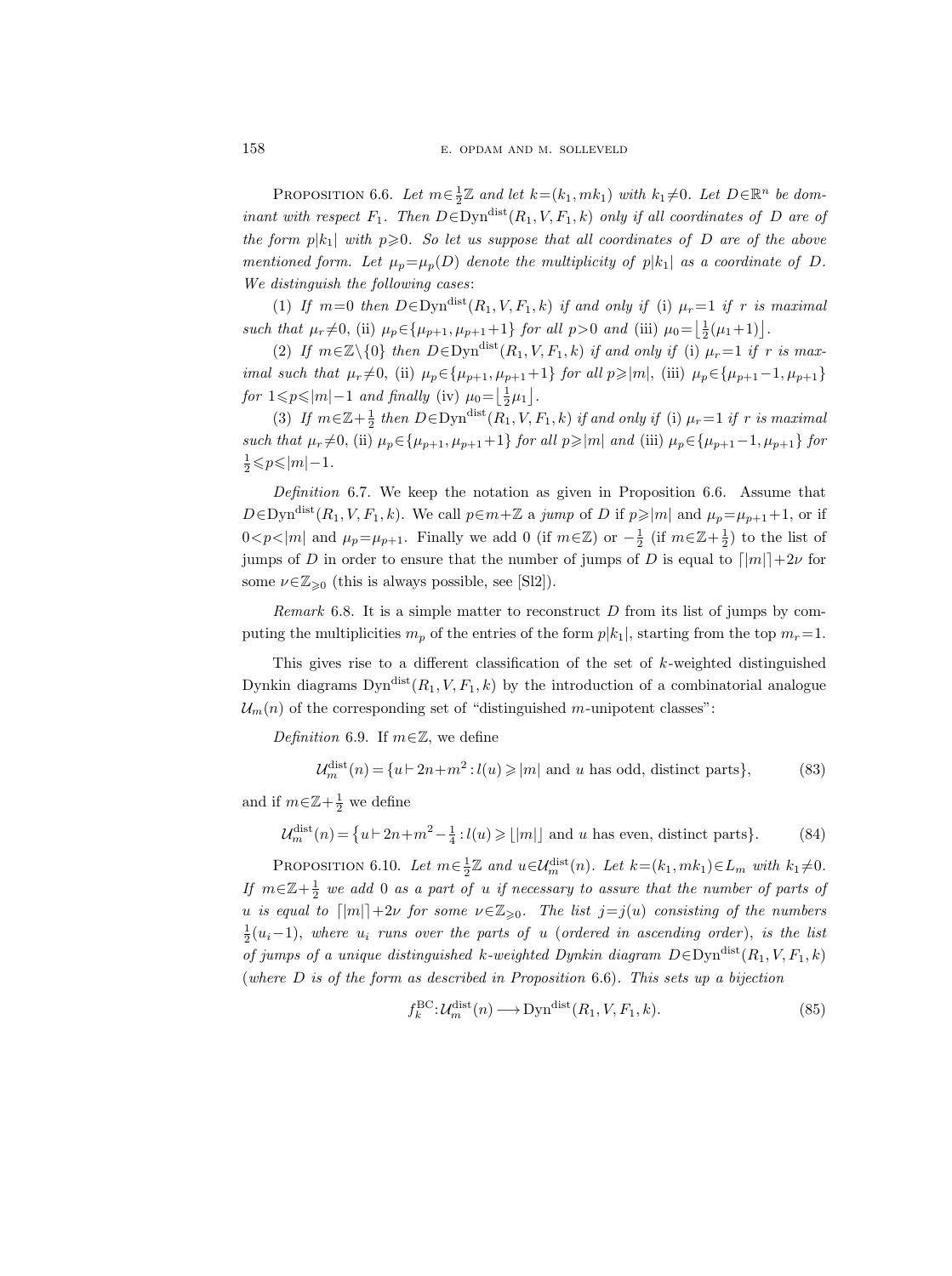Finally we remark that  $\text{Dyn}^{\text{dist}}(R_1, V, F_1, (0, 0)) = \emptyset$ .

This completes the classification of the set  $\text{Dyn}^{\text{dist}}(R_1, V, F_1, k)$  for all values of  $k \in \mathcal{K}$ . It remains to describe, for all special values  $k \in L_m \setminus \{0\}$  and all  $D \in \text{Dyn}^{\text{dist}}(R_1, V, F_1, k)$ , the fiber  $ev_k^{-1}(D)$  of the evaluation map

$$
\mathrm{ev}_k: W_0 \setminus \mathrm{Res}_k^{\mathrm{lin}}(R_1) \longrightarrow \mathrm{Dyn}^{\mathrm{dist}}(R_1, V, F_1, k),\tag{86}
$$

where  $W_0 \setminus \text{Res}_k^{\text{lin}}(R_1)$  is the set of orbits of generic residual points which remain residual upon evaluation at k (note that this depends on  $m=m(k)$ , rather than k). Equivalently, we will describe, for each  $D \in \text{Dyn}^{\text{dist}}(R_1, V, F_1, k)$ , the set

$$
\mathcal{P}_m(D) := \Lambda^{-1}(\text{ev}_k^{-1}(D)) \subset \mathcal{P}(n) \tag{87}
$$

of all partitions  $\lambda$  of n such that  $W_0 \xi_\lambda(k) = W_0 D$ .

Definition 6.11. Let  $m \in \frac{1}{2}\mathbb{Z}$ . Given  $u \in \mathcal{U}_m^{\text{dist}}(n)$ , we define a bipartition  $\phi_m(u) \in$  $\mathcal{P}(2,n)$  as follows. First assume that m is non-negative. Let  $j=j(u)$  be the sequence of jumps of length  $\lceil m \rceil + 2\nu \in \mathbb{Z}_{\geqslant 0}$  associated with u as in Proposition 6.10. Then we define  $\phi_m(u) = (\xi_m(u), \eta_m(u)) \in \mathcal{P}(2, n)$ , where

$$
\xi_m(u) = (j_1, j_3, \dots, j_{2\nu-1}, j_{2\nu+1}, j_{2\nu+2}-1, j_{2\nu+3}-2, \dots, j_{2\nu+m}-(m-1)),
$$
  

$$
\eta_m(u) = (j_2+1, j_4+1, \dots, j_{2\nu}+1),
$$

if  $m \in \mathbb{Z}$  and

$$
\xi_m(u) = (j_1 + \frac{1}{2}, j_3 + \frac{1}{2}, \dots, j_{2\nu+1} + \frac{1}{2}, j_{2\nu+2} - \frac{1}{2}, j_{2\nu+3} - \frac{3}{2}, \dots, j_{2\nu+m+\frac{1}{2}} - (m-1)),
$$
  

$$
\eta_m(u) = (j_2 + \frac{1}{2}, j_4 + \frac{1}{2}, \dots, j_{2\nu} + \frac{1}{2}),
$$

if  $m \in \mathbb{Z} + \frac{1}{2}$ . If  $m < 0$ , then we define  $\phi_m(u) := (\eta_{-m}(u), \xi_{-m}(u)) \in \mathcal{P}(2, n)$ .

Definition 6.12. Let  $(\xi, \eta) \in \mathcal{P}(2, n)$ . We recall from [Sl2] the equivalence class of msymbols of  $(\xi, \eta)$  denoted by  $\bar{\Lambda}^m(\xi, \eta)$ . For  $m=0$  we use the symbol "+". We denote by  $[(\xi,\eta)]_m$  the set of  $(\xi',\eta')\in\mathcal{P}(2,n)$  such that  $\bar{\Lambda}^m(\xi,\eta)$  and  $\bar{\Lambda}^m(\xi',\eta')$  have representatives which contain the same entries the same number of times. For  $u \in \mathcal{U}_m^{\text{dist}}(n)$  we define  $\Sigma_m(u) \subset \mathcal{P}(2, n)$  by  $\Sigma_m(u) := [\phi_m(u)]_m$ .

Finally, the following result of Slooten gives the desired parametrization of the set  $\mathcal{P}_m(D)$  (and hence of the fiber  $ev_k^{-1}(D)$  of the evaluation map).

THEOREM 6.13. ([Sl2, Theorem 5.27]) The joining map  $\mathcal{J}_m$  (see [Sl2, Definition 5.18]) is well defined on  $\Sigma_m(u)$  and this yields a bijection

$$
\mathcal{J}_m: \Sigma_m(u) \longrightarrow \mathcal{P}_m(f_k^{\text{BC}}(u)) \tag{88}
$$

whose inverse is given by the splitting map  $S_m$  (see [S12, Definition 5.16]).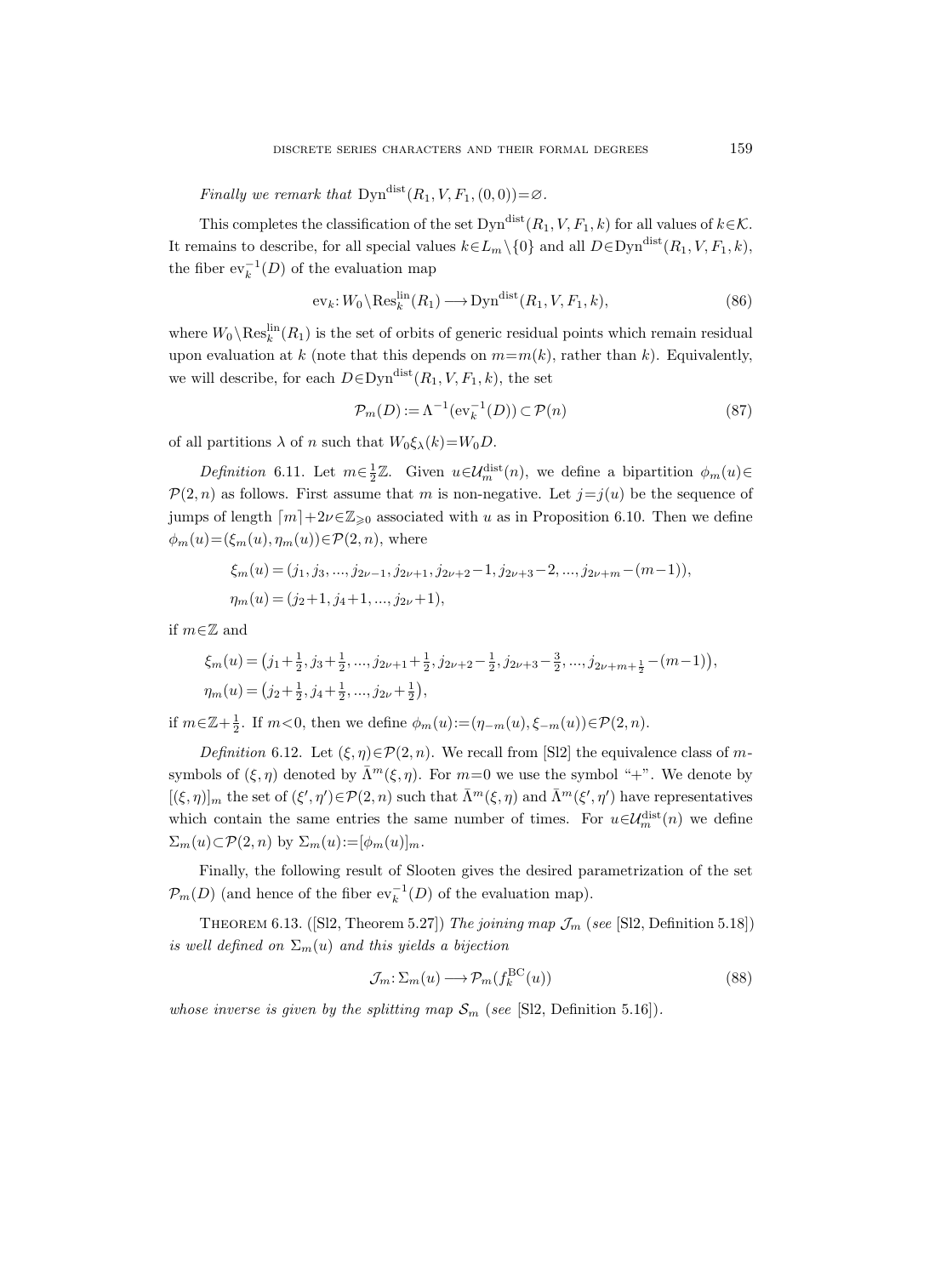COROLLARY 6.14. Let  $m \in \frac{1}{2}\mathbb{Z}$ , let  $k = (k_1, mk_1)$  with  $k_1 \neq 0$  and suppose that  $D \in$ Dyn<sup>dist</sup> $(R_1, V, F_1, k)$ . Put  $u = (f_k^{BC})^{-1}(D) \in \mathcal{U}_m(n)$ . We can arrange that u has  $\lceil m \rceil + 2\nu$ parts (with  $\nu \in \mathbb{Z}_{\geqslant 0}$ ). Then

$$
|\mathcal{P}_m(D)| = \begin{cases} {m + 2\nu \choose \nu}, & \text{if } u_1 \neq 0, \\ {m + 2\nu - 1 \choose \nu}, & \text{otherwise.} \end{cases}
$$
(89)

### 6.2.1. The case  $k_1=0$

If  $k=(0,0)$ , then there are no linear residual points, since k is singular for all generic linear residual points.

The situation where  $k=(0, k_2)$  with  $k_2\neq 0$  is an important special case. Its importance stems in part from the fact that although  $k$  is highly non-generic *it is regular for* all generic linear residual points. In fact, all generic linear residual orbits coalesce upon specialization for  $k_1=0$  to the unique orbit of residual points  $W_0\xi(k)$ , where  $\xi$  is defined by  $\xi_i(k)=k_2$  for all  $i=1, ..., n$ . In other words, we have

$$
\operatorname{Res}_{k}^{\operatorname{lin}}(R_{1}) = \operatorname{Res}^{\operatorname{lin}}(R_{1})
$$
\n(90)

and (in the coordinates  $e_1, ..., e_n$  of V)

$$
Dyndist(R1, V, F1, k) = \{ (|k2|, ..., |k2|) \}.
$$
\n(91)

The evaluation map  $ev_k$  is the unique map from  $\text{Res}^{\text{lin}}(R_1)$  to  $\text{Dyn}^{\text{dist}}(R_1, V, F_1, k)$ .

## 6.3. The case  $R_1 = C_n$ ,  $n \geqslant 3$

Put  $R_1 = \{ \pm e_i \pm e_j : 1 \leq i \neq j \leq n \} \cup \{ \pm 2e_i : 1 \leq i \leq n \}.$  Choose  $F_1 = \{e_1 - e_2, ..., e_{n-1} - e_n, 2e_n\}$ as a basis. We put  $k(e_i \pm e_j) = k_1 \in \mathbb{R}$  and  $k(2e_i) = k_2 \in \mathbb{R}$  and in this way make the identification  $\mathcal{K} = \mathbb{R}^2$ . Clearly we have the following equality for all  $k = (k_1, k_2)$ :

$$
Reslin(Cn, (k1, k2)) = Reslin(Bn, (k1, \frac{1}{2}k2)).
$$
\n(92)

Since  $W_0(B_n)=W_0(C_n)$ , we see that everything reduces to the case  $R_1=B_n$ .

### 6.4. The case  $R_1 = D_n$ ,  $n \geq 4$

We put  $R_1 = \{\pm e_i \pm e_j : 1 \le i \ne j \le n\}$ . Choose  $F_1 = \{e_1 - e_2, ..., e_{n-1} - e_n, e_{n-1} + e_n\}$  as a basis. The case  $R_1=D_n$  can be reduced to the discussion of §6.2 as well in the following way, using the Clifford theory discussion from [RR].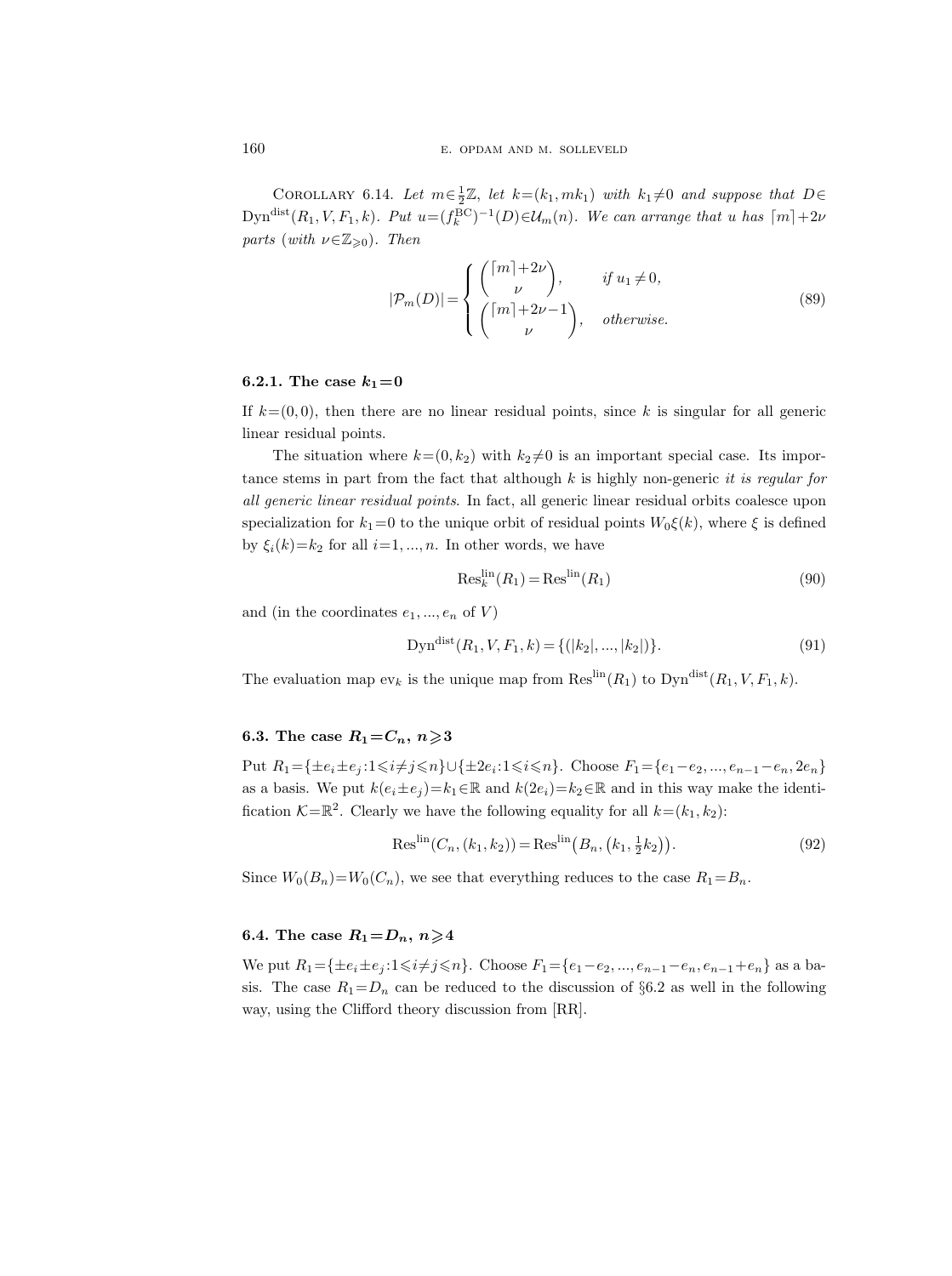Let  $F_1^b$  denote the basis for  $B_n$  as in §6.2. Let

$$
\psi: \mathbf{H}(B_n, V, F_1^b, (k_1, k_2)) \longrightarrow \mathbf{H}(B_n, V, F_1^b, (k_1, -k_2))
$$
\n(93)

be the unique algebra isomorphism such that  $\psi(x)=x$  for all  $x \in V^* = \mathbb{R} \otimes X$ ,  $\psi(s_{e_{i-1}-e_i}) =$  $s_{e_{i-1}-e_i}$  for all  $i=2,...,n$ , and  $\psi(s_{e_n})=-s_{e_n}$  (compare with the isomorphisms  $\psi_s$  discussed in §2.1.2). Then  $\psi$  restricts to an involutive automorphism of  $\mathbf{H}(B_n, V, F_1^b, (k_1, 0))$ . Let  $\Psi = \{1, \psi\} \cong \frac{1}{2}\mathbb{Z}$  be the group of automorphims of  $\mathbf{H}(B_n, V, F_1^b, (k_1, 0))$  generated by  $\psi$ . Then it is easy to see that

$$
\mathbf{H}(D_n, V, F_1, (k_1, 0)) \cong \mathbf{H}(B_n, V, F_1^b, (k_1, 0))^{\Psi}
$$
\n(94)

(where the generator  $s_{e_{n-1}+e_n}$  on the left-hand side corresponds to  $s_{e_n}s_{e_{n-1}-e_n}s_{e_n}$  on the right-hand side).

Let  $k=k(\pm e_i\pm e_j)\in\mathcal{K}(D_n)$ . We use k as a coordinate on the line  $L_0\subset\mathcal{K}(B_n)$  by identifying k with the element  $(k, 0) \in L_0$ . Let us from now assume that  $k \in \mathcal{K}^{\text{reg}}(D_n)$ =  $\mathcal{K}(D_n)\setminus\{0\}$  (and in the context of  $R_1=B_n$  we identify k with  $(k,0)\in L_0$ ). We have  $W_0(B_n)=W_0(D_n)\rtimes\Gamma$ , where  $\Gamma = \{e, \gamma\} \cong \frac{1}{2}\mathbb{Z}$  and  $\gamma$  is the diagram automorphism that exchanges  $e_{n-1}-e_n$  and  $e_{n_1}+e_n$ . Hence the center equals (see Corollary 2.10)

$$
\mathbf{Z}(B_n, F_1^b, (k,0)) = \mathbf{Z}(D_n, F_1, k)^{\Gamma}.
$$
\n
$$
(95)
$$

It is easy to see that for every  $u \in \mathcal{U}_0^{\text{dist}}(n)$  (defined as in §6.2) the orbit  $W_0(B_n) f_k^{\text{BC}}(u) \in$  $W_0(B_n)\backslash \text{Res}(B_n, k)$  is in fact a single  $W_0(D_n)$ -orbit of residual points for  $R_1 = D_n$ . It follows that

$$
f_k^{\text{BC}}:\mathcal{U}_0^{\text{dist}}(n) \longrightarrow \text{Dyn}^{\text{dist}}(D_n, F_1, k)
$$
\n(96)

is a bijection.

Observe that we have (using the notation of Theorem 6.2) the relation

$$
W_0 \xi_{\lambda'}(k_1, -k_2) = W_0 \xi_{\lambda}(k_1, k_2), \tag{97}
$$

where  $\lambda \mapsto \lambda'$  is the conjugation involution of  $\mathcal{P}(n)$ . Thus the set  $W_0(B_n) \setminus \text{Res}_0^{\text{lin}}(B_n)$ of orbits of generic residual  $B_n$ -points which remain residual if we restrict  $(k_1, k_2)$  to a (non-zero) element  $(k, 0) \in L_0$ , admits an involution  $\iota$  given (via  $\Lambda$ ) by the conjugation involution. By Proposition 6.4 this involution acts in a fixed point free manner on  $W_0 \backslash \text{Res}_0^{\text{lin}}(B_n)$ . The involution is clearly compatible with the evaluation map ev<sub>0</sub>. It follows from (97) that for all  $\delta \in \Delta^{\mathbf{H}}(B_n, V, F_1^b, (k, 0))$  we have

$$
\text{gcc}^{\mathbf{H}}(\delta \circ \psi) = \iota(\text{gcc}^{\mathbf{H}}(\delta)).\tag{98}
$$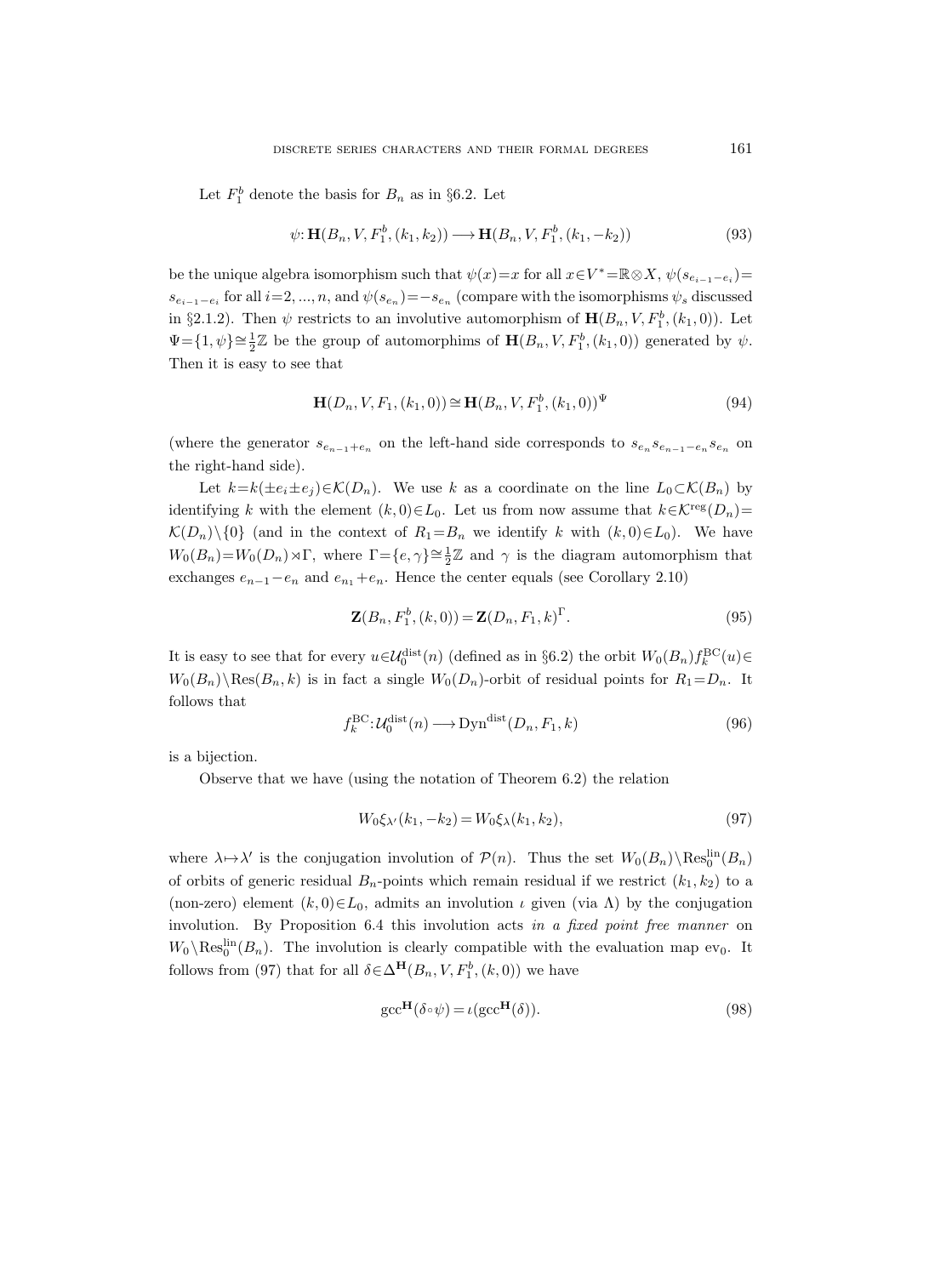Accordingly, we define

$$
W_0(D_n)\backslash \operatorname{Res}^{\operatorname{lin}}(D_n)^{\#}_{k} := (W_0(B_n)\backslash \operatorname{Res}^{\operatorname{lin}}_0(B_n)) / \{e, \iota\},\tag{99}
$$

and we have a corresponding evaluation map

$$
W_0(D_n) \backslash \text{Res}^{\text{lin}}(D_n)^{\#} \longrightarrow \text{Dyn}^{\text{dist}}(D_n, F_1, k). \tag{100}
$$

Remark 6.15. The relation with the usual Kazhdan–Lusztig parameters for  $D_n$  is as follows. For all  $u \in \mathcal{U}_0^{\text{dist}}(n)$  the involution  $\iota$  acts without fixed points on the set  $\Sigma_0(u)$ by

$$
\iota: \Sigma_0(u) \longrightarrow \Sigma_0(u),
$$
  

$$
(\xi, \eta) \longmapsto (\eta, \xi).
$$

The set  $\Sigma^{D_n}(u)$  of Springer representations of  $W_0(D_n)$  associated with u is the set of  $\{1, \iota\}$ -orbits in  $\Sigma_0(u)$ . In particular, for all  $D \in \mathrm{Dyn}^{\mathrm{dist}}(D_n, F_1, k)$  we have a natural bijection between the fiber  $(\mathrm{ev}_k^{\#})^{-1}(D)$  and the set of classical Kazhdan–Lusztig parameters  $\Sigma^{D_n}(u)$  associated with  $u=u(D)$ .

# 6.5. The case  $R_1 = E_n$ ,  $n = 6, 7, 8$

In the simply laced cases we can classify the generic linear residual orbits with the weighted Dynkin diagrams for the distinguished nilpotent orbits (see [Op1, Proposition B.1 (i)]). Since the weighted Dynkin diagrams characterize the nilpotent orbits completely by the Bala–Carter theorem (see [Ca]), we obtain for all  $k\neq0$  a bijection

$$
f_k^{\text{BC}}: \mathcal{U}^{\text{dist}}(R_1) \longrightarrow \text{Dyn}^{\text{dist}}(R_1, V, F_1, k), \tag{101}
$$

where  $\mathcal{U}^{\text{dist}}(R_1)$  denotes the set of distinguished nilpotent orbits of the simple complex Lie algebra with root system  $R_1$ . It is well known that the values of the roots on the generic linear residual points are integral linear combinations of the  $k(\alpha)$  (corresponding to the fact that the roots take even values on the distinguished weighted Dynkin diagrams). We refer to [Ca, pp. 176–177] for the tables of the distinguished weighted Dynkin diagrams.

## 6.6. The case  $R_1 = F_4$

Let  $(\alpha_1, \alpha_2, \alpha_3, \alpha_4)$  be a basis of simple roots of  $R_1$  such that  $\alpha_1$  and  $\alpha_2$  are long,  $\alpha_3$  and  $\alpha_4$  are short, and  $\alpha_2(\alpha_3^{\vee}) = -2$ .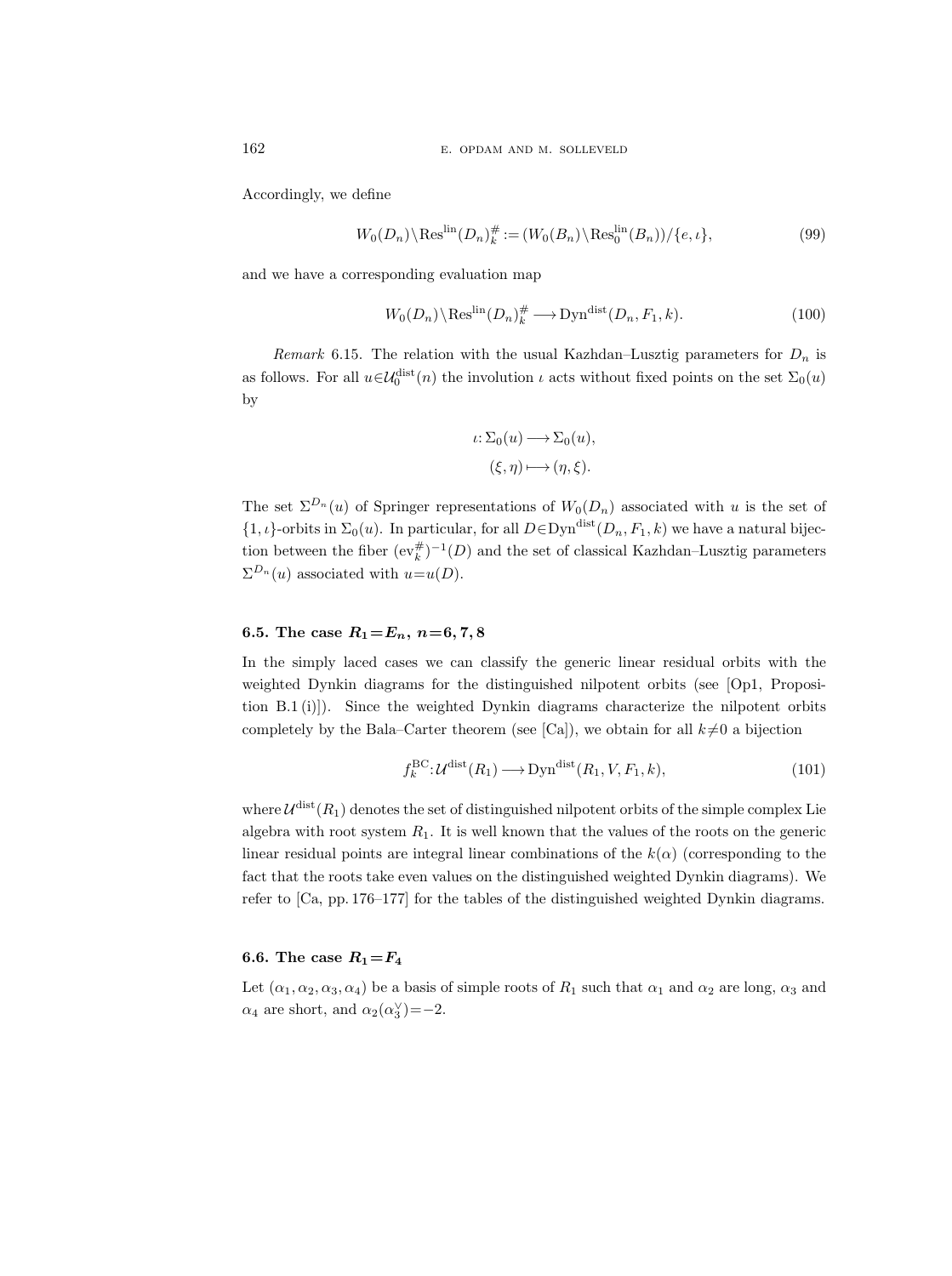| Orbits $f = W_0 \xi$ |                                         |
|----------------------|-----------------------------------------|
| $f_1$                | $\xi_1 = (k_1, k_1, k_2, k_2)$          |
| $f_2$                | $\xi_2 = (k_1, k_1, k_2 - k_1, k_2)$    |
| fз                   | $\xi_3 = (k_1, k_1, k_2 - k_1, k_1)$    |
| f <sub>4</sub>       | $\xi_4 = (k_1, k_1, k_2 - 2k_1, k_2)$   |
| $f_5$                | $\xi_5 = (k_1, k_1, k_2 - 2k_1, 2k_1)$  |
| $f_6$                | $\xi_6 = (k_1, k_1, k_2 - 2k_1, k_1)$   |
| f7                   | $\xi_7 = (k_1, k_1, k_2 - 2k_1, -2k_2)$ |
| fв                   | $\xi_8 = (0, k_1, 0, k_2 - k_1)$        |

Table 1. F4: Generic linear residual orbits.

| Orbit          | $\mathcal{K}^{\rm reg}_\varepsilon$                   |
|----------------|-------------------------------------------------------|
| $f_1$          | $(2k_1+3k_2)(3k_1+4k_2)(3k_1+5k_2)(5k_1+6k_2) \neq 0$ |
| $f_2$          | $(k_1^2-(6k_2)^2)k_2\neq 0$                           |
| $f_3$          | $(3k_1+2k_2)(k_1+3k_2)(2k_1+3k_2)(3k_1+4k_2) \neq 0$  |
| $f_4$          | $(2k_1-3k_2)(3k_1-4k_2)(3k_1-5k_2)(5k_1-6k_2) \neq 0$ |
| $f_5$          | $((3k_1)^2-(2k_2)^2)(k_1^2-(3k_2)^2)\neq 0$           |
| f <sub>6</sub> | $(3k_1-2k_2)(k_1-3k_2)(2k_1-3k_2)(3k_1-4k_2) \neq 0$  |
| $f_7$          | $((3k_1)^2-k_2^2)k_1\neq 0$                           |
| $f_8$          | $k_1k_2\neq 0$                                        |

Table 2. F4: Regular parameters.

The set  $W_0 \backslash \text{Res}^{\text{lin}}(F_4)$  was completely classified in [HO1, Table 4.10], but unfortunately this table contains an error (the coordinates of  $f<sub>7</sub>$  are incorrect). We therefore include the corrected table (see Table 1) below. There are eight orbits of generic linear residual points for  $F_4$ , numbered  $f_1, ..., f_8$ . The orbits are generically regular with respect to the  $W_0$ -action, except for  $f_8$  which generically has an isotropy group of type  $A_1 \times A_1$ . In Table 2 we have specified for each generic linear residual orbit  $f_n = W_0 \xi_n$ a generic linear residual point  $\xi_n$  by means of the vector of values  $(\alpha_1(\xi_n), ..., \alpha_4(\xi_n))$ . Here  $k=(k_1, k_2)$ , where  $k_1$  is the parameter of the long roots.

In Table 3 we list the non-generic values of k, together with the set  $\text{Dyn}^{\text{dist}}(k)$ := Dyn<sup>dist</sup> $(R_1, V, F_1, k)$  of k-weighted Dynkin diagrams, and for each  $D \in \text{Dyn}^{\text{dist}}(k)$  the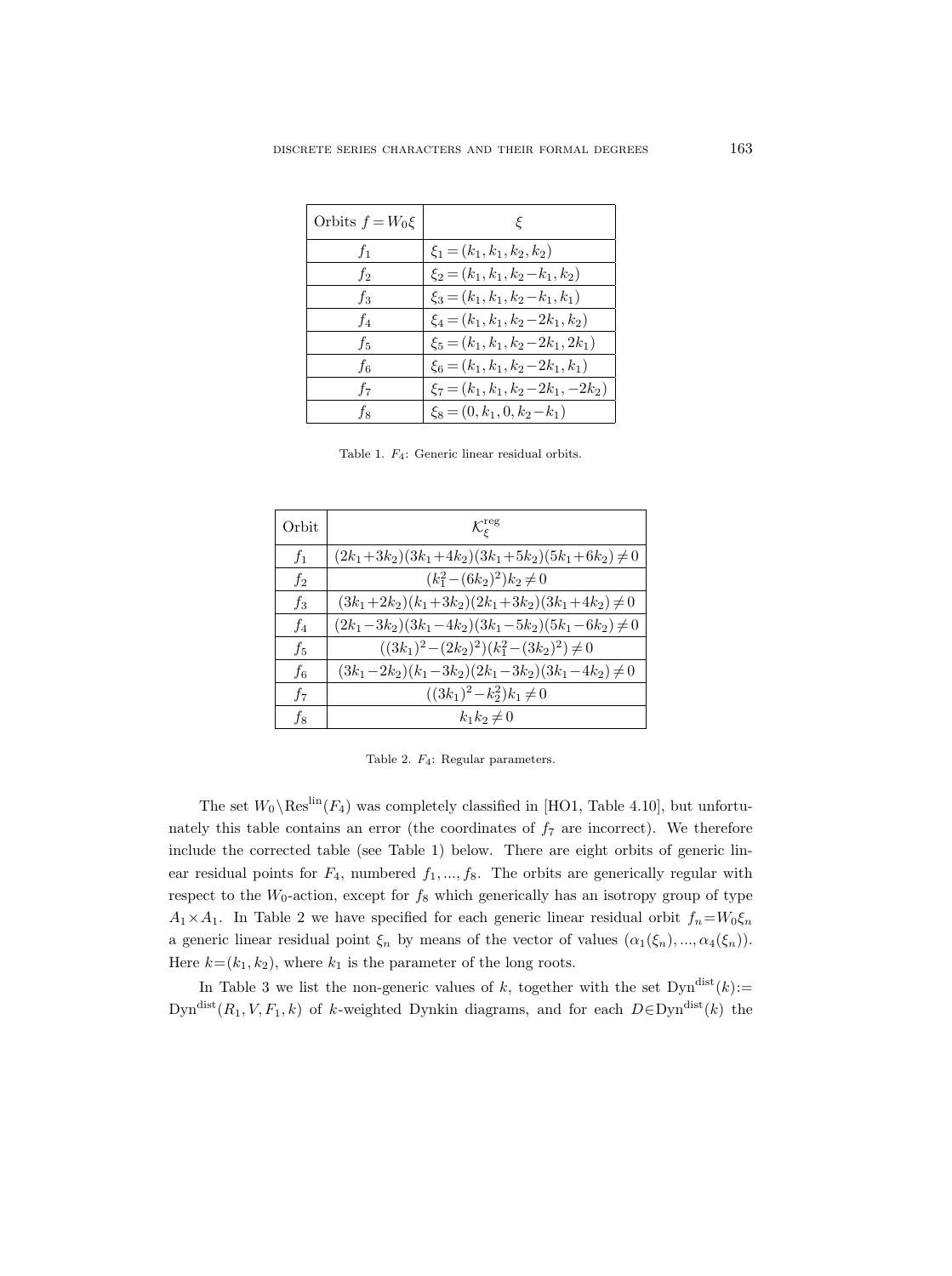inverse image  $ev_k^{-1}(D)$  of the map

$$
\mathrm{ev}_k: W_0 \backslash \mathrm{Res}_k^{\mathrm{lin}} \longrightarrow \mathrm{Dyn}^{\mathrm{dist}}(k). \tag{102}
$$

*Remark* 6.16. In Table 3 we assume that  $x>0$ . Not all special parameters are listed in Table 3 but all other special values can be obtained from the listed ones by applying the following symmetries. First of all we have  $f_i(k_1, k_2) = f_i(-k_1, -k_2)$  (since  $-i d \in W_0$ ) and  $f_i(k_1, k_2) = f_{\theta(i)}(k_1, -k_2) = f_{\theta(i)}(-k_1, k_2)$  with  $\theta = (14)(36)$ . With these transformations we can reach all quadrants of  $K$  from the positive quadrant. In addition, we have used the following symmetry (arising from interchanging the long and short roots) to reduce the length of Table 3: Let  $\Psi(a, b, c, d) = (2d, 2c, b, a)$ . Then we can define  $D_i(2k_2, k_1)$ by  $D_i(2k_2, k_1) = \Psi(D_i(k_1, k_2))$ . The map  $\Psi$  acts as follows on the set of generic linear residual orbits:  $\Psi(f_i(k_1, k_2)) = f_{\sigma(i)}(2k_2, k_1)$ , where  $\sigma$  is the transposition (27). Observe that  $\Psi^2(a, b, c, d) = (2a, 2b, 2c, 2d)$ , and thus  $\Psi^2$  corresponds to replacing x by  $2x$ .

## 6.7. The case  $R_1 = G_2$

See [HO1, Proposition 4.15]. There are three orbits of generic linear residual points  $W_0 \xi_1$ ,  $W_0 \xi_2$  and  $W_0 \xi_3$ , which we will refer to as  $g_1, g_2$  and  $g_3$ , respectively. Let  $\alpha_1$  be the simple long root and  $\alpha_2$  the simple short root. Let  $k=(k_1, k_2)$  with  $k_1$  being the parameter of the long root. Table 4 lists the  $g_i = W_0 \xi_i$  and the set  $\mathcal{K}_i^{\text{reg}}$  where  $W_0 \xi_i$  remains residual upon specialization. We use similar conventions as in the case  $F_4$ .

In Table 5 we list the non-generic values of k, together with the set  $Dyn^{\text{dist}}(k)$  of k-weighted Dynkin diagrams and for each  $D \in \text{Dyn}^{\text{dist}}(k)$  the inverse image  $\text{ev}_k^{-1}(D)$  of the map

$$
\mathrm{ev}_k: W_0 \backslash \mathrm{Res}_k^{\mathrm{lin}} \longrightarrow \mathrm{Dyn}^{\mathrm{dist}}(k). \tag{103}
$$

Remark 6.17. In Table 5 we assume that  $x>0$ . Not all special parameters are listed in Table 5 but all other special values can be obtained from the listed ones by applying the following symmetries. First of all we have  $g_i(k_1, k_2)=g_i(-k_1, -k_2)$  (since  $-{\rm id}\in W_0$ ) and  $g_i(k_1,k_2)=g_{\theta(i)}(k_1,-k_2)=g_{\theta(i)}(-k_1,k_2)$  with  $\theta=(12)$ . With these transformations we can reach all quadrants of  $K$  from the positive quadrant. In addition, we have used the following symmetry (arising from interchanging the long and short roots) to reduce the length of Table 5: Let  $\Psi(a, b) = (3b, a)$ . Then we can define  $D_i(3k_2, k_1)$ by  $D_i(3k_2, k_1) = \Psi(D_i(k_1, k_2))$ . The map  $\Psi$  acts as follows on the set of generic linear residual orbits:  $\Psi(f_i(k_1, k_2)) = f_i(3k_2, k_1)$ . Observe that  $\Psi^2(a, b) = (3a, 3b)$ , and thus  $\Psi^2$ corresponds to replacing x by  $3x$ .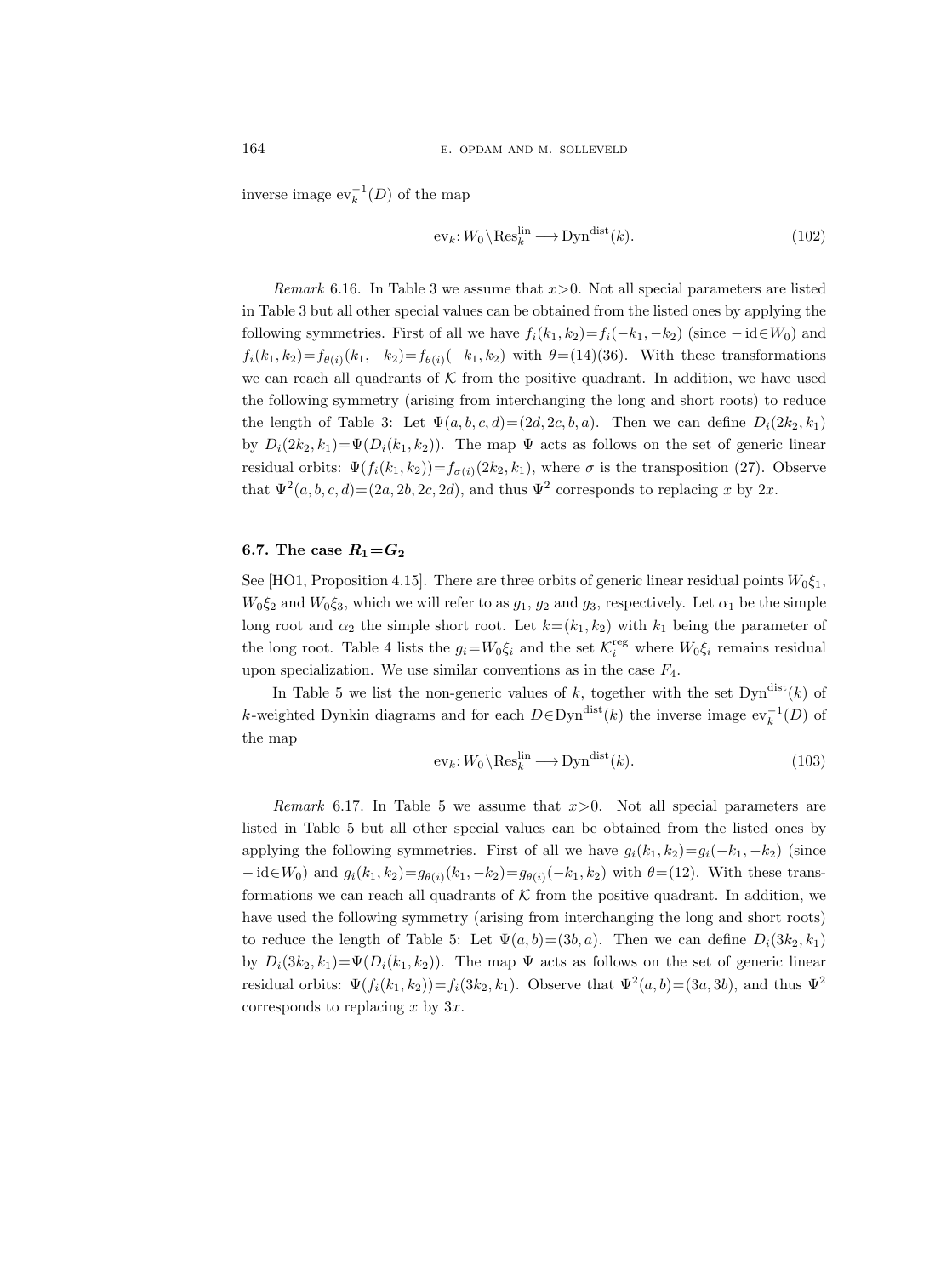| $k = (k_1, k_2)$ | $D \in \mathrm{Dyn}^{\mathrm{dist}}(k)$ | $ev_k^{-1}(D)$  |
|------------------|-----------------------------------------|-----------------|
| (0,x)            | $D_1 = (0, 0, x, x)$                    | $f_1, f_2, f_4$ |
|                  | $D_2 = (0,0,x,0)$                       | $f_3, f_5, f_6$ |
| (x,x)            | $D_1 = (x, x, x, x)$                    | $f_1$           |
|                  | $D_2 = (x, x, 0, x)$                    | $f_2, f_3$      |
|                  | $D_3 = (0, x, 0, x)$                    | $f_5, f_7$      |
|                  | $D_4 = (0, x, 0, 0)$                    | $f_4, f_6, f_8$ |
| (x, 2x)          | $D_1 = (x, x, 2x, 2x)$                  | $f_1$           |
|                  | $\overline{D_2=(x,x,\underline{x},2x)}$ | $f_2$           |
|                  | $D_3 = (x, x, x, x)$                    | $f_3$           |
|                  | $D_4 = (x, x, 0, 2x)$                   | $f_4,\,f_5$     |
|                  | $\overline{D_5} = (x, x, 0, x)$         | $f_6, f_7$      |
|                  | $D_6 = (0, x, 0, x)$                    | $f_8$           |
| (x,3x)           | $D_1 = (x, x, 3x, 3x)$                  | $f_1$           |
|                  | $D_2 = (x, x, 2x, 3x)$                  | f2              |
|                  | $D_3 = (x, x, x, 3x)$                   | f4              |
|                  | $D_4 = (x, x, 2x, x)$                   | fз              |
|                  | $D_5 = (x, x, x, 2x)$                   | f5              |
|                  | $D_6 = (x, x, x, x)$                    | $f_{6}$         |
|                  | $D_7 = (0, x, 0, 2x)$                   | $f_8$           |
| (2x,3x)          | $D_1 = (2x, 2x, 3x, 3x)$                | $f_1$           |
|                  | $D_2 = (2x, 2x, x, 3x)$                 | $f_2$           |
|                  | $\overline{D_3=(2x,2x,x,2x)}$           | $f_3$           |
|                  | $D_4 = (2x, 0, x, 2x)$                  | $f_4, f_7$      |
|                  | $D_5 = (0, 2x, 0, x)$                   | $f_8$           |
| (3x, 2x)         | $D_1 = (3x, 3x, 2x, 2x)$                | $f_1$           |
|                  | $D_2 = (3x, x, x, 2x)$                  | $f_3$           |
|                  | $D_3 = (3x, x, x, x)$                   | $f_2$           |
|                  | $D_4 = (2x, x, x, 2x)$                  | f7              |
|                  | $D_5 = (2x, x, x, x)$                   | f5              |
|                  | $D_6 = (0, x, x, 0)$                    | f8              |
| (5x,3x)          | $D_1 = (5x, 5x, 3x, 3x)$                | f1              |
|                  | $D_2 = (5x, x, 2x, 3x)$                 | fз              |
|                  | $D_3 = (5x, x, 2x, x)$                  | $f_2$           |
|                  | $D_4 = (4x, x, 2x, 3x)$                 | f7              |
|                  | $D_5 = (4x, x, 2x, x)$                  | $f_5$           |
|                  | $D_6 = (x, x, x, x)$                    | f6              |
|                  | $D_7 = (0, x, 2x, 0)$                   | f8              |

Table 3. *k*-weighted Dynkin diagrams and confluence data for  $F_4$ .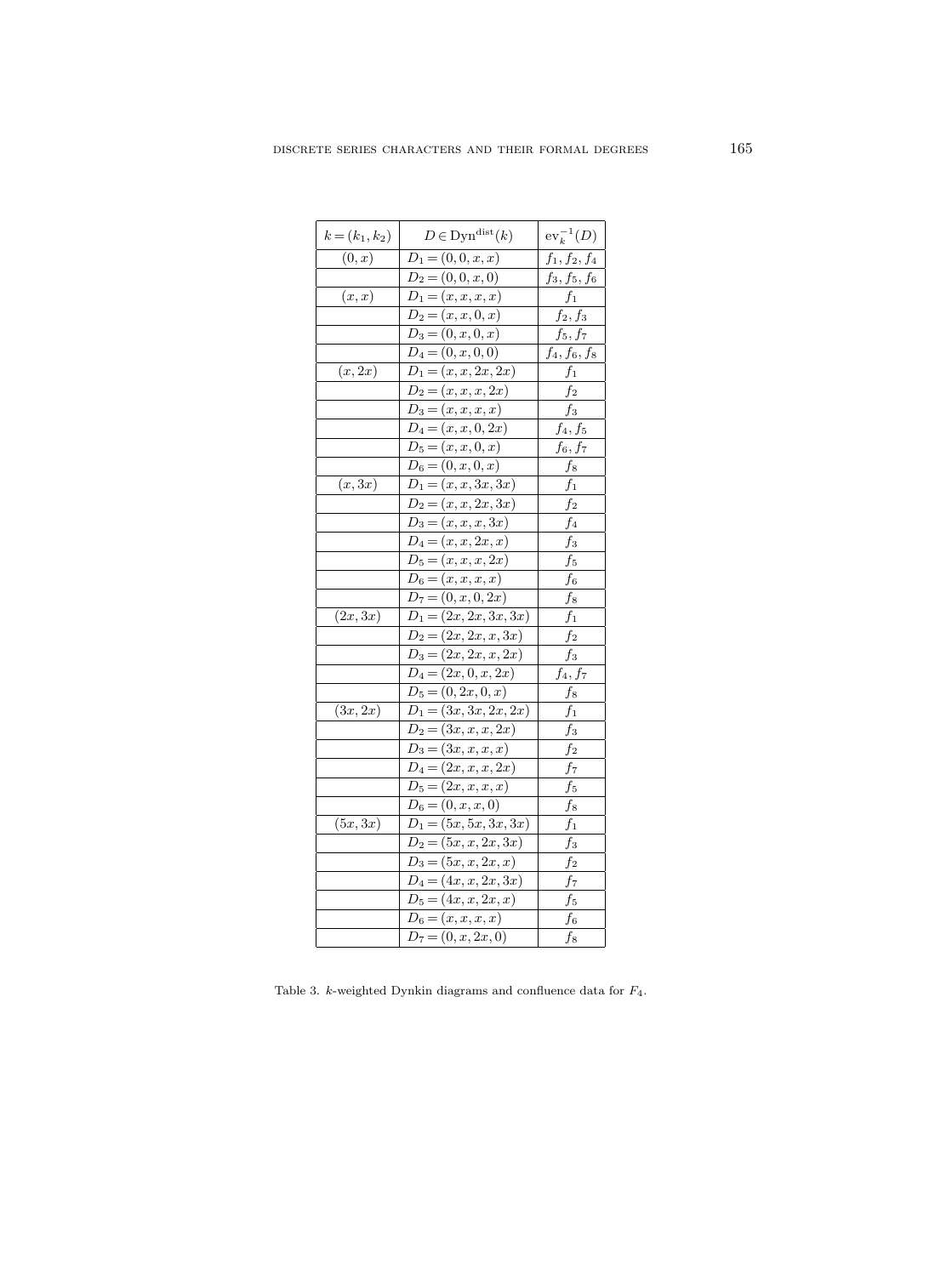| Type    |                                         | $\mathcal{K}^{\rm reg}_{\varepsilon}$ |
|---------|-----------------------------------------|---------------------------------------|
| $q_1$   | $\xi_1 = (k_1, k_2)$                    | $(k_1+2k_2)(2k_1+3k_2)\neq 0$         |
| $q_{2}$ | $\xi_2 = (k_1, k_2 - k_1)$              | $(k_1-2k_2)(2k_1-3k_2)\neq 0$         |
| 93      | $\xi_3 = (k_1, \frac{1}{2}(k_2 - k_1))$ | $k_1k_2\neq 0$                        |

Table 4. Generic linear residual orbits for  $G_2$ .

| $k = (k_1, k_2)$ | $D \in \mathrm{Dyn}^{\mathrm{dist}}(k)$ | $ev_k^{-1}(D)$ |
|------------------|-----------------------------------------|----------------|
| (0, x)           | $D_1 = (0, x)$                          | $g_1, g_2$     |
| (x,x)            | $D_1 = (x, x)$                          | $g_1$          |
|                  | $D_2 = (x, 0)$                          | $g_2, g_3$     |
| (2x,x)           | $D_1 = (2x, x)$                         | $g_1$          |
|                  | $D_2 = (\frac{1}{2}x, \frac{1}{2}x)$    | 93             |

Table 5. *k*-weighted Dynkin diagrams and confluence for  $G_2$ .

## 7. The classification of the discrete series of H

We formulate the main theorem of this paper.

THEOREM 7.1. Let  $R_1 \subset V^*$  be a non-simply laced irreducible root system or  $R_1 = A_n$ . Let  $F_1$  be a basis of simple roots, and let  $k \in \mathcal{K}$ . We denote by  $\Delta^{\mathbf{H}}(R_1, V, F_1, k)$  the set of irreducible discrete series characters of  $\mathbf{H}(R_1, V, F_1, k)$ . The generic central character map induces a bijection

$$
\operatorname{gcc}^{\mathbf{H}}_k: \Delta^{\mathbf{H}}(R_1, V, F_1, k) \xrightarrow{\simeq} W_0 \backslash \operatorname{Res}_k^{\operatorname{lin}}(R_1)
$$
\n(104)

which is compatible with the central character map, in the sense that

$$
ev_k(gcc_k^{\mathbf{H}}(\delta)) = cc(\delta)
$$

for all  $k \in K$  and all  $\delta \in \Delta^{\mathbf{H}}(R_1, V, F_1, k)$ , except when  $R_1 = F_4$  and  $k \in \mathcal{K}_{f_8}^{\text{reg}}$ , in which case there are exactly two elements  $\delta_{f'_8}, \delta_{f''_8} \in \Delta^{\mathbf{H}}(R_1, V, F_1, k)$  with generic central character  $f_8$ . This statement is also true for  $R_1 = D_n$  (with  $n \geqslant 4$ ) if we replace  $W_0(D_n) \setminus \text{Res}_k^{\text{lin}}(D_n)$ by  $W_0(D_n)\backslash \text{Res}_k^{\text{lin}}(D_n)^{\#}$  and  $\operatorname{gcc}_k^{\text{H}}$  by the map  $\operatorname{gcc}_k^{\text{H},\#}$  which is equal to the map  $\operatorname{gcc}_{(k,0)}^{\text{H},B_n}$ , for type  $B_n$ , composed with the induction map for characters of  $\mathbf{H}(D_n, V, F_1, k)$  to  ${\bf H}(B_n,V,F_1^b,(k,0)).$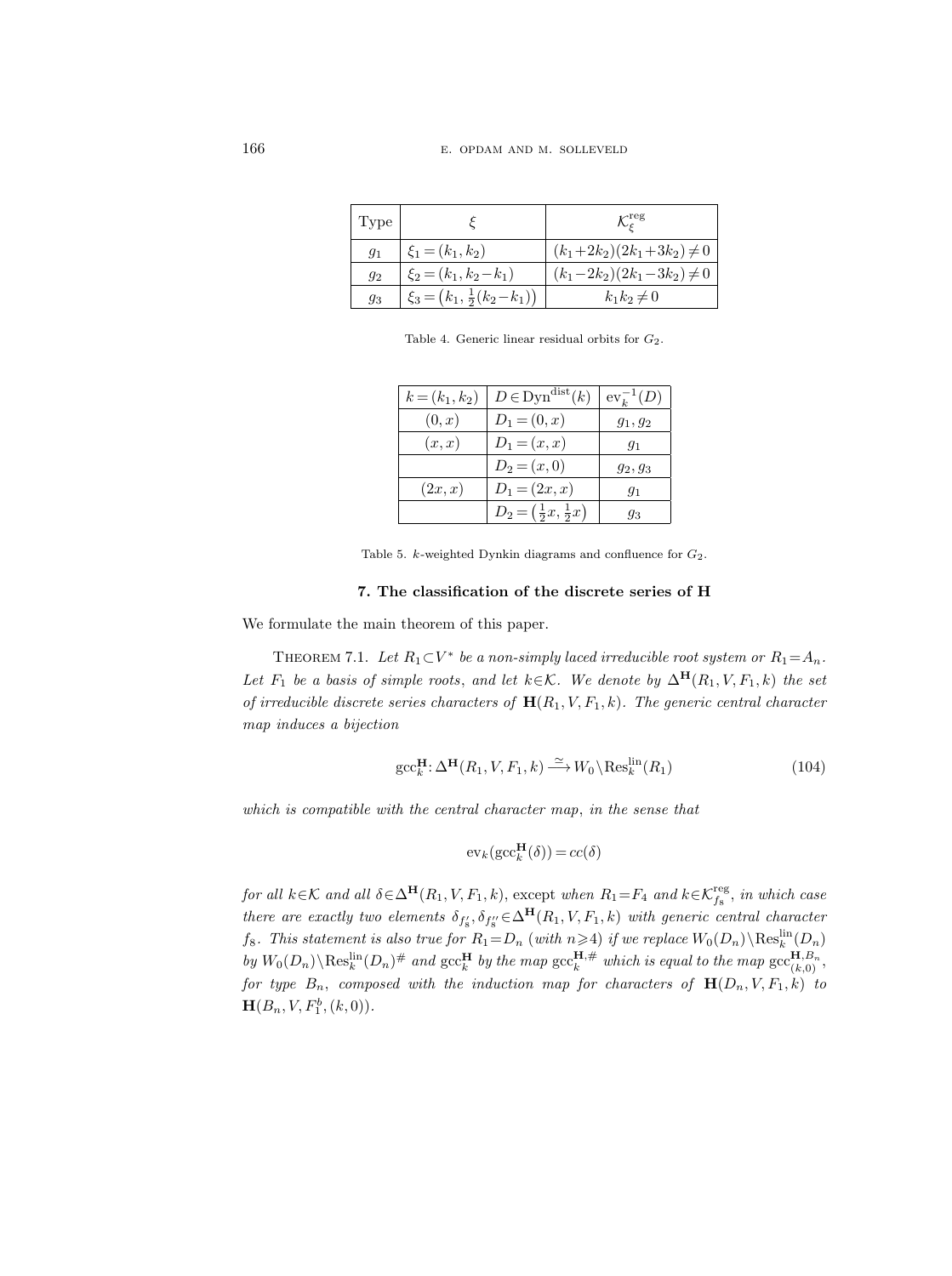*Proof.* We apply the reduction results Corollaries 2.30 and 2.31 with  $u=1$ . In this situation we will denote the natural map  $\mathcal{Q} \rightarrow \mathcal{K}$  given by  $q \mapsto k_{u=1} = k$  by  $k=2 \log q$ .

In view of Proposition 2.56 and Corollaries 2.31 and 5.11, the result is equivalent to the statement that for all  $W_0 \xi \in W_0 \setminus \text{Res}_k^{\text{lin}}(R_1)$  and all connected components  $U \subset \mathcal{K}^{\text{reg}}_{W_0 \xi}$ we have  $M_{\{W_0 \exp(\xi)\}\times \exp(U)}=1$  except when  $R_1=F_4$  and  $W_0\xi=f_8$ , in which case the value should be 2 (independent of the choice of  $U$ ).

If  $R_1 = A_n$  (with  $n \ge 1$ ), then there is one generic residual orbit  $W_0 \xi$ , with two components  $\mathcal{K}_{W_0\xi} = \{U_+, U_-\}$ . It is of course well known in this case that

$$
M_{\pm} := M_{\{W_0 \exp(\xi)\} \times \exp(U_{\pm})} = 1
$$

and there are many possible proofs for this fact, but we will explain the proof that is central to the approach in this paper in order to illustrate the method in this basic case.

The multiplicities  $M_{\pm}$  are on the one hand at least 1 (by Corollary 5.11) and on the other hand at most 1 by Corollaries 5.11, 2.31 and 2.36. This proves the required equality.

If  $R_1 = B_n$  (with  $n \ge 2$ ) we argue in a similar way. By Corollaries 5.11 and 6.5, we see that for all generic  $k \in \mathcal{K}$  one has  $|\Delta^{\mathbf{H}}(R_1, V, F_1, k)| \geq |\mathcal{P}(n)|$ , with equality if and only if  $M_{\{W_0 \exp(\xi)\}\times\exp(U)}=1$  for all U such that  $k\in U$ . On the other hand, it is well known that the set of elliptic conjugacy classes of  $W_0(B_n)$  is naturally in bijection with the set  $\mathcal{P}(n)$ . Hence Corollaries 2.31 and 2.36 show that  $|\Delta^{\mathbf{H}}(R_1, V, F_1, k)| \leq |\mathcal{P}(n)|$ . We conclude that  $|\Delta^{\mathbf{H}}(R_1, V, F_1, k)| = |\mathcal{P}(n)|$  and thus that  $M_{\{W_0 \exp(\xi)\}\times \exp(U)} = 1$  for all orbits  $W_0 \xi$  and all connected components  $U \subset \mathcal{K}_{W_0\xi}^{\text{reg}}$  such that  $U \ni k$ . Since k was chosen arbitrarily we see that  $M_{\{W_0 \exp(\xi)\}\times\exp(U)}$  = 1 for all  $W_0\xi$  and all  $\mathcal{C}_{W_0 \exp(\xi)}$ , as desired.

If  $R_1 = C_n$  then the result follows easily from the case  $R_1 = B_n$  using the fact that  $\mathbf{H}(B_n,(k_1,k_2)) \simeq \mathbf{H}(C_n,(k_1,\frac{1}{2}k_2)).$ 

If  $R_1 = G_2$  the argument is completely analogous to the case  $R_1 = B_n$ , using the results of §6.7.

In the case  $R_1 = F_4$  we need additional arguments. The Weyl group  $W_0(F_4)$  has 9 elliptic conjugacy classes, but by §6.6, we see that there are only 8 generic linear residual points  $f_1, ..., f_8$ . The points  $f_1, ..., f_7$  are (generically) regular. A generic residual orbit  $W_0 \exp(\xi(k))$  carries precisely one irreducible discrete series character (see [Sl1, Corollary 1.2.11]), proving that the multiplicities associated with these orbits are all precisely equal to 1. Now consider  $f_8$ . By the above numerology, we see that for any component U of  $\mathcal{K}^{\text{reg}}_{f_8}$  the value of  $M_{f_8 \times U}$  can be either 1 or 2 and in the rest of the proof we will show that it has to be always 2. From Table 2 we have  $\mathcal{K}_{f_8}^{\text{reg}} = \{U_{\pm,\pm}\}\$  with  $U_{\varepsilon_1,\varepsilon_2} = \{(k_1,k_2): \varepsilon_i k_i > 0, i = 1, 2\}.$  This simple structure of  $\mathcal{K}_{f_8}^{\text{reg}}$  is very helpful at this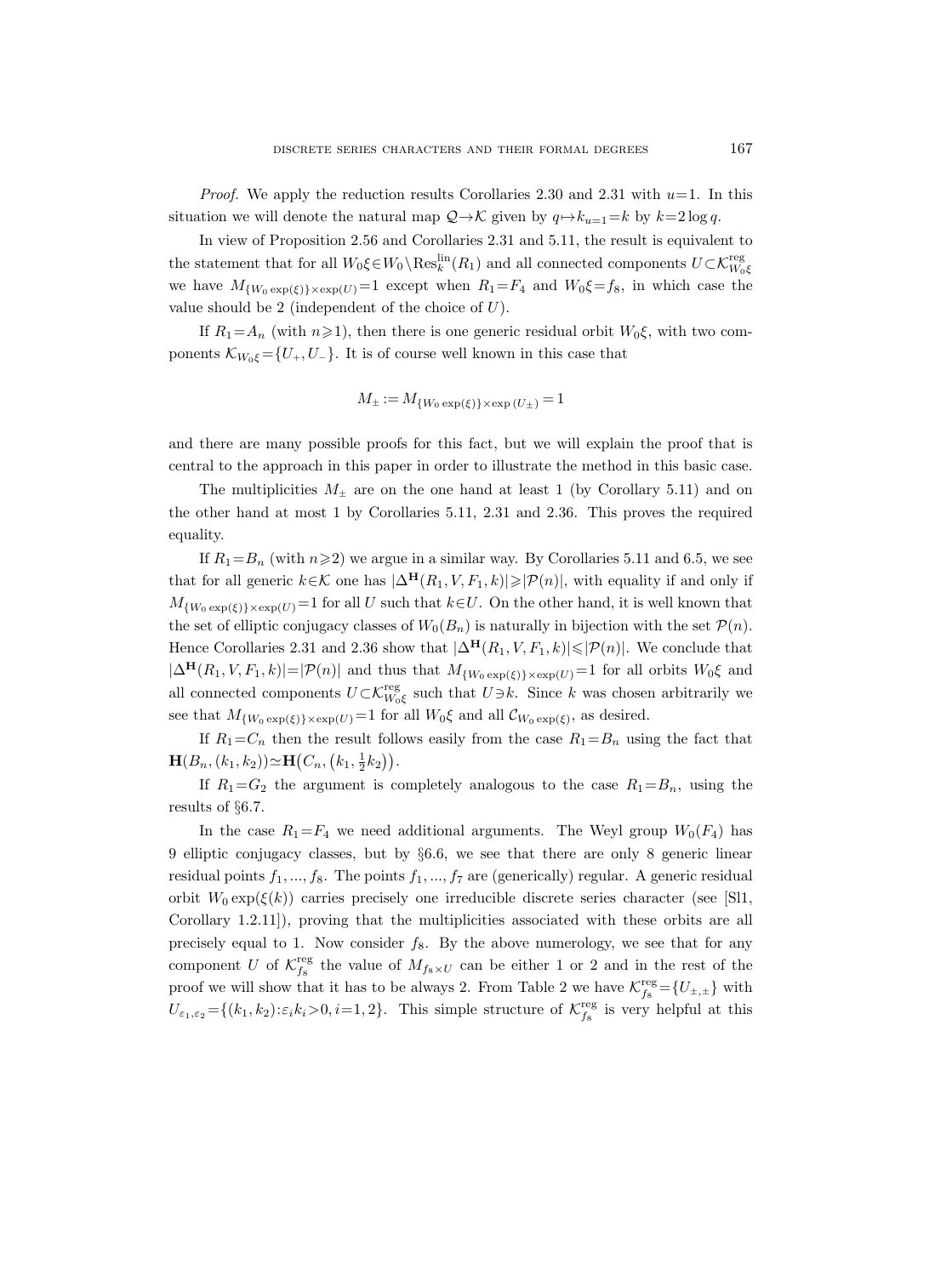point. There exist standard automorphisms (for  $\varepsilon_i=\pm 1$ )

$$
\psi_{\varepsilon_1,\varepsilon_2} : \mathbf{H}(R_1, V, F_1, (k_1, k_2)) \longrightarrow \mathbf{H}(R_1, V, F_1, (\varepsilon_1 k_1, \varepsilon_2 k_2))
$$
\n(105)

such that  $\psi_{\varepsilon_1,\varepsilon_2}(x)=x$  for all  $x \in V^*$ ,  $\psi_{\varepsilon_1,\varepsilon_2}(s_i)=\varepsilon_1 s_i$  (for  $i=1,2$ ) and  $\psi_{\varepsilon_1,\varepsilon_2}(s_j)=\varepsilon_2 s_j$ (for  $j=3, 4$ ). Clearly twisting by  $\psi_{\varepsilon_1, \varepsilon_2}$  sends discrete series characters to discrete series characters and thus the multiplicities  $M_{f_8\times U}$  are independent of U. It was shown by Mark Reeder [Re1] that there exist two irreducible discrete series with central character  $ev_{(4x,x)}(f_8)$  for the (generic) parameters  $(4x, x)$  (with  $x>0$ ). In Reeder's parametrization these characters are called  $[A_1E_7(a_5), -21]$  and  $[A_1E_7(a_5), -3]$ . Reeder's result is based on the explicit computation of the weight diagrams of the discrete series modules (alternatively we could here invoke the standard Kazhdan–Lusztig classification for the parameters  $(x, x)$  (with  $x>0$ ) to arrive at the same conclusion).

Finally let us consider the case  $R_1=D_n$ . Of course this simply laced case can be treated directly by the Kazhdan–Lusztig classification (see Remark 6.15) but we want to show here how to adapt the deformation method so that the classification for  $R_1=D_n$  is also treated by an appropriate version of the generic central character map. It was shown in §6.4 that the degenerated affine Hecke algebra  $H(D_n, V, F_1, k)$  is the fixed point algebra of  $\mathbf{H}(B_n, V, F_1, (k, 0))$  for the action of the automorphism group  $\Psi \cong \frac{1}{2}\mathbb{Z}$ . Our knowledge of the case  $R_1 = B_n$  implies that the generic central character map  $\mathrm{gcc}_{(k,0)}^{\mathbf{H},B_n}$ for type  $B_n$  yields a bijection between  $\Delta^{\mathbf{H}}(B_n, V, F_1^b, (k, 0))$  and  $W_0 \backslash \text{Res}_0^{\text{lin}}(B_n)$ . In §6.4 we have seen that twisting by  $\psi$  acts freely on the set of generic linear residual orbits  $W_0 \setminus \text{Res}_0^{\text{lin}}(B_n)$ . It follows that twisting by  $\psi$  acts freely on  $\Delta^{\mathbf{H}}(B_n, V, F_1^b, (k, 0))$  as well. Using [RR, Theorems A.6 and A.13] we see that all characters in  $\Delta^{\mathbf{H}}(B_n, V, F_1^b, (k, 0))$ remain irreducible when restricted to  $\mathbf{H}(D_n, V, F_1, k) = \mathbf{H}(B_n, V, F_1^b, (k, 0))^{\Psi}$ , that all  $\delta \in \Delta^{\mathbf{H}}(D_n, V, F_1, k)$  arise in this way, that there always exist precisely two irreducible characters  $\delta_+$ ,  $\delta_- \in \Delta^{\mathbf{H}}(B_n, V, F_1^b, (k, 0))$  restricting to  $\delta$ , and that these two characters are  $\psi$ -twists of each other. This proves the required result.  $\Box$ 

Let us look at an interesting special case.

*Example 7.2.* We have  $\mathbf{H}(B_n, V, F_1, (0, k_2)) \simeq \mathbf{H}(A_1^n, V, F_1(A_1^n), k_2) \rtimes S_n$  with  $F_1^A =$  $\{e_1, ..., e_n\}$ . Using this, it is easy to see that for  $k_2 \neq 0$ ,

$$
\Delta^{\mathbf{H}}(B_n, V, F_1, (0, k_2)) = \{\delta_\pi : \pi \in \widehat{S}_n\},\tag{106}
$$

with  $\delta_{\pi} = \delta^{\otimes n} \otimes \pi$  and where  $\delta$  is the unique irreducible (1-dimensional) discrete series character of  $H(A_1, V(A_1), F_1(A_1), k_2)$ . If  $k_2 > 0$  then

$$
\delta_{\pi(\lambda)}|_{W_0} = \chi(\cdot, \lambda'),\tag{107}
$$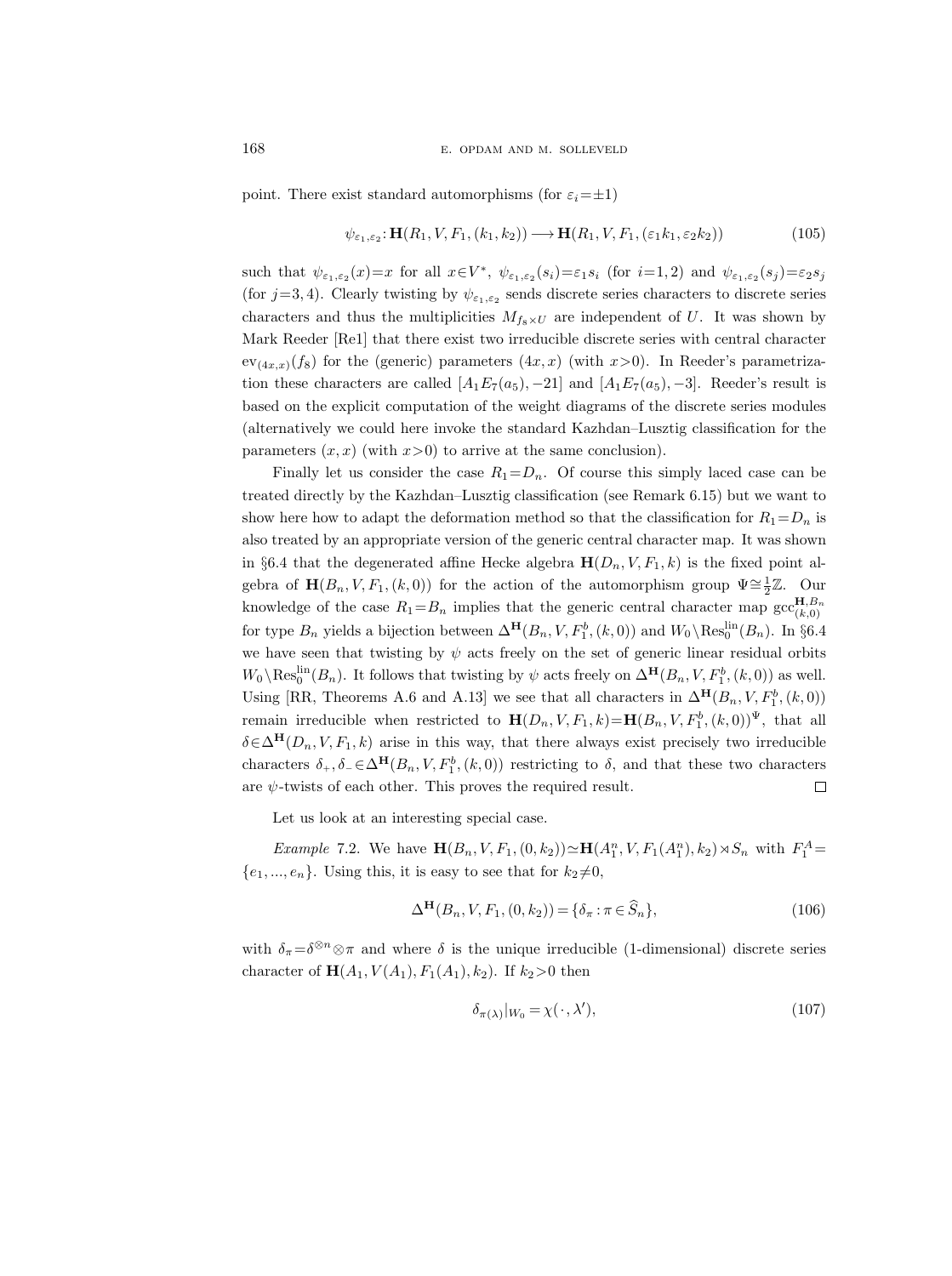and if  $k_2$ <0 then

$$
\delta_{\pi(\lambda)}|_{W_0} = \chi(\lambda, \cdot),\tag{108}
$$

where  $\{\pi(\lambda)\}_{\lambda\in\mathcal{P}(n)}$  denotes the usual parametrization of the irreducible characters of  $S_n$ by partitions of n (see e.g. [Ca]), and where  $\{\chi(\tau,\sigma)\}_{(\tau,\sigma)\in \mathcal{P}(2,n)}$  is the usual parametrization of the irreducible characters of  $W_0=W(B_n)$  by bipartitions of n.

On the other hand, we recall from §6.2.1 that  $k=(0, k_2)$  is a regular parameter for all generic linear residual orbits of  $\mathbf{H}(B_n, V, F_1, (k_1, k_2))$ . Hence the map

$$
\operatorname{gcc}_{(0,k_2)}: \Delta^{\mathbf{H}}(B_n, V, F_1, (0, k_2)) \longrightarrow W_0 \backslash \operatorname{Res}^{\operatorname{lin}}(B_n)
$$
\n(109)

is a bijection by Theorem 7.1. By continuity (see Theorem 5.7 and Definition 5.10) it follows that for all  $\lambda \in \mathcal{P}(n)$  the generic irreducible discrete series character  $\delta_{W_0 \xi_\lambda \times U_{\pm \infty}}$ , whose domain of definition is the unique connected component  $U_{\pm\infty} = U_{W_0\xi_\lambda,\pm\infty}$  of  $\mathcal{K}_{W_0\xi_\lambda}^{\text{reg}}$ which contains  $(0, k_2)$  for  $\pm k_2 > 0$ , restricts to an irreducible character of  $S_n$ , and this sets up a bijective correspondence between the set of generic linear residual orbits and the set of irreducible characters of  $S_n$ .

Remark 7.3. Unfortunately, we do not know how to compute the generic central character map in this case. We conjecture that

$$
\mathrm{gcc}_{(0,k_2)}(\delta_{\pi(\lambda)}) = \begin{cases} W_0 \xi_{\lambda'} & \text{if } k_2 > 0, \\ W_0 \xi_{\lambda} & \text{if } k_2 < 0. \end{cases}
$$

The following corollary of Theorem 7.1 was known for degenerate affine Hecke algebras with equal parameters by the work of Reeder [Re2].

COROLLARY 7.4. Let  $k \in \mathcal{K}^{\text{reg}}$  be a regular parameter. The elliptic pairing (see p. 125) is positive definite on  $Ell(H(R_1, V, F_1, k))$  and the map

$$
\text{Ell}(\mathbf{H}(R_1, V, F_1, k)) \longrightarrow \text{Ell}(W_0),
$$

$$
[\pi] \longmapsto [\pi|_{W_0}],
$$

yields an isometric isomorphism with respect to the elliptic pairing.

*Proof.* We may assume that  $R_1$  is irreducible. If  $R_1$  is not simply laced, we see from our results above that (since  $k \in \mathcal{K}^{\text{reg}}$ ) the images in  $Ell(\mathcal{H}(R_1, V, F_1, k))$  of the irreducible characters in  $\Delta^{\mathbf{H}}(R_1, V, F_1, k)$  form a linear basis of Ell $(\mathcal{H}(R_1, V, F_1, k))$ . We also know that these even form an orthonormal basis with respect to the elliptic pairing, and hence the elliptic pairing is positive definite in this case. Using results of [OS], it follows that the limits of these characters for  $x k$  (with  $x \rightarrow 0$ ) form an orthonormal set of elliptic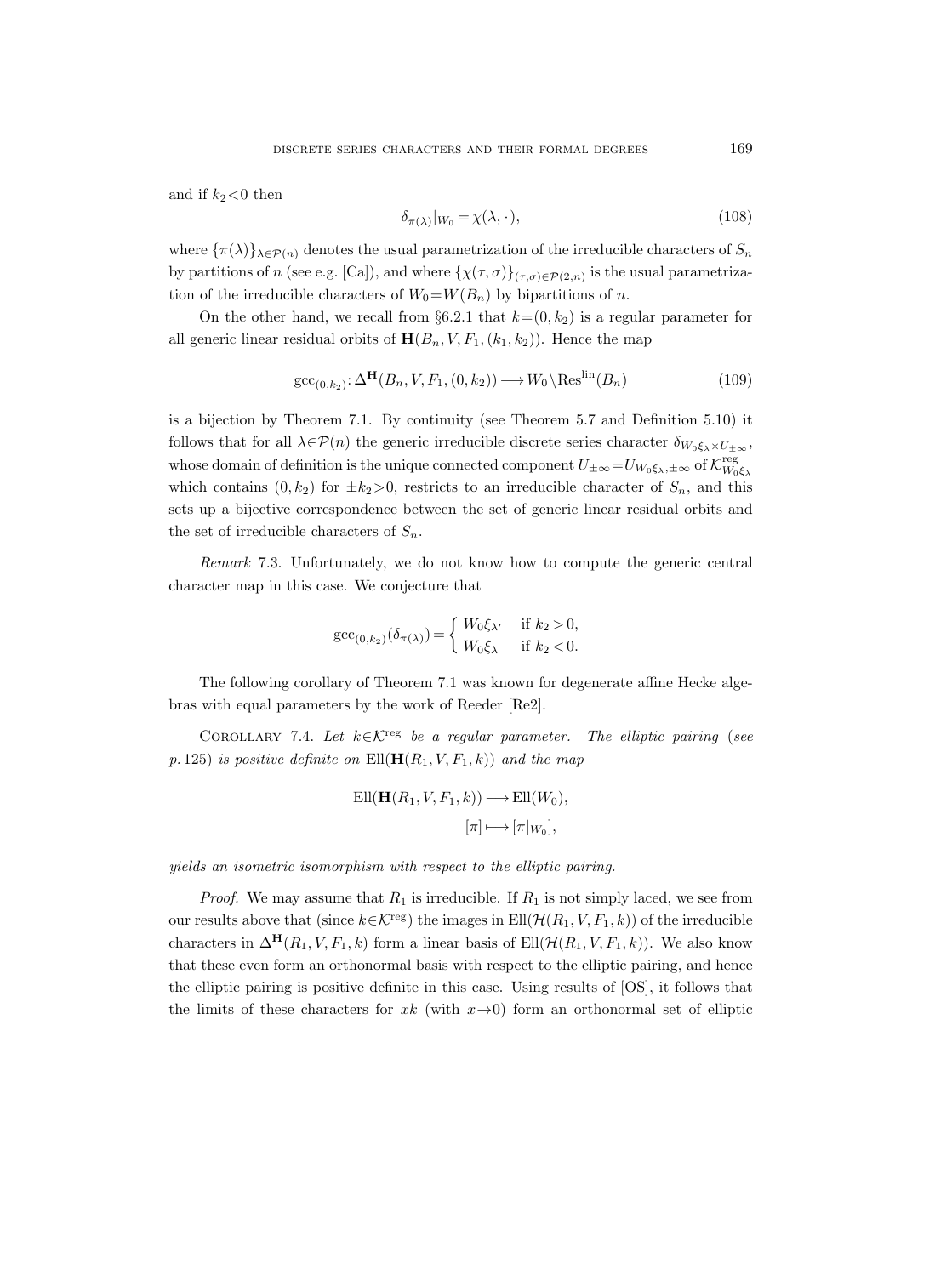characters of  $W_0$  (actually, in order to see this using the results of [OS], we need to lift the characters to  $\mathcal{H}(\mathcal{R}, q)$  using the equivalence of Corollary 2.31, then take the limit  $q^x$  with  $x\rightarrow 0$  to get a set of orthonormal elliptic characters for W, and then use the formula for the elliptic paring of [OS, Theorem 3.2]). Finally we already established in the previous theorem that the cardinality of this set is equal to the dimension of the space  $Ell(W_0)$ . This yields the desired result for non-simply laced cases. For simply laced cases (or more generally all cases with equal parameters k, i.e. such that  $k_{\alpha}=x$  for all  $\alpha \in R_1$ ) the result is due to Reeder [Re2] (based on the Kazhdan–Lusztig model for the characters of  $\mathcal{H}(\mathcal{R}, q)$ .  $\Box$ 

It is natural to expect that the result of Corollary 7.4 holds for arbitrary  $k$ . We conjecture something stronger (see [ABP] for related conjectures).

Conjecture 7.5. A generic family  $\delta$  of irreducible discrete series characters

$$
\delta \in \Delta^{\mathbf{H}, \text{gen}}(R_1, V, F_1)
$$

with domain of definition  $U \in \mathcal{K}_{W_0\xi}^{\text{reg}}$  say, has weakly continuous limits to the points  $k \in \overline{U}$ (the closure of  $U$ ). In view of the above results this would imply that the elliptic pairing is positive definite on  $Ell(\mathbf{H}(R_1, V, F_1, k))$  for all semisimple root systems  $R_1$  and all  $k \in \mathcal{K}$ , and that this space is isometric to Ell $(W_0)$  for all  $k \in \mathcal{K}$ .

Remark 7.6. Using the  $\mathrm{gcc}^{\mathbf{H}}$  invariant it is not difficult to check that for all irreducible root systems  $R_1$  the irreducible discrete series characters are stable for twisting by diagram automorphisms (a case-by-case verification).

## 8. The classification of the discrete series of  $H$

Since a semisimple root datum is in general not isomorphic to a direct sum of irreducible root data, the classification of the irreducible discrete series characters cannot be reduced to the same problem for an irreducible root datum. However, we have seen (Theorems 2.6 and 2.8) how to reduce the problem to the analogous problem for crossed products of semisimple degenerate affine algebras by certain groups of diagram automorphisms. In §7 we have covered the basic building blocks, the simple degenerate affine Hecke algebras.

Even though the classification problem for semisimple affine Hecke algebras can in general not be reduced to the simple cases, it is instructive to give the classification in certain basic situations. This is what we seek to do in the present section. In particular we classify in this section the irreducible discrete series characters for all the irreducible non-simply laced root data and all possible positive root labels (using Theorems 2.6 and 2.8 to reduce the problem to Theorem 7.1).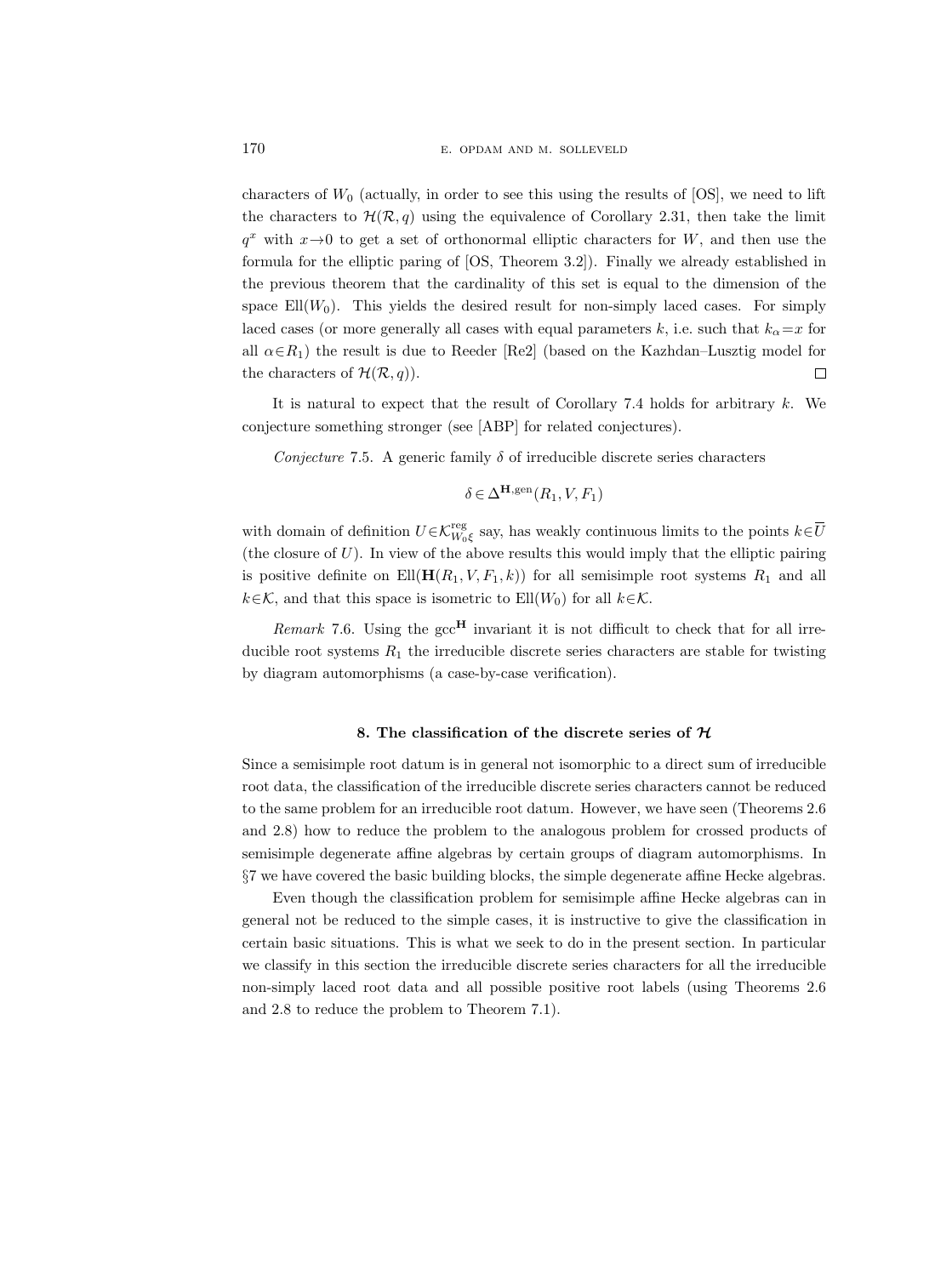Let  $\mathcal{R} = (X, R_0, Y, R_0^{\vee}, F_0)$  be an *irreducible* root datum, and let  $q \in \mathcal{Q} = \mathcal{Q}(\mathcal{R})$ . Recall the maximal root datum  $\mathcal{R}^{\max}$  (with  $X^{\max} = P(R_1)$ , the weight lattice of  $R_1$  and  $R_0^{\max} =$  $R_0$ ) with the natural isogeny  $\psi: \mathcal{R} \to \mathcal{R}^{\max}$  such that  $\mathcal{Q}(\mathcal{R}) = \mathcal{Q}(\mathcal{R}^{\max})$ . Let us define

$$
\Gamma = Y/Q(R_1^{\vee}) \cong \text{Hom}(X^{\text{max}}/X, \mathbb{C}^{\times}) \subset T^{\text{max}}.
$$
\n(110)

An element  $\gamma \in \Gamma$  uniquely extends to a linear character (also denoted  $\gamma$ ) of  $W^{\max}$  $X^{\max} \rtimes W_0$  which is trivial on  $W_0$ . Γ acts on the affine Hecke algebra  $\mathcal{H}^{\max}=\mathcal{H}(\mathcal{R}^{\max}, q)$ by means of algebra isomorphisms as follows: for  $w \in W^{\max}$  and  $\gamma \in \Gamma$  we define  $\gamma(N_w)$ =  $\gamma(w)N_w$ . With this action of Γ we have

$$
\mathcal{H}(\mathcal{R}, q) = \mathcal{H}(\mathcal{R}^{\max}, q)^{\Gamma}.
$$
 (111)

We are interested in applying Theorem 2.6 to central characters which carry discrete series characters of H, in other words to orbits  $W_0r \in \text{Res}(\mathcal{R}, q)$  of residual points in T. We know that  $r \in T$  is of the form  $r=s \exp(\xi)$  with  $s \in T_u$  such that

$$
R_{s,1} = \{ \alpha \in R_1 : \alpha(s) = 1 \}
$$
\n(112)

is of maximal rank, and  $\xi$  is a linear  $(R_{s,1}, k_s)$ -residual point. If we set  $W^{\vee} = W_0 \ltimes 2\pi iY$ , where i here denotes the imaginary unit, then the action groupoid of the action of  $W_0$ on T is equivalent to the action groupoid of  $W^{\vee}$  acting on iV. We have a splitting of the form

$$
W^{\vee} = W^{\vee}(\mathcal{R}^{\text{max}}) \rtimes \Gamma \tag{113}
$$

with  $W^{\vee}(\mathcal{R}^{\max})=W(R_1^{(1)})=W_0\ltimes 2\pi iQ(R_1^{\vee})$  on  $iV$ , and where  $\Gamma$  acts on  $W(R_1^{(1)})$  via diagram automorphisms of  $R_1^{(1)}$ . Hence we may assume that  $s(e) = \exp(e)$  with  $e \in E(C^{\vee})$ , the set of extremal points of the closure of the fundamental alcove  $\overline{C}^{\vee}$  of  $W(R_1^{(1)})$ . It follows that

$$
W_{s(e)} \cong W(R_{s(e),1}) \rtimes \Gamma_{s(e)} \tag{114}
$$

with  $\Gamma_{s(e)} \cong {\gamma \in \Gamma : \gamma(e) = e}$  (compare with Definition 2.5 and Corollary 2.54).

Let  $F^{\vee}$  be the set of simple affine roots of  $R_1^{(1)}$ . If  $a^{\vee} \in F^{\vee}$ , then there exists a unique extremal point  $e(a^{\vee}) \in E(C^{\vee})$  such that  $a^{\vee}(e(a^{\vee})) \neq 0$ . This sets up a canonical bijection  $F^{\vee} \leftrightarrow E(C^{\vee})$  which we denote by  $e \mapsto a^{\vee}(e)$  and  $a^{\vee} \mapsto e(a^{\vee})$ .

Let  $D(a^{\vee}) \in V^*$  denote the gradient of  $a^{\vee}$ . By the above,  $e \neq e(a^{\vee})$  implies that  $D(a^{\vee})(s(e))=1$ . Hence, if  $D(a^{\vee})$  can be written as  $D(a^{\vee})=2\beta$  with  $\beta \in R_0$ , then one has  $\beta(s(e)) = \pm 1$  for all extremal points  $e \in \overline{C} \vee \overline{C}$  with  $e \neq e(a^{\vee})$ . In this situation the value  $\beta(s(e)) \in \{\pm 1\}$  is independent of the choice of  $e \neq e(a^{\vee})$  (namely, it equals -1 if and only if  $\{a^{\vee}\}=F^{\vee}\backslash F_1$ . Thus the following definition makes sense (in view of (25)).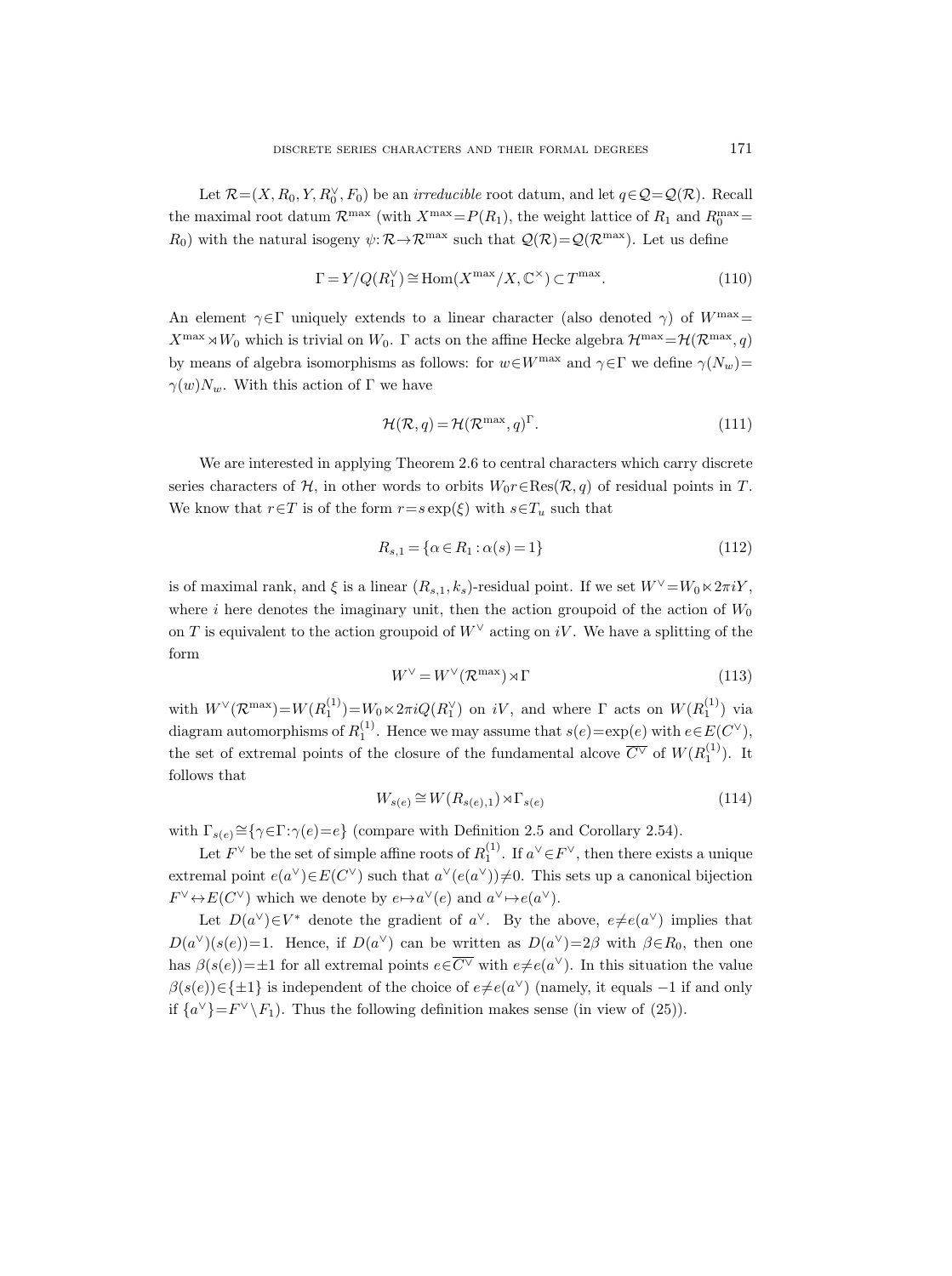



Figure 1. Spectral diagram of the Iwahori–Hecke algebra of  $SO_{2n+1}(F)$ .

Definition 8.1. We define the spectral diagram  $\Sigma$  associated with  $(\mathcal{R}, q)$  as the affine Dynkin diagram of  $W^{\vee}$  associated with the basis  $F^{\vee}$  of  $R_1^{(1)}$ , where we give all the vertices  $a^{\vee} \in F^{\vee}$  of  $\Sigma$  a weight  $k_{a^{\vee}}$  defined as follows. We define  $k_{a^{\vee}} = k_{s,D(a^{\vee})}$  (as in (25)), where  $s=s(e)$  for  $e \in E(C^{\vee}) \setminus \{e(a^{\vee})\}$  (an arbitrary choice). Note that  $\Sigma$  (labelled with these weights) is invariant for the natural action of  $\Gamma$  on  $F^{\vee}$ . We include the action of  $\Gamma$  on the diagram and the marking of the special vertex (extending the diagram of  $R_1$ ) in the spectral diagram.

*Example* 8.2. If  $\mathcal{R} = \mathcal{R}^{\text{max}}$  we have  $\Gamma = 1$ . These cases are referred to as  $R_1^{(1)}$ .

Example 8.3. It is possible that the generic affine Hecke algebra of a root datum is a specialization of the generic affine Hecke algebra of another root datum. For example,  $\mathcal{H}(C_n, P(C_n), B_n, Q(B_n), F_0(C_n))$  is isomorphic to the specialization  $v_{\beta} \ge 1$  in the generic algebra of the type  $\mathcal{H}(B_n, Q(B_n), C_n, P(C_n), F_0(B_n))$ , where  $\beta \in R_0 = B_n$  is such that  $2\beta \in R_1$ . This is compatible with the previous remark in the sense that both these cases are referred to as  $C_n^{(1)}$ . A basic example in this class is the Iwahori–Hecke algebra of the Chevalley group of type  $G=\mathrm{SO}_{2n+1}(F)$ , with  $q^2=|\mathcal{O}/\mathcal{P}|$ , the cardinality of the residue field. See Figure 1 (with  $k=2 \log q$ ).

Example 8.4. The Iwahori–Hecke algebra of the simply connected group  $Sp_{2n}(F)$ (where we put  $q^2 = |O/P|$ ) has the spectral diagram displayed in Figure 2 (where  $k=$  $2 \log q$ ). It corresponds to the case  $R_0 = B_n$  and  $X = Q(R_0)$ , and therefore it is obviously also a specialization of  $C_n^{(1)}$  (namely, this case corresponds to the specialization  $v_{\alpha}$   $\sim$  = 1 for  $\alpha = 2\beta$  with  $\beta \in R_0$ ).

Indeed, the spectral diagram of Figure 2 is equivalent to the diagram of type  $C_n^{(1)}$ displayed in Figure 3.

*Example* 8.5. More generally, let R be of type  $C_n^{(1)}$ . Let  $R_0 = \{\pm e_i, \pm e_i \pm e_j\}$  and put  $X=Q(R_0)$ . Choose  $F_0=\{e_1-e_2, ..., e_{n-1}-e_n, e_n\}$  and put  $q_1=q(s_{x_i-x_{i+1}}), q_2=q(s_{2x_n})$ and  $q_0 = q(s_{1-2x_1})$ . Put  $k=2 \log q_1$  and define  $m_{\pm}$  by  $m_{\pm}k=\pm \log q_0 + \log q_2$ . The corresponding spectral diagram is displayed in Figure 4. We refer to [Lu3] and [Bl] for explicit examples of such affine Hecke algebras as convolution algebras in the representation theory of p-adic groups.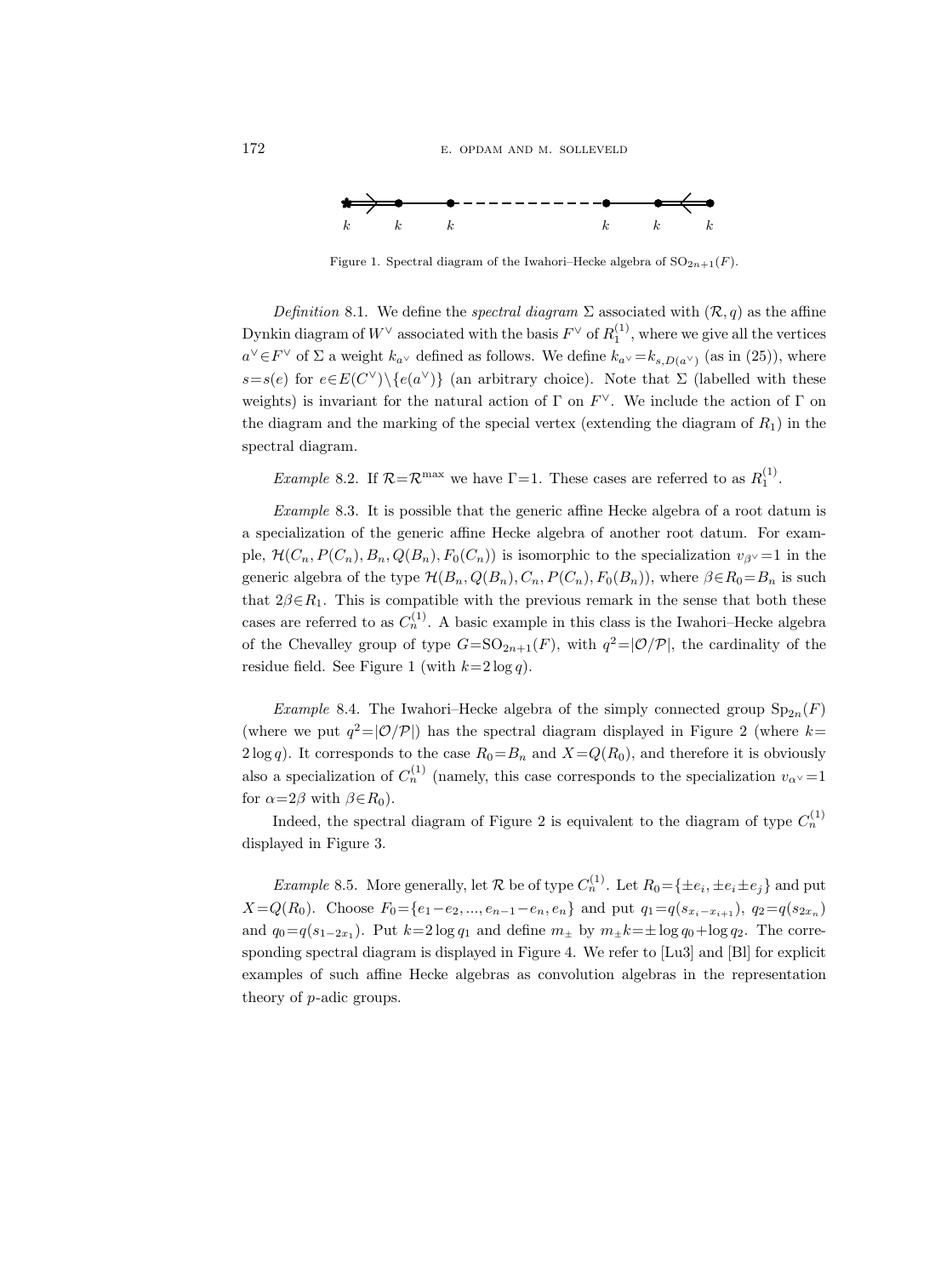

Figure 2. Spectral diagram of the Iwahori–Hecke algebra of  $Sp_{2n}(F)$ .



Figure 3. Equivalent  $C_n^{(1)}$ -type spectral diagram of the Iwahori–Hecke algebra of  $\text{Sp}_{2n}(F)$ .

*Definition* 8.6. With each element  $e \in E(C^{\vee})$  we associate the semisimple root system  $R_{s(e),1}$  with basis  $F_{s(e),1}$  (as in Definition 2.5). Then  $D(F^{\vee}\setminus\{a^{\vee}(e)\})$  is a basis for  $R_{s(e),1}$ . Let  $k_e \in \mathcal{K}(R_{s(e),1})$  denote the unique parameter function on  $R_{s(e),1}$  which corresponds to the set of weights of  $\Sigma$  restricted to  $F^{\vee}\setminus\{a^{\vee}(e)\}\$ . Then we associate with e the algebra

$$
\mathbf{H}_e := \mathbf{H}(R_{s(e),1}, V, F_{s(e),1}, k_e) \rtimes \Gamma_{s(e)}.\tag{115}
$$

We denote by  $\Delta(\mathbf{H}_e)$  the set of irreducible discrete series characters of  $\mathbf{H}_e$  (in the sense as explained in the text following Corollary 2.27).

Let us finally formulate our classification theorem.

THEOREM 8.7. Let  $\mathcal{R} = (X, R_0, Y, R_0^{\vee}, F_0)$  be a root datum with  $R_0$  irreducible, and let  $q \in \mathcal{Q}$ . Let  $\Delta(\mathcal{R}, q)$  be the set of irreducible discrete series characters of the Hecke algebra  $\mathcal{H}(\mathcal{R}, q)$  as usual. There exists a natural bijection

$$
\Delta(\mathcal{R}, q) \longleftrightarrow \coprod_{e \in \Gamma \backslash E(C^{\vee})} \Delta^{s(e)}(\mathcal{R}, q), \tag{116}
$$

where the disjoint union is taken over a set of representatives for the  $\Gamma$ -action on  $E(C^{\vee})$ . For each  $e \in E(C^{\vee})$  there is a natural bijection

$$
\Delta^{s(e)}(\mathcal{R}, q) \simeq \Delta(\mathbf{H}_e) \tag{117}
$$

(where the right-hand side denotes the set of irreducible discrete series characters of  $H_e$ ). In particular, if  $\Gamma_{s(e)}=1$  we have

$$
\Delta^{s(e)}(\mathcal{R}, q) \simeq \Delta^{\mathbf{H}}(R_{s(e),1}, V, F_{s(e),1}, k_e)
$$
\n(118)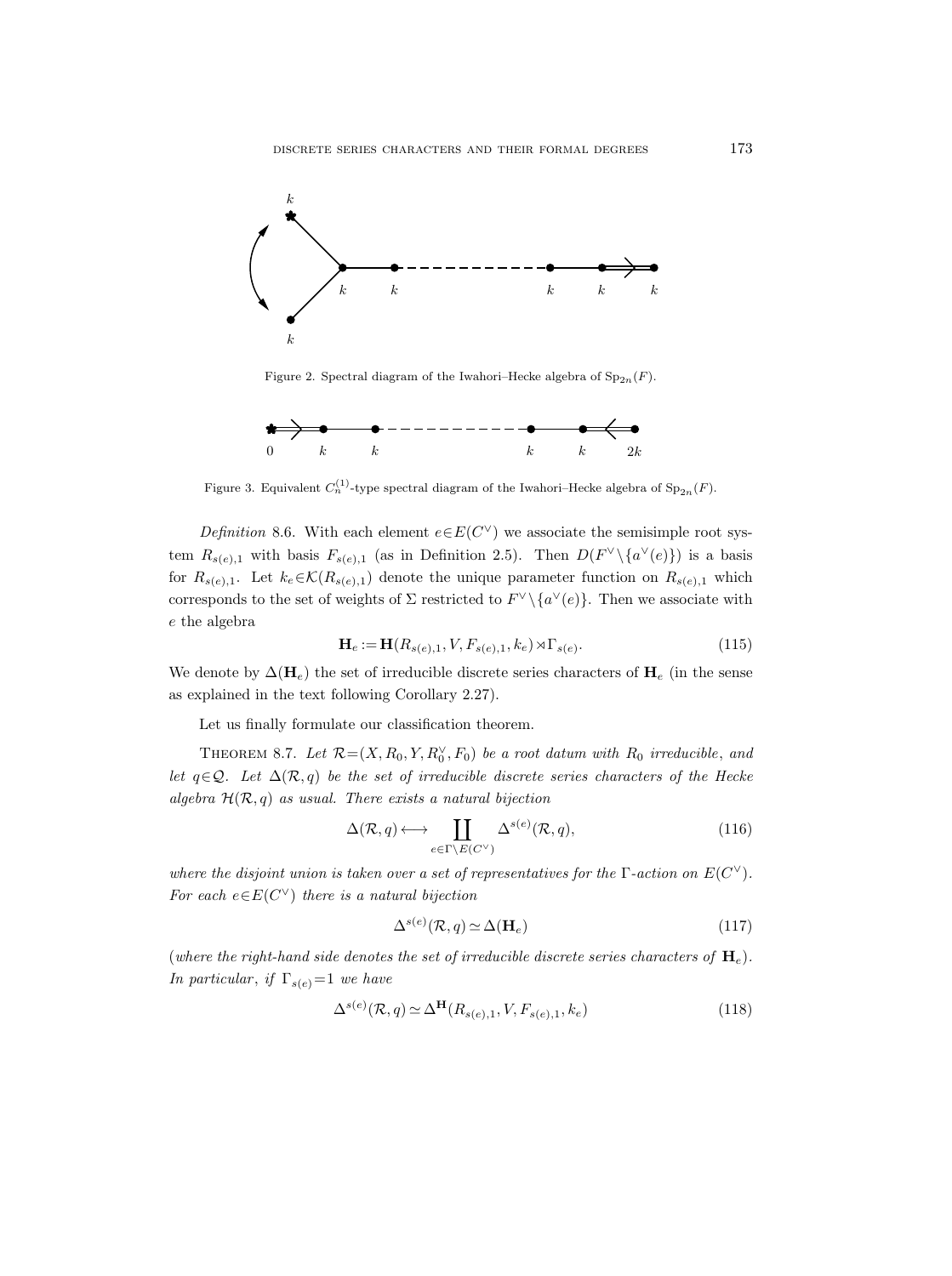

Figure 5. Spectral diagram for  $R_0 = C_n$  and  $X = Q(R_0)$ .

(which is completely described by Theorem 7.1). If  $\delta^H \in \Delta(\mathbf{H}_e)$ , then its restriction to  $\mathbf{H}(R_{s(e),1}, V, F_{s(e),1}, k_e)$  is a finite sum of irreducible discrete series characters  $\delta^{\mathbf{H}}_i$  whose generic central characters  $\mathrm{gcc}^{\mathbf{H}}(\delta^{\mathbf{H}}_i)$  constitute one  $W_{s(e)}$ -orbit of a generic linear  $R_{s(e),1}$  $residual$  point  $\xi$  (using Theorem 7.1). We express this by writing

$$
\text{gcc}^{\mathbf{H}}(\delta^{\mathbf{H}}) = W_{s(e)}\xi.
$$
 (119)

With this notation, the bijection above has the property that if  $\delta \in \Delta^{s(e)}(\mathcal{R}, q)$  corresponds to  $\delta^{\mathbf{H}} \in \Delta(\mathbf{H}_e)$  with  $\mathrm{gcc}^{\mathbf{H}}(\delta^{\mathbf{H}}) = W_{s(e)}\xi$ , then

$$
\operatorname{gcc}(\delta) = W_0(s(e)\exp(\xi)).\tag{120}
$$

 $\Box$ 

Proof. Use Theorems 2.6 and 2.8.

Remark 8.8. If  $\mathcal R$  is of type  $R_1^{(1)}$  then one has  $\Gamma_{s(e)}=1$  for all  $\in E(C^{\vee})$ . In general one needs to apply Clifford theory in order to describe the sets  $\Delta(\mathbf{H}_e)$  in terms of the results of Theorem 7.1.

The only non-simply laced classical case which is not of type  $R_1^{(1)}$  is the case  $R_0 = C_n$ and  $X = Q(R_0)$  (as is clear from the examples above). In this case  $\mathcal{R}^{\max}$  is of  $C_n^{(1)}$ . type with the specialization  $v_{\beta} \vee -v_{2x_n} =1$  (as in Example 8.3). Using the notation of Example 8.5 and (6), we see that  $q_0 = q(v_{2x_n}) = 1$ . Hence we have  $m = m_+ = m_-\,$ , and a group  $\Gamma \cong \frac{1}{2} \mathbb{Z}$  acting on the spectral diagram  $\Sigma$  as shown in Figure 5.

In the application of Theorem 8.7 everything is straightforward except when  $n=2a$ is even and  $e=e_a$  corresponds to the middle node of  $\Sigma$  (the unique node of  $\Sigma$  with non-trivial isotropy in  $\Gamma$ ). In this case we need to describe the set

$$
\Delta(\mathbf{H}_{e_a}) = \Delta((\mathbf{H}(C_a, V_a, F_a, k_a) \otimes \mathbf{H}(C_a, V_a, F_a, k_a)) \rtimes \Gamma),
$$
\n(121)

where the non-trivial element of  $\Gamma$  acts by the flip  $\tau$  of the two tensor legs.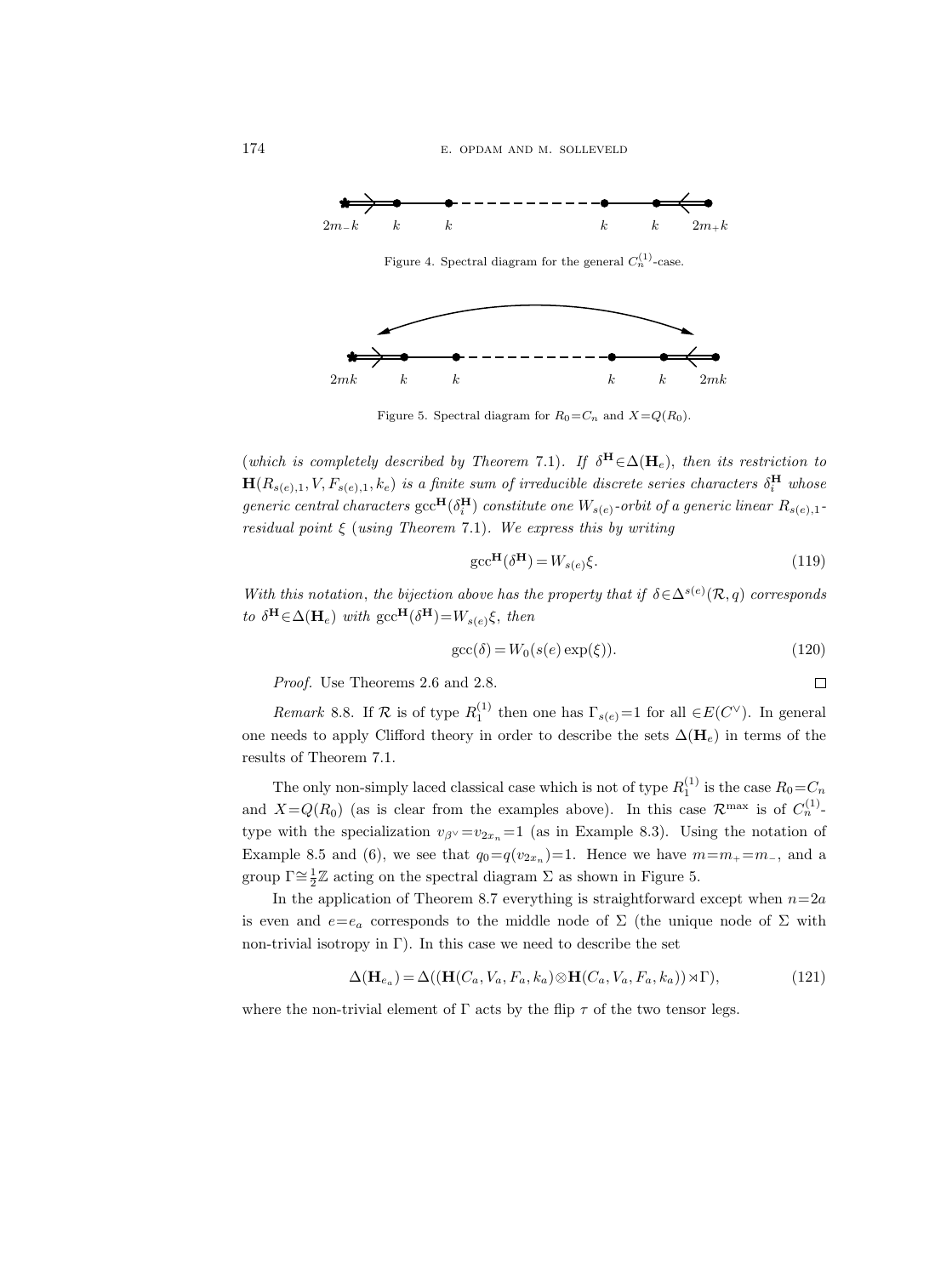THEOREM 8.9. We have

$$
\Delta(\mathbf{H}_{e_a}) \simeq \Gamma \backslash (\Delta^{\mathbf{H}}(C_a, V_a, F_a, k_a) \times \Delta^{\mathbf{H}}(C_a, V_a, F_a, k_a))^{\bullet},\tag{122}
$$

where for any set A,  $(A \times A)^*$  denotes the Cartesian product of A by itself, with the diagonal counted twice, and where the unique non-trivial element  $\gamma \in \Gamma$  acts by

$$
\pi(\gamma)(\delta_1, \delta_2) = (\delta_2, \delta_1).
$$

Proof. By Clifford theory, it is clear that all irreducible discrete series representations of  $\mathbf{H}_{e_a}$  are obtained by the following recipe. We start from an irreducible discrete series character  $\delta = \delta_1 \otimes \delta_2$  of  $\mathbf{H}(C_a, V_a, F_a, k_a) \otimes \mathbf{H}(C_a, V_a, F_a, k_a)$ . Consider its inertia group for the action of  $\Gamma$  on such characters (by twisting). In this simple situation we see that we can choose an explicit intertwining isomorphism

$$
\pi(\gamma) \colon \delta_1 \otimes \delta_2 \longrightarrow (\delta_2 \otimes \delta_1) \circ \tau \tag{123}
$$

given by  $\pi(\gamma)(v\otimes w)=w\otimes v$ . Hence the inertia subgroup in  $\Gamma$  of  $\delta_1\otimes\delta_2$  is non-trivial if and only if  $\delta_1$  and  $\delta_2$  are equivalent irreducible representations. If the inertia is trivial then Clifford theory tells us that the induction of  $\delta_1 \otimes \delta_2$  to  $\mathbf{H}_{e_a}$  is irreducible, and otherwise Clifford theory tells us that the induced representation splits up into two inequivalent irreducible parts (distinguished from each other by the sign of the trace of  $\gamma$ ). This proves the result.  $\Box$ 

#### Appendix A. Analytic properties of the Schwartz algebra

The aim of this appendix is to provide proofs of Theorems 2.20 and 2.23, which concern the embedding  $\mathcal{S}(\mathcal{R}, q) \to C_r^*(\mathcal{H}(\mathcal{R}, q))$  and holomorphic functional calculus with varying parameters q. Our approach is purely analytic and does not make any use of the representation theory of  $\mathcal{H}(\mathcal{R}, q)$ . The appendix is based on the second author's thesis [So, §5.2], where some proofs can be found in more detail.

First we recall some generalities. A Fréchet algebra is a Fréchet space endowed with a jointly continuous multiplication. We include in the definition that the topology can be defined by a (countable) family of submultiplicative seminorms. The submultiplicativity ensures that our Fréchet algebras can be written as projective limits of Banach algebras.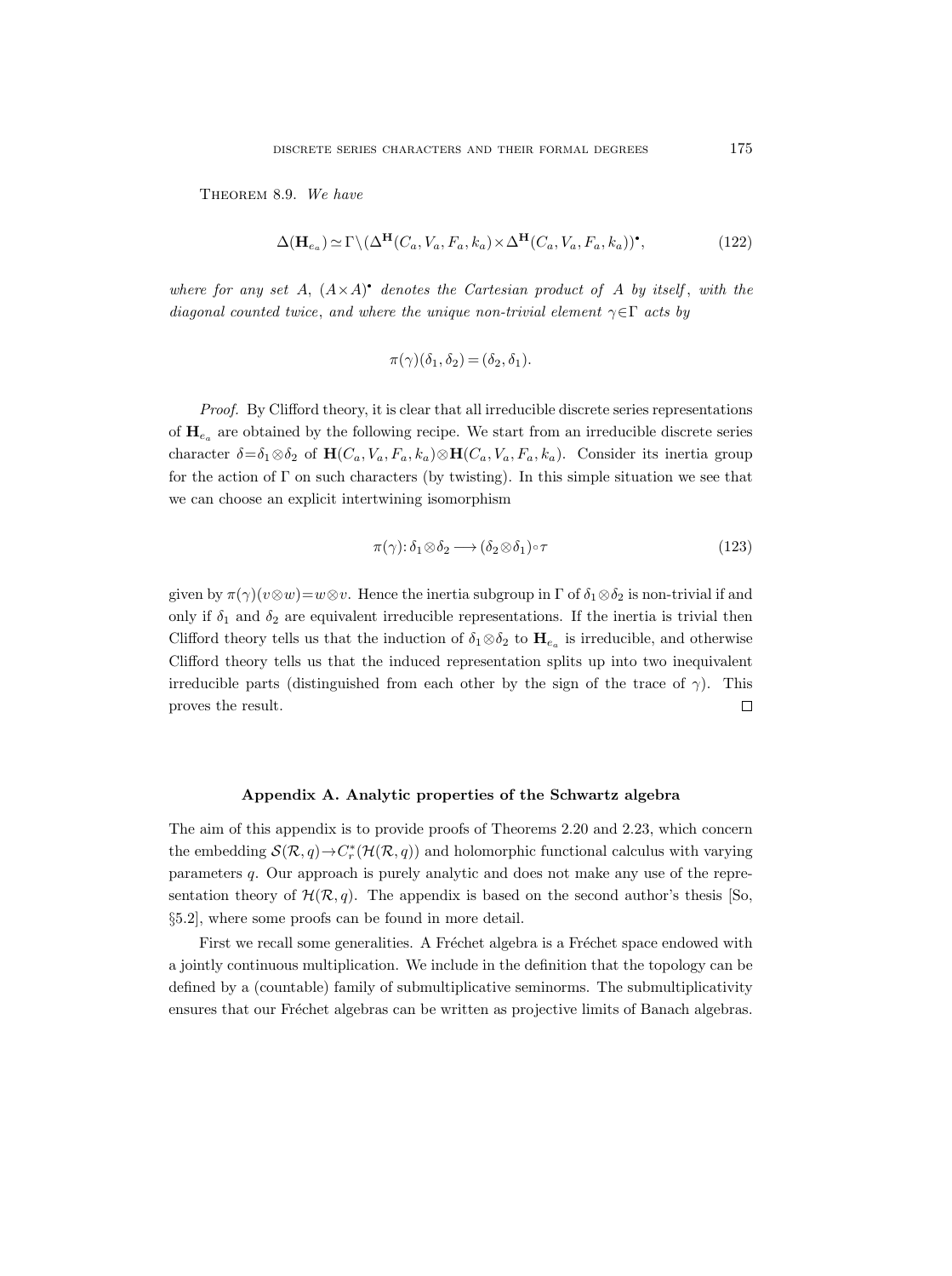THEOREM A.1. Let A be a unital Fréchet algebra and let  $a \in A$ . Suppose that  $U \subset \mathbb{C}$ is an open neighborhood of the spectrum  $Sp(a)$  of a, and let  $C^{an}(U)$  be the algebra of holomorphic functions on U. There exists a unique continuous algebra homomorphism, the holomorphic functional calculus

$$
C^{an}(U) \longrightarrow A,
$$
  

$$
f \longmapsto f(a),
$$

such that  $1 \mapsto 1$  and  $id_U \mapsto a$ . Moreover, if  $\Gamma$  is a positively oriented smooth simple closed contour, which lies inside U and encircles  $Sp(a)$ , then

$$
f(a) = \frac{1}{2\pi i} \int_{\Gamma} f(z)(z-a)^{-1} dz,
$$

where i here denotes the imaginary unit.

Proof. This is well known for Banach algebras, see for example [Ta, Proposition 2.7]. As noticed in [Ph, Lemma 1.3], we can generalize the result to A, because A is a projective limit of Banach algebras.  $\Box$ 

Remark A.2. If U is disconnected then we may also use finitely many contours  $\Gamma$ . each one lying in a different connected component of U. Notice however that in general Fréchet algebras the spectrum of an element need not be compact, so it may not be possible to find suitable contours for the holomorphic functional calculus.

The next theorem, which relies on a result of Lusztig, is essential to control the multiplication in  $\mathcal{H}(\mathcal{R}, q)$ . Let  $u, v \in W$  and let  $u = \omega s_1 ... s_{l(u)}$  be a reduced expression, where  $l(\omega)=0$  and  $s_i\in S$ . The  $s_i$  need not all be different. For  $I\subset \{1, 2, ..., l(u)\}$  we write  $\eta_I = \prod_{i \in I} (q(s_i) - q(s_i)^{-1})$  and

$$
u_I = \omega \tilde{s}_1 \dots \tilde{s}_{l(u)}, \quad \text{where} \quad \tilde{s}_i = \begin{cases} s_i, & \text{if } i \notin I, \\ e, & \text{if } i \in I. \end{cases}
$$

THEOREM A.3. We have

$$
N_u \cdot N_v = \sum_{I \subset \{1, 2, \dots, l(u)\}} \eta_I D_v^u(I) N_{u_I v},
$$

where

- (i)  $D_v^u(I)$  is either 0 or 1;
- (ii)  $D_u^v(\emptyset) = 1$  and  $D_v^u(I) = 0$  if  $|I| > |R_0^+|$ ;
- (iii)  $\sum_{I \subset \{1,2,\ldots,l(u)\}} D_v^u(I) < 3(l(u)+1)^{|R_0^+|}.$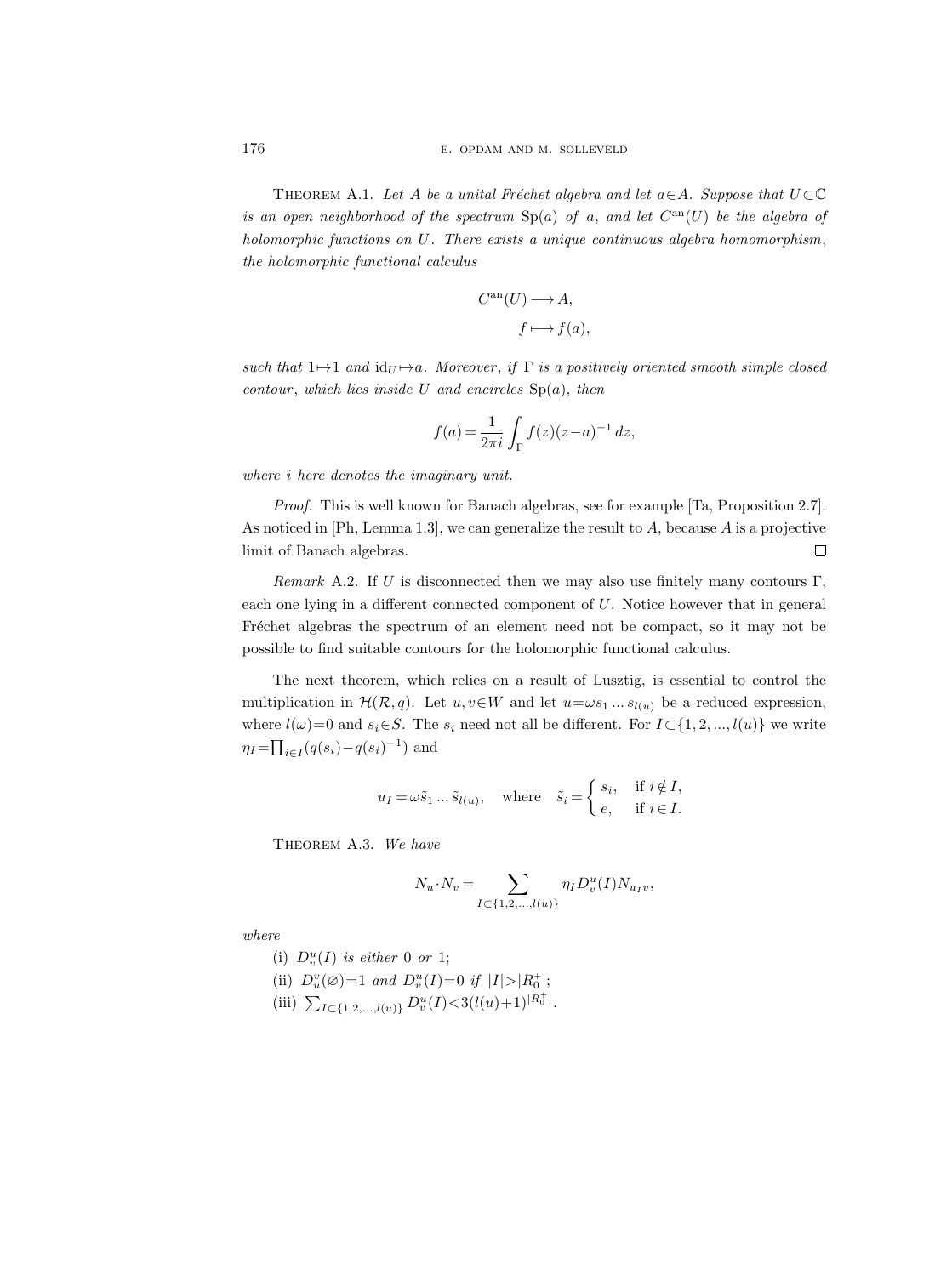*Proof.* It follows from the multiplicaton rules in Definition 2.1 that for  $s \in S$ ,

$$
N_s \cdot N_v = N_{sv} + D_v^s (q(s) - q(s)^{-1}) N_v, \quad \text{where } D_v^s = \begin{cases} 0, & \text{if } l(sv) > l(v), \\ 1, & \text{if } l(sv) < l(v). \end{cases}
$$

The expression for  $N_u \cdot N_v$ , with  $D_u^v(I)$  being 0 or 1 and  $D_u^v(\emptyset)=1$ , follows from this, with induction on  $l(u)$ . By [Lu1, Theorem 7.2], for fixed  $w \in W$  the sum  $\sum_{I:u_I=w} \eta_I D_v^u(I)$  is a polynomial of degree at most  $|R_0^+|$  in the variables  $q(s_i) - q(s_i)^{-1}$ . Therefore  $D_v^u(I) = 0$ whenever  $|I|>|R_0^+|$  and

$$
\sum_{I \subset \{1, 2, \dots, l(u)\}} D_v^u(I) \leq | \{ I \subset \{1, 2, \dots, l(u)\} : |I| \leq |R_0^+| \} |
$$
\n
$$
\leq \sum_{j=0}^{|R_0^+|} {l(u) \choose j} \leq \frac{l(u)!}{(l(u) - |R_0^+|)!} \sum_{j=0}^{|R_0^+|} \frac{1}{j!} < 3(l(u) + 1)^{|R_0^+|}, \tag{124}
$$

where we should interpret  $(l(u) - |R_0^+|)!$  as 1 if  $|R_0^+| \ge l(u)$ .

For the reader's convenience we repeat some notation from §2.2.2 and add some new. The vector space 
$$
V^* = \mathbb{R} \otimes_{\mathbb{Z}} X
$$
 decomposes as

$$
V^*=V_0^*\oplus V_Z^*=\mathbb{R}R_0\oplus\mathbb{R}\otimes_{\mathbb{Z}}Z,
$$

so that we can write unambigously  $V^* \ni \phi = \phi_0 + \phi_Z \in V_0^* \oplus V_Z^*$ . The norm on W is defined by  $\mathcal{N}(w)=l(w)+\|x_Z\|$  if  $w=xw_0$  with  $x\in X$  and  $w_0\in W_0$ . Since  $X_Z\!:=\!{x_Z\!:\!x\!\in\!X\}$  is a lattice in  $V_Z^*$ , we can adjust the norm on  $V^*$  so that it takes integral values on  $X_Z$ . This is not necessary, but it assures that  $\mathcal{N}(W) \subset \mathbb{Z}_{\geqslant 0}$ .

LEMMA A.4. There exists a real number  $C_N$  such that for all  $n \in \mathbb{Z}_{\geqslant 0}$ ,

$$
|\{w \in W : \mathcal{N}(w) = n\}| < C_{\mathcal{N}}(n+1)^{\text{rk}(X)-1}.
$$

*Proof.* Recall that  $W = W_0 \ltimes X$  with  $W_0$  finite. It is easily seen that X possesses the required property, and taking the semidirect product with a finite group does not disturb this.  $\Box$ 

For  $n \in \mathbb{R}$  we have a norm  $p_n$  on  $\mathcal{H}(\mathcal{R}, q)$ , defined as

$$
p_n\bigg(\sum_{w\in W}h_wN_w\bigg)=\sup_{w\in W}|h_w|(\mathcal{N}(w)+1)^n.
$$

The Schwartz algebra  $\mathcal{S}(\mathcal{R}, q)$  is defined as the completion of  $\mathcal{H}(\mathcal{R}, q)$  with respect to the family of (semi)norms  $p_n$ ,  $n \in \mathbb{Z}_{\geqslant 0}$ . It clearly is a Fréchet space (even a Schwartz space),

 $\Box$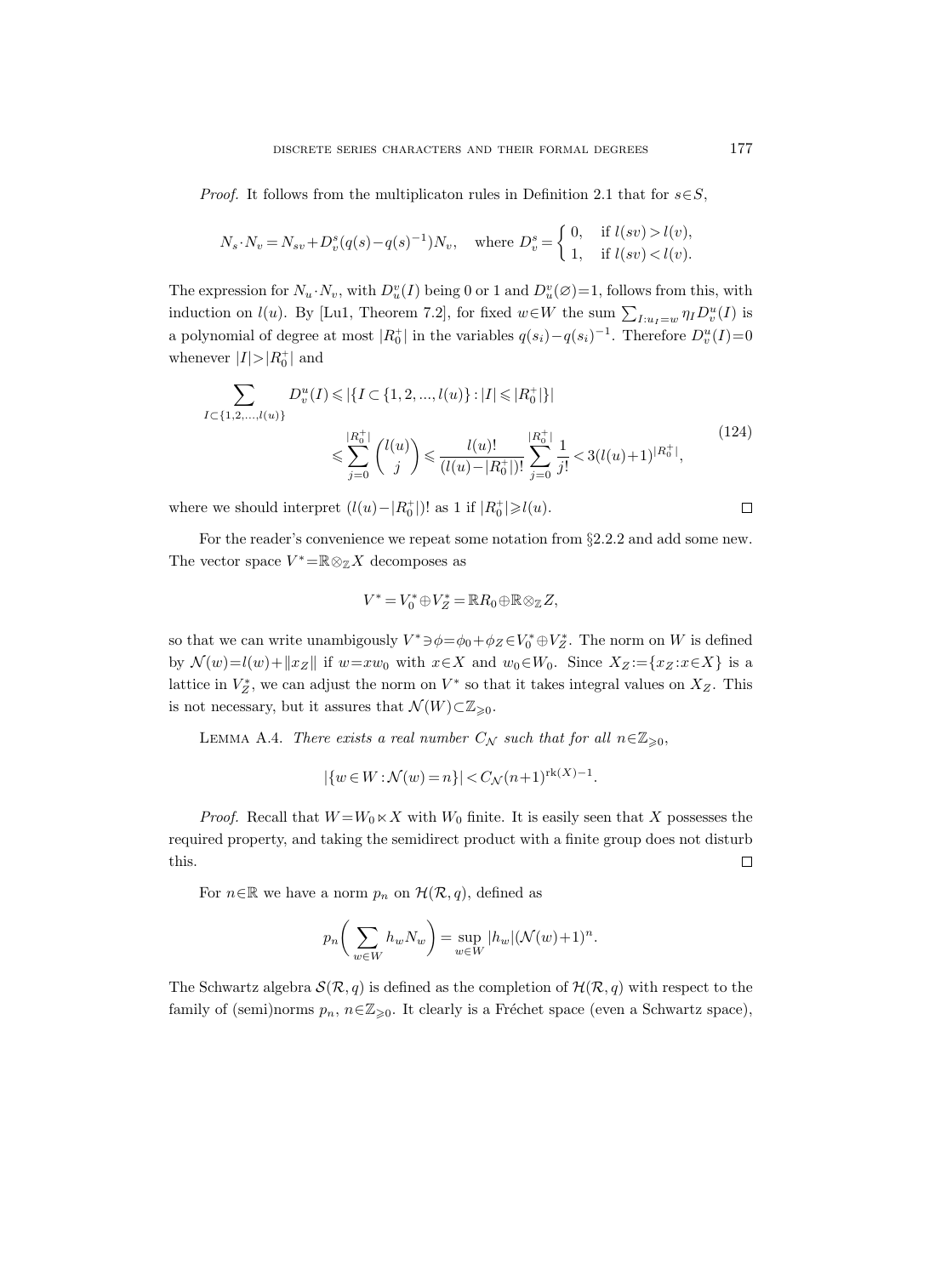but it is not so obvious that the multiplication extends continuously from  $\mathcal{H}(\mathcal{R}, q)$  to  $\mathcal{S}(\mathcal{R}, q)$ ; we will prove this later in the appendix.

Let  $L^2(W)$  be the Hilbert space of square-integrable functions  $W \to \mathbb{C}$  and let  $\mathcal{S}(W)$ be the Fréchet space of rapidly decaying functions  $W \rightarrow \mathbb{C}$ . We regard these as topological vector spaces without a specific multiplication. By means of the bases  $\{N_w : w \in W\}$  we can identify  $L^2(W)$  with  $L^2(\mathcal{H}(\mathcal{R}, q))$  and  $\mathcal{S}(W)$  with  $\mathcal{S}(\mathcal{R}, q)$ . We note that \*,  $\tau$  and the  $p_n$  do not depend on  $q \in \mathcal{Q}$ , so they are well defined on  $L^2(W)$ . For  $q \in \mathcal{Q}$  and  $x \in L^2(W)$  we denote the corresponding element of  $L^2(\mathcal{H}(\mathcal{R}, q))$  by  $(x, q)$ . To distinguish the products for various parameters we add a subscript q, thus  $(x, q) \cdot (y, q) = (x \cdot q \cdot y, q)$ .

We realize the left regular representation  $\lambda$  of  $C^*(\mathcal{H}(\mathcal{R}, q))$  on  $L^2(W)$  and we abbreviate  $\|(x, q)\|_{o} := \|\lambda(x, q)\|_{B(L^2(W))}$ . Furthermore let  $\|\cdot\|_{\tau}$  be the norm of  $L^2(W)$ , so that  $||x||^2_{\tau} = \tau (x^* \cdot_q x)$  for all  $x \in L^2(W)$  and  $q \in \mathcal{Q}$  such that  $x^* \cdot_q x$  is well defined. Since the number  $q(s)-q(s)^{-1}$  appears often in the multiplication table of  $\mathcal{H}(\mathcal{R}, q)$ , we will use the following metric on Q:

$$
\varrho(q,q') := \max_{s \in S} |(q(s) - q(s)^{-1}) - (q'(s) - q'(s)^{-1})|.
$$

Put  $b:=r(k+1)$ . By Lemma A.4, the following sum converges:

$$
\sum_{w \in W} (\mathcal{N}(w) + 1)^{-b} < \sum_{n=0}^{\infty} C_{\mathcal{N}}(n+1)^{\text{rk}(X) - 1}(n+1)^{-\text{rk}(X) - 1} = C_{\mathcal{N}} \sum_{n=0}^{\infty} (n+1)^{-2} < \infty.
$$

Hence we may write  $C_b := \sum_{w \in W} (\mathcal{N}(w) + 1)^{-b} \in \mathbb{R}$ . For all  $x = \sum_{u \in W} x_u N_u \in \mathcal{S}(W)$  and  $n \in \mathbb{Z}_{\geqslant 0}$  we get

$$
\sum_{u} |x_u| (\mathcal{N}(u) + 1)^n \leq \sum_{u} \sup_{v} [|x_v| (\mathcal{N}(v) + 1)^{n+b}] (\mathcal{N}(u) + 1)^{-b} = C_b p_{n+b}(x).
$$
 (125)

Define the parameter function  $q^0 \in \mathcal{Q}$  by  $q^0(s) = 1$  for all  $s \in S$ . Fix  $\eta > 0$  and let  $B_{\varrho}(q^0, \eta)$ be the corresponding closed ball in Q. To estimate some operator norms, we will use the number  $C_{\eta}$ :=3 $C_b \max\{1, \eta^{|R_0^+|}\}$ .

PROPOSITION A.5. For all  $q, q' \in B_{\varrho}(q^0, \eta)$  and all  $x \in \mathcal{S}(W)$ , the following estimates hold:

$$
\begin{aligned} \|\lambda(x,q)\|_{B(L^2(W))} &= \|(x,q)\|_o \leqslant C_\eta p_{b+|R_0^+|}(x),\\ \|\lambda(x,q)-\lambda(x,q')\|_{B(L^2(W))} &\leqslant \varrho(q,q')C_\eta p_{b+|R_0^+|}(x). \end{aligned}
$$

In particular,  $\mathcal{S}(\mathcal{R}, q)$  is continuously embedded in  $C_r^*(\mathcal{H}(\mathcal{R}, q))$ .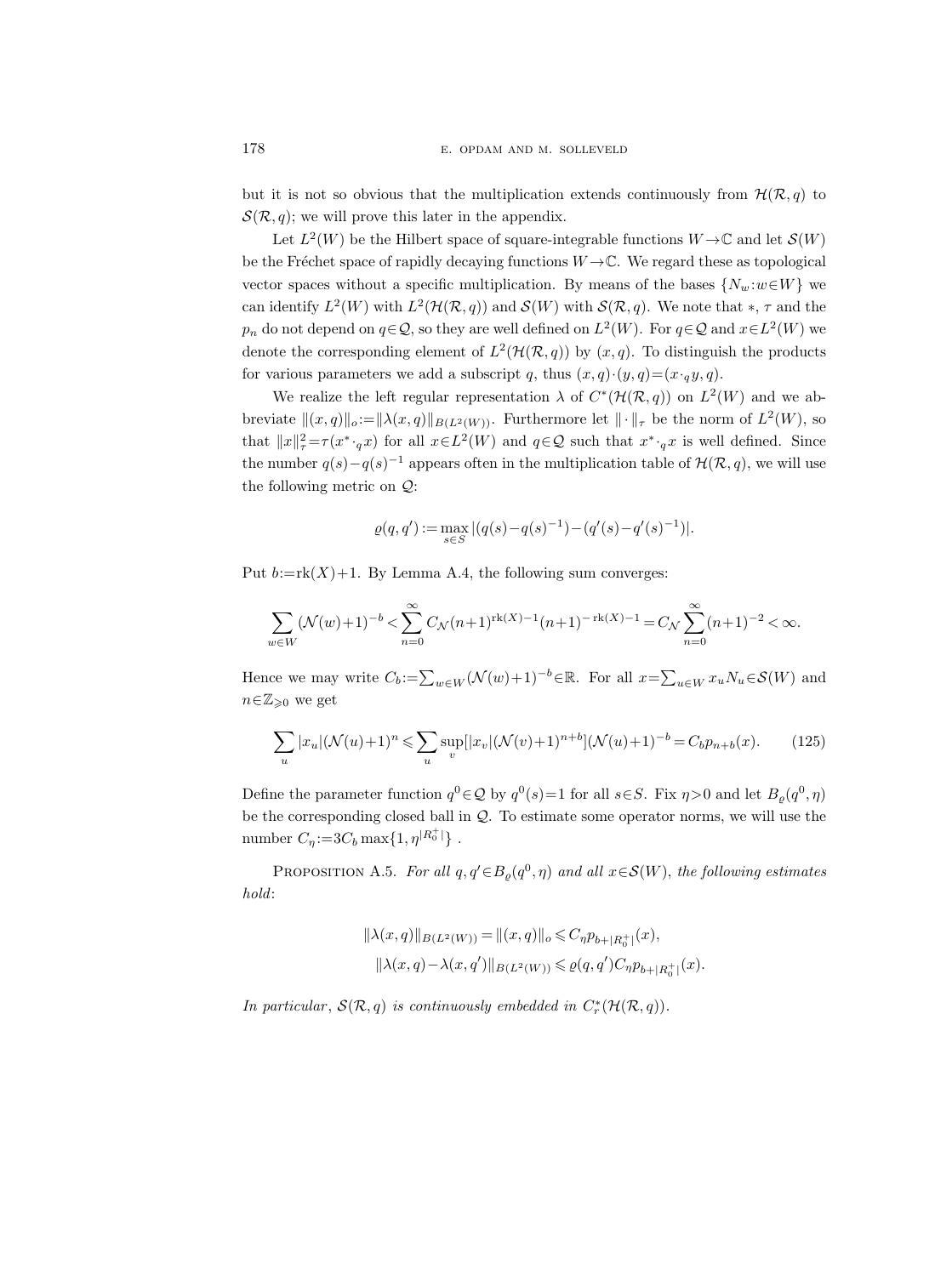*Proof.* Let  $y = \sum_{v} y_v N_v \in L^2(W)$ . By (125) and Theorem A.3,

$$
||x \cdot_{q} y||_{\tau} = \left\| \sum_{u,v} x_{u} y_{v} N_{u} \cdot_{q} N_{v} \right\|_{\tau}
$$
  
\n
$$
= \left\| \sum_{u,v} x_{u} y_{v} \sum_{I} \eta_{I} D_{v}^{u}(I) N_{u_{I}v} \right\|_{\tau}
$$
  
\n
$$
\leqslant \sum_{u} |x_{u}| \sum_{I:|I| \leqslant |R_{0}^{+}|} |\eta_{I}| \left\| \sum_{v} |y_{v}| N_{u_{I}v} \right\|_{\tau}
$$
  
\n
$$
\leqslant \sum_{u} 3|x_{u}| (l(u) + 1)^{|R_{0}^{+}|} \max\{1, \eta^{|R_{0}^{+}|}\} ||y||_{\tau}
$$
  
\n
$$
\leqslant C_{\eta} p_{b+|R_{0}^{+}|}(x) ||y||_{\tau}.
$$

By the very definition of the operator norm on  $B(L^2(W))$ , this yields the first estimate. That in turn proves that  $\mathcal{S}(\mathcal{R}, q)$  is contained in  $C_r^*(\mathcal{R}, q)$  and that the inclusion map is continuous. We also have that

$$
||x \cdot_q y - x \cdot_{q'} y||_{\tau} = \left\| \sum_{u,v} x_u y_v (N_{u} \cdot_q N_v - N_{u} \cdot_{q'} N_v) \right\|_{\tau}
$$
  
\n
$$
= \left\| \sum_{u,v} x_u y_v \sum_I (\eta_I - \eta_I') D_v^u(I) N_{u_I v} \right\|_{\tau}
$$
  
\n
$$
\leq \left\| \sum_{u,v} x_u y_v \sum_I \varrho(q, q') |I| \eta^{|I|-1} D_v^u(I) N_{u_I v} \right\|_{\tau}
$$
  
\n
$$
\leq \varrho(q, q') \sum_u |x_u| \sum_{I:|I| \leq |R_0^+|} |I| \eta^{|I|-1} \left\| \sum_v |y_v| N_{u_I v} \right\|_{\tau}
$$
  
\n
$$
\leq \varrho(q, q') \sum_u 3|x_u| (\mathcal{N}(u) + 1)^{|R_0^+|} \max\{1, \eta^{|R_0^+|}\} ||y||_{\tau}
$$
  
\n
$$
\leq \varrho(q, q') C_{\eta} p_{b+|R_0^+|}(x) ||y||_{\tau}.
$$

Between lines 4 and 5 we used a small calculation like (124):

$$
\sum_{I:|I|\leqslant |R_0^+|} |I|\eta^{|I|-1} \leqslant \sum_{j=0}^{|R_0^+|} {l(u) \choose j} j\eta^{j-1} \leqslant \frac{l(u)!}{(l(u)-|R_0^+|)!} \sum_{j=0}^{|R_0^+|} \frac{j}{j!} \max\{1,\eta^{|R_0^+|-1}\} \leqslant 3(l(u)+1)^{|R_0^+|} \max\{1,\eta^{|R_0^+|}\},
$$

and in the last line we may replace  $l(u)$  by  $\mathcal{N}(u)$ .

We now want to show that  $\mathcal{S}(\mathcal{R}, q)$  really is an algebra. To this end we will reconstruct it with an alternative but equivalent family of seminorms, which are closer to

 $\Box$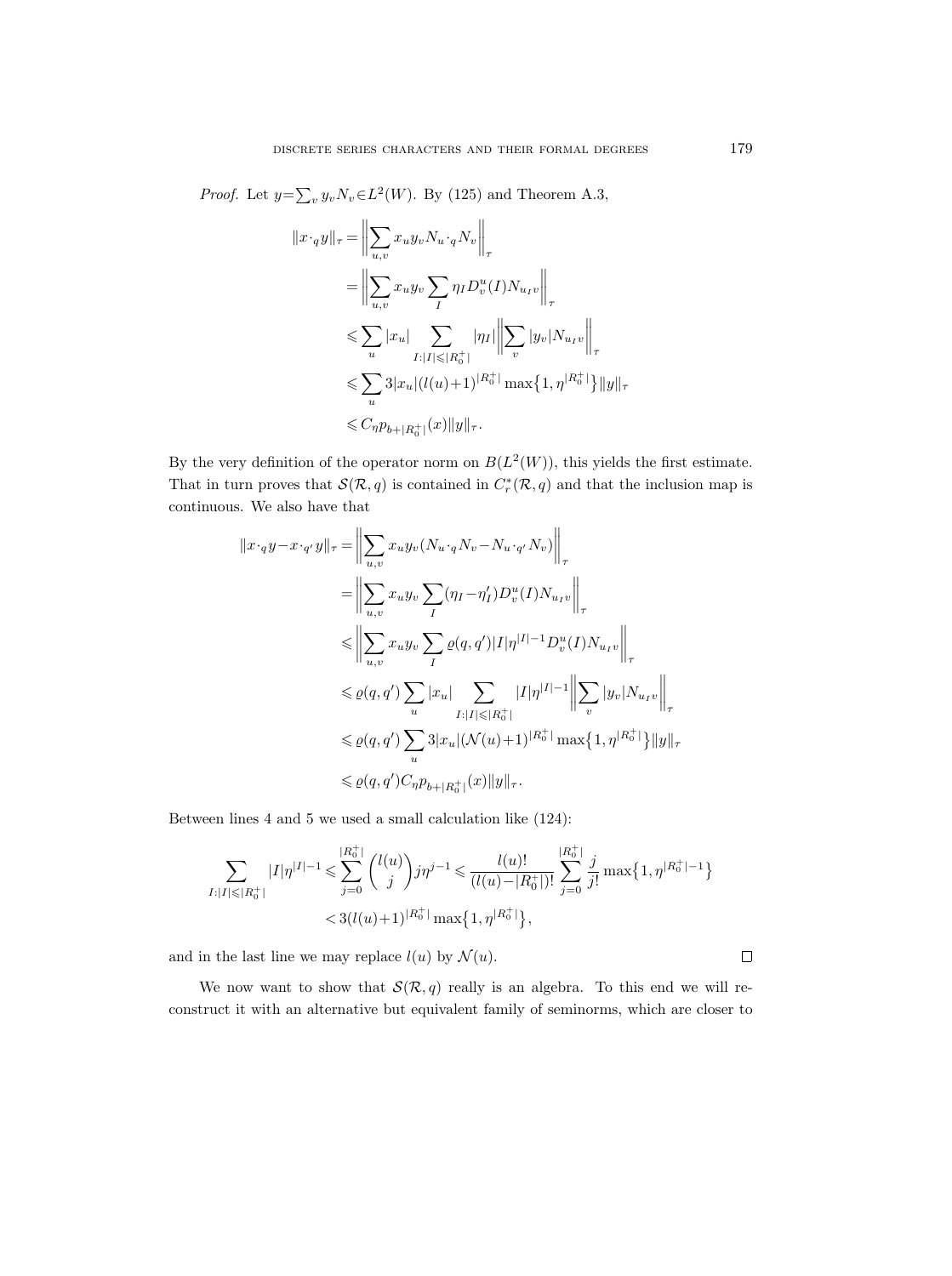being submultiplicative. Let  $\mathbb{C}[W]^*$  be the algebraic dual of  $\mathbb{C}[W]$  and identify it with the space of all formal sums  $\sum_{w\in W} h_w N_w$ . The norm  $\mathcal N$  on  $W$  induces an endomorphism  $\lambda(\mathcal{N})$  of  $\mathbb{C}[W]^*$  by

$$
\sum_{w \in W} h_w N_w \longmapsto \sum_{w \in W} \mathcal{N}(w) h_w N_w.
$$

This operator is unbounded on  $L^2(W)$  but it restricts to a continuous endomorphism of  $\mathcal{S}(W)$ . For  $T \in B(L^2(W))$  we define the (in general unbounded) operator  $D(T)$ := [ $\lambda(N)$ , T]. Inspired by the work of Vignéras [Vi, §7] we consider the following family of seminorms on  $\mathcal{H}(\mathcal{R}, q)$ :

$$
p_n'(x):=\|D^n(\lambda(x))\|_{B(L^2(W))},\quad n\in\mathbb{Z}_{\geqslant 0}.
$$

LEMMA A.6. The space  $\mathcal{S}(\mathcal{R}, q)$  is the completion of  $\mathcal{H}(\mathcal{R}, q)$  with respect to the family of seminorms  $\{p'_n : n \in \mathbb{Z}_{\geqslant 0}\}.$ 

Proof. We have to show that the families of seminorms

$$
\{p_n : n \in \mathbb{Z}_{\geqslant 0}\} \quad \text{and} \quad \{p'_n : n \in \mathbb{Z}_{\geqslant 0}\}
$$

are equivalent. Let  $\eta = \varrho(q, q^0)$ ,  $n \in \mathbb{N}$ ,  $w \in W$  and

$$
y = \sum_{v \in W} y_v N_v \in L^2(W).
$$

From the proof of Proposition A.5, we see that

$$
||D^n(\lambda(N_u))y||_{\tau} = \left\| \sum_v y_v \sum_{i=0}^n (-1)^i \binom{n}{i} \lambda(\mathcal{N})^{n-i} \lambda(N_u) \lambda(\mathcal{N})^i N_v \right\|_{\tau}
$$
  
\n
$$
= \left\| \sum_v y_v \sum_{i=0}^n (-1)^i \binom{n}{i} \sum_I \eta_I D_v^u(I) \mathcal{N}(u_I v)^{n-i} \mathcal{N}(v)^i N_{u_I v} \right\|_{\tau}
$$
  
\n
$$
= \left\| \sum_v y_v \sum_I \eta_I D_v^u(I) (\mathcal{N}(u_I v) - \mathcal{N}(v))^n N_{u_I v} \right\|_{\tau}
$$
  
\n
$$
\leq \mathcal{N}(u)^n \left\| \sum_v |y_v| \sum_I |\eta_I| D_v^u(I) N_{u_I v} \right\|_{\tau}
$$
  
\n
$$
\leq 3\mathcal{N}(u)^n (\mathcal{N}(u) + 1)^{|R_0^+|} \max\{1, \eta^{|R_0^+|}\} \left\| \sum_v |y_v| N_{u_I v} \right\|_{\tau}
$$
  
\n
$$
= 3\mathcal{N}(u)^n (\mathcal{N}(u) + 1)^{|R_0^+|} \max\{1, \eta^{|R_0^+|}\} ||y||_{\tau}.
$$

Hence, for  $x = \sum_u x_u N_u \in \mathcal{H}(\mathcal{R}, q)$ ,

$$
||D^{n}(\lambda(x))||_{B(L^{2}(W))} = \left\|\sum_{u} x_{u}D^{n}(\lambda(N_{u}))\right\|_{B(L^{2}(W))}
$$
  
\$\leqslant \sum\_{u} 3|x\_{u}|(\mathcal{N}(u)+1)^{n+|R\_{0}^{+}|} \max\{1, \eta^{|R\_{0}^{+}|}\} \leqslant C\_{\eta}p\_{n+b+|R\_{0}^{+}|}(x).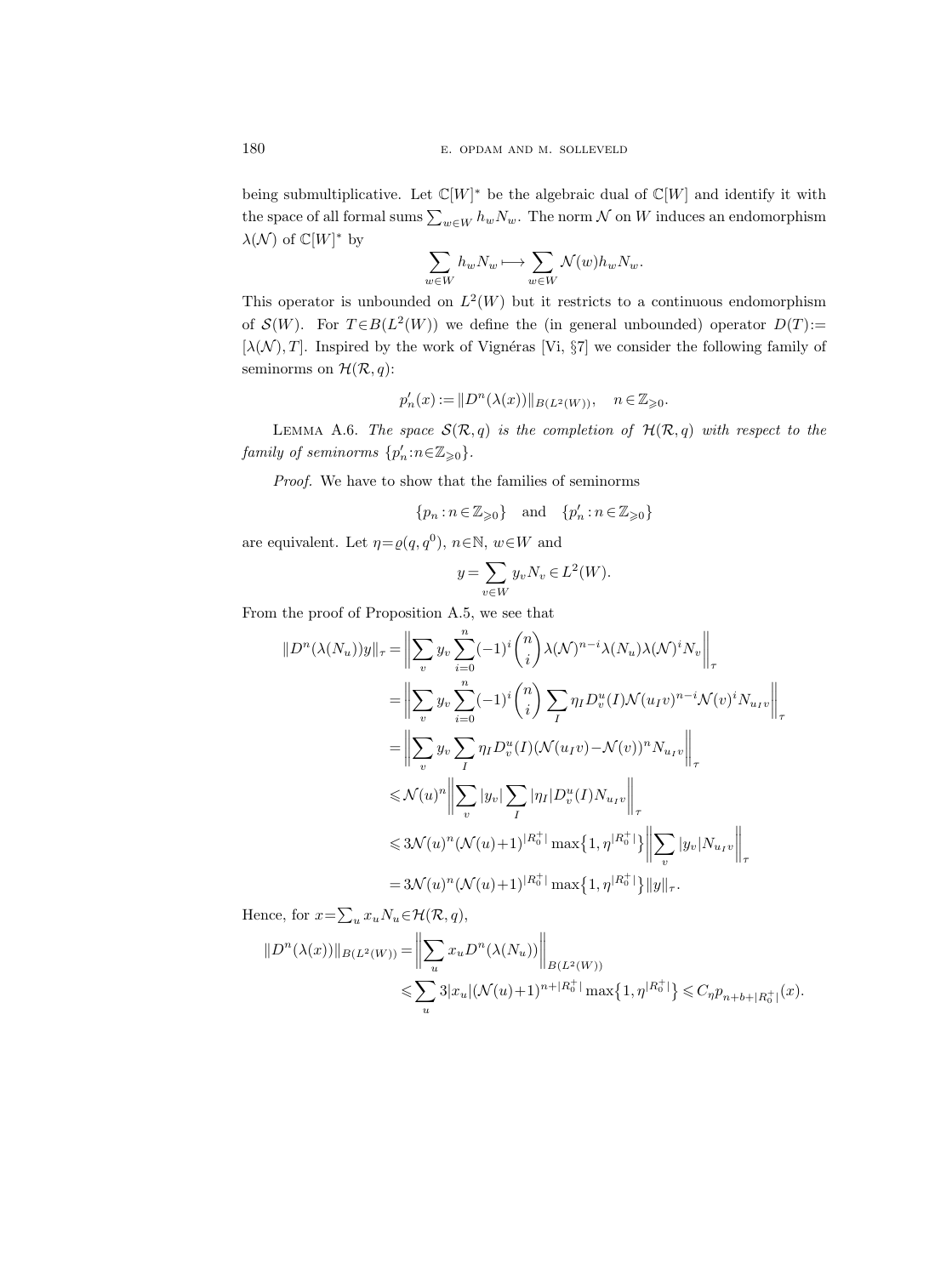On the other hand, since  $\Omega' = {\omega \in W : \mathcal{N}(\omega) = 0}$  is finite, we see that

$$
p_n(x)^2 \leq \sum_{u \in W} (\mathcal{N}(u) + 1)^{2n} |x_u|^2
$$
  
\n
$$
\leq \sum_{\omega \in \Omega'} |x_{\omega}|^2 + 4^n \sum_{u \in W} \mathcal{N}(u)^{2n} |x_u|^2
$$
  
\n
$$
\leq |\Omega'| \|x\|_{\tau}^2 + 4^n \|\lambda(N)^n x\|_{\tau}^2
$$
  
\n
$$
= |\Omega'| \|\lambda(x)N_e\|_{\tau}^2 + 4^n \|D^n(\lambda(x))N_e\|_{\tau}^2
$$
  
\n
$$
\leq |\Omega'| \|\lambda(x)\|_{B(L^2(W))}^2 + 4^n \|D^n(\lambda(x))\|_{B(L^2(W))}^2
$$
  
\n
$$
\leq (|\Omega'|^{1/2} \|\lambda(x)\|_{B(L^2(W))} + 2^n \|D^n(\lambda(x))\|_{B(L^2(W))})^2,
$$

which shows that  $p_n$  is dominated by a linear combination of  $p'_0$  and  $p'_n$ .

 $\Box$ 

 $\Box$ 

THEOREM A.7. (1)  $\mathcal{S}(\mathcal{R}, q)$  is a Fréchet algebra.

(2)  $\mathcal{S}(\mathcal{R}, q)^\times$  is open in  $\mathcal{S}(\mathcal{R}, q)$  and inverting is a continuous map from this set to itself.

(3) An element of  $\mathcal{S}(\mathcal{R}, q)$  is invertible if and only if it is invertible in  $C_r^*(\mathcal{H}(\mathcal{R}, q))$ .

(4) The subalgebra  $\mathcal{S}(\mathcal{R}, q) \subset C_r^*(\mathcal{H}(\mathcal{R}, q))$  is closed under the holomorphic functional calculus of  $C_r^*(\mathcal{H}(\mathcal{R},q)).$ 

*Proof.* (1) We already observed that  $\mathcal{S}(\mathcal{R}, q)$  is a Fréchet space. Because D is a derivation,  $\mathcal{S}(\mathcal{R}, q)$  is also a topological algebra with jointly continuous multiplication. A short calculation shows that the norm

$$
\sum_{n=0}^m \frac{1}{n!} p_n'
$$

on  $\mathcal{S}(\mathcal{R}, q)$  is submultiplicative for any  $m \in \mathbb{Z}_{\geqslant 0}$ . The family

$$
\bigg\{\sum_{n=0}^m\frac{1}{n!}p_n':m\in\mathbb{Z}_{\geqslant0}\bigg\}
$$

is equivalent to  ${p'_n : n \in \mathbb{Z}_{\geqslant 0}}$ , so defines the same topology.

- (2) and (3) See Lemmas 16 and 17 of [Vi].
- (4) This is a consequence of part (3) and Theorem A.1.

Our next goal is to show that inverting in  $\mathcal{S}(\mathcal{R}, q)$  also depends continuously on  $q \in \mathcal{Q}$ . For this we need two preparatory lemmas. Put

$$
b' = 2b + |R_0^+| = 2 \operatorname{rk}(X) + |R_0^+| + 2.
$$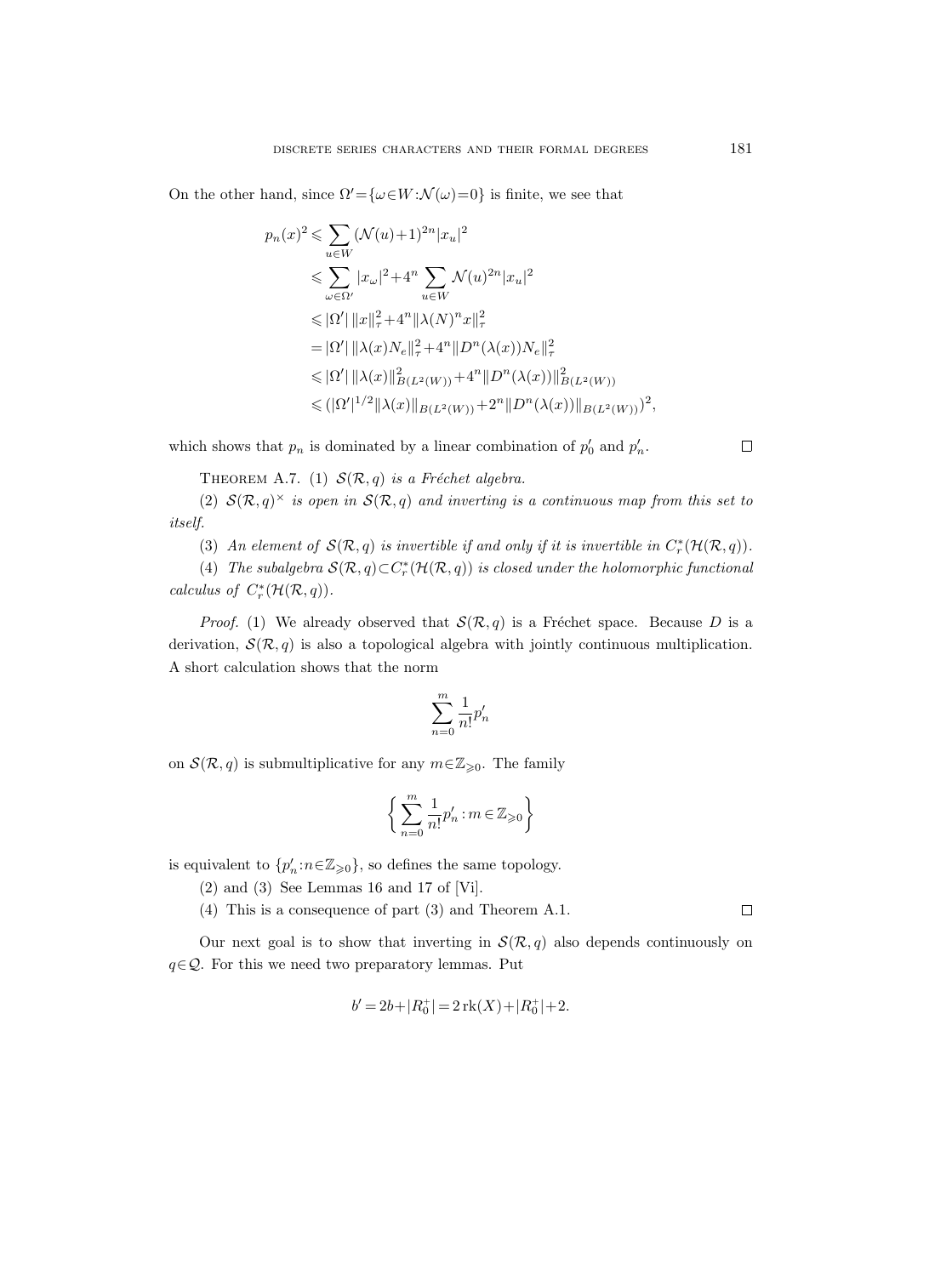LEMMA A.8. Let 
$$
n \in \mathbb{N}
$$
,  $q, q' \in B_{\varrho}(q^0, \eta)$  and  $x_i = \sum_{u \in W} x_{iu} N_u \in \mathcal{S}(W)$ . Then  
\n
$$
p_n(x_1 \cdot_q \ldots \cdot_q x_m) \leq \prod_{i=1}^m C_{\eta} C_b p_{n+b'}(x_i),
$$
\n
$$
p_n(x_1 \cdot_q \ldots \cdot_q x_m - x_1 \cdot_{q'} \ldots \cdot_{q'} x_m) \leq \varrho(q, q') \prod_{i=1}^m C_{\eta} C_b p_{n+b'}(x_i).
$$

Proof. This can be deduced with a piece of careful bookkeeping:

$$
p_n(x_1 \cdot_q \dots \cdot_q x_m) \leqslant p_n\bigg(\sum_{u_i \in W} x_{1u_1} \dots x_{mu_m} N_{u_1} \cdot_q \dots \cdot_q N_{u_m}\bigg) \n\leqslant \sum_{u_i \in W} |x_{1u_1} \dots x_{mu_m}| (\mathcal{N}(u_1) + \dots + \mathcal{N}(u_m) + 1)^n \prod_{i=1}^m \|(N_{u_i}, q)\|_o \n\leqslant \sum_{u_i \in W} |x_{1u_1} \dots x_{mu_m}| \prod_{i=1}^m C_{\eta} (\mathcal{N}(u_i) + 1)^{n+b+|R_0^+|} \n= \prod_{i=1}^m C_{\eta} \sum_{u \in W} |x_{iu}| (\mathcal{N}(u) + 1)^{n+b+|R_0^+|} \n\leqslant \prod_{i=1}^m C_{\eta} C_b p_{n+b'}(x_i),
$$
\n
$$
m-1
$$

$$
p_n(N_{u_1} \cdot_q \cdots q N_{u_m} - N_{u_1} \cdot_{q'} \cdots_{q'} N_{u_m}) \leq \sum_{j=1}^{m-1} p_n(N_{u_1} \cdot_q \cdots q N_{u_j} \cdot_q N_{u_{j+1}} \cdot_{q'} \cdots_{q'} N_{u_m})
$$
  

$$
- N_{u_1} \cdot_q \cdots q N_{u_j} \cdot_{q'} N_{u_{j+1}} \cdot_{q'} \cdots_{q'} N_{u_m})
$$
  

$$
\leq \sum_{j=1}^{m-1} \varrho(q, q') \prod_{i=1}^{m} C_{\eta} (\mathcal{N}(u_i) + 1)^{n+b+|R_0^+|}
$$
  

$$
\leq \varrho(q, q') \prod_{i=1}^{m} C_{\eta} (\mathcal{N}(u_i) + 1)^{n+b+|R_0^+|},
$$

 $p_n(x_1 \cdot_q ... \cdot_q x_m - x_1 \cdot_{q'} ... \cdot_{q'} x_m)$ 

$$
\leq \sum_{u_i \in W} |x_{1u_1} ... x_{mu_m}| p_n(N_{u_1} \cdot q ... \cdot q N_{u_m} - N_{u_1} \cdot q' ... \cdot q' N_{u_m})
$$
  
\n
$$
\leq \sum_{u_i \in W} |x_{1u_1} ... x_{mu_m}| \varrho(q, q') \prod_{i=1}^m C_{\eta} (\mathcal{N}(u_i) + 1)^{n+b+|R_0^+|}
$$
  
\n
$$
= \varrho(q, q') \prod_{i=1}^m C_{\eta} \sum_{u \in W} |x_{iu}| (\mathcal{N}(u) + 1)^{n+b+|R_0^+|}
$$
  
\n
$$
\leq \varrho(q, q') \prod_{i=1}^m C_{\eta} p_{n+b'}(x_i).
$$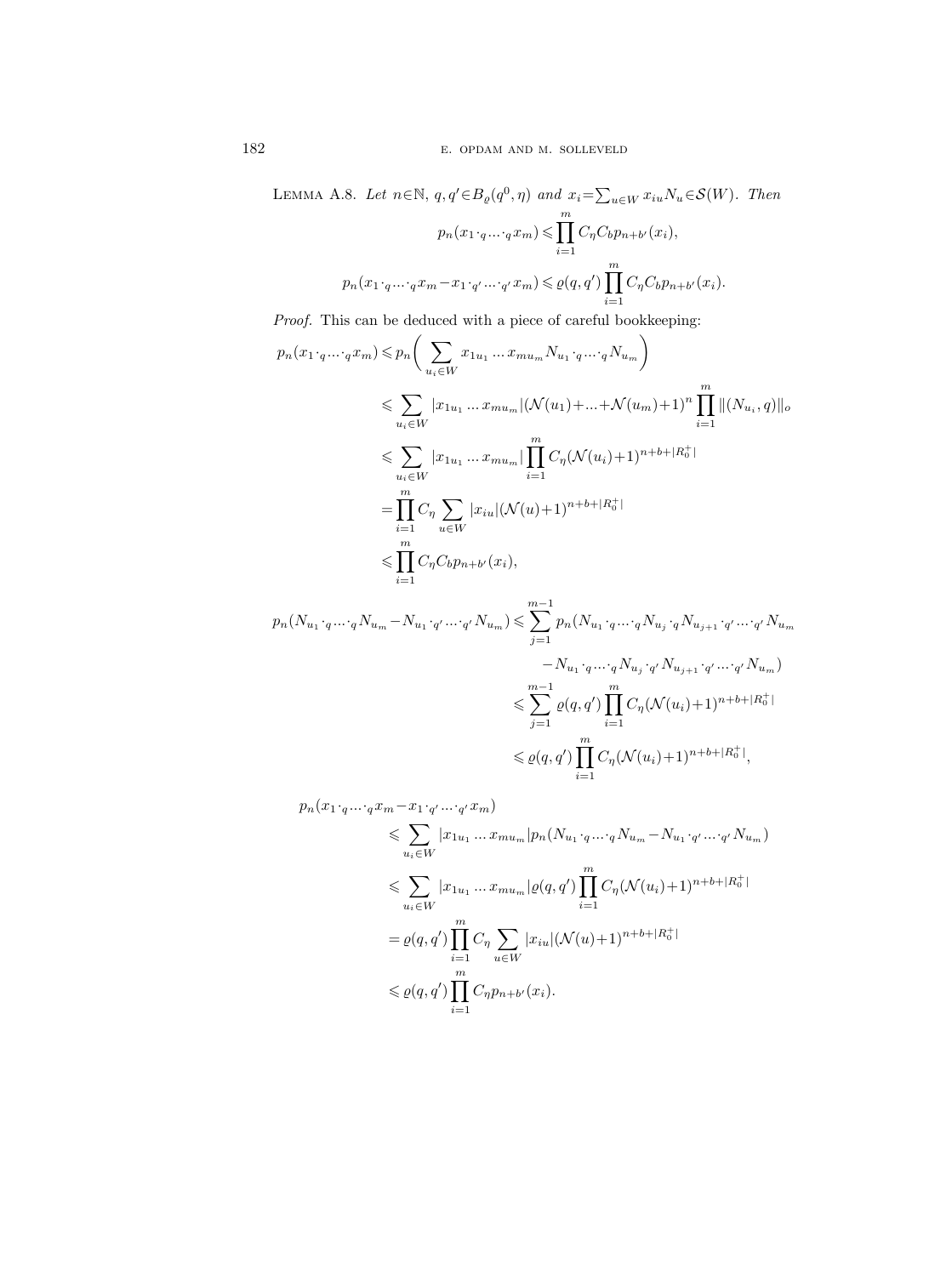In these calculations we used (125) and Proposition A.5 several times.

Knowing how to handle multiple products in  $\mathcal{S}(\mathcal{R}, q)$ , we can make some rough estimates for power series. Let  $f: z \mapsto \sum_{m=0}^{\infty} a_m z^m$  be a holomorphic function on a neighborhood of 0∈C and define another holomorphic function  $\tilde{f}$  (with the same radius of convergence) by  $\tilde{f}(z) := \sum_{m=0}^{\infty} |a_m| z^m$ .

LEMMA A.9. Let  $n \in \mathbb{N}$  and let  $x \in \mathcal{S}(W)$  and  $q, q' \in B_{\varrho}(q^0, \eta)$  be such that  $f(x,q)$ and  $f(x, q')$  are well defined. Then

$$
p_n(f(x,q)) \leq \tilde{f}(C_\eta C_b p_{n+b'}(x)),
$$
  

$$
p_n(f(x,q) - f(x,q')) \leq \varrho(q,q')\tilde{f}(C_\eta C_b p_{n+b'}(x)).
$$

Proof. By Proposition A.8, we have

$$
p_n(f(x,q)) = p_n\left(\sum_{m=0}^{\infty} a_m(x,q)^m\right) \leq \sum_{m=0}^{\infty} |a_m| p_n((x,q)^m)
$$
  

$$
\leq \sum_{m=0}^{\infty} |a_m| (C_{\eta} C_b p_{n+b'}(x))^m = \tilde{f}(C_{\eta} C_b p_{n+b'}(x)).
$$

Moreover,

$$
p_n(f(x,q) - f(x,q')) = p_n\left(\sum_{m=0}^{\infty} a_m((x,q)^m - (x,q')^m)\right) \leq \sum_{m=0}^{\infty} |a_m| p_n((x,q)^m - (x,q')^m)
$$
  

$$
\leq \sum_{m=0}^{\infty} |a_m| \varrho(q,q') (C_\eta C_b p_{n+b'}(x))^m = \varrho(q,q') \tilde{f}(C_\eta C_b p_{n+b'}(x)).
$$

The right-hand sides could be infinite, but that is no problem.

PROPOSITION A.10. The set of invertible elements  $\bigcup_{q\in\mathcal{Q}} S(\mathcal{R}, q)^\times\times\{q\}$  is open in  $\mathcal{S}(W) \times \mathcal{Q}$ , and inverting is a continuous map from this set to itself.

*Proof.* First we recall that if  $||1-h||_o < 1$ , then h is invertible in  $C_r^*(\mathcal{R}, q)$ , with inverse  $\sum_{n=0}^{\infty} (1-h)^n$ . Take  $q, q' \in B_{\varrho}(q^0, \eta)$ ,  $y \in \mathcal{S}(\mathcal{R}), x \in \mathcal{S}(\mathcal{R}, q)^{\times}$  and write  $a = (x, q)^{-1}$ . If the sum converges, then

$$
a \cdot_{q'} \sum_{m=1}^{\infty} (1 - (x + y) \cdot_{q'} a, q')^m = a \cdot_{q'} ((x + y) \cdot_{q'} a, q')^{-1} - a \cdot_{q'} 1 = (x + y, q')^{-1} - a. \tag{126}
$$

By Lemma A.8,

$$
p_n((x+y)\cdot_{q'}a-1) \leq p_n(x\cdot_{q'}a-x\cdot_{q}a) + p_n(y\cdot_{q'}a)
$$
  
 
$$
\leq \varrho(q,q')C_{\eta}^2 C_b^2 p_{n+b'}(x)p_{n+b'}(a) + C_{\eta}^2 C_b^2 p_{n+b'}(y)p_{n+b'}(a).
$$
 (127)

 $\Box$ 

 $\Box$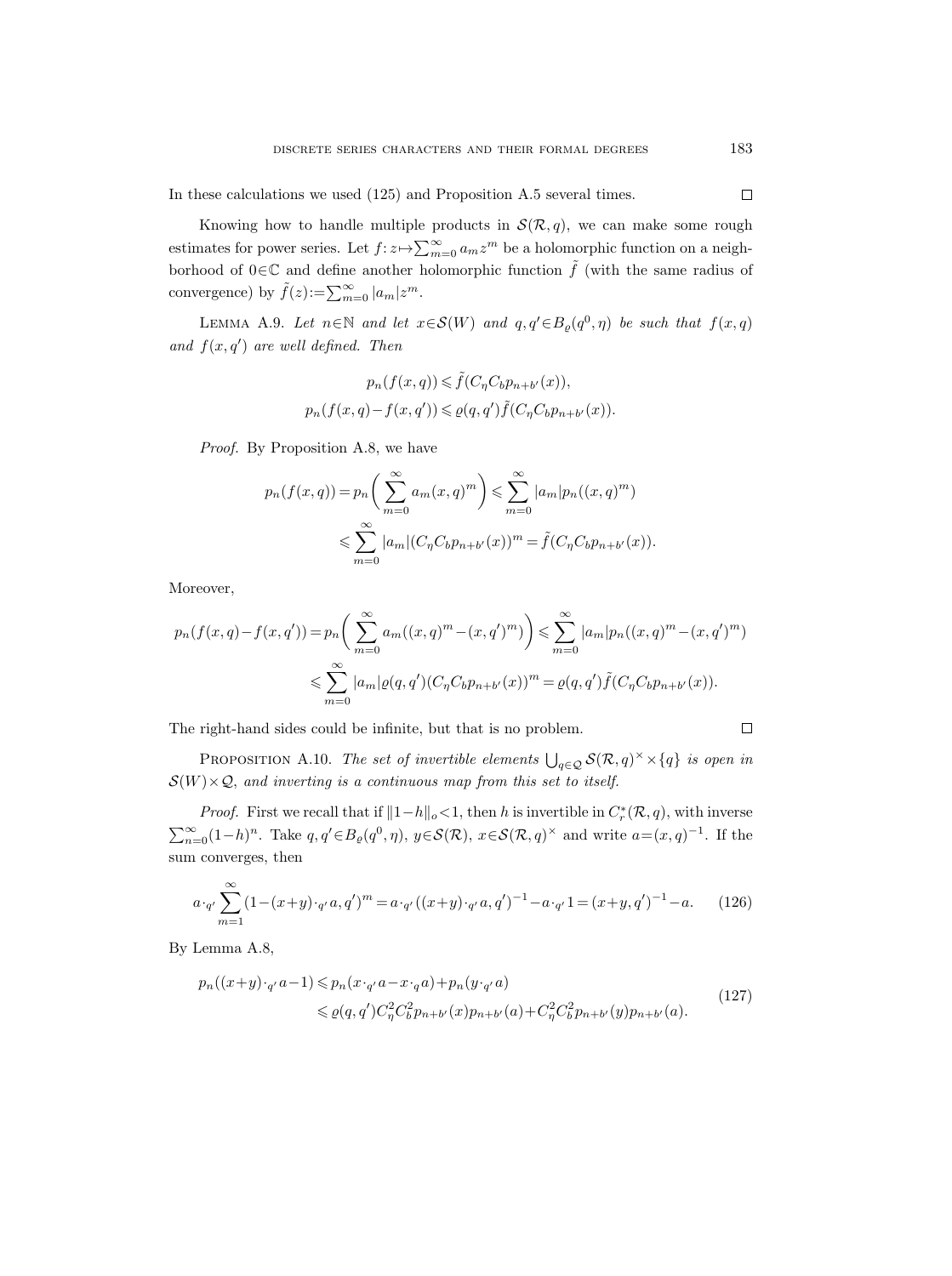Let U be the open neighborhood of  $(x, q)$  consisting of those  $(x+y, q')\in \mathcal{S}(W)\times B_\varrho(q^0, \eta)$ for which

$$
\varrho(q,q')C_{\eta}^{3}C_{b}^{2}p_{3b+|R_{0}|}(x)p_{3b+|R_{0}|}(a) < \frac{1}{2},
$$
  

$$
C_{\eta}^{3}C_{b}^{2}p_{3b+|R_{0}|}(y)p_{3b+|R_{0}|}(a) < \frac{1}{2}.
$$

By (127) and Proposition A.5, we have

$$
\|((x+y)\cdot_{q'}a-1,q')\|_o<1\quad \, \text{for all}\,\, (x+y,q')\in U,
$$

so every element of  $U$  is invertible. To prove that inverting is continuous, we consider the holomorphic function

$$
f(z) = \sum_{m=1}^{\infty} z^m = \frac{z}{1-z}.
$$

By (126) and Lemma A.9, we have

$$
p_n((x+y,q')^{-1}-a) \leq C_b^2 C_\eta^2 p_{n+b'}(a) p_{n+b'}(f(1-(x+y)\cdot_{q'}a,q'))
$$
  

$$
\leq C_b^2 C_\eta^2 p_{n+b'}(a) f(C_b C_\eta p_{n+2b'}(1-(x+y)\cdot_{q'}a)).
$$

Since  $f(0)=0$  we deduce from (127) that this expression is small whenever  $\varrho(q, q')$  and y are small.  $\Box$ 

With Proposition A.10 we can prove that the holomorphic functional calculus in the various Schwartz algebras is continuous in the most general sense. For  $U\subset\mathbb{C}$  we write

$$
V_U := \{ (x, q) \in \mathcal{S}(W) \times \mathcal{Q} : \text{Sp}(x, q) \subset U \}.
$$

THEOREM A.11. Let  $U \subset \mathbb{C}$  be open. Then  $V_U$  is open in  $\mathcal{S}(W) \times \mathcal{Q}$  and the map

$$
C^{\rm an}(U) \times V_U \longrightarrow \mathcal{S}(W),
$$
  

$$
(f, x, q) \longmapsto f(x, q),
$$

is continuous.

*Proof.* By Theorem A.7(4), the spectrum of  $(x, q)$  in  $\mathcal{S}(\mathcal{R}, q)$  equals its spectrum in the unital C<sup>\*</sup>-algebra  $C_r^*({\cal H}({\cal R}, q))$ . By Proposition A.5,  $(x, q) \mapsto ||(x, q)||_o$  is continuous, so  $Sp(x,q)$  is uniformly bounded on bounded subsets of  $\mathcal{S}(W)\times\mathcal{Q}$ . Together with Proposition A.10 this shows that  $Sp(x,q)$  depends continuously on  $(x, q)$ , in the following sense. Given  $\varepsilon > 0$ , there exists a neighborhood N of  $(x, q)$  in  $\mathcal{S}(W) \times \mathcal{Q}$  such that for all  $(x', q') \in N$ ,

 $\text{Sp}(x', q') \subset \{z' \in \mathbb{C} : \text{there exists } z \in \text{Sp}(x, q) \text{ such that } |z - z'| < \varepsilon\}.$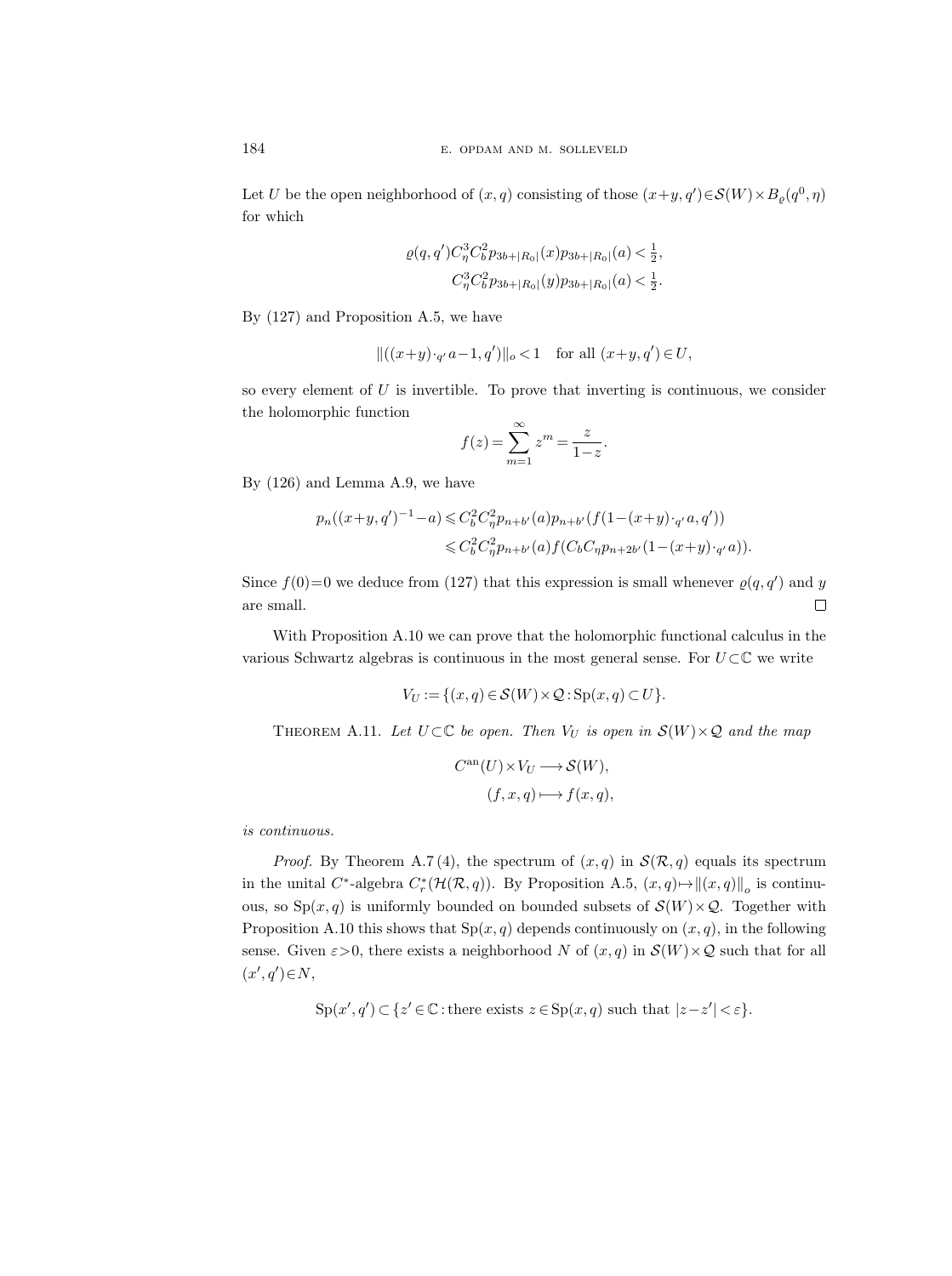Since  $Sp(x, q)$  is compact, it follows that  $V_U$  is open in  $\mathcal{S}(W) \times \mathcal{Q}$ .

For every connected component  $U_j$  of U that meets  $Sp(x,q)$ , let  $\Gamma_j$  be a positively oriented smooth simple contour closed in  $U_j$  that encircles  $Sp(x,q) \cap U_j$ , as in Theorem A.1. Since  $Sp(x, q)$  is compact, we need only finitely many components. The above shows that  $\Gamma_j$  also encircles  $\text{Sp}(x', q') \cap U_j$  for  $(x', q')$  in a small neighborhood of  $(x, q)$  in  $\mathcal{S}(W) \times \mathcal{Q}$ . Now Theorem A.1 tells us that (being *i* here the imaginary unit)

$$
f(x',q') = \frac{1}{2\pi i} \sum_{j} \int_{\Gamma_j} f(z)(z-x',q')^{-1} dz,
$$

for all such  $(x', q')$ , so by Proposition A.10,  $(f, x', q') \mapsto f(x', q')$  is continuous.

 $\Box$ 

## References

- [ABP] Aubert, A. M., Baum, P. & Plymen, R., The Hecke algebra of a reductive p-adic group: a geometric conjecture, in Noncommutative Geometry and Number Theory, Aspects Math., E37, pp. 1–34. Vieweg, Wiesbaden, 2006.
- [BM1] BARBASCH, D. & MOY, A., A unitarity criterion for p-adic groups. Invent. Math., 98 (1989), 19–37.
- [BM2] Reduction to real infinitesimal character in affine Hecke algebras. J. Amer. Math. Soc., 6 (1993), 611–635.
- [BZ] Bernstein, I. N. & Zelevinsky, A. V., Induced representations of reductive p-adic groups. I. Ann. Sci. École Norm. Sup.,  $10$  (1977), 441–472.
- [BKR] Blackadar, B., Kumjian, A. & Rørdam, M., Approximately central matrix units and the structure of noncommutative tori. K-Theory, 6 (1992), 267–284.
- [Bl] Blondel, C., Propagation de paires couvrantes dans les groupes symplectiques. Represent. Theory, 10 (2006), 399–434.
- [Bo] Borel, A., Admissible representations of a semi-simple group over a local field with vectors fixed under an Iwahori subgroup. Invent. Math., 35 (1976), 233–259.
- [BHK] BUSHNELL, C. J., HENNIART, G. & KUTZKO, P. C., Towards an explicit Plancherel formula for reductive p-adic groups. Preprint, 2001.
- [BK] BUSHNELL, C. J. & KUTZKO, P. C., Types in reductive p-adic groups: the Hecke algebra of a cover. Proc. Amer. Math. Soc., 129 (2001), 601–607.
- [Ca] CARTER, R. W., Finite Groups of Lie Type. Wiley, New York, 1985.
- [Ch] CHEREDNIK, I., Double affine Hecke algebras and Macdonald's conjectures. Ann. of Math., 141 (1995), 191–216.
- [DO] Delorme, P. & Opdam, E. M., The Schwartz algebra of an affine Hecke algebra. J. Reine Angew. Math., 625 (2008), 59–114.
- [EOS] Emsiz, E., Opdam, E. M. & Stokman, J. V., Periodic integrable systems with deltapotentials. Comm. Math. Phys., 264 (2006), 191–225.
- [Ge] Geck, M., On the representation theory of Iwahori–Hecke algebras of extended finite Weyl groups. Represent. Theory, 4 (2000), 370–397.
- [HO1] HECKMAN, G. J. & OPDAM, E. M., Yang's system of particles and Hecke algebras. Ann. of Math., 145 (1997), 139–173.
- [HO2] Harmonic analysis for affine Hecke algebras, in Current Developments in Mathematics (Cambridge, MA, 1996), pp. 37–60. International Press, Boston, MA, 1997.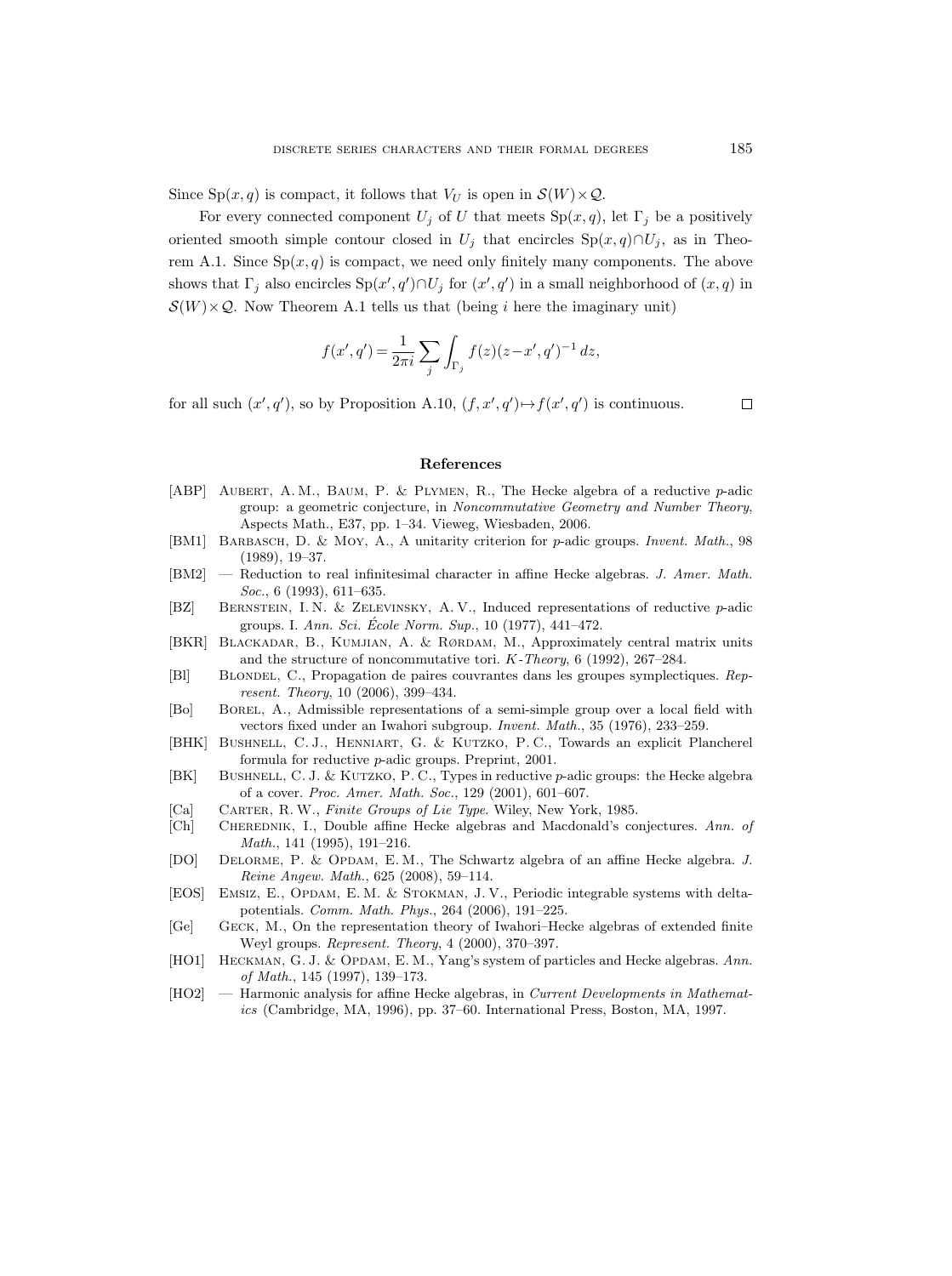- [Hu] Humphreys, J. E., Introduction to Lie Algebras and Representation Theory. Graduate Texts in Mathematics, 9. Springer, New York, 1978.
- [IM] Iwahori, N. & Matsumoto, H., On some Bruhat decomposition and the structure of the Hecke rings of p-adic Chevalley groups. Inst. Hautes Études Sci. Publ. Math., 25 (1965), 5–48.
- [Ka] Kato, S., An exotic Deligne–Langlands correspondence for symplectic groups. Duke Math. J., 148 (2009), 305–371.
- [KL] Kazhdan, D. & Lusztig, G., Proof of the Deligne–Langlands conjecture for Hecke algebras. Invent. Math., 87 (1987), 153–215.
- [Lu1] Lusztig, G., Cells in affine Weyl groups, in Algebraic Groups and Related Topics (Kyoto/Nagoya, 1983), Adv. Stud. Pure Math., 6, pp. 255–287. North-Holland, Amsterdam, 1985.
- [Lu2] Affine Hecke algebras and their graded version. J. Amer. Math. Soc., 2 (1989), 599– 635.
- [Lu3] Classification of unipotent representations of simple p-adic groups. Int. Math. Res. Not., 1995 (1995), 517–589.
- [Lu4] Cuspidal local systems and graded Hecke algebras. II, in Representations of Groups (Banff, AB, 1994), CMS Conf. Proc., 16, pp. 217–275. Amer. Math. Soc., Providence, RI, 1995.
- [Lu5] Cuspidal local systems and graded Hecke algebras. III. Represent. Theory, 6 (2002), 202–242.
- [Lu6] Hecke Algebras with Unequal Parameters. CRM Monograph Series, 18. Amer. Math. Soc., Providence, RI, 2003.
- [Mac] MACDONALD, I.G., Spherical Functions on a Group of p-adic Type. Publications of the Ramanujan Institute, 2. Ramanujan Institute, Centre for Advanced Study in Mathematics, University of Madras, Madras, 1971.
- [Mat] MATSUMOTO, H., Analyse harmonique dans les systèmes de Tits bornologiques de type affine. Lecture Notes in Mathematics, 590. Springer, Berlin–Heidelberg, 1977.
- [Mo1] MORRIS, L., Tamely ramified intertwining algebras. Invent. Math., 114 (1993), 1–54.
- $[\text{Mo2}] \ \text{--}$  Level zero G-types. Compositio Math., 118 (1999), 135-157.
- [OS] OPDAM, E. & SOLLEVELD, M., Homological algebra for affine Hecke algebras. Adv. Math., 220 (2009), 1549–1601.
- [Op1] OPDAM, E.M., On the spectral decomposition of affine Hecke algebras. J. Inst. Math. Jussieu, 3 (2004), 531–648.
- [Op2] Hecke algebras and harmonic analysis, in International Congress of Mathematicians. Vol. II, pp. 1227–1259. Eur. Math. Soc., Zürich, 2006.
- $[Op3]$  The central support of the Plancherel measure of an affine Hecke algebra. Mosc. Math. J., 7 (2007), 723–741, 767–768.
- [Ph] PHILLIPS, N. C., K-theory for Fréchet algebras. Internat. J. Math., 2 (1991), 77–129.
- [RR] Ram, A. & Ramagge, J., Affine Hecke algebras, cyclotomic Hecke algebras and Clifford theory, in A Tribute to C. S. Seshadri (Chennai, 2002), Trends Math., pp. 428–466. Birkhäuser, Basel, 2003.
- [Re1] REEDER, M., Formal degrees and L-packets of unipotent discrete series representations of exceptional p-adic groups. J. Reine Angew. Math., 520 (2000), 37–93.
- [Re2] Euler–Poincaré pairings and elliptic representations of Weyl groups and  $p$ -adic groups. Compositio Math., 129 (2001), 149–181.
- [SS] Schneider, P. & Stuhler, U., Representation theory and sheaves on the Bruhat–Tits building. Inst. Hautes Études Sci. Publ. Math.,  $85$  (1997), 97–191.